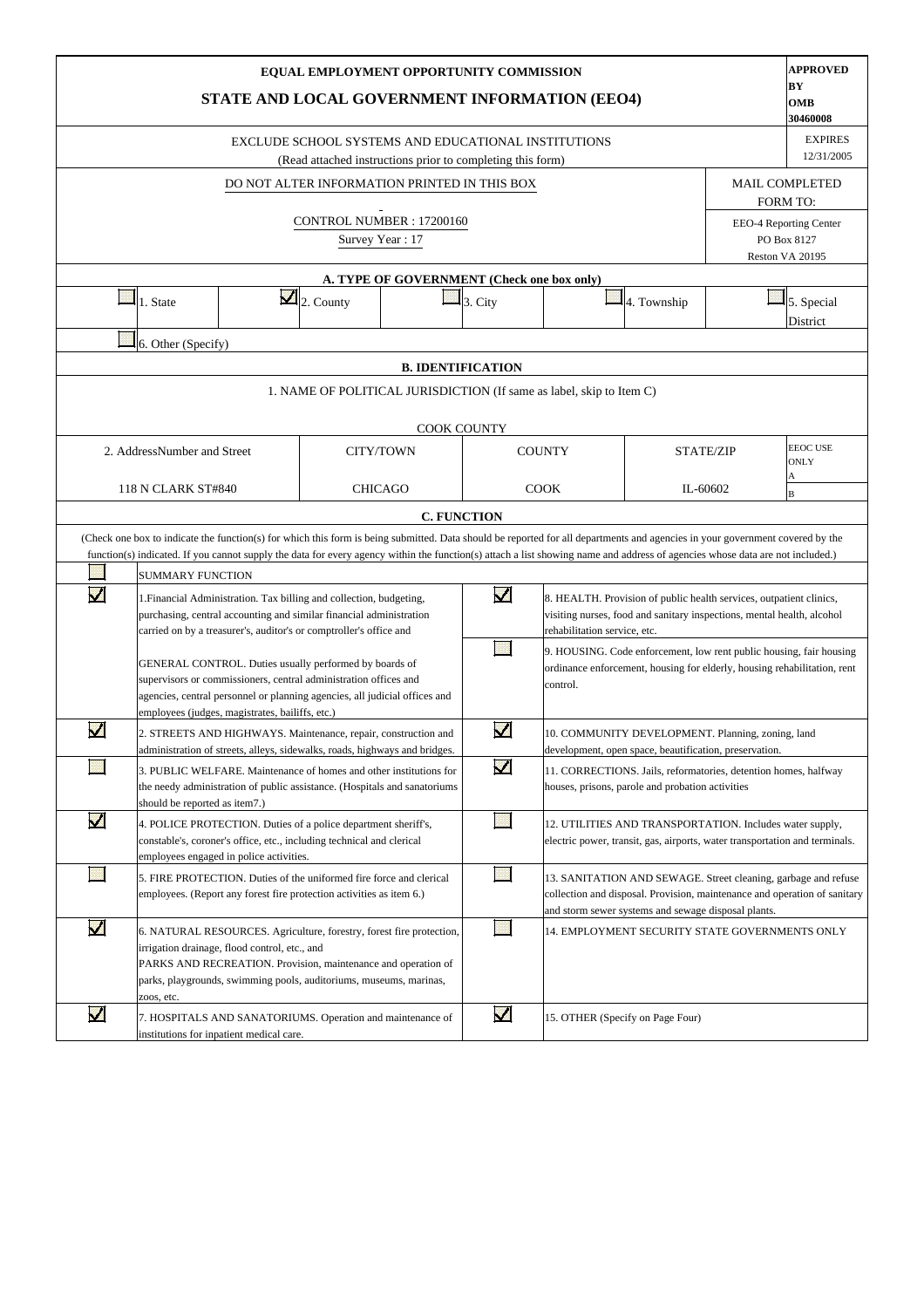|                              |                              |                                      |                                      |                                      | D. EMPLOYMENT DATA AS OF JUNE 30                              |                              |                                      |                                      |                                      |                                    |                                      |                                      |                                      |                                      |                                      | FUNCTION TYPE 1                    |
|------------------------------|------------------------------|--------------------------------------|--------------------------------------|--------------------------------------|---------------------------------------------------------------|------------------------------|--------------------------------------|--------------------------------------|--------------------------------------|------------------------------------|--------------------------------------|--------------------------------------|--------------------------------------|--------------------------------------|--------------------------------------|------------------------------------|
|                              |                              |                                      |                                      |                                      | 1. FULL-TIME EMPLOYEES (Temporary employees are not included) |                              |                                      |                                      |                                      |                                    |                                      |                                      |                                      |                                      |                                      |                                    |
| JOB CATEGORIES               |                              |                                      |                                      |                                      |                                                               |                              |                                      |                                      | RACE/ETHNICITY                       |                                    |                                      |                                      |                                      |                                      |                                      |                                    |
|                              | <b>ANNUAL</b>                |                                      | <b>HISPANIC</b><br>$_{\rm OR}$       |                                      |                                                               |                              | <b>MALE</b>                          |                                      | NON-HISPANIC OR LATINO               |                                    |                                      |                                      | <b>FEMALE</b>                        |                                      |                                      | <b>TOTALS</b>                      |
|                              | SALARY<br>(In thousands      | MALE                                 | LATINO<br><b>FEMALE</b>              | WHITE                                | <b>BLACK</b>                                                  | <b>ASIAN</b>                 | <b>NATIVE</b>                        | <b>AMERICAN</b>                      | TWO                                  | WHITE                              | <b>BLACK</b>                         | <b>ASIAN</b>                         | <b>NATIVE</b>                        | <b>AMERICAN</b>                      | TWO                                  | COLUMN                             |
|                              | 000                          | $\mathbf A$                          | $\, {\bf B}$                         | $\mathbf C$                          | OR                                                            |                              | <b>HAWAIAN</b>                       | <b>INDIAN</b>                        | OR                                   | $\mathbf I$                        | OR                                   | K                                    | <b>HAWAIAN</b>                       | <b>INDIAN</b>                        | ${\sf OR}$                           | $S(A-N)$                           |
|                              |                              |                                      |                                      |                                      | <b>AFRICAN</b><br><b>AMERICAN</b>                             | $\mathbf E$                  | $_{\rm OR}$<br><b>OTHER</b>          | $_{\rm OR}$<br><b>ALASKAN</b>        | <b>MORE</b><br><b>RACES</b>          |                                    | <b>AFRICAN</b><br><b>AMERICAN</b>    |                                      | ${\rm OR}$<br><b>OTHER</b>           | <b>OR</b><br><b>ALASKAN</b>          | <b>MORE</b><br><b>RACES</b>          |                                    |
|                              |                              |                                      |                                      |                                      | $\mathbf D$                                                   |                              | PACIFIC<br><b>ISLANDER</b>           | <b>NATIVE</b><br>${\bf G}$           | Н                                    |                                    | $_{\rm J}$                           |                                      | <b>PACIFIC</b><br>ISLANDER,          | <b>NATIVE</b><br>M                   | $_{\rm N}$                           |                                    |
|                              |                              |                                      |                                      |                                      |                                                               |                              | $\mathbf F$                          |                                      |                                      |                                    |                                      |                                      | L                                    |                                      |                                      |                                    |
|                              | 1. \$0.1-15.9                | $\boldsymbol{0}$                     | $\boldsymbol{0}$                     | $\boldsymbol{0}$                     | $\boldsymbol{0}$                                              | $\boldsymbol{0}$             | $\boldsymbol{0}$                     | $\mathbf{0}$                         | $\boldsymbol{0}$                     | $\boldsymbol{0}$                   | $\boldsymbol{0}$                     | $\boldsymbol{0}$                     | $\boldsymbol{0}$                     | $\boldsymbol{0}$                     | $\boldsymbol{0}$                     | $\mathbf{0}$                       |
|                              | 2.16.0-19.9                  | $\boldsymbol{0}$                     | $\boldsymbol{0}$                     | $\boldsymbol{0}$                     | $\boldsymbol{0}$                                              | $\boldsymbol{0}$             | $\mathbf{0}$                         | $\mathbf{0}$                         | $\boldsymbol{0}$                     | $\boldsymbol{0}$                   | $\boldsymbol{0}$                     | $\boldsymbol{0}$                     | $\boldsymbol{0}$                     | $\boldsymbol{0}$                     | $\boldsymbol{0}$                     | $\boldsymbol{0}$                   |
|                              | 3.20.0-24.9                  | $\boldsymbol{0}$                     | $\mathbf{0}$                         | $\boldsymbol{0}$                     | $\boldsymbol{0}$                                              | $\boldsymbol{0}$             | $\mathbf{0}$                         | $\boldsymbol{0}$                     | $\boldsymbol{0}$                     | $\boldsymbol{0}$                   | $\boldsymbol{0}$                     | $\boldsymbol{0}$                     | $\boldsymbol{0}$                     | $\boldsymbol{0}$                     | $\boldsymbol{0}$                     | $\boldsymbol{0}$                   |
|                              | 4.25.0-32.9                  | $\mathbf{0}$                         | $\mathbf{0}$                         | $\boldsymbol{0}$                     | $\boldsymbol{0}$                                              | $\boldsymbol{0}$             | $\mathbf{0}$                         | $\boldsymbol{0}$                     | $\mathbf{0}$                         | $\boldsymbol{0}$                   | $\boldsymbol{0}$                     | $\boldsymbol{0}$                     | $\boldsymbol{0}$                     | $\boldsymbol{0}$                     | $\boldsymbol{0}$                     | $\boldsymbol{0}$                   |
| Officials and Administrators | 5.33.0-42.9                  | $\boldsymbol{0}$                     | $\mathbf{0}$                         | $\boldsymbol{0}$                     | $\boldsymbol{0}$                                              | $\boldsymbol{0}$             | $\boldsymbol{0}$                     | $\boldsymbol{0}$                     | $\boldsymbol{0}$                     | $\boldsymbol{0}$                   | $\boldsymbol{0}$                     | $\boldsymbol{0}$                     | $\boldsymbol{0}$                     | $\boldsymbol{0}$                     | $\boldsymbol{0}$                     | $\boldsymbol{0}$                   |
|                              | 6.43.0-54.9                  | -1                                   | $\sqrt{2}$                           | 6                                    | $\mathfrak{Z}$                                                | $\boldsymbol{0}$             | $\boldsymbol{0}$                     | $\boldsymbol{0}$                     | $\boldsymbol{0}$                     | $\overline{4}$                     | 1                                    | $\boldsymbol{0}$                     | $\boldsymbol{0}$                     | $\boldsymbol{0}$                     | $\mathbf{1}$                         | 18                                 |
|                              | 7.55.0-69.9                  | $\mathbf{1}$                         | $\sqrt{2}$                           | 11                                   | 5                                                             | $\boldsymbol{0}$             | $\boldsymbol{0}$                     | $\boldsymbol{0}$                     | $\boldsymbol{0}$                     | 6                                  | 9                                    | $\boldsymbol{0}$                     | $\boldsymbol{0}$                     | $\boldsymbol{0}$                     | $\boldsymbol{0}$                     | 34                                 |
|                              | 8.70.0 Plus                  | 13                                   | $\overline{7}$                       | 55                                   | 19                                                            | 5                            | $\boldsymbol{0}$                     | $\boldsymbol{0}$                     | $\overline{c}$                       | 35                                 | 37                                   | 5                                    | $\boldsymbol{0}$                     | $\overline{0}$                       | $\mathbf{1}$                         | 179                                |
|                              | 9. \$0.1-15.9                | $\boldsymbol{0}$                     | $\mathbf{0}$                         | $\boldsymbol{0}$                     | $\boldsymbol{0}$                                              | $\boldsymbol{0}$             | $\boldsymbol{0}$                     | $\boldsymbol{0}$                     | $\boldsymbol{0}$                     | $\boldsymbol{0}$                   | $\boldsymbol{0}$                     | $\boldsymbol{0}$                     | $\boldsymbol{0}$                     | $\boldsymbol{0}$                     | $\boldsymbol{0}$                     | $\boldsymbol{0}$                   |
|                              | 10.16.0-19.9                 | $\boldsymbol{0}$                     | $\mathbf{0}$                         | $\boldsymbol{0}$                     | $\boldsymbol{0}$                                              | $\boldsymbol{0}$             | $\boldsymbol{0}$                     | $\boldsymbol{0}$                     | $\boldsymbol{0}$                     | $\mathbf{0}$                       | $\boldsymbol{0}$                     | $\boldsymbol{0}$                     | $\boldsymbol{0}$                     | $\boldsymbol{0}$                     | $\boldsymbol{0}$                     | $\boldsymbol{0}$                   |
| Professionals                | 11.20.0-24.9                 | $\boldsymbol{0}$                     | $\mathbf{0}$                         | $\boldsymbol{0}$                     | $\boldsymbol{0}$                                              | $\boldsymbol{0}$             | $\boldsymbol{0}$                     | $\boldsymbol{0}$                     | $\boldsymbol{0}$                     | $\boldsymbol{0}$                   | $\boldsymbol{0}$                     | $\boldsymbol{0}$                     | $\boldsymbol{0}$                     | $\boldsymbol{0}$                     | $\boldsymbol{0}$                     | $\boldsymbol{0}$                   |
|                              | 12.25.0-32.9                 | $\boldsymbol{0}$                     | 1                                    | $\boldsymbol{0}$                     | $\boldsymbol{0}$                                              | $\boldsymbol{0}$             | $\mathbf{0}$                         | $\boldsymbol{0}$                     | $\mathbf{0}$                         | $\boldsymbol{0}$                   | $\boldsymbol{0}$                     | $\boldsymbol{0}$                     | $\boldsymbol{0}$                     | $\boldsymbol{0}$                     | $\boldsymbol{0}$                     | -1                                 |
|                              | 13.33.0-42.9                 | $\boldsymbol{0}$                     | $\boldsymbol{0}$                     | $\mathbf{1}$                         | $\mathbf{1}$                                                  | $\boldsymbol{0}$             | $\mathbf{0}$                         | $\boldsymbol{0}$                     | $\boldsymbol{0}$                     | $\mathbf{1}$                       | $\mathbf{1}$                         | $\boldsymbol{0}$                     | $\boldsymbol{0}$                     | $\boldsymbol{0}$                     | $\boldsymbol{0}$                     | $\overline{4}$                     |
|                              | 14.43.0-54.9                 | $\mathbf{1}$                         | 12                                   | 35                                   | 12                                                            | $\boldsymbol{0}$             | $\mathbf{0}$                         | $\boldsymbol{0}$                     | $\boldsymbol{0}$                     | 44                                 | 15                                   | $\overline{c}$                       | $\boldsymbol{0}$                     | 1                                    | $\mathbf{1}$                         | 123                                |
|                              | 15.55.0-69.9                 | 10                                   | $27\,$                               | 44                                   | 26                                                            | 10                           | $\mathbf{0}$                         | $\boldsymbol{0}$                     | $\overline{c}$                       | 66                                 | 56                                   | 9                                    | $\boldsymbol{0}$                     | $\boldsymbol{0}$                     | 3                                    | 253                                |
|                              | 16.70.0 Plus                 | 21                                   | 32                                   | 164                                  | 70                                                            | 36                           | 1                                    | 1                                    | 3                                    | 147                                | 122                                  | 9                                    | $\boldsymbol{0}$                     | $\overline{0}$                       | 6                                    | 612                                |
|                              | 17. \$0.1-15.9               | $\boldsymbol{0}$                     | $\boldsymbol{0}$                     | $\boldsymbol{0}$                     | $\boldsymbol{0}$                                              | $\boldsymbol{0}$             | $\mathbf{0}$                         | $\boldsymbol{0}$                     | $\boldsymbol{0}$                     | $\boldsymbol{0}$                   | $\boldsymbol{0}$                     | $\boldsymbol{0}$                     | $\boldsymbol{0}$                     | $\boldsymbol{0}$                     | $\boldsymbol{0}$                     | $\boldsymbol{0}$                   |
|                              | 18.16.0-19.9                 | $\boldsymbol{0}$                     | $\boldsymbol{0}$                     | $\boldsymbol{0}$                     | $\boldsymbol{0}$                                              | $\boldsymbol{0}$             | $\mathbf{0}$                         | $\boldsymbol{0}$                     | $\boldsymbol{0}$                     | $\boldsymbol{0}$                   | $\boldsymbol{0}$                     | $\boldsymbol{0}$                     | $\boldsymbol{0}$                     | $\boldsymbol{0}$                     | $\boldsymbol{0}$                     | $\boldsymbol{0}$                   |
|                              | 19.20.0-24.9                 | $\boldsymbol{0}$                     | $\mathbf{0}$                         | $\boldsymbol{0}$                     | $\boldsymbol{0}$                                              | $\boldsymbol{0}$             | $\mathbf{0}$                         | $\boldsymbol{0}$                     | $\boldsymbol{0}$                     | $\mathbf{0}$                       | $\boldsymbol{0}$                     | $\boldsymbol{0}$                     | $\boldsymbol{0}$                     | $\boldsymbol{0}$                     | $\boldsymbol{0}$                     | $\boldsymbol{0}$                   |
| Technicians                  | 20.25.0-32.9                 | $\mathbf{0}$                         | $\boldsymbol{0}$                     | $\boldsymbol{0}$                     | $\boldsymbol{0}$                                              | $\boldsymbol{0}$             | $\mathbf{0}$                         | $\boldsymbol{0}$                     | $\mathbf{0}$                         | $\mathbf{0}$                       | $\boldsymbol{0}$                     | $\boldsymbol{0}$                     | $\boldsymbol{0}$                     | $\boldsymbol{0}$                     | $\boldsymbol{0}$                     | $\boldsymbol{0}$                   |
|                              | 21.33.0-42.9<br>22.43.0-54.9 | $\boldsymbol{0}$                     | 3                                    | $\sqrt{2}$                           | $\overline{4}$                                                | 3                            | $\mathbf{0}$                         | $\boldsymbol{0}$                     | $\boldsymbol{0}$                     | 6                                  | 22                                   | 5                                    | $\boldsymbol{0}$                     | $\boldsymbol{0}$                     | $\boldsymbol{0}$                     | 45                                 |
|                              | 23.55.0-69.9                 | $\overline{4}$                       | 6                                    | 15                                   | 11                                                            | $\sqrt{2}$                   | $\boldsymbol{0}$                     | $\boldsymbol{0}$                     | $\boldsymbol{0}$                     | 20                                 | 51                                   | $\overline{4}$                       | $\boldsymbol{0}$                     | $\boldsymbol{0}$                     | $\boldsymbol{0}$                     | 113                                |
|                              | 24.70.0 Plus                 | 15                                   | 18                                   | 9                                    | 9                                                             | 1                            | $\boldsymbol{0}$                     | $\boldsymbol{0}$                     | $\boldsymbol{0}$                     | 24                                 | 26                                   | $\sqrt{2}$                           | $\boldsymbol{0}$                     | $\boldsymbol{0}$                     | $\boldsymbol{0}$                     | 104                                |
|                              | 25. \$0.1-15.9               | 6                                    | 1                                    | 10                                   | $\,$ 8 $\,$                                                   | 3                            | $\boldsymbol{0}$                     | $\boldsymbol{0}$                     | $\mathbf{0}$                         | $\overline{c}$                     | 5                                    | 1                                    | $\boldsymbol{0}$                     | $\overline{0}$                       | $\boldsymbol{0}$                     | 36                                 |
|                              | 26.16.0-19.9                 | $\boldsymbol{0}$                     | $\boldsymbol{0}$                     | $\boldsymbol{0}$                     | $\boldsymbol{0}$                                              | $\boldsymbol{0}$             | $\boldsymbol{0}$                     | $\bf{0}$                             | $\boldsymbol{0}$                     | $\boldsymbol{0}$                   | $\boldsymbol{0}$                     | $\boldsymbol{0}$                     | $\boldsymbol{0}$                     | 0                                    | $\bf{0}$                             | $\boldsymbol{0}$                   |
|                              | 27.20.0-24.9                 | $\boldsymbol{0}$                     | $\boldsymbol{0}$                     | $\boldsymbol{0}$                     | $\boldsymbol{0}$                                              | $\boldsymbol{0}$             | $\boldsymbol{0}$                     | $\boldsymbol{0}$                     | $\boldsymbol{0}$                     | $\boldsymbol{0}$                   | $\boldsymbol{0}$                     | $\mathbf{0}$                         | $\boldsymbol{0}$                     | $\boldsymbol{0}$                     | $\boldsymbol{0}$                     | $\boldsymbol{0}$                   |
|                              | 28.25.0-32.9                 | $\boldsymbol{0}$<br>$\boldsymbol{0}$ | $\boldsymbol{0}$                     | $\boldsymbol{0}$                     | $\boldsymbol{0}$                                              | $\boldsymbol{0}$             | $\boldsymbol{0}$                     | $\boldsymbol{0}$                     | $\boldsymbol{0}$                     | $\boldsymbol{0}$                   | $\boldsymbol{0}$                     | $\boldsymbol{0}$                     | $\boldsymbol{0}$                     | $\boldsymbol{0}$                     | $\boldsymbol{0}$                     | $\boldsymbol{0}$                   |
|                              | 29.33.0-42.9                 | $\boldsymbol{0}$                     | $\boldsymbol{0}$                     | $\boldsymbol{0}$                     | $\boldsymbol{0}$                                              | $\mathbf{0}$<br>$\mathbf{0}$ | $\boldsymbol{0}$<br>$\boldsymbol{0}$ | $\boldsymbol{0}$<br>$\boldsymbol{0}$ | $\boldsymbol{0}$<br>$\boldsymbol{0}$ | $\overline{0}$<br>$\boldsymbol{0}$ | $\boldsymbol{0}$<br>$\boldsymbol{0}$ | $\boldsymbol{0}$<br>$\boldsymbol{0}$ | $\boldsymbol{0}$<br>$\boldsymbol{0}$ | $\boldsymbol{0}$<br>$\boldsymbol{0}$ | $\boldsymbol{0}$                     | $\boldsymbol{0}$                   |
|                              | 30.43.0-54.9                 | $\boldsymbol{0}$                     | $\mathbf{1}$                         | $\boldsymbol{0}$                     | $\boldsymbol{0}$                                              | $\boldsymbol{0}$             | $\boldsymbol{0}$                     |                                      |                                      |                                    |                                      | $\boldsymbol{0}$                     |                                      |                                      | $\boldsymbol{0}$                     | $\mathbf{1}$                       |
| Protective Service Workers   | 31.55.0-69.9                 | $\boldsymbol{0}$                     | $\boldsymbol{0}$<br>$\boldsymbol{0}$ | $\boldsymbol{0}$<br>$\boldsymbol{0}$ | $\mathbf{1}$<br>$\mathbf{1}$                                  | $\mathbf{1}$                 | $\boldsymbol{0}$                     | $\boldsymbol{0}$<br>$\boldsymbol{0}$ | $\boldsymbol{0}$<br>1                | $\boldsymbol{0}$<br>$\sqrt{2}$     | $\mathfrak{Z}$<br>$\sqrt{2}$         | $\boldsymbol{0}$                     | $\boldsymbol{0}$<br>$\boldsymbol{0}$ | $\boldsymbol{0}$<br>$\boldsymbol{0}$ | $\boldsymbol{0}$<br>$\boldsymbol{0}$ | $\overline{4}$<br>$\boldsymbol{7}$ |
|                              | 32.70.0 Plus                 | $\mathbf{1}$                         | $\sqrt{2}$                           | 6                                    | $\overline{c}$                                                | $\mathbf{0}$                 | $\boldsymbol{0}$                     | $\boldsymbol{0}$                     | $\boldsymbol{0}$                     | $\,1$                              | $\mathbf{1}$                         | $\boldsymbol{0}$                     | $\boldsymbol{0}$                     | $\boldsymbol{0}$                     | $\boldsymbol{0}$                     | 13                                 |
|                              | 33. \$0.1-15.9               | $\boldsymbol{0}$                     | $\boldsymbol{0}$                     | $\boldsymbol{0}$                     | $\boldsymbol{0}$                                              | $\mathbf{0}$                 | $\boldsymbol{0}$                     | $\boldsymbol{0}$                     | $\boldsymbol{0}$                     | $\boldsymbol{0}$                   | $\boldsymbol{0}$                     | $\boldsymbol{0}$                     | $\boldsymbol{0}$                     | $\boldsymbol{0}$                     | $\boldsymbol{0}$                     | $\boldsymbol{0}$                   |
|                              | 34.16.0-19.9                 | $\boldsymbol{0}$                     | $\boldsymbol{0}$                     | $\boldsymbol{0}$                     | $\boldsymbol{0}$                                              | $\boldsymbol{0}$             | $\boldsymbol{0}$                     | $\boldsymbol{0}$                     | $\boldsymbol{0}$                     | $\boldsymbol{0}$                   | $\boldsymbol{0}$                     | $\boldsymbol{0}$                     | $\boldsymbol{0}$                     | $\boldsymbol{0}$                     | $\boldsymbol{0}$                     | $\boldsymbol{0}$                   |
| Paraprofessionals            | 35.20.0-24.9                 | $\boldsymbol{0}$                     | $\boldsymbol{0}$                     | $\boldsymbol{0}$                     | $\boldsymbol{0}$                                              | $\boldsymbol{0}$             | $\boldsymbol{0}$                     | $\boldsymbol{0}$                     | $\boldsymbol{0}$                     | $\boldsymbol{0}$                   | $\boldsymbol{0}$                     | $\boldsymbol{0}$                     | $\boldsymbol{0}$                     | $\boldsymbol{0}$                     | $\boldsymbol{0}$                     | $\boldsymbol{0}$                   |
|                              | 36.25.0-32.9                 | $\boldsymbol{0}$                     | $\boldsymbol{0}$                     | $\boldsymbol{0}$                     | $\boldsymbol{0}$                                              | $\mathbf{0}$                 | $\boldsymbol{0}$                     | $\boldsymbol{0}$                     | $\boldsymbol{0}$                     | $\overline{0}$                     | $\boldsymbol{0}$                     | $\boldsymbol{0}$                     | $\boldsymbol{0}$                     | $\boldsymbol{0}$                     | $\boldsymbol{0}$                     | $\boldsymbol{0}$                   |
|                              | 37.33.0-42.9                 | $\boldsymbol{0}$                     | $\boldsymbol{0}$                     | $\boldsymbol{0}$                     | $\boldsymbol{0}$                                              | $\mathbf{0}$                 | $\boldsymbol{0}$                     | $\boldsymbol{0}$                     | $\boldsymbol{0}$                     | $\boldsymbol{0}$                   | $\boldsymbol{0}$                     | $\boldsymbol{0}$                     | $\boldsymbol{0}$                     | $\boldsymbol{0}$                     | $\boldsymbol{0}$                     | $\boldsymbol{0}$                   |
|                              | 38.43.0-54.9                 | $\boldsymbol{0}$                     | $\boldsymbol{0}$                     | $\boldsymbol{0}$                     | $\boldsymbol{0}$                                              | $\boldsymbol{0}$             | $\boldsymbol{0}$                     | 1                                    | $\boldsymbol{0}$                     | $\boldsymbol{0}$                   | $\mathbf{1}$                         | $\boldsymbol{0}$                     | $\boldsymbol{0}$                     | $\boldsymbol{0}$                     | $\boldsymbol{0}$                     | $\sqrt{2}$                         |
|                              | 39.55.0-69.9                 | $\mathbf{1}$                         | $\boldsymbol{0}$                     | $\boldsymbol{0}$                     | $\boldsymbol{0}$                                              | $\boldsymbol{0}$             | $\boldsymbol{0}$                     | $\boldsymbol{0}$                     | $\boldsymbol{0}$                     | $\mathbf{1}$                       | $\boldsymbol{0}$                     | $\boldsymbol{0}$                     | $\boldsymbol{0}$                     | $\boldsymbol{0}$                     | $\boldsymbol{0}$                     | $\overline{c}$                     |
|                              | 40.70.0 Plus                 | $\boldsymbol{0}$                     | $\boldsymbol{0}$                     | $\mathbf{1}$                         | $\boldsymbol{0}$                                              | $\mathbf{1}$                 | $\boldsymbol{0}$                     | $\boldsymbol{0}$                     | $\boldsymbol{0}$                     | $\mathbf{0}$                       | $\boldsymbol{0}$                     | $\boldsymbol{0}$                     | $\boldsymbol{0}$                     | $\boldsymbol{0}$                     | $\boldsymbol{0}$                     | $\mathbf{2}$                       |
|                              | 41. \$0.1-15.9               | $\boldsymbol{0}$                     | $\boldsymbol{0}$                     | $\mathbf{1}$                         | $\boldsymbol{0}$                                              | $\boldsymbol{0}$             | $\boldsymbol{0}$                     | $\boldsymbol{0}$                     | $\boldsymbol{0}$                     | $\boldsymbol{0}$                   | $\mathbf{1}$                         | $\boldsymbol{0}$                     | $\boldsymbol{0}$                     | $\boldsymbol{0}$                     | $\boldsymbol{0}$                     | $\sqrt{2}$                         |
|                              | 42.16.0-19.9                 | $\boldsymbol{0}$                     | $\boldsymbol{0}$                     | $\boldsymbol{0}$                     | $\boldsymbol{0}$                                              | $\boldsymbol{0}$             | $\boldsymbol{0}$                     | $\boldsymbol{0}$                     | $\boldsymbol{0}$                     | $\boldsymbol{0}$                   | $\boldsymbol{0}$                     | $\boldsymbol{0}$                     | $\boldsymbol{0}$                     | $\boldsymbol{0}$                     | $\boldsymbol{0}$                     | $\boldsymbol{0}$                   |
| Administrative Support       | 43.20.0-24.9                 | $\boldsymbol{0}$                     | $\boldsymbol{0}$                     | $\boldsymbol{0}$                     | $\boldsymbol{0}$                                              | $\boldsymbol{0}$             | $\boldsymbol{0}$                     | $\boldsymbol{0}$                     | $\boldsymbol{0}$                     | $\boldsymbol{0}$                   | $\boldsymbol{0}$                     | $\boldsymbol{0}$                     | $\boldsymbol{0}$                     | $\boldsymbol{0}$                     | $\boldsymbol{0}$                     | $\boldsymbol{0}$                   |
|                              | 44.25.0-32.9                 | $\mathbf{1}$                         | $\boldsymbol{0}$                     | $\boldsymbol{0}$                     | $\boldsymbol{0}$                                              | $\mathbf{0}$                 | $\boldsymbol{0}$                     | $\boldsymbol{0}$                     | $\boldsymbol{0}$                     | 3                                  | 3                                    | $\boldsymbol{0}$                     | $\boldsymbol{0}$                     | $\boldsymbol{0}$                     | $\boldsymbol{0}$                     | $\tau$                             |
|                              | 45.33.0-42.9                 | $\overline{4}$                       | 9                                    | 6                                    | 9                                                             | 5                            | $\boldsymbol{0}$                     | $\boldsymbol{0}$                     | $\mathbf{1}$                         | 6                                  | $38\,$                               | $\boldsymbol{7}$                     | $\boldsymbol{0}$                     | $\boldsymbol{0}$                     | $\boldsymbol{0}$                     | 85                                 |
|                              | 46.43.0-54.9                 | 31                                   | 58                                   | 46                                   | 86                                                            | 20                           | $\boldsymbol{0}$                     | $\boldsymbol{0}$                     | $\boldsymbol{0}$                     | 95                                 | 253                                  | 39                                   | $\boldsymbol{0}$                     | $\mathbf{1}$                         | $\overline{4}$                       | 633                                |
|                              | 47.55.0-69.9                 | 18                                   | 60                                   | 59                                   | 70                                                            | 16                           | $\boldsymbol{0}$                     | $\sqrt{2}$                           | $\boldsymbol{0}$                     | 186                                | 278                                  | 28                                   | $\boldsymbol{0}$                     | $\mathbf{1}$                         | $\mathfrak{Z}$                       | 721                                |
|                              | 48.70.0 Plus                 | 5                                    | $\,$ 8 $\,$                          | 27                                   | 15                                                            | 1                            | $\boldsymbol{0}$                     | $\boldsymbol{0}$                     | $\boldsymbol{0}$                     | 18                                 | 38                                   | $\mathbf{1}$                         | $\boldsymbol{0}$                     | $\boldsymbol{0}$                     | $\mathbf{1}$                         | 114                                |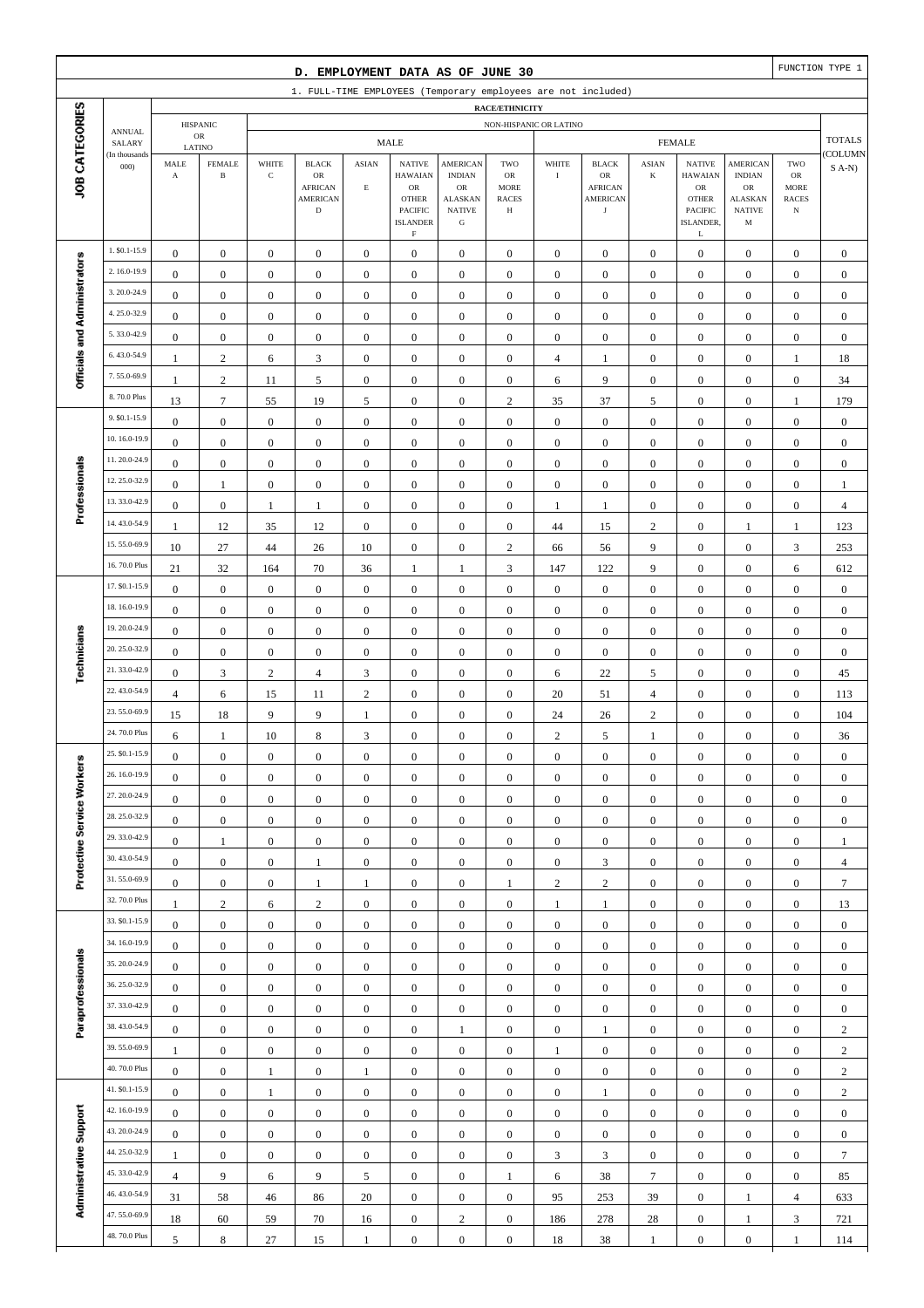|                                            |                         |                       |                               |                                  | D. EMPLOYMENT DATA AS OF JUNE 30                                          |                       |                                                                                           |                                                                     |                                        |                    |                                       |                                    |                                                                           |                                                      |                                                 | FUNCTION TYPE 1  |
|--------------------------------------------|-------------------------|-----------------------|-------------------------------|----------------------------------|---------------------------------------------------------------------------|-----------------------|-------------------------------------------------------------------------------------------|---------------------------------------------------------------------|----------------------------------------|--------------------|---------------------------------------|------------------------------------|---------------------------------------------------------------------------|------------------------------------------------------|-------------------------------------------------|------------------|
|                                            |                         |                       |                               |                                  | 1. FULL-TIME EMPLOYEES (Temporary employees are not included)             |                       |                                                                                           |                                                                     |                                        |                    |                                       |                                    |                                                                           |                                                      |                                                 |                  |
|                                            |                         |                       |                               |                                  |                                                                           |                       |                                                                                           |                                                                     | RACE/ETHNICITY                         |                    |                                       |                                    |                                                                           |                                                      |                                                 |                  |
|                                            | <b>ANNUAL</b><br>SALARY |                       | <b>HISPANIC</b><br>${\sf OR}$ |                                  |                                                                           |                       | <b>MALE</b>                                                                               |                                                                     | NON-HISPANIC OR LATINO                 |                    |                                       |                                    | <b>FEMALE</b>                                                             |                                                      |                                                 | <b>TOTALS</b>    |
|                                            | (In thousands           | LATINO<br>MALE        | <b>FEMALE</b>                 | WHITE                            | <b>BLACK</b>                                                              | <b>ASIAN</b>          | <b>NATIVE</b>                                                                             | <b>AMERICAN</b>                                                     | TWO                                    | WHITE              | <b>BLACK</b>                          | <b>ASIAN</b>                       | <b>NATIVE</b>                                                             | AMERICAN                                             | TWO                                             | COLUMN           |
| JOB CATEGORIES                             | 000                     | $\boldsymbol{\rm{A}}$ | $\, {\bf B}$                  | $\mathbf C$                      | OR<br><b>AFRICAN</b><br><b>AMERICAN</b><br>$\mathbf D$                    | $\mathbf E$           | <b>HAWAIAN</b><br>${\sf OR}$<br><b>OTHER</b><br>PACIFIC<br><b>ISLANDER</b><br>$\mathbf F$ | <b>INDIAN</b><br>OR<br><b>ALASKAN</b><br><b>NATIVE</b><br>${\bf G}$ | OR<br><b>MORE</b><br><b>RACES</b><br>Н | $\bf I$            | OR<br><b>AFRICAN</b><br>AMERICAN<br>J | $\bf K$                            | <b>HAWAIAN</b><br>${\sf OR}$<br><b>OTHER</b><br>PACIFIC<br>ISLANDER,<br>L | <b>INDIAN</b><br>OR<br>ALASKAN<br><b>NATIVE</b><br>M | OR<br><b>MORE</b><br><b>RACES</b><br>$_{\rm N}$ | $S(A-N)$         |
|                                            | 49. \$0.1-15.9          | $\boldsymbol{0}$      | $\boldsymbol{0}$              | $\boldsymbol{0}$                 | $\boldsymbol{0}$                                                          | $\boldsymbol{0}$      | $\boldsymbol{0}$                                                                          | $\boldsymbol{0}$                                                    | $\boldsymbol{0}$                       | $\boldsymbol{0}$   | $\boldsymbol{0}$                      | $\mathbf{0}$                       | $\boldsymbol{0}$                                                          | $\boldsymbol{0}$                                     | $\boldsymbol{0}$                                | $\boldsymbol{0}$ |
|                                            | 50.16.0-19.9            | $\boldsymbol{0}$      | $\boldsymbol{0}$              | $\boldsymbol{0}$                 | $\boldsymbol{0}$                                                          | $\boldsymbol{0}$      | $\boldsymbol{0}$                                                                          | $\boldsymbol{0}$                                                    | $\boldsymbol{0}$                       | $\boldsymbol{0}$   | $\boldsymbol{0}$                      | $\boldsymbol{0}$                   | $\boldsymbol{0}$                                                          | $\boldsymbol{0}$                                     | $\boldsymbol{0}$                                | $\boldsymbol{0}$ |
| Skilled Craft Workers                      | 51.20.0-24.9            | $\mathbf{0}$          | $\boldsymbol{0}$              | $\boldsymbol{0}$                 | $\boldsymbol{0}$                                                          | $\mathbf{0}$          | $\mathbf{0}$                                                                              | $\boldsymbol{0}$                                                    | $\boldsymbol{0}$                       | $\boldsymbol{0}$   | $\mathbf{0}$                          | $\boldsymbol{0}$                   | $\boldsymbol{0}$                                                          | $\boldsymbol{0}$                                     | $\boldsymbol{0}$                                | $\boldsymbol{0}$ |
|                                            | 52.25.0-32.9            | $\boldsymbol{0}$      | $\boldsymbol{0}$              | $\boldsymbol{0}$                 | $\boldsymbol{0}$                                                          | $\mathbf{0}$          | $\mathbf{0}$                                                                              | $\boldsymbol{0}$                                                    | $\boldsymbol{0}$                       | $\boldsymbol{0}$   | $\mathbf{0}$                          | $\boldsymbol{0}$                   | $\boldsymbol{0}$                                                          | $\boldsymbol{0}$                                     | $\boldsymbol{0}$                                | $\boldsymbol{0}$ |
|                                            | 53.33.0-42.9            | $\boldsymbol{0}$      | $\boldsymbol{0}$              | $\boldsymbol{0}$                 | $\boldsymbol{0}$                                                          | $\boldsymbol{0}$      | $\boldsymbol{0}$                                                                          | $\boldsymbol{0}$                                                    | $\boldsymbol{0}$                       | $\boldsymbol{0}$   | $\boldsymbol{0}$                      | $\boldsymbol{0}$                   | $\boldsymbol{0}$                                                          | $\boldsymbol{0}$                                     | $\boldsymbol{0}$                                | $\boldsymbol{0}$ |
|                                            | 54.43.0-54.9            | $\boldsymbol{0}$      | $\boldsymbol{0}$              | $\boldsymbol{0}$                 | $\boldsymbol{0}$                                                          | $\boldsymbol{0}$      | $\boldsymbol{0}$                                                                          | $\boldsymbol{0}$                                                    | $\boldsymbol{0}$                       | $\boldsymbol{0}$   | $\boldsymbol{0}$                      | $\boldsymbol{0}$                   | $\boldsymbol{0}$                                                          | $\boldsymbol{0}$                                     | $\boldsymbol{0}$                                | $\boldsymbol{0}$ |
|                                            | 55.55.0-69.9            | $\boldsymbol{0}$      | $\boldsymbol{0}$              | $\boldsymbol{0}$                 | $\boldsymbol{0}$                                                          | $\mathbf{0}$          | $\mathbf{0}$                                                                              | $\boldsymbol{0}$                                                    | $\boldsymbol{0}$                       | $\mathbf{0}$       | $\mathbf{0}$                          | $\boldsymbol{0}$                   | $\boldsymbol{0}$                                                          | $\boldsymbol{0}$                                     | $\boldsymbol{0}$                                | $\boldsymbol{0}$ |
|                                            | 56.70.0 Plus            | $\boldsymbol{0}$      | $\boldsymbol{0}$              | 19                               | 1                                                                         | $\mathbf{0}$          | $\mathbf{0}$                                                                              | $\boldsymbol{0}$                                                    | $\boldsymbol{0}$                       | $\boldsymbol{0}$   | 1                                     | $\boldsymbol{0}$                   | $\boldsymbol{0}$                                                          | $\boldsymbol{0}$                                     | $\boldsymbol{0}$                                | 21               |
|                                            | 57. \$0.1-15.9          | $\boldsymbol{0}$      | $\boldsymbol{0}$              | $\boldsymbol{0}$                 | $\boldsymbol{0}$                                                          | $\boldsymbol{0}$      | $\mathbf{0}$                                                                              | $\boldsymbol{0}$                                                    | $\boldsymbol{0}$                       | $\boldsymbol{0}$   | $\boldsymbol{0}$                      | $\boldsymbol{0}$                   | $\boldsymbol{0}$                                                          | $\boldsymbol{0}$                                     | $\boldsymbol{0}$                                | $\boldsymbol{0}$ |
|                                            | 58.16.0-19.9            | $\boldsymbol{0}$      | $\boldsymbol{0}$              | $\boldsymbol{0}$                 | $\boldsymbol{0}$                                                          | $\boldsymbol{0}$      | $\mathbf{0}$                                                                              | $\boldsymbol{0}$                                                    | $\boldsymbol{0}$                       | $\mathbf{0}$       | $\boldsymbol{0}$                      | $\boldsymbol{0}$                   | $\boldsymbol{0}$                                                          | $\boldsymbol{0}$                                     | $\boldsymbol{0}$                                | $\boldsymbol{0}$ |
| Service-Maintenance                        | 59.20.0-24.9            | $\mathbf{0}$          | $\boldsymbol{0}$              | $\boldsymbol{0}$                 | $\boldsymbol{0}$                                                          | $\boldsymbol{0}$      | $\mathbf{0}$                                                                              | $\boldsymbol{0}$                                                    | $\boldsymbol{0}$                       | $\mathbf{0}$       | $\mathbf{0}$                          | $\boldsymbol{0}$                   | $\boldsymbol{0}$                                                          | $\boldsymbol{0}$                                     | $\boldsymbol{0}$                                | $\boldsymbol{0}$ |
|                                            | 60.25.0-32.9            | $\boldsymbol{0}$      | $\boldsymbol{0}$              | $\boldsymbol{0}$                 | $\boldsymbol{0}$                                                          | $\boldsymbol{0}$      | $\boldsymbol{0}$                                                                          | $\boldsymbol{0}$                                                    | $\boldsymbol{0}$                       | $\boldsymbol{0}$   | $\mathbf{0}$                          | $\boldsymbol{0}$                   | $\boldsymbol{0}$                                                          | $\boldsymbol{0}$                                     | $\boldsymbol{0}$                                | $\boldsymbol{0}$ |
|                                            | 61.33.0-42.9            | $\boldsymbol{0}$      | $\boldsymbol{0}$              | $\boldsymbol{0}$                 | $\boldsymbol{0}$                                                          | $\boldsymbol{0}$      | $\boldsymbol{0}$                                                                          | $\boldsymbol{0}$                                                    | $\boldsymbol{0}$                       | $\boldsymbol{0}$   | $\boldsymbol{0}$                      | $\boldsymbol{0}$                   | $\boldsymbol{0}$                                                          | $\boldsymbol{0}$                                     | $\boldsymbol{0}$                                | $\boldsymbol{0}$ |
|                                            | 62.43.0-54.9            | $\boldsymbol{0}$      | $\boldsymbol{0}$              | 1                                | $\boldsymbol{0}$                                                          | $\boldsymbol{0}$      | $\mathbf{0}$                                                                              | $\boldsymbol{0}$                                                    | $\boldsymbol{0}$                       | $\mathbf{1}$       | 1                                     | $\boldsymbol{0}$                   | $\boldsymbol{0}$                                                          | $\boldsymbol{0}$                                     | $\boldsymbol{0}$                                | 3                |
|                                            | 63.55.0-69.9            | $\boldsymbol{0}$      | $\mathbf{1}$                  | $\boldsymbol{0}$                 | $\boldsymbol{0}$                                                          | $\mathbf{0}$          | $\mathbf{0}$                                                                              | $\boldsymbol{0}$                                                    | $\boldsymbol{0}$                       | $\mathbf{0}$       | $\mathbf{0}$                          | 1                                  | $\boldsymbol{0}$                                                          | $\boldsymbol{0}$                                     | $\boldsymbol{0}$                                | $\sqrt{2}$       |
|                                            | 64.70.0 Plus            | $\boldsymbol{0}$      | $\boldsymbol{0}$              | 1                                | $\boldsymbol{0}$                                                          | $\boldsymbol{0}$      | $\mathbf{0}$                                                                              | $\boldsymbol{0}$                                                    | $\boldsymbol{0}$                       | $\mathbf{1}$       | $\boldsymbol{0}$                      | $\boldsymbol{0}$                   | $\boldsymbol{0}$                                                          | $\boldsymbol{0}$                                     | $\boldsymbol{0}$                                | $\sqrt{2}$       |
| <b>65. TOTAL FULL TIME</b><br>(Lines 1-64) |                         | 133                   | 250                           | 519                              | 353                                                                       | 104                   | 1                                                                                         | $\overline{4}$                                                      | 9                                      | 669                | 965                                   | 113                                | $\boldsymbol{0}$                                                          | 3                                                    | 20                                              | 3143             |
|                                            |                         |                       |                               |                                  |                                                                           |                       |                                                                                           |                                                                     |                                        |                    |                                       |                                    |                                                                           |                                                      |                                                 |                  |
| 66.OFFICIALS/ADMIN                         |                         |                       | $2$ .                         |                                  | OTHER THAN FULLTIME EMPLOYEES                                             |                       |                                                                                           |                                                                     |                                        |                    | (Including temporary                  |                                    | employees)                                                                |                                                      |                                                 |                  |
| 67.PROFESSIONALS                           |                         | $\mathbf{1}$          | $\boldsymbol{0}$              | $\sqrt{2}$                       | $\boldsymbol{0}$                                                          | 1                     | $\boldsymbol{0}$                                                                          | $\boldsymbol{0}$<br>$\boldsymbol{0}$                                | $\boldsymbol{0}$                       | $\mathbf{1}$       | $\boldsymbol{0}$                      | $\boldsymbol{0}$<br>$\overline{0}$ | $\boldsymbol{0}$<br>$\boldsymbol{0}$                                      | $\boldsymbol{0}$                                     | $\boldsymbol{0}$                                | $\sqrt{5}$       |
| 68.TECHNICIANS                             |                         | $\overline{4}$<br>5   | $\mathfrak{Z}$                | $\mathfrak{Z}$<br>$\overline{4}$ | $\boldsymbol{0}$<br>$\boldsymbol{0}$                                      | $\boldsymbol{0}$<br>3 | 1<br>$\boldsymbol{0}$                                                                     | $\boldsymbol{0}$                                                    | $\boldsymbol{0}$                       | 6                  | 5<br>$\boldsymbol{0}$                 |                                    | $\sqrt{2}$                                                                | $\boldsymbol{0}$<br>$\boldsymbol{0}$                 | $\boldsymbol{0}$<br>$\boldsymbol{0}$            | 22               |
|                                            | 69.PROTECTIVE SERVICE   | $\mathbf{1}$          | 14<br>$\mathbf{1}$            | $\boldsymbol{0}$                 | 1                                                                         | $\mathbf{0}$          | $\boldsymbol{0}$                                                                          | $\boldsymbol{0}$                                                    | $\boldsymbol{0}$<br>$\boldsymbol{0}$   | 18<br>$\mathbf{0}$ | $\mathbf{0}$                          | 5<br>$\boldsymbol{0}$              | $\boldsymbol{0}$                                                          | $\boldsymbol{0}$                                     | $\boldsymbol{0}$                                | 51<br>3          |
|                                            | 70.PARA-PROFESSIONAL    | $\boldsymbol{0}$      | $\boldsymbol{0}$              | $\boldsymbol{0}$                 | $\boldsymbol{0}$                                                          | $\boldsymbol{0}$      | $\mathbf{0}$                                                                              | $\boldsymbol{0}$                                                    | $\boldsymbol{0}$                       | $\mathbf{2}$       | $\boldsymbol{0}$                      | $\boldsymbol{0}$                   | $\boldsymbol{0}$                                                          | $\boldsymbol{0}$                                     | $\boldsymbol{0}$                                | $\sqrt{2}$       |
| 71.ADMIN. SUPPORT                          |                         | 12                    | $17\,$                        | 24                               | 86                                                                        | $\overline{4}$        | $\boldsymbol{0}$                                                                          | $\boldsymbol{0}$                                                    | 1                                      | 22                 | 97                                    | 6                                  | $\boldsymbol{0}$                                                          | $\Omega$                                             | $\boldsymbol{0}$                                | 269              |
| 72.SKILLED CRAFT                           |                         | $\boldsymbol{0}$      | $\boldsymbol{0}$              | $\boldsymbol{0}$                 | $\mathbf{0}$                                                              | $\boldsymbol{0}$      | $\boldsymbol{0}$                                                                          | $\mathbf{0}$                                                        | $\mathbf{0}$                           | $\mathbf{0}$       | $\mathbf{0}$                          | $\mathbf{0}$                       | $\boldsymbol{0}$                                                          | $\boldsymbol{0}$                                     | $\mathbf{0}$                                    | $\mathbf{0}$     |
| CE                                         | 73.SERVICE/MAINTENAN    | $\mathbf{0}$          | $\boldsymbol{0}$              | $\boldsymbol{0}$                 | $\mathbf{0}$                                                              | $\mathbf{0}$          | $\overline{0}$                                                                            | $\boldsymbol{0}$                                                    | $\mathbf{0}$                           | $\mathbf{0}$       | $\mathbf{0}$                          | $\mathbf{0}$                       | $\boldsymbol{0}$                                                          | $\boldsymbol{0}$                                     | $\boldsymbol{0}$                                | $\mathbf{0}$     |
| <b>FULL TIME</b><br>(Lines 66-73)          | 74. TOTAL OTHER THAN    | 23                    | 35                            | 33                               | 87                                                                        | $\,8\,$               | 1                                                                                         | $\boldsymbol{0}$                                                    | 1                                      | 49                 | 102                                   | 11                                 | 2                                                                         | $\mathbf{0}$                                         | $\boldsymbol{0}$                                | 352              |
|                                            |                         |                       |                               |                                  | 3. NEW HIRES DURING FISCAL YEAR Permanent full time only JULY 1 - JUNE 30 |                       |                                                                                           |                                                                     |                                        |                    |                                       |                                    |                                                                           |                                                      |                                                 |                  |
| 75.OFFICIALS/ADMIN                         |                         | $\overline{2}$        | $\mathbf{1}$                  | 8                                | 3                                                                         | 1                     | $\mathbf{0}$                                                                              | $\mathbf{0}$                                                        | 1                                      | $\overline{2}$     | 5                                     | $\overline{2}$                     | $\boldsymbol{0}$                                                          | $\mathbf{0}$                                         | $\mathbf{0}$                                    | 25               |
| 76.PROFESSIONALS                           |                         | 5                     | $\tau$                        | 36                               | 16                                                                        | 3                     | $\overline{0}$                                                                            | $\boldsymbol{0}$                                                    | $\boldsymbol{0}$                       | 23                 | 13                                    | 5                                  | $\mathbf{0}$                                                              | $\boldsymbol{0}$                                     | $\overline{c}$                                  | 110              |
| 77.TECHNICIANS                             |                         | $\boldsymbol{0}$      | $\boldsymbol{0}$              | $\mathbf{1}$                     | $\overline{4}$                                                            | $\boldsymbol{0}$      | $\overline{0}$                                                                            | $\boldsymbol{0}$                                                    | $\boldsymbol{0}$                       | $\mathbf{1}$       | $\overline{4}$                        | $\overline{0}$                     | $\mathbf{0}$                                                              | $\boldsymbol{0}$                                     | $\boldsymbol{0}$                                | 10               |
|                                            | 78.PROTECTIVE SERVICE   | $\overline{0}$        | $\boldsymbol{0}$              | $\boldsymbol{0}$                 | $\boldsymbol{0}$                                                          | $\boldsymbol{0}$      | $\overline{0}$                                                                            | $\mathbf{0}$                                                        | $\mathbf{0}$                           | $\overline{0}$     | $\boldsymbol{0}$                      | $\overline{0}$                     | $\boldsymbol{0}$                                                          | $\mathbf{0}$                                         | $\mathbf{0}$                                    | $\mathbf{0}$     |
|                                            | 79.PARA-PROFESSIONAL    | $\boldsymbol{0}$      | $\boldsymbol{0}$              | $\mathbf{0}$                     | $\mathbf{0}$                                                              | $\overline{0}$        | $\boldsymbol{0}$                                                                          | $\mathbf{0}$                                                        | $\boldsymbol{0}$                       | $\mathbf{0}$       | 1                                     | $\overline{0}$                     | $\mathbf{0}$                                                              | $\mathbf{0}$                                         | $\mathbf{0}$                                    | 1                |
| 80.ADMIN. SUPPORT                          |                         | $\mathbf{1}$          | 3                             | 4                                | $\tau$                                                                    | $\boldsymbol{0}$      | $\boldsymbol{0}$                                                                          | $\mathbf{0}$                                                        | $\boldsymbol{0}$                       | 6                  | 13                                    | $\mathbf{1}$                       | $\mathbf{0}$                                                              | $\boldsymbol{0}$                                     | 1                                               | 36               |
| 81.SKILLED CRAFT                           |                         | $\boldsymbol{0}$      | $\boldsymbol{0}$              | $\boldsymbol{0}$                 | $\boldsymbol{0}$                                                          | $\boldsymbol{0}$      | $\overline{0}$                                                                            | $\boldsymbol{0}$                                                    | $\boldsymbol{0}$                       | $\boldsymbol{0}$   | $\boldsymbol{0}$                      | $\overline{0}$                     | $\mathbf{0}$                                                              | $\boldsymbol{0}$                                     | $\boldsymbol{0}$                                | $\boldsymbol{0}$ |
| CE                                         | 82.SERVICE/MAINTENAN    | $\overline{0}$        | $\boldsymbol{0}$              | $\boldsymbol{0}$                 | $\boldsymbol{0}$                                                          | $\mathbf{0}$          | $\overline{0}$                                                                            | $\boldsymbol{0}$                                                    | $\mathbf{0}$                           | $\mathbf{0}$       | $\mathbf{0}$                          | $\mathbf{0}$                       | $\boldsymbol{0}$                                                          | $\overline{0}$                                       | $\boldsymbol{0}$                                | $\mathbf{0}$     |
| 83. TOTAL NEW HIRES<br>(Lines 75-82)       |                         | 8                     | 11                            | 49                               | 30                                                                        | $\overline{4}$        | $\boldsymbol{0}$                                                                          | $\boldsymbol{0}$                                                    | $\mathbf{1}$                           | 32                 | 36                                    | 8                                  | $\boldsymbol{0}$                                                          | $\boldsymbol{0}$                                     | 3                                               | 182              |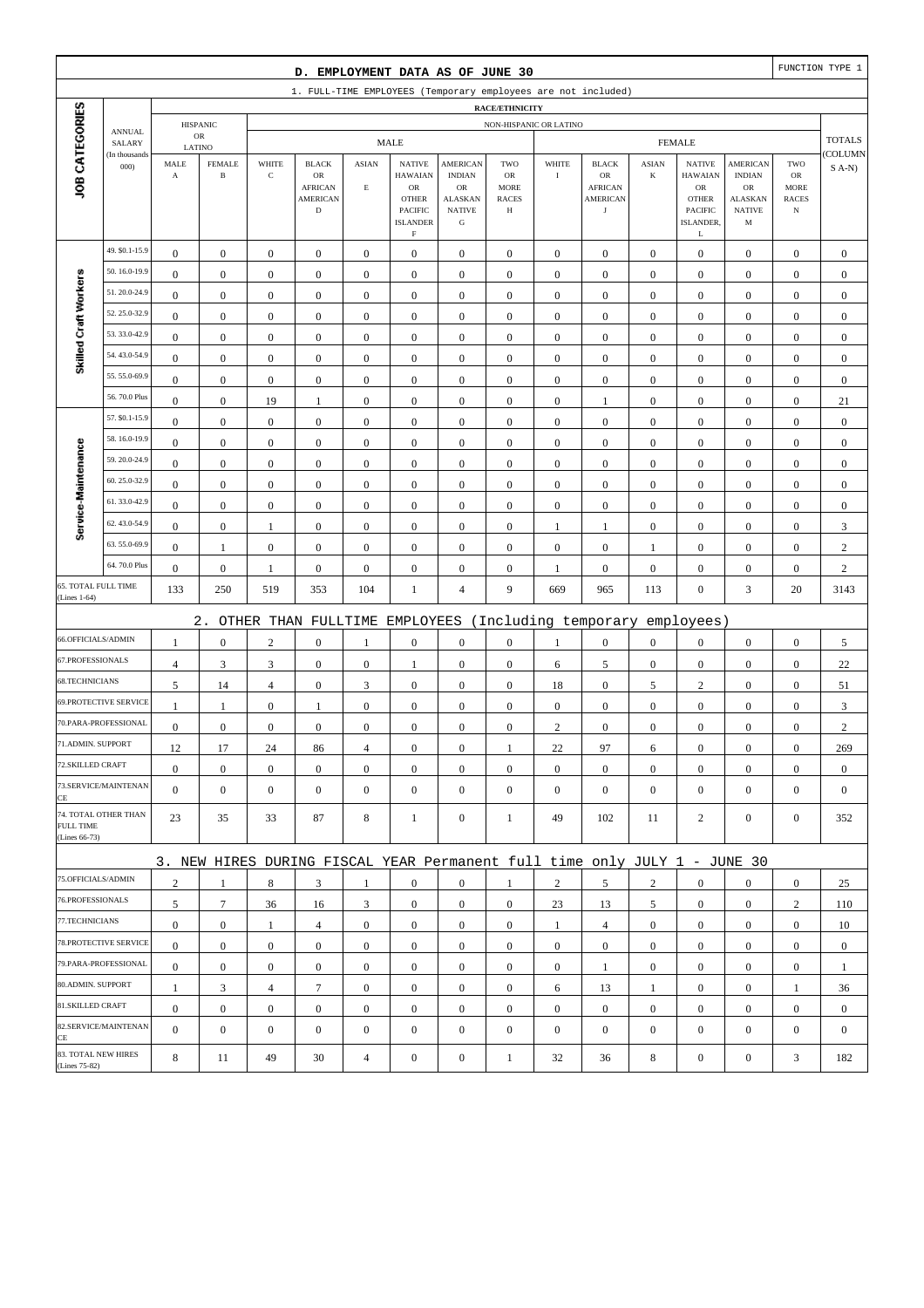|                                           |                                                                                                                                                                                    |  | FUNCTION TYPE 1                         |                                     |                   |  |  |  |  |  |  |  |  |  |  |
|-------------------------------------------|------------------------------------------------------------------------------------------------------------------------------------------------------------------------------------|--|-----------------------------------------|-------------------------------------|-------------------|--|--|--|--|--|--|--|--|--|--|
|                                           | REMARKS (List National Crime Information Center (NCIC) number assigned to any Criminal Justice Agencies whose data are included in this report)                                    |  |                                         |                                     |                   |  |  |  |  |  |  |  |  |  |  |
| ***LIST AGENCIES INCLUDED ON THIS FORM*** |                                                                                                                                                                                    |  |                                         |                                     |                   |  |  |  |  |  |  |  |  |  |  |
| Cook County                               |                                                                                                                                                                                    |  |                                         |                                     |                   |  |  |  |  |  |  |  |  |  |  |
|                                           | CERTIFICATION. I certify that the information given in this report is correct and true to the best of my knowledge and was reported in accordance with accompanying                |  |                                         |                                     |                   |  |  |  |  |  |  |  |  |  |  |
|                                           | instructions. (Willfully false statements on this report are punishable by law, US Code, Title 18, Section 1001.)<br>NAME OF PERSON TO CONTACT REGARDING THIS FORM<br><b>TITLE</b> |  |                                         |                                     |                   |  |  |  |  |  |  |  |  |  |  |
|                                           | Piemengie Hamisu                                                                                                                                                                   |  |                                         | Special Assistant for Legal Affairs |                   |  |  |  |  |  |  |  |  |  |  |
|                                           | ADDRESS (Number and Street, City, State, Zip Code)                                                                                                                                 |  | <b>TELEPHONE NUMBER</b>                 | Ext                                 | <b>FAX NUMBER</b> |  |  |  |  |  |  |  |  |  |  |
|                                           | 118 N. Clark Street, Room 840, Chicago, IL 60602,                                                                                                                                  |  | 312-603-1314                            |                                     | 312-603-5404      |  |  |  |  |  |  |  |  |  |  |
| <b>DATE</b>                               | EMAIL                                                                                                                                                                              |  | TYPED NAME/TITLE OF AUTHORIZED OFFICIAL |                                     | <b>SIGNATURE</b>  |  |  |  |  |  |  |  |  |  |  |
| 2017-10-05                                | Piemengie.Hamisu@cookcount<br>yil.gov                                                                                                                                              |  | Piemengie Hamisu                        |                                     |                   |  |  |  |  |  |  |  |  |  |  |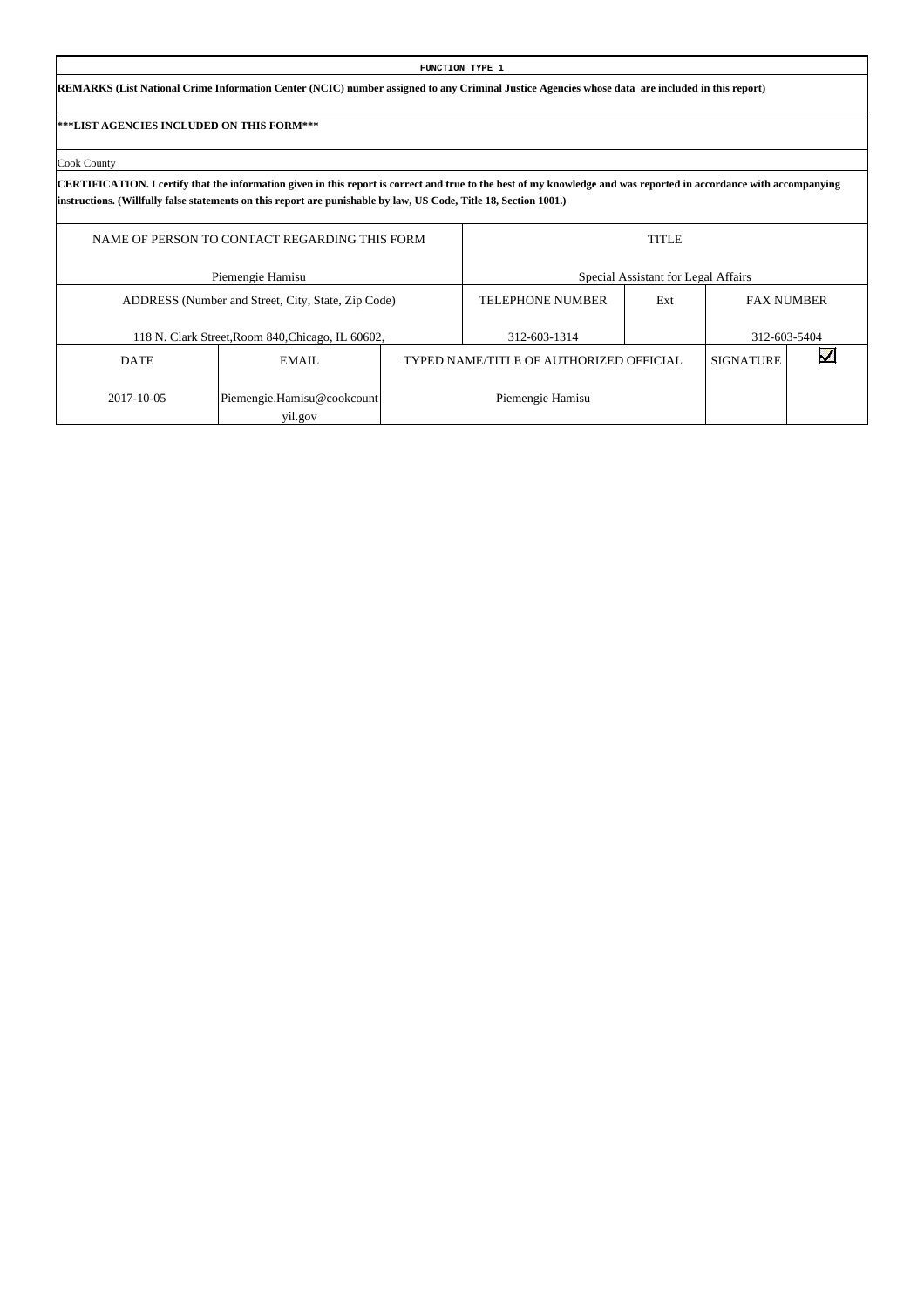|                              |                                |                                               |                                         |                                      | D. EMPLOYMENT DATA AS OF JUNE 30                                               |                                      |                                                                                                    |                                                                                                 |                                                                 |                                      |                                                                               |                                      |                                                                                              |                                                                                                  |                                                          | FUNCTION TYPE 2                      |
|------------------------------|--------------------------------|-----------------------------------------------|-----------------------------------------|--------------------------------------|--------------------------------------------------------------------------------|--------------------------------------|----------------------------------------------------------------------------------------------------|-------------------------------------------------------------------------------------------------|-----------------------------------------------------------------|--------------------------------------|-------------------------------------------------------------------------------|--------------------------------------|----------------------------------------------------------------------------------------------|--------------------------------------------------------------------------------------------------|----------------------------------------------------------|--------------------------------------|
|                              |                                |                                               |                                         |                                      |                                                                                |                                      |                                                                                                    |                                                                                                 |                                                                 |                                      | 1. FULL-TIME EMPLOYEES (Temporary employees are not included)                 |                                      |                                                                                              |                                                                                                  |                                                          |                                      |
|                              |                                |                                               | <b>HISPANIC</b>                         |                                      |                                                                                |                                      |                                                                                                    |                                                                                                 | RACE/ETHNICITY<br>NON-HISPANIC OR LATINO                        |                                      |                                                                               |                                      |                                                                                              |                                                                                                  |                                                          |                                      |
|                              | <b>ANNUAL</b><br>SALARY        |                                               | ${\sf OR}$                              |                                      |                                                                                |                                      | <b>MALE</b>                                                                                        |                                                                                                 |                                                                 |                                      |                                                                               |                                      | <b>FEMALE</b>                                                                                |                                                                                                  |                                                          | <b>TOTALS</b>                        |
| JOB CATEGORIES               | (In thousands<br>000           | $\operatorname{\mathsf{MALE}}$<br>$\mathbf A$ | LATINO<br><b>FEMALE</b><br>$\, {\bf B}$ | WHITE<br>$\mathbf C$                 | <b>BLACK</b><br>${\sf OR}$<br><b>AFRICAN</b><br><b>AMERICAN</b><br>$\mathbf D$ | <b>ASIAN</b><br>$\mathbf E$          | <b>NATIVE</b><br><b>HAWAIAN</b><br>${\sf OR}$<br><b>OTHER</b><br><b>PACIFIC</b><br><b>ISLANDER</b> | <b>AMERICAN</b><br><b>INDIAN</b><br>$_{\rm OR}$<br><b>ALASKAN</b><br><b>NATIVE</b><br>${\bf G}$ | TWO<br>$_{\rm OR}$<br><b>MORE</b><br><b>RACES</b><br>$_{\rm H}$ | WHITE<br>$\rm I$                     | <b>BLACK</b><br>${\sf OR}$<br><b>AFRICAN</b><br><b>AMERICAN</b><br>$_{\rm J}$ | <b>ASIAN</b><br>$\bf K$              | <b>NATIVE</b><br><b>HAWAIAN</b><br>${\sf OR}$<br><b>OTHER</b><br><b>PACIFIC</b><br>ISLANDER, | <b>AMERICAN</b><br><b>INDIAN</b><br>${\rm OR}$<br><b>ALASKAN</b><br><b>NATIVE</b><br>$\mathbf M$ | TWO<br>$_{\rm OR}$<br>MORE<br><b>RACES</b><br>$_{\rm N}$ | <b>COLUMN</b><br>$S$ A-N)            |
|                              | 1. \$0.1-15.9                  |                                               |                                         |                                      |                                                                                |                                      | $\rm F$                                                                                            |                                                                                                 |                                                                 |                                      | $\boldsymbol{0}$                                                              |                                      | $\mathbf L$                                                                                  |                                                                                                  |                                                          |                                      |
|                              | 2.16.0-19.9                    | $\boldsymbol{0}$<br>$\boldsymbol{0}$          | $\boldsymbol{0}$<br>$\boldsymbol{0}$    | $\boldsymbol{0}$<br>$\boldsymbol{0}$ | $\boldsymbol{0}$<br>$\boldsymbol{0}$                                           | $\boldsymbol{0}$<br>$\boldsymbol{0}$ | $\mathbf{0}$<br>$\boldsymbol{0}$                                                                   | $\boldsymbol{0}$<br>$\boldsymbol{0}$                                                            | $\boldsymbol{0}$<br>$\boldsymbol{0}$                            | $\boldsymbol{0}$<br>$\boldsymbol{0}$ | $\boldsymbol{0}$                                                              | $\boldsymbol{0}$<br>$\boldsymbol{0}$ | $\boldsymbol{0}$<br>$\boldsymbol{0}$                                                         | $\boldsymbol{0}$<br>$\boldsymbol{0}$                                                             | $\boldsymbol{0}$<br>$\boldsymbol{0}$                     | $\boldsymbol{0}$<br>$\boldsymbol{0}$ |
| Officials and Administrators | 3.20.0-24.9                    | $\boldsymbol{0}$                              | $\boldsymbol{0}$                        | $\boldsymbol{0}$                     | $\boldsymbol{0}$                                                               | $\boldsymbol{0}$                     | $\boldsymbol{0}$                                                                                   | $\boldsymbol{0}$                                                                                | $\boldsymbol{0}$                                                | $\boldsymbol{0}$                     | $\boldsymbol{0}$                                                              | $\boldsymbol{0}$                     | $\boldsymbol{0}$                                                                             | $\boldsymbol{0}$                                                                                 | $\boldsymbol{0}$                                         | $\boldsymbol{0}$                     |
|                              | 4.25.0-32.9                    | $\boldsymbol{0}$                              | $\boldsymbol{0}$                        | $\boldsymbol{0}$                     | $\boldsymbol{0}$                                                               | $\boldsymbol{0}$                     | $\boldsymbol{0}$                                                                                   | $\boldsymbol{0}$                                                                                | $\boldsymbol{0}$                                                | $\boldsymbol{0}$                     | $\boldsymbol{0}$                                                              | $\boldsymbol{0}$                     | $\boldsymbol{0}$                                                                             | $\boldsymbol{0}$                                                                                 | $\boldsymbol{0}$                                         | $\boldsymbol{0}$                     |
|                              | 5.33.0-42.9                    | $\boldsymbol{0}$                              | $\boldsymbol{0}$                        | $\boldsymbol{0}$                     | $\boldsymbol{0}$                                                               | $\boldsymbol{0}$                     | $\boldsymbol{0}$                                                                                   | $\boldsymbol{0}$                                                                                | $\boldsymbol{0}$                                                | $\boldsymbol{0}$                     | $\boldsymbol{0}$                                                              | $\boldsymbol{0}$                     | $\boldsymbol{0}$                                                                             | $\boldsymbol{0}$                                                                                 | $\boldsymbol{0}$                                         | $\boldsymbol{0}$                     |
|                              | 6.43.0-54.9                    | $\boldsymbol{0}$                              | $\boldsymbol{0}$                        | $\boldsymbol{0}$                     | $\boldsymbol{0}$                                                               | $\boldsymbol{0}$                     | $\boldsymbol{0}$                                                                                   | $\boldsymbol{0}$                                                                                | $\boldsymbol{0}$                                                | $\boldsymbol{0}$                     | $\boldsymbol{0}$                                                              | $\boldsymbol{0}$                     | $\boldsymbol{0}$                                                                             | $\boldsymbol{0}$                                                                                 | $\boldsymbol{0}$                                         | $\boldsymbol{0}$                     |
|                              | 7.55.0-69.9                    | $\boldsymbol{0}$                              | $\boldsymbol{0}$                        | $\boldsymbol{0}$                     | $\boldsymbol{0}$                                                               | $\boldsymbol{0}$                     | $\boldsymbol{0}$                                                                                   | $\boldsymbol{0}$                                                                                | $\boldsymbol{0}$                                                | $\boldsymbol{0}$                     | $\boldsymbol{0}$                                                              | $\boldsymbol{0}$                     | $\boldsymbol{0}$                                                                             | $\boldsymbol{0}$                                                                                 | $\boldsymbol{0}$                                         | $\boldsymbol{0}$                     |
|                              | 8.70.0 Plus                    | $\boldsymbol{0}$                              | $\mathbf{1}$                            | $\mathbf{2}$                         | $\boldsymbol{0}$                                                               | $\boldsymbol{0}$                     | $\mathbf{0}$                                                                                       | $\boldsymbol{0}$                                                                                | $\boldsymbol{0}$                                                | $\boldsymbol{0}$                     | $\sqrt{2}$                                                                    | $\boldsymbol{0}$                     | $\boldsymbol{0}$                                                                             | $\boldsymbol{0}$                                                                                 | $\boldsymbol{0}$                                         | 5                                    |
|                              | 9. \$0.1-15.9                  | $\boldsymbol{0}$                              | $\boldsymbol{0}$                        | $\boldsymbol{0}$                     | $\boldsymbol{0}$                                                               | $\boldsymbol{0}$                     | $\mathbf{0}$                                                                                       | $\boldsymbol{0}$                                                                                | $\boldsymbol{0}$                                                | $\boldsymbol{0}$                     | $\boldsymbol{0}$                                                              | $\boldsymbol{0}$                     | $\boldsymbol{0}$                                                                             | $\boldsymbol{0}$                                                                                 | $\boldsymbol{0}$                                         | $\boldsymbol{0}$                     |
|                              | 10.16.0-19.9                   | $\boldsymbol{0}$                              | $\boldsymbol{0}$                        | $\boldsymbol{0}$                     | $\boldsymbol{0}$                                                               | $\boldsymbol{0}$                     | $\boldsymbol{0}$                                                                                   | $\boldsymbol{0}$                                                                                | $\boldsymbol{0}$                                                | $\boldsymbol{0}$                     | $\boldsymbol{0}$                                                              | $\boldsymbol{0}$                     | $\boldsymbol{0}$                                                                             | $\boldsymbol{0}$                                                                                 | $\boldsymbol{0}$                                         | $\boldsymbol{0}$                     |
|                              | 11.20.0-24.9                   | $\boldsymbol{0}$                              | $\boldsymbol{0}$                        | $\boldsymbol{0}$                     | $\boldsymbol{0}$                                                               | $\mathbf{0}$                         | $\boldsymbol{0}$                                                                                   | $\boldsymbol{0}$                                                                                | $\boldsymbol{0}$                                                | $\boldsymbol{0}$                     | $\boldsymbol{0}$                                                              | $\boldsymbol{0}$                     | $\boldsymbol{0}$                                                                             | $\boldsymbol{0}$                                                                                 | $\boldsymbol{0}$                                         | $\boldsymbol{0}$                     |
| Professionals                | 12.25.0-32.9                   | $\boldsymbol{0}$                              | $\boldsymbol{0}$                        | $\boldsymbol{0}$                     | $\boldsymbol{0}$                                                               | $\boldsymbol{0}$                     | $\boldsymbol{0}$                                                                                   | $\boldsymbol{0}$                                                                                | $\boldsymbol{0}$                                                | $\boldsymbol{0}$                     | $\boldsymbol{0}$                                                              | $\boldsymbol{0}$                     | $\boldsymbol{0}$                                                                             | $\boldsymbol{0}$                                                                                 | $\boldsymbol{0}$                                         | $\boldsymbol{0}$                     |
|                              | 13.33.0-42.9                   | $\boldsymbol{0}$                              | $\boldsymbol{0}$                        | $\boldsymbol{0}$                     | $\boldsymbol{0}$                                                               | $\boldsymbol{0}$                     | $\mathbf{0}$                                                                                       | $\boldsymbol{0}$                                                                                | $\boldsymbol{0}$                                                | $\boldsymbol{0}$                     | $\boldsymbol{0}$                                                              | $\boldsymbol{0}$                     | $\boldsymbol{0}$                                                                             | $\boldsymbol{0}$                                                                                 | $\boldsymbol{0}$                                         | $\boldsymbol{0}$                     |
|                              | 14.43.0-54.9                   | $\boldsymbol{0}$                              | $\boldsymbol{0}$                        | $\mathbf{1}$                         | $\boldsymbol{0}$                                                               | $\boldsymbol{0}$                     | $\boldsymbol{0}$                                                                                   | $\boldsymbol{0}$                                                                                | $\boldsymbol{0}$                                                | $\boldsymbol{0}$                     | $\boldsymbol{0}$                                                              | $\boldsymbol{0}$                     | $\boldsymbol{0}$                                                                             | $\boldsymbol{0}$                                                                                 | $\boldsymbol{0}$                                         | $\mathbf{1}$                         |
|                              | 15.55.0-69.9                   | $\mathbf{1}$                                  | $\mathbf{1}$                            | 3                                    | $\boldsymbol{0}$                                                               | 3                                    | $\mathbf{0}$                                                                                       | $\boldsymbol{0}$                                                                                | 1                                                               | $\mathbf{1}$                         | 3                                                                             | $\boldsymbol{0}$                     | $\boldsymbol{0}$                                                                             | $\boldsymbol{0}$                                                                                 | $\boldsymbol{0}$                                         | 13                                   |
|                              | 16.70.0 Plus<br>17. \$0.1-15.9 | 6                                             | 1                                       | 19                                   | $\mathfrak{Z}$                                                                 | 19                                   | $\boldsymbol{0}$                                                                                   | $\boldsymbol{0}$                                                                                | $\boldsymbol{0}$                                                | 9                                    | $\sqrt{2}$                                                                    | 3                                    | $\boldsymbol{0}$                                                                             | $\boldsymbol{0}$                                                                                 | $\mathbf{1}$                                             | 63                                   |
|                              | 18.16.0-19.9                   | $\boldsymbol{0}$                              | $\boldsymbol{0}$                        | $\boldsymbol{0}$                     | $\boldsymbol{0}$                                                               | $\boldsymbol{0}$                     | $\boldsymbol{0}$                                                                                   | $\boldsymbol{0}$                                                                                | $\boldsymbol{0}$                                                | $\boldsymbol{0}$                     | $\boldsymbol{0}$                                                              | $\boldsymbol{0}$                     | $\boldsymbol{0}$                                                                             | $\boldsymbol{0}$                                                                                 | $\boldsymbol{0}$                                         | $\boldsymbol{0}$                     |
|                              | 19.20.0-24.9                   | $\boldsymbol{0}$                              | $\boldsymbol{0}$                        | $\boldsymbol{0}$                     | $\boldsymbol{0}$                                                               | $\boldsymbol{0}$                     | $\boldsymbol{0}$                                                                                   | $\boldsymbol{0}$                                                                                | $\boldsymbol{0}$                                                | $\boldsymbol{0}$                     | $\boldsymbol{0}$                                                              | $\boldsymbol{0}$                     | $\boldsymbol{0}$                                                                             | $\boldsymbol{0}$                                                                                 | $\boldsymbol{0}$                                         | $\boldsymbol{0}$                     |
|                              | 20.25.0-32.9                   | $\boldsymbol{0}$                              | $\boldsymbol{0}$                        | $\boldsymbol{0}$                     | $\boldsymbol{0}$                                                               | $\boldsymbol{0}$                     | $\boldsymbol{0}$                                                                                   | $\boldsymbol{0}$                                                                                | $\boldsymbol{0}$                                                | $\boldsymbol{0}$                     | $\boldsymbol{0}$                                                              | $\boldsymbol{0}$                     | $\boldsymbol{0}$                                                                             | $\boldsymbol{0}$                                                                                 | $\boldsymbol{0}$                                         | $\boldsymbol{0}$                     |
| Technicians                  | 21.33.0-42.9                   | $\boldsymbol{0}$<br>$\boldsymbol{0}$          | $\boldsymbol{0}$<br>$\boldsymbol{0}$    | $\boldsymbol{0}$<br>$\mathbf{2}$     | $\boldsymbol{0}$<br>$\boldsymbol{0}$                                           | $\mathbf{0}$<br>$\boldsymbol{0}$     | $\boldsymbol{0}$<br>$\boldsymbol{0}$                                                               | $\boldsymbol{0}$<br>$\boldsymbol{0}$                                                            | $\boldsymbol{0}$<br>$\boldsymbol{0}$                            | $\boldsymbol{0}$<br>$\boldsymbol{0}$ | $\boldsymbol{0}$<br>$\boldsymbol{0}$                                          | $\boldsymbol{0}$<br>$\boldsymbol{0}$ | $\boldsymbol{0}$<br>$\boldsymbol{0}$                                                         | $\boldsymbol{0}$<br>$\boldsymbol{0}$                                                             | $\boldsymbol{0}$<br>$\boldsymbol{0}$                     | $\boldsymbol{0}$<br>$\sqrt{2}$       |
|                              | 22.43.0-54.9                   | $\boldsymbol{0}$                              | $\boldsymbol{0}$                        | $\boldsymbol{0}$                     | $\boldsymbol{0}$                                                               | $\boldsymbol{0}$                     | $\boldsymbol{0}$                                                                                   | $\boldsymbol{0}$                                                                                | $\boldsymbol{0}$                                                | $\boldsymbol{0}$                     | $\boldsymbol{0}$                                                              | $\boldsymbol{0}$                     | $\boldsymbol{0}$                                                                             | $\boldsymbol{0}$                                                                                 | $\boldsymbol{0}$                                         | $\boldsymbol{0}$                     |
|                              | 23.55.0-69.9                   | $\boldsymbol{0}$                              | $\boldsymbol{0}$                        | 3                                    | $\boldsymbol{7}$                                                               | 1                                    | $\boldsymbol{0}$                                                                                   | $\boldsymbol{0}$                                                                                | $\boldsymbol{0}$                                                | $\boldsymbol{0}$                     | $\boldsymbol{0}$                                                              | 1                                    | $\boldsymbol{0}$                                                                             | $\boldsymbol{0}$                                                                                 | $\boldsymbol{0}$                                         | 12                                   |
|                              | 24.70.0 Plus                   | $\mathbf{1}$                                  | $\boldsymbol{0}$                        | 12                                   | $\overline{4}$                                                                 | $\sqrt{2}$                           | $\boldsymbol{0}$                                                                                   | $\boldsymbol{0}$                                                                                | $\boldsymbol{0}$                                                | $\boldsymbol{0}$                     | 1                                                                             | $\boldsymbol{0}$                     | $\boldsymbol{0}$                                                                             | $\boldsymbol{0}$                                                                                 | $\boldsymbol{0}$                                         | 20                                   |
|                              | 25. \$0.1-15.9                 | $\boldsymbol{0}$                              | $\bf{0}$                                | $\boldsymbol{0}$                     | $\boldsymbol{0}$                                                               | $\boldsymbol{0}$                     | $\boldsymbol{0}$                                                                                   | $\boldsymbol{0}$                                                                                | $\boldsymbol{0}$                                                | 0                                    | $\boldsymbol{0}$                                                              | $\boldsymbol{0}$                     | $\boldsymbol{0}$                                                                             | 0                                                                                                | $\boldsymbol{0}$                                         | $\boldsymbol{0}$                     |
|                              | 26.16.0-19.9                   | $\boldsymbol{0}$                              | $\boldsymbol{0}$                        | $\boldsymbol{0}$                     | $\boldsymbol{0}$                                                               | $\boldsymbol{0}$                     | $\boldsymbol{0}$                                                                                   | $\boldsymbol{0}$                                                                                | $\boldsymbol{0}$                                                | $\boldsymbol{0}$                     | $\boldsymbol{0}$                                                              | $\boldsymbol{0}$                     | $\boldsymbol{0}$                                                                             | $\boldsymbol{0}$                                                                                 | $\boldsymbol{0}$                                         | $\boldsymbol{0}$                     |
|                              | 27.20.0-24.9                   | $\boldsymbol{0}$                              | $\boldsymbol{0}$                        | $\boldsymbol{0}$                     | $\boldsymbol{0}$                                                               | $\overline{0}$                       | $\boldsymbol{0}$                                                                                   | $\boldsymbol{0}$                                                                                | $\boldsymbol{0}$                                                | $\boldsymbol{0}$                     | $\boldsymbol{0}$                                                              | $\boldsymbol{0}$                     | $\boldsymbol{0}$                                                                             | $\boldsymbol{0}$                                                                                 | $\boldsymbol{0}$                                         | $\boldsymbol{0}$                     |
|                              | 28.25.0-32.9                   | $\boldsymbol{0}$                              | $\boldsymbol{0}$                        | $\boldsymbol{0}$                     | $\boldsymbol{0}$                                                               | $\mathbf{0}$                         | $\boldsymbol{0}$                                                                                   | $\boldsymbol{0}$                                                                                | $\boldsymbol{0}$                                                | $\boldsymbol{0}$                     | $\boldsymbol{0}$                                                              | $\boldsymbol{0}$                     | $\boldsymbol{0}$                                                                             | $\boldsymbol{0}$                                                                                 | $\boldsymbol{0}$                                         | $\boldsymbol{0}$                     |
|                              | 29.33.0-42.9                   | $\boldsymbol{0}$                              | $\boldsymbol{0}$                        | $\boldsymbol{0}$                     | $\boldsymbol{0}$                                                               | $\boldsymbol{0}$                     | $\boldsymbol{0}$                                                                                   | $\boldsymbol{0}$                                                                                | $\boldsymbol{0}$                                                | $\boldsymbol{0}$                     | $\boldsymbol{0}$                                                              | $\boldsymbol{0}$                     | $\boldsymbol{0}$                                                                             | $\boldsymbol{0}$                                                                                 | $\boldsymbol{0}$                                         | $\boldsymbol{0}$                     |
| Protective Service Workers   | 30.43.0-54.9                   | $\boldsymbol{0}$                              | $\boldsymbol{0}$                        | $\boldsymbol{0}$                     | $\boldsymbol{0}$                                                               | $\boldsymbol{0}$                     | $\boldsymbol{0}$                                                                                   | $\boldsymbol{0}$                                                                                | $\boldsymbol{0}$                                                | $\boldsymbol{0}$                     | $\boldsymbol{0}$                                                              | $\boldsymbol{0}$                     | $\boldsymbol{0}$                                                                             | $\boldsymbol{0}$                                                                                 | $\boldsymbol{0}$                                         | $\boldsymbol{0}$                     |
|                              | 31.55.0-69.9                   | $\boldsymbol{0}$                              | $\boldsymbol{0}$                        | $\boldsymbol{0}$                     | $\boldsymbol{0}$                                                               | $\boldsymbol{0}$                     | $\boldsymbol{0}$                                                                                   | $\boldsymbol{0}$                                                                                | $\boldsymbol{0}$                                                | $\boldsymbol{0}$                     | $\boldsymbol{0}$                                                              | $\boldsymbol{0}$                     | $\boldsymbol{0}$                                                                             | $\boldsymbol{0}$                                                                                 | $\boldsymbol{0}$                                         | $\boldsymbol{0}$                     |
|                              | 32.70.0 Plus                   | $\mathbf{1}$                                  | $\boldsymbol{0}$                        | $\boldsymbol{0}$                     | $\boldsymbol{0}$                                                               | $\boldsymbol{0}$                     | $\boldsymbol{0}$                                                                                   | $\boldsymbol{0}$                                                                                | $\boldsymbol{0}$                                                | $\boldsymbol{0}$                     | $\boldsymbol{0}$                                                              | $\boldsymbol{0}$                     | $\boldsymbol{0}$                                                                             | $\boldsymbol{0}$                                                                                 | $\boldsymbol{0}$                                         | $\mathbf{1}$                         |
|                              | 33. \$0.1-15.9                 | $\boldsymbol{0}$                              | $\boldsymbol{0}$                        | $\boldsymbol{0}$                     | $\boldsymbol{0}$                                                               | $\boldsymbol{0}$                     | $\boldsymbol{0}$                                                                                   | $\boldsymbol{0}$                                                                                | $\boldsymbol{0}$                                                | $\boldsymbol{0}$                     | $\boldsymbol{0}$                                                              | $\boldsymbol{0}$                     | $\boldsymbol{0}$                                                                             | $\boldsymbol{0}$                                                                                 | $\boldsymbol{0}$                                         | $\boldsymbol{0}$                     |
|                              | 34.16.0-19.9                   | $\boldsymbol{0}$                              | $\boldsymbol{0}$                        | $\boldsymbol{0}$                     | $\boldsymbol{0}$                                                               | $\boldsymbol{0}$                     | $\boldsymbol{0}$                                                                                   | $\boldsymbol{0}$                                                                                | $\boldsymbol{0}$                                                | $\boldsymbol{0}$                     | $\boldsymbol{0}$                                                              | $\boldsymbol{0}$                     | $\boldsymbol{0}$                                                                             | $\boldsymbol{0}$                                                                                 | $\boldsymbol{0}$                                         | $\boldsymbol{0}$                     |
| Paraprofessionals            | 35.20.0-24.9<br>36.25.0-32.9   | $\boldsymbol{0}$                              | $\boldsymbol{0}$                        | $\boldsymbol{0}$                     | $\boldsymbol{0}$                                                               | $\boldsymbol{0}$                     | $\boldsymbol{0}$                                                                                   | $\boldsymbol{0}$                                                                                | $\boldsymbol{0}$                                                | $\boldsymbol{0}$                     | $\boldsymbol{0}$                                                              | $\boldsymbol{0}$                     | $\boldsymbol{0}$                                                                             | $\boldsymbol{0}$                                                                                 | $\boldsymbol{0}$                                         | $\boldsymbol{0}$                     |
|                              | 37.33.0-42.9                   | $\boldsymbol{0}$                              | $\boldsymbol{0}$                        | $\boldsymbol{0}$                     | $\boldsymbol{0}$                                                               | $\mathbf{0}$                         | $\boldsymbol{0}$                                                                                   | $\boldsymbol{0}$                                                                                | $\boldsymbol{0}$                                                | $\boldsymbol{0}$                     | $\boldsymbol{0}$                                                              | $\boldsymbol{0}$                     | $\boldsymbol{0}$                                                                             | $\boldsymbol{0}$                                                                                 | $\boldsymbol{0}$                                         | $\boldsymbol{0}$                     |
|                              | 38.43.0-54.9                   | $\boldsymbol{0}$                              | $\boldsymbol{0}$                        | $\boldsymbol{0}$                     | $\boldsymbol{0}$                                                               | $\boldsymbol{0}$                     | $\mathbf{0}$                                                                                       | $\boldsymbol{0}$                                                                                | $\boldsymbol{0}$                                                | $\boldsymbol{0}$                     | $\boldsymbol{0}$                                                              | $\boldsymbol{0}$                     | $\boldsymbol{0}$                                                                             | $\boldsymbol{0}$                                                                                 | $\boldsymbol{0}$                                         | $\boldsymbol{0}$                     |
|                              | 39.55.0-69.9                   | $\boldsymbol{0}$<br>$\boldsymbol{0}$          | $\boldsymbol{0}$<br>$\boldsymbol{0}$    | $\boldsymbol{0}$<br>$\boldsymbol{0}$ | $\boldsymbol{0}$<br>$\boldsymbol{0}$                                           | $\boldsymbol{0}$<br>$\boldsymbol{0}$ | $\boldsymbol{0}$<br>$\boldsymbol{0}$                                                               | $\boldsymbol{0}$<br>$\boldsymbol{0}$                                                            | $\boldsymbol{0}$<br>$\boldsymbol{0}$                            | $\boldsymbol{0}$<br>$\boldsymbol{0}$ | $\boldsymbol{0}$                                                              | $\boldsymbol{0}$<br>$\boldsymbol{0}$ | $\boldsymbol{0}$<br>$\boldsymbol{0}$                                                         | $\boldsymbol{0}$<br>$\boldsymbol{0}$                                                             | $\boldsymbol{0}$                                         | $\boldsymbol{0}$                     |
|                              | 40.70.0 Plus                   | $\sqrt{5}$                                    | $\boldsymbol{0}$                        | $\boldsymbol{0}$                     | $\boldsymbol{0}$                                                               | $\mathbf{2}$                         | $\boldsymbol{0}$                                                                                   | $\boldsymbol{0}$                                                                                | $\boldsymbol{0}$                                                | $\mathbf{1}$                         | $\mathbf{1}$<br>$\boldsymbol{0}$                                              | $\sqrt{2}$                           | $\boldsymbol{0}$                                                                             | $\boldsymbol{0}$                                                                                 | $\boldsymbol{0}$<br>$\boldsymbol{0}$                     | $\mathbf{1}$<br>10                   |
|                              | 41. \$0.1-15.9                 | $\boldsymbol{0}$                              | $\boldsymbol{0}$                        | $\boldsymbol{0}$                     | $\boldsymbol{0}$                                                               | $\boldsymbol{0}$                     | $\boldsymbol{0}$                                                                                   | $\boldsymbol{0}$                                                                                | $\boldsymbol{0}$                                                | $\boldsymbol{0}$                     | $\boldsymbol{0}$                                                              | $\boldsymbol{0}$                     | $\boldsymbol{0}$                                                                             | $\boldsymbol{0}$                                                                                 | $\boldsymbol{0}$                                         | $\boldsymbol{0}$                     |
|                              | 42.16.0-19.9                   | $\boldsymbol{0}$                              | $\boldsymbol{0}$                        | $\boldsymbol{0}$                     | $\boldsymbol{0}$                                                               | $\boldsymbol{0}$                     | $\boldsymbol{0}$                                                                                   | $\boldsymbol{0}$                                                                                | $\boldsymbol{0}$                                                | $\boldsymbol{0}$                     | $\boldsymbol{0}$                                                              | $\boldsymbol{0}$                     | $\boldsymbol{0}$                                                                             | $\boldsymbol{0}$                                                                                 | $\boldsymbol{0}$                                         | $\boldsymbol{0}$                     |
|                              | 43.20.0-24.9                   | $\boldsymbol{0}$                              | $\boldsymbol{0}$                        | $\boldsymbol{0}$                     | $\boldsymbol{0}$                                                               | $\mathbf{0}$                         | $\boldsymbol{0}$                                                                                   | $\boldsymbol{0}$                                                                                | $\boldsymbol{0}$                                                | $\boldsymbol{0}$                     | $\boldsymbol{0}$                                                              | $\boldsymbol{0}$                     | $\boldsymbol{0}$                                                                             | $\boldsymbol{0}$                                                                                 | $\boldsymbol{0}$                                         | $\boldsymbol{0}$                     |
|                              | 44.25.0-32.9                   | $\boldsymbol{0}$                              | $\boldsymbol{0}$                        | $\boldsymbol{0}$                     | $\boldsymbol{0}$                                                               | $\mathbf{0}$                         | $\boldsymbol{0}$                                                                                   | $\boldsymbol{0}$                                                                                | $\boldsymbol{0}$                                                | $\boldsymbol{0}$                     | $\mathbf{0}$                                                                  | $\boldsymbol{0}$                     | $\boldsymbol{0}$                                                                             | $\boldsymbol{0}$                                                                                 | $\boldsymbol{0}$                                         | $\boldsymbol{0}$                     |
|                              | 45.33.0-42.9                   | $\boldsymbol{0}$                              | $\boldsymbol{0}$                        | $\boldsymbol{0}$                     | $\boldsymbol{0}$                                                               | $\boldsymbol{0}$                     | $\boldsymbol{0}$                                                                                   | $\boldsymbol{0}$                                                                                | $\boldsymbol{0}$                                                | $\boldsymbol{0}$                     | $\boldsymbol{0}$                                                              | $\boldsymbol{0}$                     | $\boldsymbol{0}$                                                                             | $\boldsymbol{0}$                                                                                 | $\boldsymbol{0}$                                         | $\boldsymbol{0}$                     |
| Administrative Support       | 46.43.0-54.9                   | $\boldsymbol{0}$                              | $\boldsymbol{0}$                        | $\boldsymbol{0}$                     | $\boldsymbol{0}$                                                               | $\boldsymbol{0}$                     | $\boldsymbol{0}$                                                                                   | $\boldsymbol{0}$                                                                                | $\boldsymbol{0}$                                                | $\boldsymbol{0}$                     | $\overline{4}$                                                                | $\boldsymbol{0}$                     | $\boldsymbol{0}$                                                                             | $\boldsymbol{0}$                                                                                 | $\boldsymbol{0}$                                         | $\overline{4}$                       |
|                              | 47.55.0-69.9                   | $\boldsymbol{0}$                              | $\boldsymbol{0}$                        | $\boldsymbol{0}$                     | $\boldsymbol{0}$                                                               | $\boldsymbol{0}$                     | $\boldsymbol{0}$                                                                                   | $\boldsymbol{0}$                                                                                | $\boldsymbol{0}$                                                | $\boldsymbol{0}$                     | $\overline{4}$                                                                | $\boldsymbol{0}$                     | $\boldsymbol{0}$                                                                             | $\boldsymbol{0}$                                                                                 | $\boldsymbol{0}$                                         | $\overline{4}$                       |
|                              | 48.70.0 Plus                   | $\boldsymbol{0}$                              | $\boldsymbol{0}$                        | $\sqrt{2}$                           | $\boldsymbol{0}$                                                               | $\boldsymbol{0}$                     | $\boldsymbol{0}$                                                                                   | $\boldsymbol{0}$                                                                                | $\boldsymbol{0}$                                                | $\,1$                                | $\mathfrak{Z}$                                                                | $\mathbf{1}$                         | $\boldsymbol{0}$                                                                             | $\boldsymbol{0}$                                                                                 | $\boldsymbol{0}$                                         | $7\phantom{.0}$                      |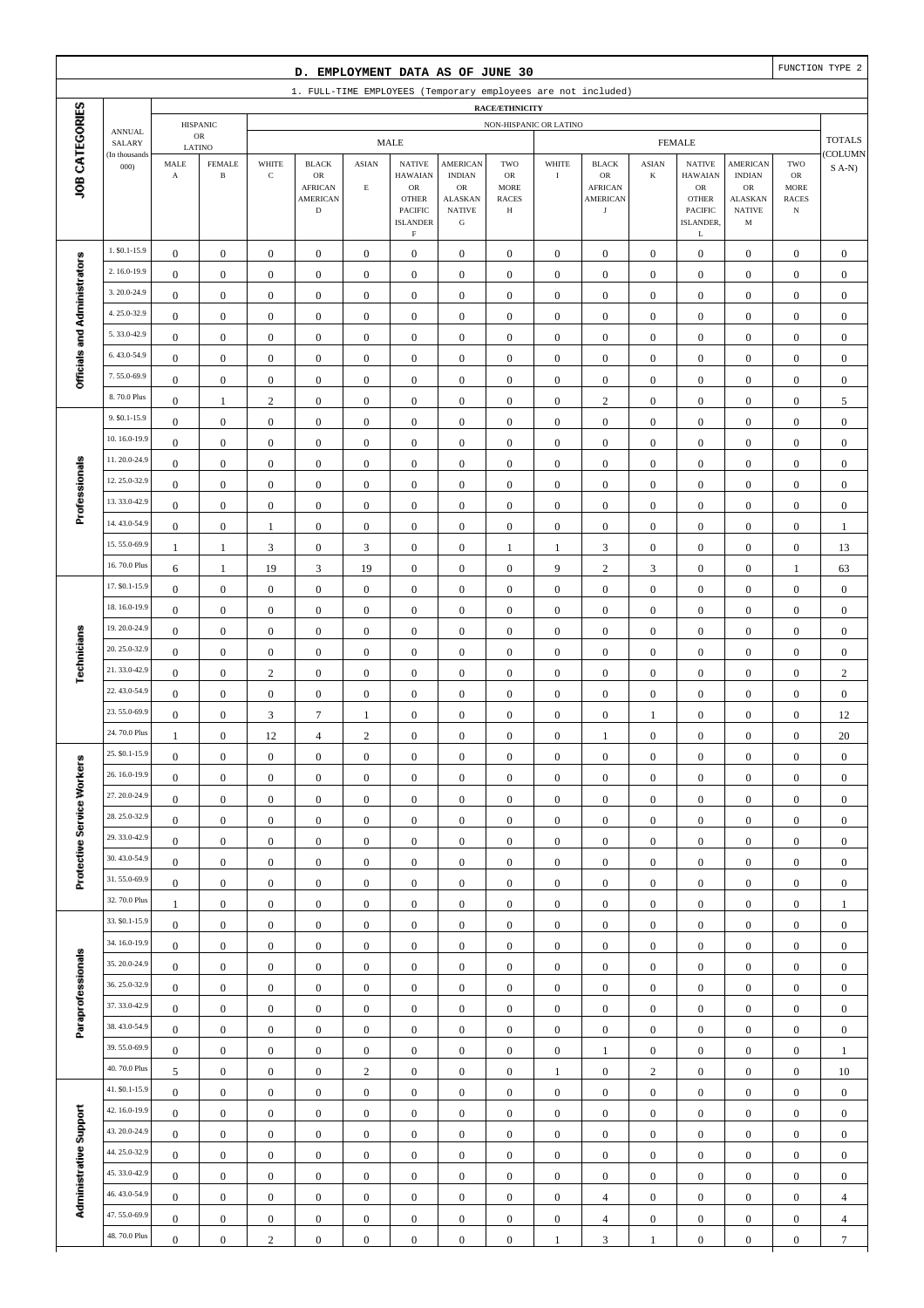|                                   |                         |                     |                                |                      | D. EMPLOYMENT DATA AS OF JUNE 30                                          |                             |                                                        |                                                |                          |                        |                                      |                         |                                                  |                                 |                            | FUNCTION TYPE 2  |
|-----------------------------------|-------------------------|---------------------|--------------------------------|----------------------|---------------------------------------------------------------------------|-----------------------------|--------------------------------------------------------|------------------------------------------------|--------------------------|------------------------|--------------------------------------|-------------------------|--------------------------------------------------|---------------------------------|----------------------------|------------------|
|                                   |                         |                     |                                |                      | 1. FULL-TIME EMPLOYEES (Temporary employees are not included)             |                             |                                                        |                                                |                          |                        |                                      |                         |                                                  |                                 |                            |                  |
|                                   |                         |                     |                                |                      |                                                                           |                             |                                                        |                                                | RACE/ETHNICITY           |                        |                                      |                         |                                                  |                                 |                            |                  |
|                                   | <b>ANNUAL</b>           |                     | <b>HISPANIC</b><br>$_{\rm OR}$ |                      |                                                                           |                             | <b>MALE</b>                                            |                                                |                          | NON-HISPANIC OR LATINO |                                      |                         | <b>FEMALE</b>                                    |                                 |                            | <b>TOTALS</b>    |
|                                   | SALARY<br>(In thousands | LATINO              |                                |                      |                                                                           |                             |                                                        |                                                |                          |                        |                                      |                         |                                                  |                                 |                            | <b>COLUMN</b>    |
| JOB CATEGORIES                    | 000)                    | MALE<br>$\mathbf A$ | <b>FEMALE</b><br>$\, {\bf B}$  | WHITE<br>$\mathbf C$ | <b>BLACK</b><br>$_{\rm OR}$<br><b>AFRICAN</b>                             | <b>ASIAN</b><br>$\mathbf E$ | <b>NATIVE</b><br><b>HAWAIAN</b><br>OR                  | <b>AMERICAN</b><br><b>INDIAN</b><br>${\rm OR}$ | TWO<br>OR<br><b>MORE</b> | WHITE<br>$\rm I$       | <b>BLACK</b><br>OR<br><b>AFRICAN</b> | <b>ASIAN</b><br>$\bf K$ | <b>NATIVE</b><br><b>HAWAIAN</b><br>${\sf OR}$    | AMERICAN<br><b>INDIAN</b><br>OR | TWO<br>OR<br><b>MORE</b>   | $S(A-N)$         |
|                                   |                         |                     |                                |                      | <b>AMERICAN</b><br>$\mathbf D$                                            |                             | <b>OTHER</b><br><b>PACIFIC</b><br><b>ISLANDER</b><br>F | <b>ALASKAN</b><br><b>NATIVE</b><br>G           | <b>RACES</b><br>Н        |                        | <b>AMERICAN</b><br>$_{\rm J}$        |                         | <b>OTHER</b><br><b>PACIFIC</b><br>ISLANDER,<br>L | ALASKAN<br><b>NATIVE</b><br>M   | <b>RACES</b><br>$_{\rm N}$ |                  |
|                                   | 49. \$0.1-15.9          | $\boldsymbol{0}$    | $\mathbf{0}$                   | $\boldsymbol{0}$     | $\boldsymbol{0}$                                                          | $\boldsymbol{0}$            | $\boldsymbol{0}$                                       | $\boldsymbol{0}$                               | $\boldsymbol{0}$         | $\boldsymbol{0}$       | $\boldsymbol{0}$                     | $\mathbf{0}$            | $\mathbf{0}$                                     | $\boldsymbol{0}$                | $\boldsymbol{0}$           | $\boldsymbol{0}$ |
|                                   | 50.16.0-19.9            | $\boldsymbol{0}$    | $\boldsymbol{0}$               | $\boldsymbol{0}$     | $\boldsymbol{0}$                                                          | $\boldsymbol{0}$            | $\boldsymbol{0}$                                       | $\boldsymbol{0}$                               | $\boldsymbol{0}$         | $\boldsymbol{0}$       | $\boldsymbol{0}$                     | $\boldsymbol{0}$        | $\boldsymbol{0}$                                 | $\boldsymbol{0}$                | $\boldsymbol{0}$           | $\boldsymbol{0}$ |
| Skilled Craft Workers             | 51.20.0-24.9            | $\boldsymbol{0}$    | $\mathbf{0}$                   | $\boldsymbol{0}$     | $\boldsymbol{0}$                                                          | $\boldsymbol{0}$            | $\boldsymbol{0}$                                       | $\boldsymbol{0}$                               | $\mathbf{0}$             | $\boldsymbol{0}$       | $\boldsymbol{0}$                     | $\boldsymbol{0}$        | $\boldsymbol{0}$                                 | $\boldsymbol{0}$                | $\boldsymbol{0}$           | $\boldsymbol{0}$ |
|                                   | 52.25.0-32.9            | $\boldsymbol{0}$    | $\boldsymbol{0}$               | $\boldsymbol{0}$     | $\boldsymbol{0}$                                                          | $\boldsymbol{0}$            | $\boldsymbol{0}$                                       | $\boldsymbol{0}$                               | $\boldsymbol{0}$         | $\boldsymbol{0}$       | $\boldsymbol{0}$                     | $\boldsymbol{0}$        | $\boldsymbol{0}$                                 | $\boldsymbol{0}$                | $\boldsymbol{0}$           | $\boldsymbol{0}$ |
|                                   | 53.33.0-42.9            | $\boldsymbol{0}$    | $\boldsymbol{0}$               | $\boldsymbol{0}$     | $\boldsymbol{0}$                                                          | $\boldsymbol{0}$            | $\boldsymbol{0}$                                       | $\boldsymbol{0}$                               | $\boldsymbol{0}$         | $\boldsymbol{0}$       | $\boldsymbol{0}$                     | $\boldsymbol{0}$        | $\boldsymbol{0}$                                 | $\boldsymbol{0}$                | $\boldsymbol{0}$           | $\boldsymbol{0}$ |
|                                   | 54.43.0-54.9            | $\boldsymbol{0}$    | $\mathbf{0}$                   | $\boldsymbol{0}$     | $\boldsymbol{0}$                                                          | $\boldsymbol{0}$            | $\boldsymbol{0}$                                       | $\boldsymbol{0}$                               | $\boldsymbol{0}$         | $\boldsymbol{0}$       | $\boldsymbol{0}$                     | $\boldsymbol{0}$        | $\boldsymbol{0}$                                 | $\boldsymbol{0}$                | $\boldsymbol{0}$           | $\boldsymbol{0}$ |
|                                   | 55.55.0-69.9            | $\mathbf{0}$        | $\mathbf{0}$                   | $\mathbf{0}$         | $\mathbf{0}$                                                              | $\boldsymbol{0}$            | $\boldsymbol{0}$                                       | $\mathbf{0}$                                   | $\mathbf{0}$             | $\boldsymbol{0}$       | $\boldsymbol{0}$                     | $\boldsymbol{0}$        | $\boldsymbol{0}$                                 | $\boldsymbol{0}$                | $\boldsymbol{0}$           | $\boldsymbol{0}$ |
|                                   | 56.70.0 Plus            | 14                  | $\mathbf{0}$                   | 57                   | 17                                                                        | $\sqrt{2}$                  | $\mathbf{1}$                                           | $\sqrt{2}$                                     | 1                        | $\mathbf{1}$           | $\boldsymbol{0}$                     | $\boldsymbol{0}$        | $\boldsymbol{0}$                                 | $\boldsymbol{0}$                | $\boldsymbol{0}$           | 95               |
|                                   | 57. \$0.1-15.9          | $\boldsymbol{0}$    | $\mathbf{0}$                   | $\boldsymbol{0}$     | $\boldsymbol{0}$                                                          | $\boldsymbol{0}$            | $\boldsymbol{0}$                                       | $\mathbf{0}$                                   | $\boldsymbol{0}$         | $\boldsymbol{0}$       | $\boldsymbol{0}$                     | $\boldsymbol{0}$        | $\boldsymbol{0}$                                 | $\boldsymbol{0}$                | $\boldsymbol{0}$           | $\boldsymbol{0}$ |
|                                   | 58.16.0-19.9            | $\boldsymbol{0}$    | $\mathbf{0}$                   | $\boldsymbol{0}$     | $\boldsymbol{0}$                                                          | $\boldsymbol{0}$            | $\boldsymbol{0}$                                       | $\boldsymbol{0}$                               | $\boldsymbol{0}$         | $\boldsymbol{0}$       | $\boldsymbol{0}$                     | $\boldsymbol{0}$        | $\boldsymbol{0}$                                 | $\boldsymbol{0}$                | $\boldsymbol{0}$           | $\boldsymbol{0}$ |
|                                   | 59.20.0-24.9            | $\boldsymbol{0}$    | $\mathbf{0}$                   | $\boldsymbol{0}$     | $\boldsymbol{0}$                                                          | $\boldsymbol{0}$            | $\boldsymbol{0}$                                       | $\mathbf{0}$                                   | $\mathbf{0}$             | $\boldsymbol{0}$       | $\boldsymbol{0}$                     | $\boldsymbol{0}$        | $\boldsymbol{0}$                                 | $\boldsymbol{0}$                | $\boldsymbol{0}$           | $\boldsymbol{0}$ |
|                                   | 60.25.0-32.9            | $\boldsymbol{0}$    | $\boldsymbol{0}$               | $\boldsymbol{0}$     | $\boldsymbol{0}$                                                          | $\boldsymbol{0}$            | $\boldsymbol{0}$                                       | $\boldsymbol{0}$                               | $\mathbf{0}$             | $\boldsymbol{0}$       | $\boldsymbol{0}$                     | $\boldsymbol{0}$        | $\boldsymbol{0}$                                 | $\boldsymbol{0}$                | $\boldsymbol{0}$           | $\boldsymbol{0}$ |
| Service-Maintenance               | 61.33.0-42.9            | $\boldsymbol{0}$    | $\mathbf{0}$                   | $\boldsymbol{0}$     | $\mathbf{0}$                                                              | $\boldsymbol{0}$            | $\boldsymbol{0}$                                       | $\boldsymbol{0}$                               | $\boldsymbol{0}$         | $\boldsymbol{0}$       | $\boldsymbol{0}$                     | $\boldsymbol{0}$        | $\boldsymbol{0}$                                 | $\boldsymbol{0}$                | $\boldsymbol{0}$           | $\boldsymbol{0}$ |
|                                   | 62.43.0-54.9            | $\boldsymbol{0}$    | $\mathbf{0}$                   | $\boldsymbol{0}$     | $\boldsymbol{0}$                                                          | $\boldsymbol{0}$            | $\boldsymbol{0}$                                       | $\boldsymbol{0}$                               | $\boldsymbol{0}$         | $\boldsymbol{0}$       | $\boldsymbol{0}$                     | $\boldsymbol{0}$        | $\boldsymbol{0}$                                 | $\boldsymbol{0}$                | $\boldsymbol{0}$           | $\boldsymbol{0}$ |
|                                   | 63.55.0-69.9            | $\boldsymbol{0}$    | $\mathbf{0}$                   | $\boldsymbol{0}$     | $\boldsymbol{0}$                                                          | $\boldsymbol{0}$            | $\boldsymbol{0}$                                       | $\mathbf{0}$                                   | $\mathbf{0}$             | $\boldsymbol{0}$       | $\boldsymbol{0}$                     | $\boldsymbol{0}$        | $\boldsymbol{0}$                                 | $\boldsymbol{0}$                | $\boldsymbol{0}$           | $\boldsymbol{0}$ |
|                                   | 64.70.0 Plus            | $\overline{c}$      | $\mathbf{0}$                   | 9                    | 6                                                                         | 1                           | $\boldsymbol{0}$                                       | $\boldsymbol{0}$                               | 1                        | $\boldsymbol{0}$       | 1                                    | $\boldsymbol{0}$        | $\boldsymbol{0}$                                 | $\boldsymbol{0}$                | $\boldsymbol{0}$           | 20               |
| 65. TOTAL FULL TIME               |                         | 30                  | $\mathfrak{Z}$                 | 110                  | 37                                                                        | 30                          | $\mathbf{1}$                                           | $\overline{c}$                                 | $\mathfrak{Z}$           | 13                     | 21                                   | $\boldsymbol{7}$        | $\boldsymbol{0}$                                 | $\boldsymbol{0}$                | $\mathbf{1}$               | 258              |
| (Lines 1-64)                      |                         |                     |                                |                      |                                                                           |                             |                                                        |                                                |                          |                        |                                      |                         |                                                  |                                 |                            |                  |
|                                   |                         |                     | $2$ .                          |                      | OTHER THAN FULLTIME                                                       |                             | EMPLOYEES                                              |                                                |                          |                        | (Including temporary                 |                         | employees)                                       |                                 |                            |                  |
| 66.OFFICIALS/ADMIN                |                         | $\boldsymbol{0}$    | $\boldsymbol{0}$               | $\boldsymbol{0}$     | $\boldsymbol{0}$                                                          | $\boldsymbol{0}$            | $\boldsymbol{0}$                                       | $\boldsymbol{0}$                               | $\mathbf{0}$             | $\boldsymbol{0}$       | $\boldsymbol{0}$                     | $\boldsymbol{0}$        | $\boldsymbol{0}$                                 | $\boldsymbol{0}$                | $\boldsymbol{0}$           | $\boldsymbol{0}$ |
| 67.PROFESSIONALS                  |                         | $\boldsymbol{0}$    | $\mathbf{0}$                   | 1                    | $\boldsymbol{0}$                                                          | $\boldsymbol{0}$            | $\boldsymbol{0}$                                       | $\boldsymbol{0}$                               | $\boldsymbol{0}$         | $\boldsymbol{0}$       | $\boldsymbol{0}$                     | $\boldsymbol{0}$        | $\boldsymbol{0}$                                 | $\boldsymbol{0}$                | $\boldsymbol{0}$           | 1                |
| 68.TECHNICIANS                    |                         | $\boldsymbol{0}$    | $\mathbf{0}$                   | $\boldsymbol{0}$     | $\boldsymbol{0}$                                                          | $\boldsymbol{0}$            | $\boldsymbol{0}$                                       | $\boldsymbol{0}$                               | $\boldsymbol{0}$         | $\boldsymbol{0}$       | $\boldsymbol{0}$                     | $\boldsymbol{0}$        | $\boldsymbol{0}$                                 | $\boldsymbol{0}$                | $\boldsymbol{0}$           | $\boldsymbol{0}$ |
|                                   | 69.PROTECTIVE SERVICE   | $\boldsymbol{0}$    | $\mathbf{0}$                   | $\boldsymbol{0}$     | $\boldsymbol{0}$                                                          | $\boldsymbol{0}$            | $\boldsymbol{0}$                                       | $\boldsymbol{0}$                               | $\boldsymbol{0}$         | $\boldsymbol{0}$       | $\boldsymbol{0}$                     | $\boldsymbol{0}$        | $\boldsymbol{0}$                                 | $\boldsymbol{0}$                | $\boldsymbol{0}$           | $\boldsymbol{0}$ |
|                                   | 70.PARA-PROFESSIONAL    | $\boldsymbol{0}$    | $\boldsymbol{0}$               | $\boldsymbol{0}$     | $\boldsymbol{0}$                                                          | $\boldsymbol{0}$            | $\boldsymbol{0}$                                       | $\boldsymbol{0}$                               | $\boldsymbol{0}$         | $\boldsymbol{0}$       | $\boldsymbol{0}$                     | $\boldsymbol{0}$        | $\boldsymbol{0}$                                 | $\boldsymbol{0}$                | $\boldsymbol{0}$           | $\boldsymbol{0}$ |
| 71.ADMIN. SUPPORT                 |                         | $\boldsymbol{0}$    | $\boldsymbol{0}$               | $\boldsymbol{0}$     | $\Omega$                                                                  | $\mathbf{0}$                | $\boldsymbol{0}$                                       | $\boldsymbol{0}$                               | $\mathbf{0}$             | $\boldsymbol{0}$       | $\boldsymbol{0}$                     | $\Omega$                | $\boldsymbol{0}$                                 | $\Omega$                        | $\boldsymbol{0}$           | $\boldsymbol{0}$ |
| 72.SKILLED CRAFT                  |                         | 3                   | $\mathbf{0}$                   | 3                    | $\sqrt{2}$                                                                | $\boldsymbol{0}$            | $\boldsymbol{0}$                                       | $\boldsymbol{0}$                               | $\boldsymbol{0}$         | $\boldsymbol{0}$       | $\mathbf{0}$                         | $\mathbf{0}$            | $\boldsymbol{0}$                                 | $\mathbf{0}$                    | $\mathbf{0}$               | 8                |
| CE                                | 73.SERVICE/MAINTENAN    | $\overline{0}$      | $\mathbf{0}$                   | $\boldsymbol{0}$     | $\mathbf{0}$                                                              | $\mathbf{0}$                | $\mathbf{0}$                                           | $\mathbf{0}$                                   | $\mathbf{0}$             | $\mathbf{0}$           | $\boldsymbol{0}$                     | $\overline{0}$          | $\mathbf{0}$                                     | $\boldsymbol{0}$                | $\boldsymbol{0}$           | $\mathbf{0}$     |
| <b>FULL TIME</b><br>(Lines 66-73) | 74. TOTAL OTHER THAN    | 3                   | $\boldsymbol{0}$               | 4                    | $\overline{c}$                                                            | $\mathbf{0}$                | $\boldsymbol{0}$                                       | $\boldsymbol{0}$                               | $\overline{0}$           | $\boldsymbol{0}$       | $\boldsymbol{0}$                     | $\mathbf{0}$            | $\mathbf{0}$                                     | $\boldsymbol{0}$                | $\boldsymbol{0}$           | 9                |
|                                   |                         |                     |                                |                      | 3. NEW HIRES DURING FISCAL YEAR Permanent full time only JULY 1 - JUNE 30 |                             |                                                        |                                                |                          |                        |                                      |                         |                                                  |                                 |                            |                  |
| 75.OFFICIALS/ADMIN                |                         | $\boldsymbol{0}$    | $\overline{0}$                 | $\boldsymbol{0}$     | $\overline{0}$                                                            | $\mathbf{0}$                | $\overline{0}$                                         | $\mathbf{0}$                                   | $\overline{0}$           | $\mathbf{0}$           | $\boldsymbol{0}$                     | $\overline{0}$          | $\mathbf{0}$                                     | $\mathbf{0}$                    | $\mathbf{0}$               | $\mathbf{0}$     |
| 76.PROFESSIONALS                  |                         | $\mathbf{0}$        | $\mathbf{1}$                   | 3                    | $\mathbf{0}$                                                              | $\overline{4}$              | $\mathbf{0}$                                           | $\boldsymbol{0}$                               | $\boldsymbol{0}$         | 1                      | $\mathbf{0}$                         | $\mathbf{0}$            | $\mathbf{0}$                                     | $\boldsymbol{0}$                | $\mathbf{0}$               | 9                |
| 77.TECHNICIANS                    |                         | $\mathbf{0}$        | $\mathbf{0}$                   | $\boldsymbol{0}$     | $\overline{0}$                                                            | $\boldsymbol{0}$            | $\mathbf{0}$                                           | $\boldsymbol{0}$                               | $\overline{0}$           | $\mathbf{0}$           | $\boldsymbol{0}$                     | $\mathbf{0}$            | $\mathbf{0}$                                     | $\boldsymbol{0}$                | $\boldsymbol{0}$           | $\mathbf{0}$     |
|                                   | 78.PROTECTIVE SERVICE   | $\overline{0}$      | $\mathbf{0}$                   | $\boldsymbol{0}$     | $\overline{0}$                                                            | $\boldsymbol{0}$            | $\mathbf{0}$                                           | $\boldsymbol{0}$                               | $\overline{0}$           | $\mathbf{0}$           | $\mathbf{0}$                         | $\overline{0}$          | $\mathbf{0}$                                     | $\overline{0}$                  | $\mathbf{0}$               | $\mathbf{0}$     |
|                                   | 79.PARA-PROFESSIONAL    | $\overline{0}$      | $\overline{0}$                 | $\mathbf{0}$         | $\overline{0}$                                                            | $\mathbf{0}$                | $\mathbf{0}$                                           | $\mathbf{0}$                                   | $\overline{0}$           | $\mathbf{0}$           | $\mathbf{0}$                         | $\overline{0}$          | $\mathbf{0}$                                     | $\overline{0}$                  | $\mathbf{0}$               | $\mathbf{0}$     |
| 80.ADMIN. SUPPORT                 |                         | $\boldsymbol{0}$    | $\mathbf{0}$                   | $\boldsymbol{0}$     | $\overline{0}$                                                            | $\boldsymbol{0}$            | $\boldsymbol{0}$                                       | $\boldsymbol{0}$                               | $\boldsymbol{0}$         | $\mathbf{0}$           | $\boldsymbol{0}$                     | $\mathbf{0}$            | $\mathbf{0}$                                     | $\boldsymbol{0}$                | $\mathbf{0}$               | $\mathbf{0}$     |
| 81.SKILLED CRAFT                  |                         | $\overline{4}$      | $\boldsymbol{0}$               | 8                    | $\overline{2}$                                                            | $\boldsymbol{0}$            | $\mathbf{0}$                                           | $\boldsymbol{0}$                               | $\boldsymbol{0}$         | $\mathbf{0}$           | $\boldsymbol{0}$                     | $\mathbf{0}$            | $\mathbf{0}$                                     | $\boldsymbol{0}$                | $\boldsymbol{0}$           | 14               |
|                                   | 82.SERVICE/MAINTENAN    | $\Omega$            | $\mathbf{0}$                   | $\boldsymbol{0}$     | $1\,$                                                                     | $\mathbf{1}$                | $\boldsymbol{0}$                                       | $\boldsymbol{0}$                               | $\mathbf{0}$             | $\boldsymbol{0}$       | $\boldsymbol{0}$                     | $\mathbf{0}$            | $\boldsymbol{0}$                                 | $\boldsymbol{0}$                | $\boldsymbol{0}$           | $\overline{c}$   |
| CE<br>83. TOTAL NEW HIRES         |                         |                     |                                |                      |                                                                           |                             |                                                        |                                                |                          |                        |                                      |                         |                                                  |                                 |                            |                  |
| (Lines 75-82)                     |                         | $\overline{4}$      | $\mathbf{1}$                   | 11                   | $\mathfrak{Z}$                                                            | 5                           | $\boldsymbol{0}$                                       | $\boldsymbol{0}$                               | $\boldsymbol{0}$         | $\mathbf{1}$           | $\boldsymbol{0}$                     | $\boldsymbol{0}$        | $\boldsymbol{0}$                                 | $\boldsymbol{0}$                | $\boldsymbol{0}$           | 25               |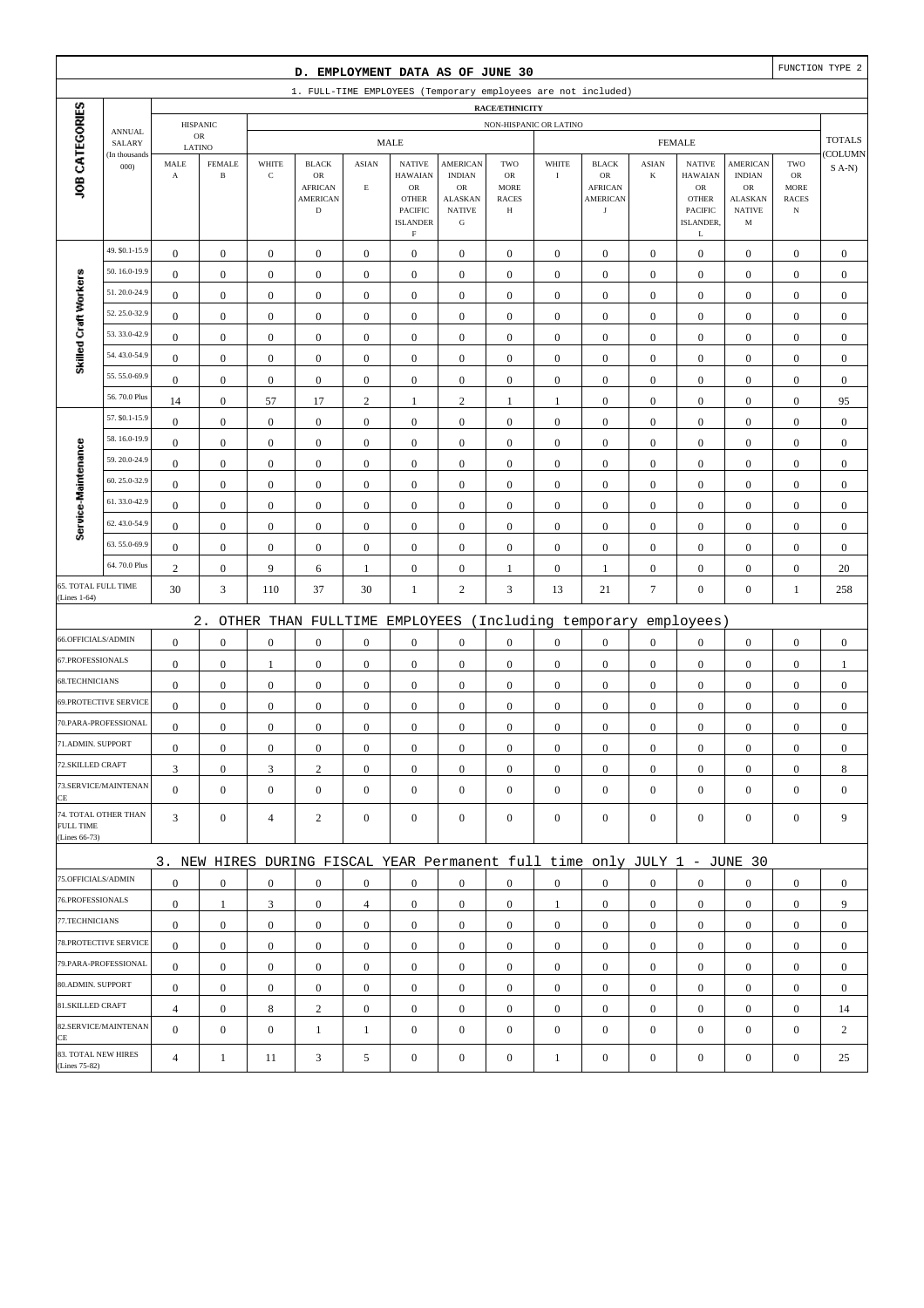|                                           |                                                                                                                                                                                    |  | <b>FUNCTION TYPE 2</b>                  |                                     |                  |                   |  |  |  |  |  |  |  |  |
|-------------------------------------------|------------------------------------------------------------------------------------------------------------------------------------------------------------------------------------|--|-----------------------------------------|-------------------------------------|------------------|-------------------|--|--|--|--|--|--|--|--|
|                                           | REMARKS (List National Crime Information Center (NCIC) number assigned to any Criminal Justice Agencies whose data are included in this report)                                    |  |                                         |                                     |                  |                   |  |  |  |  |  |  |  |  |
| ***LIST AGENCIES INCLUDED ON THIS FORM*** |                                                                                                                                                                                    |  |                                         |                                     |                  |                   |  |  |  |  |  |  |  |  |
| Cook County                               |                                                                                                                                                                                    |  |                                         |                                     |                  |                   |  |  |  |  |  |  |  |  |
|                                           | CERTIFICATION. I certify that the information given in this report is correct and true to the best of my knowledge and was reported in accordance with accompanying                |  |                                         |                                     |                  |                   |  |  |  |  |  |  |  |  |
|                                           | instructions. (Willfully false statements on this report are punishable by law, US Code, Title 18, Section 1001.)<br><b>TITLE</b><br>NAME OF PERSON TO CONTACT REGARDING THIS FORM |  |                                         |                                     |                  |                   |  |  |  |  |  |  |  |  |
|                                           | Piemengie Hamisu                                                                                                                                                                   |  |                                         | Special Assistant for Legal Affairs |                  |                   |  |  |  |  |  |  |  |  |
|                                           | ADDRESS (Number and Street, City, State, Zip Code)                                                                                                                                 |  | <b>TELEPHONE NUMBER</b>                 | Ext                                 |                  | <b>FAX NUMBER</b> |  |  |  |  |  |  |  |  |
|                                           | 118 N. Clark Street, Room 840, Chicago, IL 60602,                                                                                                                                  |  | 312-603-1314                            |                                     |                  | 312-603-5404      |  |  |  |  |  |  |  |  |
| <b>DATE</b>                               | EMAIL                                                                                                                                                                              |  | TYPED NAME/TITLE OF AUTHORIZED OFFICIAL |                                     | <b>SIGNATURE</b> |                   |  |  |  |  |  |  |  |  |
| 2017-10-05                                | Piemengie.Hamisu@cookcount                                                                                                                                                         |  | Piemengie Hamisu                        |                                     |                  |                   |  |  |  |  |  |  |  |  |

 $\overline{\phantom{a}}$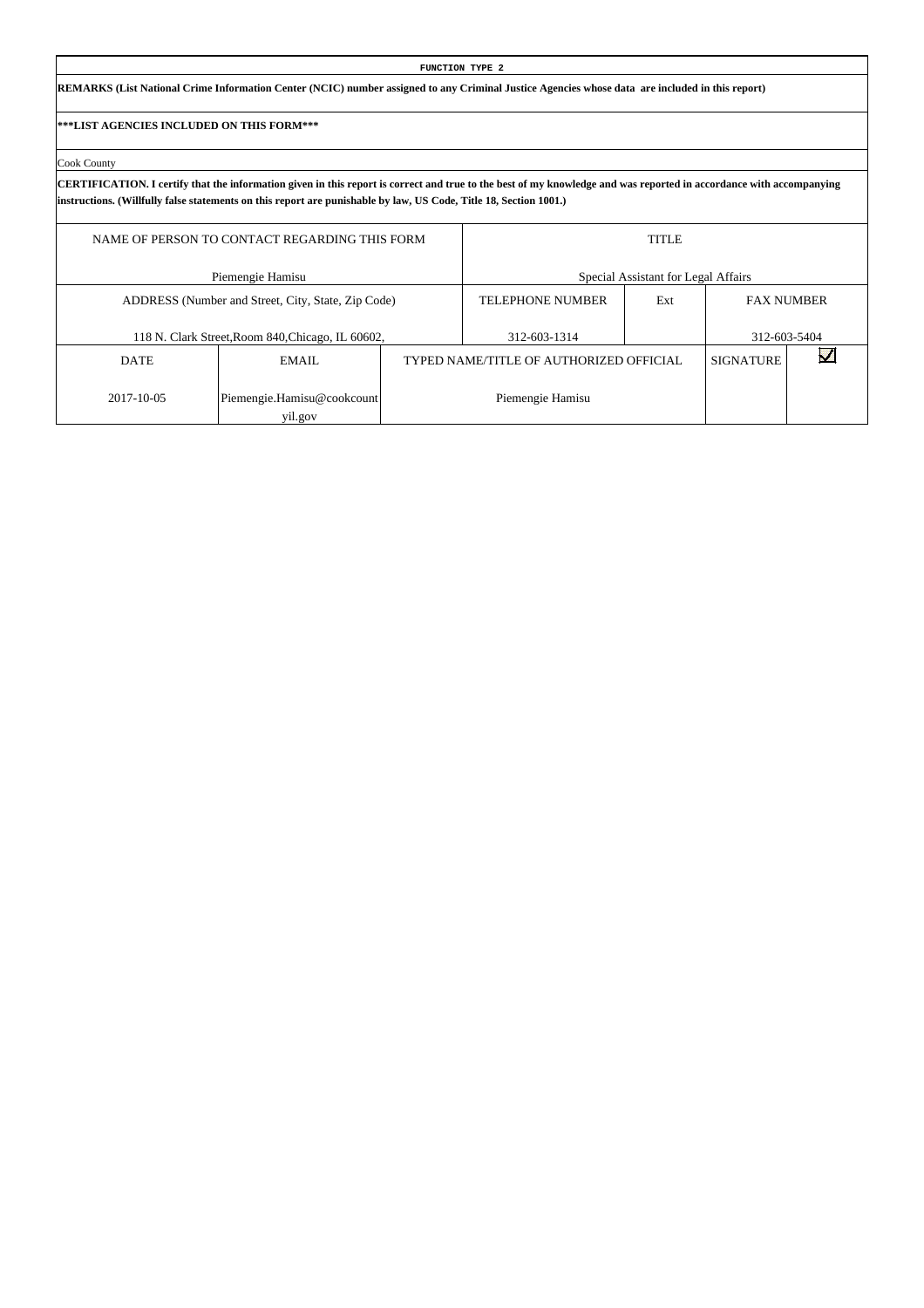|                              |                                |                                      |                                |                      | D. EMPLOYMENT DATA AS OF JUNE 30                                       |                                      |                                                                                                             |                                                                                                 |                                               |                   |                                                              |                                      |                                                                                                   |                                                                                       |                                                                | FUNCTION TYPE 4    |
|------------------------------|--------------------------------|--------------------------------------|--------------------------------|----------------------|------------------------------------------------------------------------|--------------------------------------|-------------------------------------------------------------------------------------------------------------|-------------------------------------------------------------------------------------------------|-----------------------------------------------|-------------------|--------------------------------------------------------------|--------------------------------------|---------------------------------------------------------------------------------------------------|---------------------------------------------------------------------------------------|----------------------------------------------------------------|--------------------|
|                              |                                |                                      |                                |                      | 1. FULL-TIME EMPLOYEES (Temporary employees are not included)          |                                      |                                                                                                             |                                                                                                 |                                               |                   |                                                              |                                      |                                                                                                   |                                                                                       |                                                                |                    |
|                              |                                |                                      |                                |                      |                                                                        |                                      |                                                                                                             |                                                                                                 | RACE/ETHNICITY                                |                   |                                                              |                                      |                                                                                                   |                                                                                       |                                                                |                    |
|                              | <b>ANNUAL</b><br>SALARY        |                                      | <b>HISPANIC</b><br>$_{\rm OR}$ |                      |                                                                        |                                      | <b>MALE</b>                                                                                                 |                                                                                                 | NON-HISPANIC OR LATINO                        |                   |                                                              |                                      | <b>FEMALE</b>                                                                                     |                                                                                       |                                                                | <b>TOTALS</b>      |
| JOB CATEGORIES               | (In thousands<br>000           | LATINO<br>MALE<br>$\mathbf A$        | <b>FEMALE</b><br>$\, {\bf B}$  | WHITE<br>$\mathbf C$ | <b>BLACK</b><br>OR<br><b>AFRICAN</b><br><b>AMERICAN</b><br>$\mathbf D$ | <b>ASIAN</b><br>$\mathbf E$          | <b>NATIVE</b><br><b>HAWAIAN</b><br>$_{\rm OR}$<br><b>OTHER</b><br>PACIFIC<br><b>ISLANDER</b><br>$\mathbf F$ | <b>AMERICAN</b><br><b>INDIAN</b><br>$_{\rm OR}$<br><b>ALASKAN</b><br><b>NATIVE</b><br>${\bf G}$ | TWO<br>OR<br><b>MORE</b><br><b>RACES</b><br>Н | WHITE<br>$\bf{I}$ | <b>BLACK</b><br>OR<br><b>AFRICAN</b><br><b>AMERICAN</b><br>J | <b>ASIAN</b><br>K                    | <b>NATIVE</b><br><b>HAWAIAN</b><br>${\rm OR}$<br><b>OTHER</b><br><b>PACIFIC</b><br>ISLANDER,<br>L | <b>AMERICAN</b><br><b>INDIAN</b><br><b>OR</b><br><b>ALASKAN</b><br><b>NATIVE</b><br>M | TWO<br>${\sf OR}$<br><b>MORE</b><br><b>RACES</b><br>$_{\rm N}$ | COLUMN<br>$S(A-N)$ |
|                              | 1. \$0.1-15.9                  | $\boldsymbol{0}$                     | $\boldsymbol{0}$               | $\boldsymbol{0}$     | $\boldsymbol{0}$                                                       | $\boldsymbol{0}$                     | $\boldsymbol{0}$                                                                                            | $\mathbf{0}$                                                                                    | $\boldsymbol{0}$                              | $\boldsymbol{0}$  | $\boldsymbol{0}$                                             | $\boldsymbol{0}$                     | $\boldsymbol{0}$                                                                                  | $\boldsymbol{0}$                                                                      | $\boldsymbol{0}$                                               | $\mathbf{0}$       |
|                              | 2.16.0-19.9                    | $\boldsymbol{0}$                     | $\boldsymbol{0}$               | $\boldsymbol{0}$     | $\boldsymbol{0}$                                                       | $\boldsymbol{0}$                     | $\mathbf{0}$                                                                                                | $\boldsymbol{0}$                                                                                | $\boldsymbol{0}$                              | $\boldsymbol{0}$  | $\boldsymbol{0}$                                             | $\boldsymbol{0}$                     | $\boldsymbol{0}$                                                                                  | $\boldsymbol{0}$                                                                      | $\boldsymbol{0}$                                               | $\boldsymbol{0}$   |
|                              | 3.20.0-24.9                    | $\boldsymbol{0}$                     | $\mathbf{0}$                   | $\boldsymbol{0}$     | $\boldsymbol{0}$                                                       | $\boldsymbol{0}$                     | $\mathbf{0}$                                                                                                | $\boldsymbol{0}$                                                                                | $\boldsymbol{0}$                              | $\boldsymbol{0}$  | $\boldsymbol{0}$                                             | $\boldsymbol{0}$                     | $\boldsymbol{0}$                                                                                  | $\boldsymbol{0}$                                                                      | $\boldsymbol{0}$                                               | $\boldsymbol{0}$   |
|                              | 4.25.0-32.9                    | -1                                   | $\mathbf{0}$                   | 5                    | 1                                                                      | $\boldsymbol{0}$                     | $\mathbf{0}$                                                                                                | $\boldsymbol{0}$                                                                                | $\mathbf{0}$                                  | $\boldsymbol{0}$  | $\boldsymbol{0}$                                             | $\boldsymbol{0}$                     | $\boldsymbol{0}$                                                                                  | $\boldsymbol{0}$                                                                      | $\boldsymbol{0}$                                               | $\overline{7}$     |
| Officials and Administrators | 5.33.0-42.9                    | $\boldsymbol{0}$                     | $\mathbf{0}$                   | $\boldsymbol{0}$     | $\boldsymbol{0}$                                                       | $\boldsymbol{0}$                     | $\mathbf{0}$                                                                                                | $\boldsymbol{0}$                                                                                | $\boldsymbol{0}$                              | $\boldsymbol{0}$  | $\boldsymbol{0}$                                             | $\boldsymbol{0}$                     | $\boldsymbol{0}$                                                                                  | $\boldsymbol{0}$                                                                      | $\boldsymbol{0}$                                               | $\boldsymbol{0}$   |
|                              | 6.43.0-54.9                    | $\boldsymbol{0}$                     | $\boldsymbol{0}$               | $\boldsymbol{0}$     | $\boldsymbol{0}$                                                       | $\boldsymbol{0}$                     | $\boldsymbol{0}$                                                                                            | $\boldsymbol{0}$                                                                                | $\boldsymbol{0}$                              | $\boldsymbol{0}$  | $\boldsymbol{0}$                                             | $\boldsymbol{0}$                     | $\boldsymbol{0}$                                                                                  | $\boldsymbol{0}$                                                                      | $\boldsymbol{0}$                                               | $\boldsymbol{0}$   |
|                              | 7.55.0-69.9                    | $\boldsymbol{0}$                     | $\boldsymbol{0}$               | $\boldsymbol{0}$     | $\boldsymbol{0}$                                                       | $\mathbf{0}$                         | $\mathbf{0}$                                                                                                | $\boldsymbol{0}$                                                                                | $\boldsymbol{0}$                              | $\mathbf{0}$      | $\boldsymbol{0}$                                             | $\boldsymbol{0}$                     | $\boldsymbol{0}$                                                                                  | $\boldsymbol{0}$                                                                      | $\boldsymbol{0}$                                               | $\boldsymbol{0}$   |
|                              | 8.70.0 Plus                    | 2                                    | 1                              | 21                   | $\overline{4}$                                                         | $\mathbf{2}$                         | $\mathbf{0}$                                                                                                | $\boldsymbol{0}$                                                                                | $\mathbf{0}$                                  | 14                | 6                                                            | $\boldsymbol{0}$                     | $\boldsymbol{0}$                                                                                  | $\overline{0}$                                                                        | $\boldsymbol{0}$                                               | 50                 |
|                              | 9. \$0.1-15.9                  | $\boldsymbol{0}$                     | $\mathbf{0}$                   | $\boldsymbol{0}$     | $\boldsymbol{0}$                                                       | $\boldsymbol{0}$                     | $\mathbf{0}$                                                                                                | $\boldsymbol{0}$                                                                                | $\boldsymbol{0}$                              | $\boldsymbol{0}$  | $\boldsymbol{0}$                                             | $\boldsymbol{0}$                     | $\boldsymbol{0}$                                                                                  | $\boldsymbol{0}$                                                                      | $\boldsymbol{0}$                                               | $\boldsymbol{0}$   |
|                              | 10.16.0-19.9                   | $\boldsymbol{0}$                     | $\mathbf{0}$                   | $\boldsymbol{0}$     | $\boldsymbol{0}$                                                       | $\boldsymbol{0}$                     | $\boldsymbol{0}$                                                                                            | $\boldsymbol{0}$                                                                                | $\boldsymbol{0}$                              | $\mathbf{0}$      | $\boldsymbol{0}$                                             | $\boldsymbol{0}$                     | $\boldsymbol{0}$                                                                                  | $\boldsymbol{0}$                                                                      | $\boldsymbol{0}$                                               | $\boldsymbol{0}$   |
|                              | 11.20.0-24.9                   | $\boldsymbol{0}$                     | $\mathbf{0}$                   | $\boldsymbol{0}$     | $\boldsymbol{0}$                                                       | $\boldsymbol{0}$                     | $\boldsymbol{0}$                                                                                            | $\boldsymbol{0}$                                                                                | $\boldsymbol{0}$                              | $\boldsymbol{0}$  | $\boldsymbol{0}$                                             | $\boldsymbol{0}$                     | $\boldsymbol{0}$                                                                                  | $\boldsymbol{0}$                                                                      | $\boldsymbol{0}$                                               | $\boldsymbol{0}$   |
|                              | 12.25.0-32.9                   | $\boldsymbol{0}$                     | $\mathbf{0}$                   | $\boldsymbol{0}$     | $\boldsymbol{0}$                                                       | $\boldsymbol{0}$                     | $\boldsymbol{0}$                                                                                            | $\boldsymbol{0}$                                                                                | $\mathbf{0}$                                  | $\boldsymbol{0}$  | $\boldsymbol{0}$                                             | $\boldsymbol{0}$                     | $\boldsymbol{0}$                                                                                  | $\boldsymbol{0}$                                                                      | $\boldsymbol{0}$                                               | $\boldsymbol{0}$   |
| Professionals                | 13.33.0-42.9                   | $\boldsymbol{0}$                     | $\mathbf{0}$                   | $\boldsymbol{0}$     | $\boldsymbol{0}$                                                       | $\boldsymbol{0}$                     | $\boldsymbol{0}$                                                                                            | $\boldsymbol{0}$                                                                                | $\boldsymbol{0}$                              | $\boldsymbol{0}$  | $\boldsymbol{0}$                                             | $\boldsymbol{0}$                     | $\boldsymbol{0}$                                                                                  | $\boldsymbol{0}$                                                                      | $\boldsymbol{0}$                                               | $\boldsymbol{0}$   |
|                              | 14.43.0-54.9                   | $\boldsymbol{0}$                     | 1                              | $\boldsymbol{0}$     | $\mathfrak{Z}$                                                         | $\boldsymbol{0}$                     | $\boldsymbol{0}$                                                                                            | $\boldsymbol{0}$                                                                                | $\boldsymbol{0}$                              | $\overline{4}$    | $\sqrt{2}$                                                   | $\boldsymbol{0}$                     | $\boldsymbol{0}$                                                                                  | $\boldsymbol{0}$                                                                      | $\boldsymbol{0}$                                               | 10                 |
|                              | 15.55.0-69.9                   | $\mathbf{1}$                         | $\,$ 8 $\,$                    | 11                   | $\overline{4}$                                                         | $\boldsymbol{0}$                     | $\boldsymbol{0}$                                                                                            | $\boldsymbol{0}$                                                                                | $\boldsymbol{0}$                              | 25                | 11                                                           | 1                                    | $\boldsymbol{0}$                                                                                  | $\boldsymbol{0}$                                                                      | $\mathbf{1}$                                                   | 62                 |
|                              | 16.70.0 Plus                   | $\mathbf{3}$                         | 6                              | 59                   | 3                                                                      | 3                                    | $\mathbf{0}$                                                                                                | $\boldsymbol{0}$                                                                                | 1                                             | 31                | 14                                                           | $\overline{4}$                       | $\boldsymbol{0}$                                                                                  | $\overline{0}$                                                                        | $\boldsymbol{0}$                                               | 124                |
|                              | 17. \$0.1-15.9                 | $\boldsymbol{0}$                     | $\mathbf{0}$                   | $\boldsymbol{0}$     | $\boldsymbol{0}$                                                       | $\boldsymbol{0}$                     | $\mathbf{0}$                                                                                                | $\boldsymbol{0}$                                                                                | $\boldsymbol{0}$                              | $\boldsymbol{0}$  | $\boldsymbol{0}$                                             | $\boldsymbol{0}$                     | $\boldsymbol{0}$                                                                                  | $\boldsymbol{0}$                                                                      | $\boldsymbol{0}$                                               | $\boldsymbol{0}$   |
|                              | 18.16.0-19.9                   | $\boldsymbol{0}$                     | $\mathbf{0}$                   | $\boldsymbol{0}$     | $\boldsymbol{0}$                                                       | $\boldsymbol{0}$                     | $\mathbf{0}$                                                                                                | $\boldsymbol{0}$                                                                                | $\boldsymbol{0}$                              | $\mathbf{0}$      | $\boldsymbol{0}$                                             | $\boldsymbol{0}$                     | $\boldsymbol{0}$                                                                                  | $\boldsymbol{0}$                                                                      | $\boldsymbol{0}$                                               | $\boldsymbol{0}$   |
|                              | 19.20.0-24.9<br>20.25.0-32.9   | $\boldsymbol{0}$                     | $\mathbf{0}$                   | $\boldsymbol{0}$     | $\boldsymbol{0}$                                                       | $\boldsymbol{0}$                     | $\mathbf{0}$                                                                                                | $\boldsymbol{0}$                                                                                | $\boldsymbol{0}$                              | $\mathbf{0}$      | $\boldsymbol{0}$                                             | $\boldsymbol{0}$                     | $\boldsymbol{0}$                                                                                  | $\boldsymbol{0}$                                                                      | $\boldsymbol{0}$                                               | $\boldsymbol{0}$   |
| Technicians                  | 21.33.0-42.9                   | $\mathbf{0}$                         | $\boldsymbol{0}$               | $\boldsymbol{0}$     | $\boldsymbol{0}$                                                       | $\mathbf{0}$                         | $\mathbf{0}$                                                                                                | $\boldsymbol{0}$                                                                                | $\mathbf{0}$                                  | $\mathbf{0}$      | $\boldsymbol{0}$                                             | $\boldsymbol{0}$                     | $\boldsymbol{0}$                                                                                  | $\boldsymbol{0}$                                                                      | $\boldsymbol{0}$                                               | $\boldsymbol{0}$   |
|                              | 22.43.0-54.9                   | $\boldsymbol{0}$                     | $\mathbf{0}$                   | $\boldsymbol{0}$     | $\boldsymbol{0}$                                                       | $\boldsymbol{0}$                     | $\mathbf{0}$                                                                                                | $\boldsymbol{0}$                                                                                | $\boldsymbol{0}$                              | $\boldsymbol{0}$  | $\boldsymbol{0}$                                             | $\boldsymbol{0}$                     | $\boldsymbol{0}$                                                                                  | $\boldsymbol{0}$                                                                      | $\boldsymbol{0}$                                               | $\boldsymbol{0}$   |
|                              | 23.55.0-69.9                   | $\boldsymbol{0}$<br>$\mathbf{2}$     | 1                              | $\mathfrak{Z}$       | $\sqrt{2}$<br>$\overline{4}$                                           | $\boldsymbol{0}$<br>$\boldsymbol{0}$ | $\boldsymbol{0}$<br>$\mathbf{0}$                                                                            | $\boldsymbol{0}$<br>$\boldsymbol{0}$                                                            | $\boldsymbol{0}$                              | 5                 | 6                                                            | $\boldsymbol{0}$<br>$\boldsymbol{0}$ | $\boldsymbol{0}$<br>$\boldsymbol{0}$                                                              | $\boldsymbol{0}$<br>$\boldsymbol{0}$                                                  | $\boldsymbol{0}$                                               | 17<br>46           |
|                              | 24.70.0 Plus                   | $\tau$                               | $\overline{4}$<br>6            | 13<br>69             | 14                                                                     | $\overline{c}$                       | $\boldsymbol{0}$                                                                                            | 1                                                                                               | 1<br>1                                        | 18<br>31          | $\overline{4}$<br>14                                         | $\mathbf{0}$                         | $\boldsymbol{0}$                                                                                  | $\overline{0}$                                                                        | $\boldsymbol{0}$<br>$\boldsymbol{0}$                           | 145                |
|                              | 25. \$0.1-15.9                 | $\boldsymbol{0}$                     | $\boldsymbol{0}$               | $\boldsymbol{0}$     | 1                                                                      | $\boldsymbol{0}$                     | $\boldsymbol{0}$                                                                                            | $\boldsymbol{0}$                                                                                | $\boldsymbol{0}$                              | $\boldsymbol{0}$  | $\boldsymbol{0}$                                             | $\boldsymbol{0}$                     | $\boldsymbol{0}$                                                                                  | $\boldsymbol{0}$                                                                      | $\bf{0}$                                                       | $\mathbf{1}$       |
|                              | 26.16.0-19.9                   | $\boldsymbol{0}$                     | $\boldsymbol{0}$               | $\boldsymbol{0}$     | $\boldsymbol{0}$                                                       | $\boldsymbol{0}$                     | $\boldsymbol{0}$                                                                                            | $\boldsymbol{0}$                                                                                | $\boldsymbol{0}$                              | $\overline{c}$    | $\boldsymbol{0}$                                             | $\mathbf{0}$                         | $\boldsymbol{0}$                                                                                  | $\boldsymbol{0}$                                                                      | $\boldsymbol{0}$                                               | $\overline{c}$     |
|                              | 27.20.0-24.9                   | $\boldsymbol{0}$                     | $\mathbf{1}$                   | $\boldsymbol{0}$     | $\boldsymbol{0}$                                                       | $\boldsymbol{0}$                     | $\boldsymbol{0}$                                                                                            | $\boldsymbol{0}$                                                                                | $\boldsymbol{0}$                              | $\mathbf{0}$      | $\boldsymbol{0}$                                             | $\mathbf{0}$                         | $\boldsymbol{0}$                                                                                  | $\boldsymbol{0}$                                                                      | $\boldsymbol{0}$                                               | $\mathbf{1}$       |
|                              | 28.25.0-32.9                   | $\boldsymbol{0}$                     | $\boldsymbol{0}$               | $\boldsymbol{0}$     | $\boldsymbol{0}$                                                       | $\mathbf{0}$                         | $\boldsymbol{0}$                                                                                            | $\boldsymbol{0}$                                                                                | $\boldsymbol{0}$                              | $\mathbf{0}$      | $\boldsymbol{0}$                                             | $\boldsymbol{0}$                     | $\boldsymbol{0}$                                                                                  | $\boldsymbol{0}$                                                                      | $\boldsymbol{0}$                                               | $\boldsymbol{0}$   |
|                              | 29.33.0-42.9                   | $\mathbf{1}$                         | $\boldsymbol{0}$               | $\boldsymbol{0}$     | $\boldsymbol{0}$                                                       | $\boldsymbol{0}$                     | $\boldsymbol{0}$                                                                                            | $\boldsymbol{0}$                                                                                | $\boldsymbol{0}$                              | $\boldsymbol{0}$  | $\mathbf{1}$                                                 | $\boldsymbol{0}$                     | $\boldsymbol{0}$                                                                                  | $\boldsymbol{0}$                                                                      | $\boldsymbol{0}$                                               | $\sqrt{2}$         |
| Protective Service Workers   | 30.43.0-54.9                   | $\overline{2}$                       | $\ensuremath{\mathsf{3}}$      | 9                    | $\tau$                                                                 | $\boldsymbol{0}$                     | $\boldsymbol{0}$                                                                                            | $\boldsymbol{0}$                                                                                | $\boldsymbol{0}$                              | $\overline{4}$    | $\mathfrak{Z}$                                               | $\boldsymbol{0}$                     | $\boldsymbol{0}$                                                                                  | $\boldsymbol{0}$                                                                      | $\boldsymbol{0}$                                               | 28                 |
|                              | 31.55.0-69.9                   | 31                                   | 10                             | 101                  | 31                                                                     | $\overline{4}$                       | $\overline{2}$                                                                                              | $\boldsymbol{0}$                                                                                | $\boldsymbol{0}$                              | 56                | 20                                                           | $\boldsymbol{0}$                     | $\boldsymbol{0}$                                                                                  | $\boldsymbol{0}$                                                                      | $\boldsymbol{0}$                                               | 255                |
|                              | 32.70.0 Plus                   | 168                                  | 52                             | 551                  | 207                                                                    | 17                                   | $\mathfrak{Z}$                                                                                              | $\mathfrak{Z}$                                                                                  | $\boldsymbol{0}$                              | 203               | 172                                                          | $\overline{c}$                       | $\boldsymbol{0}$                                                                                  | 1                                                                                     | $\boldsymbol{0}$                                               | 1379               |
|                              | 33. \$0.1-15.9                 | $\boldsymbol{0}$                     | $\boldsymbol{0}$               | $\boldsymbol{0}$     | $\boldsymbol{0}$                                                       | $\boldsymbol{0}$                     | $\boldsymbol{0}$                                                                                            | $\boldsymbol{0}$                                                                                | $\boldsymbol{0}$                              | $\boldsymbol{0}$  | $\boldsymbol{0}$                                             | $\boldsymbol{0}$                     | $\boldsymbol{0}$                                                                                  | $\boldsymbol{0}$                                                                      | $\boldsymbol{0}$                                               | $\boldsymbol{0}$   |
|                              | 34.16.0-19.9                   | $\boldsymbol{0}$                     | $\boldsymbol{0}$               | $\boldsymbol{0}$     | $\boldsymbol{0}$                                                       | $\boldsymbol{0}$                     | $\boldsymbol{0}$                                                                                            | $\boldsymbol{0}$                                                                                | $\boldsymbol{0}$                              | $\boldsymbol{0}$  | $\boldsymbol{0}$                                             | $\boldsymbol{0}$                     | $\boldsymbol{0}$                                                                                  | $\boldsymbol{0}$                                                                      | $\boldsymbol{0}$                                               | $\boldsymbol{0}$   |
| Paraprofessionals            | 35.20.0-24.9                   | $\boldsymbol{0}$                     | $\boldsymbol{0}$               | $\boldsymbol{0}$     | $\boldsymbol{0}$                                                       | $\boldsymbol{0}$                     | $\boldsymbol{0}$                                                                                            | $\boldsymbol{0}$                                                                                | $\boldsymbol{0}$                              | $\boldsymbol{0}$  | $\boldsymbol{0}$                                             | $\boldsymbol{0}$                     | $\boldsymbol{0}$                                                                                  | $\boldsymbol{0}$                                                                      | $\boldsymbol{0}$                                               | $\boldsymbol{0}$   |
|                              | 36.25.0-32.9                   | $\boldsymbol{0}$                     | $\boldsymbol{0}$               | $\boldsymbol{0}$     | $\overline{0}$                                                         | $\mathbf{0}$                         | $\boldsymbol{0}$                                                                                            | $\boldsymbol{0}$                                                                                | $\boldsymbol{0}$                              | $\boldsymbol{0}$  | $\boldsymbol{0}$                                             | $\boldsymbol{0}$                     | $\boldsymbol{0}$                                                                                  | $\boldsymbol{0}$                                                                      | $\boldsymbol{0}$                                               | $\boldsymbol{0}$   |
|                              | 37.33.0-42.9                   | $\boldsymbol{0}$                     | $\boldsymbol{0}$               | $\boldsymbol{0}$     | $\boldsymbol{0}$                                                       | $\boldsymbol{0}$                     | $\boldsymbol{0}$                                                                                            | $\boldsymbol{0}$                                                                                | $\boldsymbol{0}$                              | $\boldsymbol{0}$  | $\mathbf{1}$                                                 | $\boldsymbol{0}$                     | $\boldsymbol{0}$                                                                                  | $\boldsymbol{0}$                                                                      | $\boldsymbol{0}$                                               | $\mathbf{1}$       |
|                              | 38.43.0-54.9                   | $\boldsymbol{0}$                     | $\boldsymbol{0}$               | $\boldsymbol{0}$     | $\boldsymbol{0}$                                                       | $\boldsymbol{0}$                     | $\boldsymbol{0}$                                                                                            | $\boldsymbol{0}$                                                                                | $\boldsymbol{0}$                              | $\boldsymbol{0}$  | $\boldsymbol{0}$                                             | $\boldsymbol{0}$                     | $\boldsymbol{0}$                                                                                  | $\boldsymbol{0}$                                                                      | $\boldsymbol{0}$                                               | $\boldsymbol{0}$   |
|                              | 39.55.0-69.9                   | $\boldsymbol{0}$                     | $\mathbf{1}$                   | $\sqrt{2}$           | $\boldsymbol{0}$                                                       | $\boldsymbol{0}$                     | $\boldsymbol{0}$                                                                                            | $\boldsymbol{0}$                                                                                | $\boldsymbol{0}$                              | $\sqrt{2}$        | $\mathbf{1}$                                                 | $\boldsymbol{0}$                     | $\boldsymbol{0}$                                                                                  | $\boldsymbol{0}$                                                                      | $\boldsymbol{0}$                                               | 6                  |
|                              | 40.70.0 Plus<br>41. \$0.1-15.9 | $\boldsymbol{0}$                     | $\boldsymbol{0}$               | $\boldsymbol{0}$     | $\boldsymbol{0}$                                                       | $\mathbf{0}$                         | $\boldsymbol{0}$                                                                                            | $\boldsymbol{0}$                                                                                | $\boldsymbol{0}$                              | $\mathbf{0}$      | $\mathbf{1}$                                                 | $\boldsymbol{0}$                     | $\boldsymbol{0}$                                                                                  | $\boldsymbol{0}$                                                                      | $\boldsymbol{0}$                                               | $\mathbf{1}$       |
|                              | 42.16.0-19.9                   | $\boldsymbol{0}$                     | $\boldsymbol{0}$               | $\boldsymbol{0}$     | $\boldsymbol{0}$                                                       | $\boldsymbol{0}$                     | $\boldsymbol{0}$                                                                                            | $\boldsymbol{0}$                                                                                | $\boldsymbol{0}$                              | $\sqrt{2}$        | $\mathbf{1}$                                                 | $\mathbf{1}$                         | $\boldsymbol{0}$                                                                                  | $\boldsymbol{0}$                                                                      | $\boldsymbol{0}$                                               | $\overline{4}$     |
| Administrative Support       | 43.20.0-24.9                   | $\boldsymbol{0}$                     | $\boldsymbol{0}$               | $\boldsymbol{0}$     | $\boldsymbol{0}$                                                       | $\overline{0}$                       | $\boldsymbol{0}$                                                                                            | $\boldsymbol{0}$                                                                                | $\boldsymbol{0}$                              | $\boldsymbol{0}$  | $\boldsymbol{0}$                                             | $\mathbf{0}$                         | $\boldsymbol{0}$                                                                                  | $\boldsymbol{0}$                                                                      | $\boldsymbol{0}$                                               | $\boldsymbol{0}$   |
|                              | 44.25.0-32.9                   | $\boldsymbol{0}$                     | $\boldsymbol{0}$               | $\boldsymbol{0}$     | $\boldsymbol{0}$                                                       | $\boldsymbol{0}$                     | $\boldsymbol{0}$                                                                                            | $\boldsymbol{0}$                                                                                | $\boldsymbol{0}$                              | $\boldsymbol{0}$  | $\boldsymbol{0}$                                             | $\boldsymbol{0}$                     | $\boldsymbol{0}$                                                                                  | $\boldsymbol{0}$                                                                      | $\boldsymbol{0}$                                               | $\boldsymbol{0}$   |
|                              | 45.33.0-42.9                   | $\boldsymbol{0}$                     | $\boldsymbol{0}$               | $\boldsymbol{0}$     | $\boldsymbol{0}$                                                       | $\mathbf{0}$                         | $\boldsymbol{0}$                                                                                            | $\boldsymbol{0}$                                                                                | $\boldsymbol{0}$                              | $\boldsymbol{0}$  | $\boldsymbol{0}$                                             | $\boldsymbol{0}$                     | $\boldsymbol{0}$                                                                                  | $\boldsymbol{0}$                                                                      | $\boldsymbol{0}$                                               | $\boldsymbol{0}$   |
|                              | 46.43.0-54.9                   | $\mathbf{1}$                         | $\boldsymbol{0}$               | $\sqrt{2}$           | $\boldsymbol{0}$                                                       | $\boldsymbol{0}$                     | $\boldsymbol{0}$                                                                                            | $\boldsymbol{0}$                                                                                | $\boldsymbol{0}$                              | $\mathbf{1}$      | $\boldsymbol{0}$                                             | $\boldsymbol{0}$                     | $\boldsymbol{0}$                                                                                  | $\boldsymbol{0}$                                                                      | $\boldsymbol{0}$                                               | $\overline{4}$     |
|                              | 47.55.0-69.9                   | $\boldsymbol{0}$<br>$\boldsymbol{0}$ | 9<br>5                         | 5<br>9               | $\overline{4}$<br>$\sqrt{2}$                                           | $\boldsymbol{0}$<br>$\boldsymbol{0}$ | $\boldsymbol{0}$<br>$\boldsymbol{0}$                                                                        | $\boldsymbol{0}$<br>$\boldsymbol{0}$                                                            | $\boldsymbol{0}$<br>$\boldsymbol{0}$          | 24<br>$42\,$      | 36<br>31                                                     | $\mathbf{0}$<br>$\boldsymbol{0}$     | $\boldsymbol{0}$<br>$\boldsymbol{0}$                                                              | $\mathbf{1}$<br>$\boldsymbol{0}$                                                      | $\boldsymbol{0}$<br>$\boldsymbol{0}$                           | 79<br>89           |
|                              | 48.70.0 Plus                   | $\boldsymbol{0}$                     | $\boldsymbol{0}$               | 5                    | $\overline{2}$                                                         | $\boldsymbol{0}$                     | $\boldsymbol{0}$                                                                                            | $\boldsymbol{0}$                                                                                | $\boldsymbol{0}$                              | 11                | $\mathfrak{Z}$                                               | $\boldsymbol{0}$                     | $\boldsymbol{0}$                                                                                  | $\boldsymbol{0}$                                                                      | $\boldsymbol{0}$                                               | $21\,$             |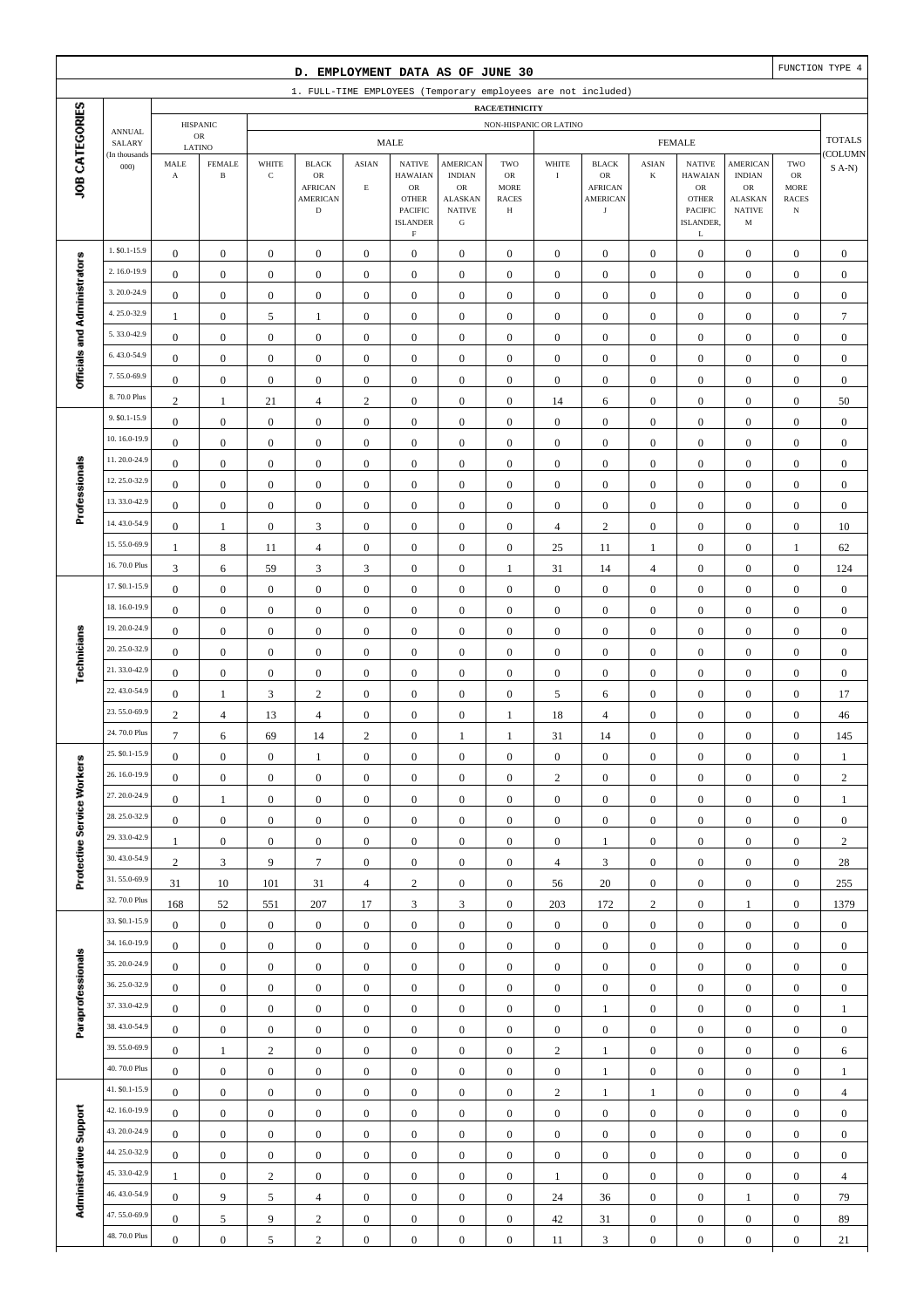|                                      |                         |                       |                               |                  | D. EMPLOYMENT DATA AS OF JUNE 30                                          |                  |                                                                            |                                                                     |                                        |                  |                                                |                  |                                                                      |                                                      |                                                         | FUNCTION TYPE 4           |
|--------------------------------------|-------------------------|-----------------------|-------------------------------|------------------|---------------------------------------------------------------------------|------------------|----------------------------------------------------------------------------|---------------------------------------------------------------------|----------------------------------------|------------------|------------------------------------------------|------------------|----------------------------------------------------------------------|------------------------------------------------------|---------------------------------------------------------|---------------------------|
|                                      |                         |                       |                               |                  | 1. FULL-TIME EMPLOYEES (Temporary employees are not included)             |                  |                                                                            |                                                                     |                                        |                  |                                                |                  |                                                                      |                                                      |                                                         |                           |
|                                      |                         |                       |                               |                  |                                                                           |                  |                                                                            |                                                                     | RACE/ETHNICITY                         |                  |                                                |                  |                                                                      |                                                      |                                                         |                           |
|                                      | <b>ANNUAL</b><br>SALARY |                       | <b>HISPANIC</b><br>${\sf OR}$ |                  |                                                                           |                  | <b>MALE</b>                                                                |                                                                     | NON-HISPANIC OR LATINO                 |                  |                                                |                  | <b>FEMALE</b>                                                        |                                                      |                                                         | <b>TOTALS</b>             |
|                                      | (In thousands           | LATINO<br>MALE        | <b>FEMALE</b>                 | WHITE            | <b>BLACK</b>                                                              | <b>ASIAN</b>     | <b>NATIVE</b>                                                              | <b>AMERICAN</b>                                                     | TWO                                    | WHITE            | <b>BLACK</b>                                   | <b>ASIAN</b>     | <b>NATIVE</b>                                                        | AMERICAN                                             | TWO                                                     | COLUMN                    |
| JOB CATEGORIES                       | 000                     | $\boldsymbol{\rm{A}}$ | $\, {\bf B}$                  | $\mathbf C$      | OR<br><b>AFRICAN</b><br><b>AMERICAN</b><br>$\mathbf D$                    | $\mathbf E$      | <b>HAWAIAN</b><br>${\sf OR}$<br><b>OTHER</b><br>PACIFIC<br><b>ISLANDER</b> | <b>INDIAN</b><br>OR<br><b>ALASKAN</b><br><b>NATIVE</b><br>${\bf G}$ | OR<br><b>MORE</b><br><b>RACES</b><br>Н | $\bf I$          | OR<br><b>AFRICAN</b><br>AMERICAN<br>$_{\rm J}$ | $\bf K$          | <b>HAWAIAN</b><br>${\sf OR}$<br><b>OTHER</b><br>PACIFIC<br>ISLANDER, | <b>INDIAN</b><br>OR<br>ALASKAN<br><b>NATIVE</b><br>M | ${\rm OR}$<br><b>MORE</b><br><b>RACES</b><br>$_{\rm N}$ | $S(A-N)$                  |
|                                      | 49. \$0.1-15.9          | $\boldsymbol{0}$      | $\boldsymbol{0}$              | $\boldsymbol{0}$ | $\boldsymbol{0}$                                                          | $\boldsymbol{0}$ | $\mathbf F$<br>$\boldsymbol{0}$                                            | $\boldsymbol{0}$                                                    | $\boldsymbol{0}$                       | $\boldsymbol{0}$ | $\boldsymbol{0}$                               | $\mathbf{0}$     | L<br>$\boldsymbol{0}$                                                | $\boldsymbol{0}$                                     | $\boldsymbol{0}$                                        | $\boldsymbol{0}$          |
|                                      | 50.16.0-19.9            | $\boldsymbol{0}$      | $\boldsymbol{0}$              | $\boldsymbol{0}$ | $\boldsymbol{0}$                                                          | $\boldsymbol{0}$ | $\boldsymbol{0}$                                                           | $\boldsymbol{0}$                                                    | $\boldsymbol{0}$                       | $\boldsymbol{0}$ | $\boldsymbol{0}$                               | $\boldsymbol{0}$ | $\boldsymbol{0}$                                                     | $\boldsymbol{0}$                                     | $\boldsymbol{0}$                                        | $\boldsymbol{0}$          |
| Skilled Craft Workers                | 51.20.0-24.9            | $\mathbf{0}$          | $\boldsymbol{0}$              | $\boldsymbol{0}$ | $\boldsymbol{0}$                                                          | $\mathbf{0}$     | $\mathbf{0}$                                                               | $\boldsymbol{0}$                                                    | $\boldsymbol{0}$                       | $\mathbf{0}$     | $\mathbf{0}$                                   | $\boldsymbol{0}$ | $\boldsymbol{0}$                                                     | $\boldsymbol{0}$                                     | $\boldsymbol{0}$                                        | $\boldsymbol{0}$          |
|                                      | 52.25.0-32.9            | $\boldsymbol{0}$      | $\boldsymbol{0}$              | $\boldsymbol{0}$ | $\boldsymbol{0}$                                                          | $\boldsymbol{0}$ | $\mathbf{0}$                                                               | $\boldsymbol{0}$                                                    | $\boldsymbol{0}$                       | $\boldsymbol{0}$ | $\mathbf{0}$                                   | $\boldsymbol{0}$ | $\boldsymbol{0}$                                                     | $\boldsymbol{0}$                                     | $\boldsymbol{0}$                                        | $\boldsymbol{0}$          |
|                                      | 53.33.0-42.9            | $\boldsymbol{0}$      | $\boldsymbol{0}$              | $\boldsymbol{0}$ | $\boldsymbol{0}$                                                          | $\boldsymbol{0}$ | $\boldsymbol{0}$                                                           | $\boldsymbol{0}$                                                    | $\boldsymbol{0}$                       | $\boldsymbol{0}$ | $\boldsymbol{0}$                               | $\boldsymbol{0}$ | $\boldsymbol{0}$                                                     | $\boldsymbol{0}$                                     | $\boldsymbol{0}$                                        | $\boldsymbol{0}$          |
|                                      | 54.43.0-54.9            | $\boldsymbol{0}$      | $\boldsymbol{0}$              | $\boldsymbol{0}$ | $\boldsymbol{0}$                                                          | $\boldsymbol{0}$ | $\boldsymbol{0}$                                                           | $\boldsymbol{0}$                                                    | $\boldsymbol{0}$                       | $\boldsymbol{0}$ | $\boldsymbol{0}$                               | $\boldsymbol{0}$ | $\boldsymbol{0}$                                                     | $\boldsymbol{0}$                                     | $\boldsymbol{0}$                                        | $\boldsymbol{0}$          |
|                                      | 55.55.0-69.9            | $\boldsymbol{0}$      | $\boldsymbol{0}$              | 1                | $\boldsymbol{0}$                                                          | $\boldsymbol{0}$ | $\mathbf{0}$                                                               | $\boldsymbol{0}$                                                    | $\boldsymbol{0}$                       | $\boldsymbol{0}$ | $\boldsymbol{0}$                               | $\boldsymbol{0}$ | $\boldsymbol{0}$                                                     | $\boldsymbol{0}$                                     | $\boldsymbol{0}$                                        | 1                         |
|                                      | 56.70.0 Plus            | $\boldsymbol{0}$      | $\boldsymbol{0}$              | 3                | $\boldsymbol{0}$                                                          | $\boldsymbol{0}$ | $\mathbf{0}$                                                               | $\boldsymbol{0}$                                                    | $\boldsymbol{0}$                       | $\boldsymbol{0}$ | $\boldsymbol{0}$                               | $\boldsymbol{0}$ | $\boldsymbol{0}$                                                     | $\boldsymbol{0}$                                     | $\boldsymbol{0}$                                        | $\ensuremath{\mathsf{3}}$ |
|                                      | 57. \$0.1-15.9          | $\boldsymbol{0}$      | $\boldsymbol{0}$              | $\boldsymbol{0}$ | $\boldsymbol{0}$                                                          | $\boldsymbol{0}$ | $\mathbf{0}$                                                               | $\boldsymbol{0}$                                                    | $\boldsymbol{0}$                       | $\boldsymbol{0}$ | $\boldsymbol{0}$                               | $\boldsymbol{0}$ | $\boldsymbol{0}$                                                     | $\boldsymbol{0}$                                     | $\boldsymbol{0}$                                        | $\boldsymbol{0}$          |
|                                      | 58.16.0-19.9            | $\boldsymbol{0}$      | $\boldsymbol{0}$              | $\boldsymbol{0}$ | $\boldsymbol{0}$                                                          | $\boldsymbol{0}$ | $\mathbf{0}$                                                               | $\boldsymbol{0}$                                                    | $\boldsymbol{0}$                       | $\boldsymbol{0}$ | $\boldsymbol{0}$                               | $\boldsymbol{0}$ | $\boldsymbol{0}$                                                     | $\boldsymbol{0}$                                     | $\boldsymbol{0}$                                        | $\boldsymbol{0}$          |
| Service-Maintenance                  | 59.20.0-24.9            | $\mathbf{0}$          | $\boldsymbol{0}$              | $\boldsymbol{0}$ | $\boldsymbol{0}$                                                          | $\boldsymbol{0}$ | $\mathbf{0}$                                                               | $\boldsymbol{0}$                                                    | $\boldsymbol{0}$                       | $\boldsymbol{0}$ | $\mathbf{0}$                                   | $\boldsymbol{0}$ | $\boldsymbol{0}$                                                     | $\boldsymbol{0}$                                     | $\boldsymbol{0}$                                        | $\boldsymbol{0}$          |
|                                      | 60.25.0-32.9            | $\boldsymbol{0}$      | $\boldsymbol{0}$              | $\boldsymbol{0}$ | $\boldsymbol{0}$                                                          | $\boldsymbol{0}$ | $\mathbf{0}$                                                               | $\boldsymbol{0}$                                                    | $\boldsymbol{0}$                       | $\boldsymbol{0}$ | $\boldsymbol{0}$                               | $\boldsymbol{0}$ | $\boldsymbol{0}$                                                     | $\boldsymbol{0}$                                     | $\boldsymbol{0}$                                        | $\boldsymbol{0}$          |
|                                      | 61.33.0-42.9            | $\boldsymbol{0}$      | $\boldsymbol{0}$              | $\boldsymbol{0}$ | $\boldsymbol{0}$                                                          | $\boldsymbol{0}$ | $\boldsymbol{0}$                                                           | $\boldsymbol{0}$                                                    | $\boldsymbol{0}$                       | $\boldsymbol{0}$ | 3                                              | $\boldsymbol{0}$ | $\boldsymbol{0}$                                                     | $\boldsymbol{0}$                                     | $\boldsymbol{0}$                                        | $\mathfrak{Z}$            |
|                                      | 62.43.0-54.9            | $\mathbf{1}$          | $\mathbf{1}$                  | $\sqrt{2}$       | $\sqrt{2}$                                                                | $\boldsymbol{0}$ | $\mathbf{0}$                                                               | $\boldsymbol{0}$                                                    | $\boldsymbol{0}$                       | $\mathbf{1}$     | 6                                              | $\boldsymbol{0}$ | $\boldsymbol{0}$                                                     | $\boldsymbol{0}$                                     | $\boldsymbol{0}$                                        | 13                        |
|                                      | 63.55.0-69.9            | $\overline{4}$        | $\mathbf{1}$                  | $\tau$           | $\mathfrak{Z}$                                                            | $\mathbf{0}$     | $\mathbf{0}$                                                               | $\boldsymbol{0}$                                                    | $\boldsymbol{0}$                       | 3                | $\mathbf{0}$                                   | $\boldsymbol{0}$ | $\boldsymbol{0}$                                                     | $\boldsymbol{0}$                                     | $\boldsymbol{0}$                                        | 18                        |
|                                      | 64.70.0 Plus            | $\overline{c}$        | $\boldsymbol{0}$              | $\boldsymbol{7}$ | $\sqrt{2}$                                                                | $\boldsymbol{0}$ | $\boldsymbol{0}$                                                           | $\boldsymbol{0}$                                                    | $\boldsymbol{0}$                       | $\boldsymbol{0}$ | $\boldsymbol{0}$                               | $\boldsymbol{0}$ | $\boldsymbol{0}$                                                     | $\boldsymbol{0}$                                     | $\boldsymbol{0}$                                        | 11                        |
| 65. TOTAL FULL TIME<br>(Lines 1-64)  |                         | 226                   | 110                           | 885              | 296                                                                       | 28               | 5                                                                          | $\overline{4}$                                                      | 3                                      | 479              | 336                                            | 8                | $\boldsymbol{0}$                                                     | $\mathbf{2}$                                         | $\mathbf{1}$                                            | 2383                      |
|                                      |                         |                       | $2$ .                         |                  | OTHER THAN FULLTIME                                                       |                  | EMPLOYEES                                                                  |                                                                     |                                        |                  | (Including temporary                           |                  | employees)                                                           |                                                      |                                                         |                           |
| 66.OFFICIALS/ADMIN                   |                         | $\boldsymbol{0}$      | $\boldsymbol{0}$              | $\boldsymbol{0}$ | $\boldsymbol{0}$                                                          | $\boldsymbol{0}$ | $\mathbf{0}$                                                               | $\boldsymbol{0}$                                                    | $\boldsymbol{0}$                       | $\boldsymbol{0}$ | $\boldsymbol{0}$                               | $\boldsymbol{0}$ | $\boldsymbol{0}$                                                     | $\boldsymbol{0}$                                     | $\boldsymbol{0}$                                        | $\boldsymbol{0}$          |
| 67.PROFESSIONALS                     |                         | $\boldsymbol{0}$      | $\boldsymbol{0}$              | 1                | $\boldsymbol{0}$                                                          | $\boldsymbol{0}$ | $\boldsymbol{0}$                                                           | $\boldsymbol{0}$                                                    | $\boldsymbol{0}$                       | $\boldsymbol{0}$ | $\boldsymbol{0}$                               | $\boldsymbol{0}$ | $\boldsymbol{0}$                                                     | $\boldsymbol{0}$                                     | $\boldsymbol{0}$                                        | 1                         |
| 68.TECHNICIANS                       |                         | $\mathbf{1}$          | $\boldsymbol{0}$              | $\mathbf{1}$     | $\mathbf{1}$                                                              | $\boldsymbol{0}$ | $\boldsymbol{0}$                                                           | $\boldsymbol{0}$                                                    | $\boldsymbol{0}$                       | $\mathbf{1}$     | $\boldsymbol{0}$                               | $\boldsymbol{0}$ | $\boldsymbol{0}$                                                     | $\boldsymbol{0}$                                     | $\boldsymbol{0}$                                        | $\overline{4}$            |
|                                      | 69.PROTECTIVE SERVICE   | $\boldsymbol{0}$      | $\boldsymbol{0}$              | $\boldsymbol{0}$ | 1                                                                         | $\mathbf{0}$     | $\boldsymbol{0}$                                                           | $\boldsymbol{0}$                                                    | $\boldsymbol{0}$                       | 15               | $\mathbf{2}$                                   | $\boldsymbol{0}$ | $\boldsymbol{0}$                                                     | $\boldsymbol{0}$                                     | $\boldsymbol{0}$                                        | 18                        |
|                                      | 70.PARA-PROFESSIONAL    | $\boldsymbol{0}$      | $\boldsymbol{0}$              | $\boldsymbol{0}$ | $\boldsymbol{0}$                                                          | $\boldsymbol{0}$ | $\mathbf{0}$                                                               | $\boldsymbol{0}$                                                    | $\boldsymbol{0}$                       | $\boldsymbol{0}$ | $\boldsymbol{0}$                               | $\boldsymbol{0}$ | $\boldsymbol{0}$                                                     | $\boldsymbol{0}$                                     | $\boldsymbol{0}$                                        | $\boldsymbol{0}$          |
| 71.ADMIN. SUPPORT                    |                         | 1                     | $\boldsymbol{0}$              | 1                | 1                                                                         | $\boldsymbol{0}$ | $\boldsymbol{0}$                                                           | $\boldsymbol{0}$                                                    | $\Omega$                               | 5                | $\overline{4}$                                 | 1                | $\boldsymbol{0}$                                                     | $\Omega$                                             | $\boldsymbol{0}$                                        | 13                        |
| 72.SKILLED CRAFT                     |                         | $\boldsymbol{0}$      | $\boldsymbol{0}$              | $\boldsymbol{0}$ | $\mathbf{0}$                                                              | $\boldsymbol{0}$ | $\boldsymbol{0}$                                                           | $\mathbf{0}$                                                        | $\mathbf{0}$                           | $\mathbf{0}$     | $\mathbf{0}$                                   | $\mathbf{0}$     | $\boldsymbol{0}$                                                     | $\boldsymbol{0}$                                     | $\mathbf{0}$                                            | $\mathbf{0}$              |
| CE                                   | 73.SERVICE/MAINTENAN    | $\mathbf{0}$          | $\boldsymbol{0}$              | $\boldsymbol{0}$ | $\boldsymbol{0}$                                                          | $\boldsymbol{0}$ | $\overline{0}$                                                             | $\boldsymbol{0}$                                                    | $\mathbf{0}$                           | $\mathbf{0}$     | $\mathbf{0}$                                   | $\mathbf{0}$     | $\boldsymbol{0}$                                                     | $\boldsymbol{0}$                                     | $\mathbf{0}$                                            | $\overline{0}$            |
| <b>FULL TIME</b><br>(Lines 66-73)    | 74. TOTAL OTHER THAN    | $\overline{2}$        | $\boldsymbol{0}$              | 3                | 3                                                                         | $\boldsymbol{0}$ | $\boldsymbol{0}$                                                           | $\boldsymbol{0}$                                                    | $\boldsymbol{0}$                       | 21               | 6                                              | $\mathbf{1}$     | $\mathbf{0}$                                                         | $\boldsymbol{0}$                                     | $\boldsymbol{0}$                                        | 36                        |
|                                      |                         |                       |                               |                  | 3. NEW HIRES DURING FISCAL YEAR Permanent full time only JULY 1 - JUNE 30 |                  |                                                                            |                                                                     |                                        |                  |                                                |                  |                                                                      |                                                      |                                                         |                           |
| 75.OFFICIALS/ADMIN                   |                         | $\boldsymbol{0}$      | $\mathbf{2}$                  | 6                | 1                                                                         | 1                | $\mathbf{0}$                                                               | $\mathbf{0}$                                                        | $\mathbf{0}$                           | $\overline{2}$   | $\overline{2}$                                 | $\overline{0}$   | $\boldsymbol{0}$                                                     | $\mathbf{0}$                                         | $\mathbf{0}$                                            | 14                        |
| 76.PROFESSIONALS                     |                         | $\boldsymbol{0}$      | $\sqrt{2}$                    | 5                | $\mathbf{0}$                                                              | $\boldsymbol{0}$ | $\overline{0}$                                                             | $\boldsymbol{0}$                                                    | $\boldsymbol{0}$                       | 8                | 2                                              | 2                | $\mathbf{0}$                                                         | $\boldsymbol{0}$                                     | $\mathbf{0}$                                            | 19                        |
| 77.TECHNICIANS                       |                         | $\boldsymbol{0}$      | $\mathbf{1}$                  | 9                | -1                                                                        | 1                | $\overline{0}$                                                             | $\boldsymbol{0}$                                                    | $\boldsymbol{0}$                       | 6                | 3                                              | $\overline{0}$   | $\mathbf{0}$                                                         | $\boldsymbol{0}$                                     | $\boldsymbol{0}$                                        | 21                        |
|                                      | 78.PROTECTIVE SERVICE   | $\overline{c}$        | $\sqrt{2}$                    | 5                | 5                                                                         | $\boldsymbol{0}$ | $\overline{0}$                                                             | $\mathbf{0}$                                                        | $\boldsymbol{0}$                       | $\mathbf{1}$     | $\boldsymbol{0}$                               | $\overline{0}$   | $\boldsymbol{0}$                                                     | $\mathbf{0}$                                         | $\mathbf{0}$                                            | 15                        |
|                                      | 79.PARA-PROFESSIONAL    | $\boldsymbol{0}$      | $\boldsymbol{0}$              | $\mathbf{0}$     | $\mathbf{0}$                                                              | $\overline{0}$   | $\boldsymbol{0}$                                                           | $\mathbf{0}$                                                        | $\mathbf{0}$                           | $\mathbf{0}$     | $\mathbf{0}$                                   | $\overline{0}$   | $\mathbf{0}$                                                         | $\overline{0}$                                       | $\boldsymbol{0}$                                        | $\mathbf{0}$              |
| 80.ADMIN. SUPPORT                    |                         | $\mathbf{1}$          | $\boldsymbol{0}$              | 3                | 1                                                                         | $\boldsymbol{0}$ | $\boldsymbol{0}$                                                           | $\mathbf{0}$                                                        | $\mathbf{0}$                           | 5                | $\tau$                                         | $\mathbf{1}$     | $\mathbf{0}$                                                         | $\boldsymbol{0}$                                     | $\mathbf{0}$                                            | 18                        |
| 81.SKILLED CRAFT                     |                         | $\boldsymbol{0}$      | $\boldsymbol{0}$              | $\boldsymbol{0}$ | $\boldsymbol{0}$                                                          | $\boldsymbol{0}$ | $\overline{0}$                                                             | $\boldsymbol{0}$                                                    | $\boldsymbol{0}$                       | $\boldsymbol{0}$ | $\boldsymbol{0}$                               | $\overline{0}$   | $\mathbf{0}$                                                         | $\boldsymbol{0}$                                     | $\boldsymbol{0}$                                        | $\boldsymbol{0}$          |
| CE                                   | 82.SERVICE/MAINTENAN    | $\overline{0}$        | $\boldsymbol{0}$              | $\boldsymbol{0}$ | $\boldsymbol{0}$                                                          | $\mathbf{0}$     | $\overline{0}$                                                             | $\boldsymbol{0}$                                                    | $\mathbf{0}$                           | $\mathbf{0}$     | 3                                              | $\mathbf{0}$     | $\boldsymbol{0}$                                                     | $\overline{0}$                                       | $\boldsymbol{0}$                                        | 3                         |
| 83. TOTAL NEW HIRES<br>(Lines 75-82) |                         | 3                     | $\tau$                        | 28               | 8                                                                         | $\overline{c}$   | $\boldsymbol{0}$                                                           | $\boldsymbol{0}$                                                    | $\boldsymbol{0}$                       | 22               | 17                                             | 3                | $\boldsymbol{0}$                                                     | $\boldsymbol{0}$                                     | $\boldsymbol{0}$                                        | 90                        |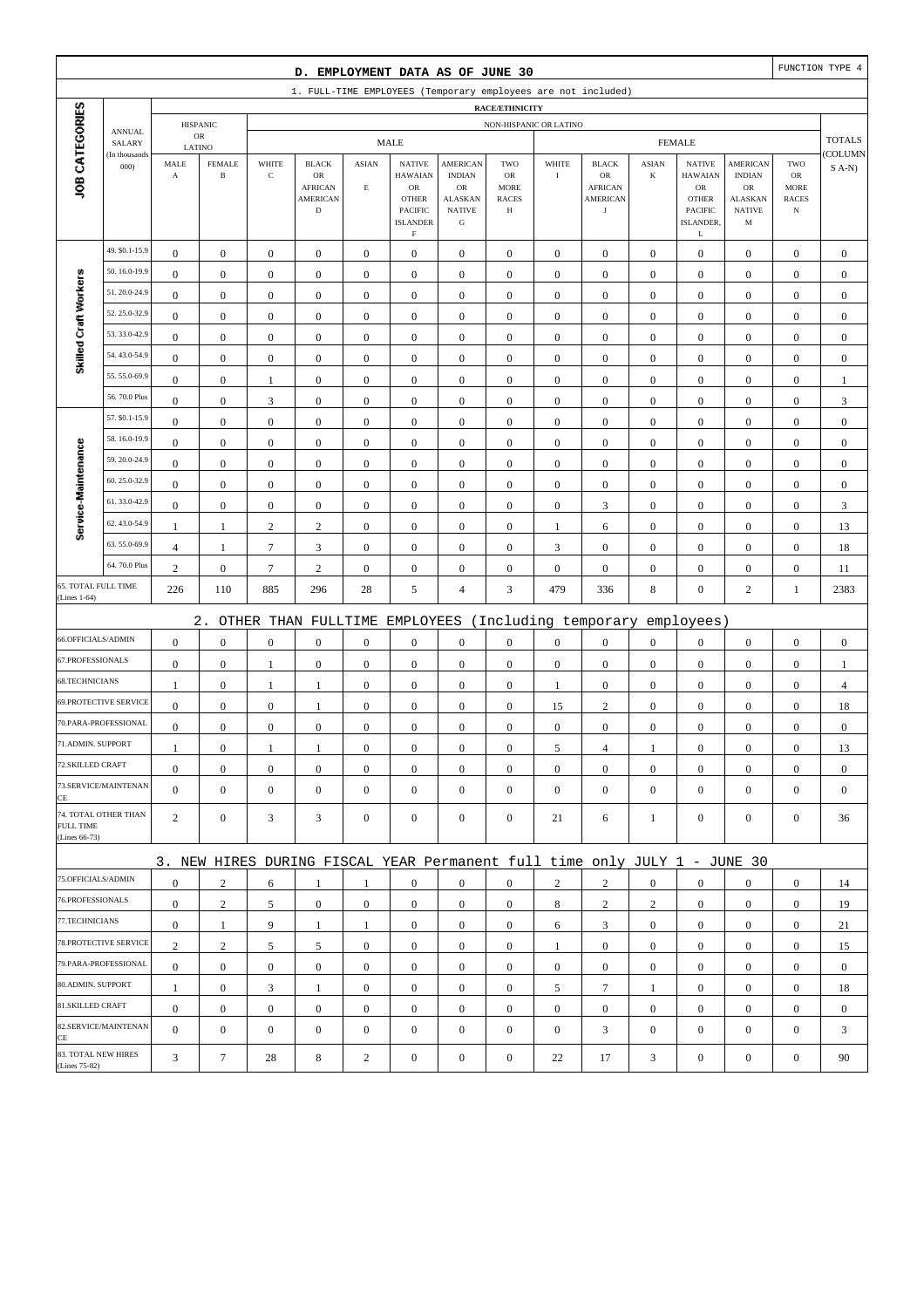|                                           |                                                                                                                                                                                    |  | FUNCTION TYPE 4                         |                                     |                  |                   |  |  |  |  |  |  |  |  |
|-------------------------------------------|------------------------------------------------------------------------------------------------------------------------------------------------------------------------------------|--|-----------------------------------------|-------------------------------------|------------------|-------------------|--|--|--|--|--|--|--|--|
|                                           | REMARKS (List National Crime Information Center (NCIC) number assigned to any Criminal Justice Agencies whose data are included in this report)                                    |  |                                         |                                     |                  |                   |  |  |  |  |  |  |  |  |
| ***LIST AGENCIES INCLUDED ON THIS FORM*** |                                                                                                                                                                                    |  |                                         |                                     |                  |                   |  |  |  |  |  |  |  |  |
| Cook County                               |                                                                                                                                                                                    |  |                                         |                                     |                  |                   |  |  |  |  |  |  |  |  |
|                                           | CERTIFICATION. I certify that the information given in this report is correct and true to the best of my knowledge and was reported in accordance with accompanying                |  |                                         |                                     |                  |                   |  |  |  |  |  |  |  |  |
|                                           | instructions. (Willfully false statements on this report are punishable by law, US Code, Title 18, Section 1001.)<br><b>TITLE</b><br>NAME OF PERSON TO CONTACT REGARDING THIS FORM |  |                                         |                                     |                  |                   |  |  |  |  |  |  |  |  |
|                                           | Piemengie Hamisu                                                                                                                                                                   |  |                                         | Special Assistant for Legal Affairs |                  |                   |  |  |  |  |  |  |  |  |
|                                           | ADDRESS (Number and Street, City, State, Zip Code)                                                                                                                                 |  | <b>TELEPHONE NUMBER</b>                 | Ext                                 |                  | <b>FAX NUMBER</b> |  |  |  |  |  |  |  |  |
|                                           | 118 N. Clark Street, Room 840, Chicago, IL 60602,                                                                                                                                  |  | 312-603-1314                            |                                     |                  | 312-603-5404      |  |  |  |  |  |  |  |  |
| <b>DATE</b>                               | EMAIL.                                                                                                                                                                             |  | TYPED NAME/TITLE OF AUTHORIZED OFFICIAL |                                     | <b>SIGNATURE</b> |                   |  |  |  |  |  |  |  |  |
| 2017-10-05                                | Piemengie.Hamisu@cookcount                                                                                                                                                         |  | Piemengie Hamisu                        |                                     |                  |                   |  |  |  |  |  |  |  |  |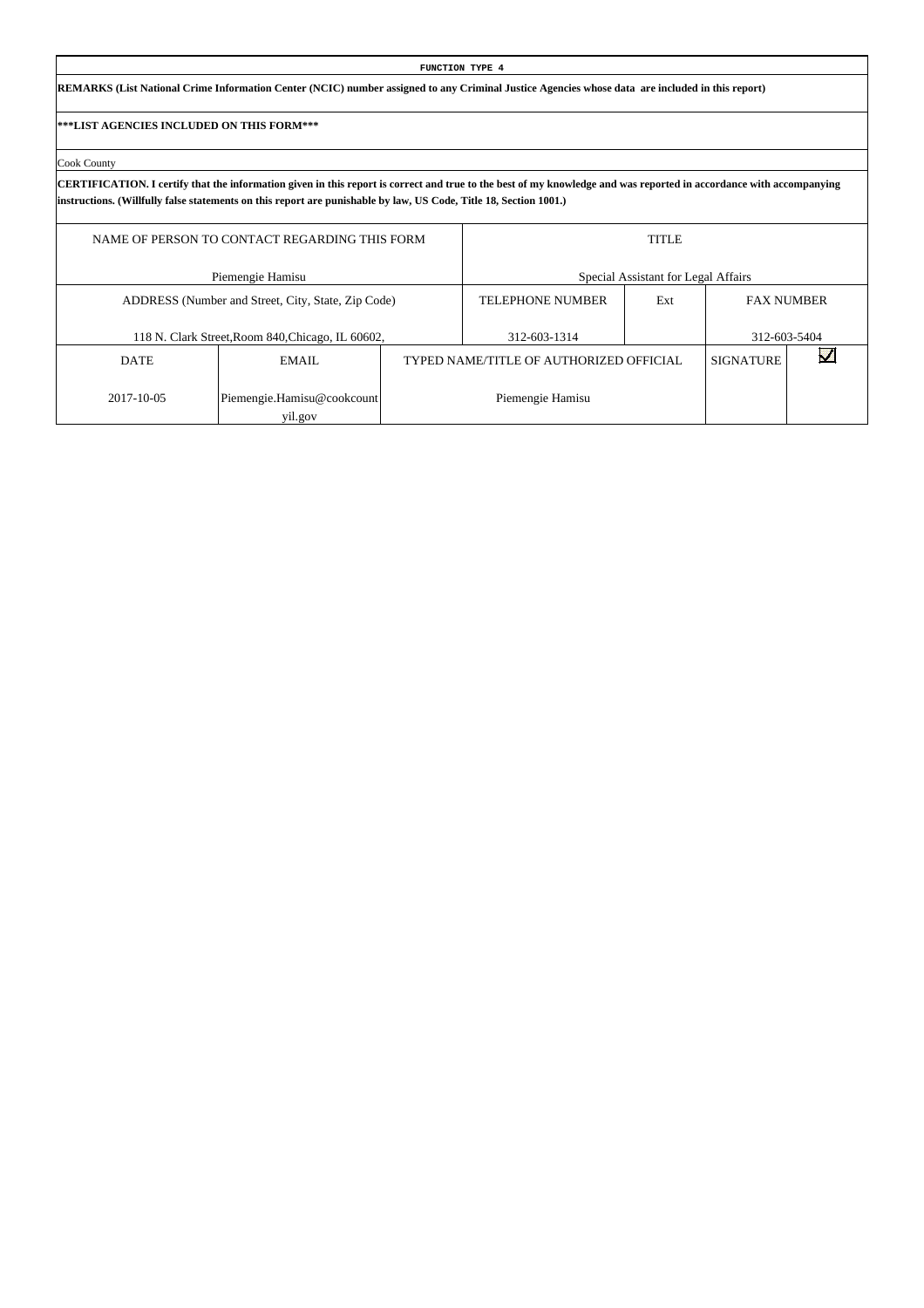|                              |                                |                     |                                         |                        | D. EMPLOYMENT DATA AS OF JUNE 30                              |                       |                                                                          |                                                             |                                      |                                  |                                                 |                                      |                                                                |                                                   |                                           | FUNCTION TYPE 6        |
|------------------------------|--------------------------------|---------------------|-----------------------------------------|------------------------|---------------------------------------------------------------|-----------------------|--------------------------------------------------------------------------|-------------------------------------------------------------|--------------------------------------|----------------------------------|-------------------------------------------------|--------------------------------------|----------------------------------------------------------------|---------------------------------------------------|-------------------------------------------|------------------------|
|                              |                                |                     |                                         |                        | 1. FULL-TIME EMPLOYEES (Temporary employees are not included) |                       |                                                                          |                                                             |                                      |                                  |                                                 |                                      |                                                                |                                                   |                                           |                        |
|                              |                                |                     |                                         |                        |                                                               |                       |                                                                          |                                                             | RACE/ETHNICITY                       |                                  |                                                 |                                      |                                                                |                                                   |                                           |                        |
|                              | <b>ANNUAL</b><br>SALARY        |                     | <b>HISPANIC</b><br>$_{\rm OR}$          |                        |                                                               |                       | <b>MALE</b>                                                              |                                                             | NON-HISPANIC OR LATINO               |                                  |                                                 |                                      | <b>FEMALE</b>                                                  |                                                   |                                           | <b>TOTALS</b>          |
| JOB CATEGORIES               | (In thousands<br>000           | MALE<br>$\mathbf A$ | LATINO<br><b>FEMALE</b><br>$\, {\bf B}$ | WHITE<br>$\mathbf C$   | <b>BLACK</b><br>OR                                            | <b>ASIAN</b>          | <b>NATIVE</b><br><b>HAWAIAN</b>                                          | <b>AMERICAN</b><br><b>INDIAN</b>                            | TWO<br>OR                            | WHITE<br>$\mathbf I$             | <b>BLACK</b><br>OR                              | <b>ASIAN</b><br>K                    | <b>NATIVE</b><br><b>HAWAIAN</b>                                | <b>AMERICAN</b><br><b>INDIAN</b>                  | TWO<br>${\sf OR}$                         | COLUMN<br>$S(A-N)$     |
|                              |                                |                     |                                         |                        | <b>AFRICAN</b><br><b>AMERICAN</b><br>$\mathbf D$              | $\mathbf E$           | $_{\rm OR}$<br><b>OTHER</b><br>PACIFIC<br><b>ISLANDER</b><br>$\mathbf F$ | $_{\rm OR}$<br><b>ALASKAN</b><br><b>NATIVE</b><br>${\bf G}$ | <b>MORE</b><br><b>RACES</b><br>Н     |                                  | <b>AFRICAN</b><br><b>AMERICAN</b><br>$_{\rm J}$ |                                      | ${\rm OR}$<br><b>OTHER</b><br><b>PACIFIC</b><br>ISLANDER,<br>L | <b>OR</b><br><b>ALASKAN</b><br><b>NATIVE</b><br>M | <b>MORE</b><br><b>RACES</b><br>$_{\rm N}$ |                        |
|                              | 1. \$0.1-15.9                  | $\boldsymbol{0}$    | $\boldsymbol{0}$                        | $\boldsymbol{0}$       | $\boldsymbol{0}$                                              | $\boldsymbol{0}$      | $\boldsymbol{0}$                                                         | $\mathbf{0}$                                                | $\boldsymbol{0}$                     | $\boldsymbol{0}$                 | $\boldsymbol{0}$                                | $\boldsymbol{0}$                     | $\boldsymbol{0}$                                               | $\boldsymbol{0}$                                  | $\boldsymbol{0}$                          | $\mathbf{0}$           |
|                              | 2.16.0-19.9                    | $\boldsymbol{0}$    | $\boldsymbol{0}$                        | $\boldsymbol{0}$       | $\boldsymbol{0}$                                              | $\boldsymbol{0}$      | $\boldsymbol{0}$                                                         | $\boldsymbol{0}$                                            | $\boldsymbol{0}$                     | $\boldsymbol{0}$                 | $\boldsymbol{0}$                                | $\boldsymbol{0}$                     | $\boldsymbol{0}$                                               | $\boldsymbol{0}$                                  | $\boldsymbol{0}$                          | $\boldsymbol{0}$       |
|                              | 3.20.0-24.9                    | $\boldsymbol{0}$    | $\mathbf{0}$                            | $\boldsymbol{0}$       | $\boldsymbol{0}$                                              | $\boldsymbol{0}$      | $\boldsymbol{0}$                                                         | $\boldsymbol{0}$                                            | $\boldsymbol{0}$                     | $\boldsymbol{0}$                 | $\boldsymbol{0}$                                | $\boldsymbol{0}$                     | $\boldsymbol{0}$                                               | $\boldsymbol{0}$                                  | $\boldsymbol{0}$                          | $\boldsymbol{0}$       |
|                              | 4.25.0-32.9                    | $\boldsymbol{0}$    | $\mathbf{0}$                            | $\boldsymbol{0}$       | $\boldsymbol{0}$                                              | $\boldsymbol{0}$      | $\boldsymbol{0}$                                                         | $\boldsymbol{0}$                                            | $\mathbf{0}$                         | $\boldsymbol{0}$                 | $\boldsymbol{0}$                                | $\boldsymbol{0}$                     | $\boldsymbol{0}$                                               | $\boldsymbol{0}$                                  | $\boldsymbol{0}$                          | $\boldsymbol{0}$       |
| Officials and Administrators | 5.33.0-42.9                    | $\boldsymbol{0}$    | $\mathbf{0}$                            | $\boldsymbol{0}$       | $\boldsymbol{0}$                                              | $\boldsymbol{0}$      | $\boldsymbol{0}$                                                         | $\boldsymbol{0}$                                            | $\boldsymbol{0}$                     | $\boldsymbol{0}$                 | $\boldsymbol{0}$                                | $\boldsymbol{0}$                     | $\boldsymbol{0}$                                               | $\boldsymbol{0}$                                  | $\boldsymbol{0}$                          | $\boldsymbol{0}$       |
|                              | 6.43.0-54.9                    | $\boldsymbol{0}$    | $\boldsymbol{0}$                        | $\boldsymbol{0}$       | $\boldsymbol{0}$                                              | $\boldsymbol{0}$      | $\mathbf{0}$                                                             | $\boldsymbol{0}$                                            | $\boldsymbol{0}$                     | $\boldsymbol{0}$                 | $\boldsymbol{0}$                                | $\boldsymbol{0}$                     | $\boldsymbol{0}$                                               | $\boldsymbol{0}$                                  | $\boldsymbol{0}$                          | $\boldsymbol{0}$       |
|                              | 7.55.0-69.9                    | $\mathbf{1}$        | $\boldsymbol{0}$                        | $\sqrt{2}$             | $\boldsymbol{0}$                                              | $\boldsymbol{0}$      | $\mathbf{0}$                                                             | $\boldsymbol{0}$                                            | $\boldsymbol{0}$                     | $\,1$                            | $\boldsymbol{0}$                                | $\boldsymbol{0}$                     | $\boldsymbol{0}$                                               | $\boldsymbol{0}$                                  | $\boldsymbol{0}$                          | $\overline{4}$         |
|                              | 8.70.0 Plus                    | $\mathbf{1}$        | $\boldsymbol{0}$                        | $\tau$                 | 5                                                             | $\boldsymbol{0}$      | $\mathbf{0}$                                                             | $\boldsymbol{0}$                                            | $\mathbf{0}$                         | $\overline{4}$                   | $\mathbf{2}$                                    | $\boldsymbol{0}$                     | $\boldsymbol{0}$                                               | $\overline{0}$                                    | $\boldsymbol{0}$                          | 19                     |
|                              | 9. \$0.1-15.9                  | $\boldsymbol{0}$    | $\mathbf{0}$                            | $\boldsymbol{0}$       | $\boldsymbol{0}$                                              | $\boldsymbol{0}$      | $\mathbf{0}$                                                             | $\boldsymbol{0}$                                            | $\boldsymbol{0}$                     | $\boldsymbol{0}$                 | $\boldsymbol{0}$                                | $\boldsymbol{0}$                     | $\boldsymbol{0}$                                               | $\boldsymbol{0}$                                  | $\boldsymbol{0}$                          | $\boldsymbol{0}$       |
|                              | 10.16.0-19.9                   | $\boldsymbol{0}$    | $\mathbf{0}$                            | $\boldsymbol{0}$       | $\boldsymbol{0}$                                              | $\boldsymbol{0}$      | $\mathbf{0}$                                                             | $\boldsymbol{0}$                                            | $\boldsymbol{0}$                     | $\mathbf{0}$                     | $\boldsymbol{0}$                                | $\boldsymbol{0}$                     | $\boldsymbol{0}$                                               | $\boldsymbol{0}$                                  | $\boldsymbol{0}$                          | $\boldsymbol{0}$       |
|                              | 11.20.0-24.9                   | $\boldsymbol{0}$    | $\mathbf{0}$                            | $\boldsymbol{0}$       | $\boldsymbol{0}$                                              | $\boldsymbol{0}$      | $\mathbf{0}$                                                             | $\boldsymbol{0}$                                            | $\boldsymbol{0}$                     | $\mathbf{0}$                     | $\boldsymbol{0}$                                | $\boldsymbol{0}$                     | $\boldsymbol{0}$                                               | $\boldsymbol{0}$                                  | $\boldsymbol{0}$                          | $\boldsymbol{0}$       |
| Professionals                | 12.25.0-32.9                   | $\boldsymbol{0}$    | $\mathbf{0}$                            | $\boldsymbol{0}$       | $\boldsymbol{0}$                                              | $\mathbf{0}$          | $\mathbf{0}$                                                             | $\boldsymbol{0}$                                            | $\mathbf{0}$                         | $\boldsymbol{0}$                 | $\boldsymbol{0}$                                | $\boldsymbol{0}$                     | $\boldsymbol{0}$                                               | $\boldsymbol{0}$                                  | $\boldsymbol{0}$                          | $\boldsymbol{0}$       |
|                              | 13.33.0-42.9                   | $\boldsymbol{0}$    | $\mathbf{0}$                            | $\mathbf{1}$           | $\boldsymbol{0}$                                              | $\boldsymbol{0}$      | $\mathbf{0}$                                                             | $\boldsymbol{0}$                                            | $\boldsymbol{0}$                     | $\boldsymbol{0}$                 | $\boldsymbol{0}$                                | $\boldsymbol{0}$                     | $\boldsymbol{0}$                                               | $\boldsymbol{0}$                                  | $\boldsymbol{0}$                          | $\mathbf{1}$           |
|                              | 14.43.0-54.9                   | $\boldsymbol{0}$    | $\boldsymbol{0}$                        | $\mathfrak{Z}$         | $\sqrt{2}$                                                    | $\boldsymbol{0}$      | $\mathbf{0}$                                                             | $\boldsymbol{0}$                                            | $\boldsymbol{0}$                     | 5                                | $\boldsymbol{0}$                                | $\boldsymbol{0}$                     | $\boldsymbol{0}$                                               | $\boldsymbol{0}$                                  | $\boldsymbol{0}$                          | 10                     |
|                              | 15.55.0-69.9                   | $\boldsymbol{0}$    | $\boldsymbol{0}$                        | $\boldsymbol{7}$       | $\mathfrak{Z}$                                                | 1                     | $\boldsymbol{0}$                                                         | $\boldsymbol{0}$                                            | $\boldsymbol{0}$                     | 12                               | $\boldsymbol{0}$                                | 1                                    | $\boldsymbol{0}$                                               | $\boldsymbol{0}$                                  | $\boldsymbol{0}$                          | 24                     |
|                              | 16.70.0 Plus                   | 2                   | 1                                       | 35                     | 9                                                             | 1                     | $\boldsymbol{0}$                                                         | $\boldsymbol{0}$                                            | $\mathbf{0}$                         | 21                               | $7\phantom{.0}$                                 | $\boldsymbol{0}$                     | $\boldsymbol{0}$                                               | $\overline{0}$                                    | $\mathbf{1}$                              | 77                     |
|                              | 17. \$0.1-15.9                 | $\boldsymbol{0}$    | $\mathbf{0}$                            | $\boldsymbol{0}$       | $\boldsymbol{0}$                                              | $\boldsymbol{0}$      | $\boldsymbol{0}$                                                         | $\boldsymbol{0}$                                            | $\boldsymbol{0}$                     | $\boldsymbol{0}$                 | $\boldsymbol{0}$                                | $\boldsymbol{0}$                     | $\boldsymbol{0}$                                               | $\boldsymbol{0}$                                  | $\boldsymbol{0}$                          | $\boldsymbol{0}$       |
|                              | 18.16.0-19.9                   | $\boldsymbol{0}$    | $\boldsymbol{0}$                        | $\boldsymbol{0}$       | $\boldsymbol{0}$                                              | $\boldsymbol{0}$      | $\boldsymbol{0}$                                                         | $\boldsymbol{0}$                                            | $\boldsymbol{0}$                     | $\boldsymbol{0}$                 | $\boldsymbol{0}$                                | $\boldsymbol{0}$                     | $\boldsymbol{0}$                                               | $\boldsymbol{0}$                                  | $\boldsymbol{0}$                          | $\boldsymbol{0}$       |
|                              | 19.20.0-24.9                   | $\boldsymbol{0}$    | $\mathbf{0}$                            | $\boldsymbol{0}$       | $\boldsymbol{0}$                                              | $\boldsymbol{0}$      | $\boldsymbol{0}$                                                         | $\boldsymbol{0}$                                            | $\boldsymbol{0}$                     | $\mathbf{0}$                     | $\boldsymbol{0}$                                | $\boldsymbol{0}$                     | $\boldsymbol{0}$                                               | $\boldsymbol{0}$                                  | $\boldsymbol{0}$                          | $\boldsymbol{0}$       |
| Technicians                  | 20.25.0-32.9                   | $\mathbf{0}$        | $\mathbf{0}$                            | $\boldsymbol{0}$       | $\boldsymbol{0}$                                              | $\mathbf{0}$          | $\boldsymbol{0}$                                                         | $\boldsymbol{0}$                                            | $\mathbf{0}$                         | $\boldsymbol{0}$                 | $\boldsymbol{0}$                                | $\boldsymbol{0}$                     | $\boldsymbol{0}$                                               | $\boldsymbol{0}$                                  | $\boldsymbol{0}$                          | $\boldsymbol{0}$       |
|                              | 21.33.0-42.9                   | $\boldsymbol{0}$    | $\mathbf{0}$                            | $\mathbf{1}$           | $\boldsymbol{0}$                                              | $\boldsymbol{0}$      | $\boldsymbol{0}$                                                         | $\boldsymbol{0}$                                            | $\boldsymbol{0}$                     | $\boldsymbol{0}$                 | $\boldsymbol{0}$                                | $\boldsymbol{0}$                     | $\boldsymbol{0}$                                               | $\boldsymbol{0}$                                  | $\boldsymbol{0}$                          | 1                      |
|                              | 22.43.0-54.9                   | -1                  | $\boldsymbol{0}$                        | 17                     | $\sqrt{2}$                                                    | $\boldsymbol{0}$      | $\boldsymbol{0}$                                                         | $\boldsymbol{0}$                                            | $\boldsymbol{0}$                     | $\overline{4}$                   | $\boldsymbol{0}$                                | $\boldsymbol{0}$                     | $\boldsymbol{0}$                                               | $\boldsymbol{0}$                                  | $\boldsymbol{0}$                          | 24                     |
|                              | 23.55.0-69.9                   | $\boldsymbol{0}$    | $\mathbf{0}$                            | 10                     | $\boldsymbol{0}$                                              | $\boldsymbol{0}$      | $\mathbf{0}$                                                             | $\boldsymbol{0}$                                            | $\boldsymbol{0}$                     | $\sqrt{2}$                       | $\boldsymbol{0}$                                | $\boldsymbol{0}$                     | $\boldsymbol{0}$                                               | $\boldsymbol{0}$                                  | $\boldsymbol{0}$                          | 12                     |
|                              | 24.70.0 Plus                   | $\mathbf{1}$        | $\mathbf{0}$                            | 6                      | $\boldsymbol{0}$                                              | $\mathbf{0}$          | $\mathbf{0}$                                                             | $\boldsymbol{0}$                                            | $\mathbf{0}$                         | $\boldsymbol{0}$                 | $\boldsymbol{0}$                                | $\boldsymbol{0}$                     | $\boldsymbol{0}$                                               | $\overline{0}$                                    | $\boldsymbol{0}$                          | $\overline{7}$         |
|                              | 25. \$0.1-15.9<br>26.16.0-19.9 | $\boldsymbol{0}$    | $\boldsymbol{0}$                        | $\boldsymbol{0}$       | $\boldsymbol{0}$                                              | $\boldsymbol{0}$      | $\boldsymbol{0}$                                                         | $\bf{0}$                                                    | $\boldsymbol{0}$                     | $\boldsymbol{0}$                 | $\boldsymbol{0}$                                | $\boldsymbol{0}$                     | $\boldsymbol{0}$                                               | 0                                                 | $\boldsymbol{0}$                          | $\boldsymbol{0}$       |
|                              | 27.20.0-24.9                   | $\boldsymbol{0}$    | $\boldsymbol{0}$                        | $\boldsymbol{0}$       | $\mathbf{0}$                                                  | $\boldsymbol{0}$      | $\boldsymbol{0}$                                                         | $\boldsymbol{0}$                                            | $\boldsymbol{0}$                     | $\boldsymbol{0}$                 | $\boldsymbol{0}$                                | $\mathbf{0}$                         | $\boldsymbol{0}$                                               | $\boldsymbol{0}$                                  | $\boldsymbol{0}$                          | $\boldsymbol{0}$       |
|                              | 28.25.0-32.9                   | $\boldsymbol{0}$    | $\boldsymbol{0}$                        | $\boldsymbol{0}$       | $\boldsymbol{0}$                                              | $\boldsymbol{0}$      | $\boldsymbol{0}$                                                         | $\boldsymbol{0}$                                            | $\boldsymbol{0}$                     | $\boldsymbol{0}$                 | $\boldsymbol{0}$                                | $\mathbf{0}$                         | $\boldsymbol{0}$                                               | $\boldsymbol{0}$                                  | $\boldsymbol{0}$                          | $\boldsymbol{0}$       |
|                              | 29.33.0-42.9                   | $\boldsymbol{0}$    | $\boldsymbol{0}$                        | $\boldsymbol{0}$       | $\overline{0}$                                                | $\mathbf{0}$          | $\boldsymbol{0}$                                                         | $\mathbf{0}$                                                | $\boldsymbol{0}$                     | $\overline{0}$                   | $\boldsymbol{0}$                                | $\boldsymbol{0}$                     | $\boldsymbol{0}$                                               | $\boldsymbol{0}$                                  | $\boldsymbol{0}$                          | $\boldsymbol{0}$       |
|                              | 30.43.0-54.9                   | $\boldsymbol{0}$    | $\boldsymbol{0}$                        | $\boldsymbol{0}$       | $\boldsymbol{0}$                                              | $\mathbf{0}$          | $\boldsymbol{0}$                                                         | $\boldsymbol{0}$                                            | $\boldsymbol{0}$                     | $\boldsymbol{0}$                 | $\boldsymbol{0}$                                | $\boldsymbol{0}$                     | $\boldsymbol{0}$                                               | $\boldsymbol{0}$                                  | $\boldsymbol{0}$                          | $\boldsymbol{0}$       |
| Protective Service Workers   | 31.55.0-69.9                   | $\tau$<br>$\tau$    | 3                                       | 12                     | $\overline{4}$                                                | $\boldsymbol{0}$      | $\boldsymbol{0}$                                                         | $\boldsymbol{0}$                                            | $\boldsymbol{0}$                     | $\mathbf{1}$                     | $\boldsymbol{0}$                                | $\boldsymbol{0}$                     | $\boldsymbol{0}$                                               | $\boldsymbol{0}$                                  | $\boldsymbol{0}$                          | 27                     |
|                              | 32.70.0 Plus                   | 3                   | $\mathbf{1}$                            | 17                     | 14                                                            | $\mathbf{1}$          | $\boldsymbol{0}$                                                         | $\boldsymbol{0}$<br>$\boldsymbol{0}$                        | $\boldsymbol{0}$                     | $\overline{4}$<br>$\overline{4}$ | $\mathbf{1}$<br>$\overline{4}$                  | $\boldsymbol{0}$                     | $\boldsymbol{0}$<br>$\boldsymbol{0}$                           | $\boldsymbol{0}$                                  | $\boldsymbol{0}$                          | 45                     |
|                              | 33. \$0.1-15.9                 | $\boldsymbol{0}$    | $\boldsymbol{0}$<br>$\boldsymbol{0}$    | 18<br>$\boldsymbol{0}$ | 6<br>$\boldsymbol{0}$                                         | 1<br>$\boldsymbol{0}$ | $\boldsymbol{0}$<br>$\boldsymbol{0}$                                     | $\boldsymbol{0}$                                            | $\boldsymbol{0}$<br>$\boldsymbol{0}$ | $\boldsymbol{0}$                 | $\boldsymbol{0}$                                | $\boldsymbol{0}$<br>$\boldsymbol{0}$ | $\boldsymbol{0}$                                               | $\boldsymbol{0}$<br>$\boldsymbol{0}$              | $\boldsymbol{0}$<br>$\boldsymbol{0}$      | 36<br>$\boldsymbol{0}$ |
|                              | 34.16.0-19.9                   | $\boldsymbol{0}$    | $\boldsymbol{0}$                        | $\boldsymbol{0}$       | $\boldsymbol{0}$                                              | $\boldsymbol{0}$      | $\boldsymbol{0}$                                                         | $\boldsymbol{0}$                                            | $\boldsymbol{0}$                     | $\boldsymbol{0}$                 | $\boldsymbol{0}$                                | $\boldsymbol{0}$                     | $\boldsymbol{0}$                                               | $\boldsymbol{0}$                                  | $\boldsymbol{0}$                          | $\boldsymbol{0}$       |
| Paraprofessionals            | 35.20.0-24.9                   | $\boldsymbol{0}$    | $\boldsymbol{0}$                        | $\boldsymbol{0}$       | $\boldsymbol{0}$                                              | $\boldsymbol{0}$      | $\boldsymbol{0}$                                                         | $\boldsymbol{0}$                                            | $\boldsymbol{0}$                     | $\boldsymbol{0}$                 | $\boldsymbol{0}$                                | $\boldsymbol{0}$                     | $\boldsymbol{0}$                                               | $\boldsymbol{0}$                                  | $\boldsymbol{0}$                          | $\boldsymbol{0}$       |
|                              | 36.25.0-32.9                   | $\boldsymbol{0}$    | $\boldsymbol{0}$                        | $\boldsymbol{0}$       | $\overline{0}$                                                | $\mathbf{0}$          | $\boldsymbol{0}$                                                         | $\boldsymbol{0}$                                            | $\boldsymbol{0}$                     | $\overline{0}$                   | $\boldsymbol{0}$                                | $\boldsymbol{0}$                     | $\boldsymbol{0}$                                               | $\boldsymbol{0}$                                  | $\boldsymbol{0}$                          | $\boldsymbol{0}$       |
|                              | 37.33.0-42.9                   | $\boldsymbol{0}$    | $\boldsymbol{0}$                        | $\boldsymbol{0}$       | $\boldsymbol{0}$                                              | $\boldsymbol{0}$      | $\boldsymbol{0}$                                                         | $\boldsymbol{0}$                                            | $\boldsymbol{0}$                     | $\boldsymbol{0}$                 | $\boldsymbol{0}$                                | $\boldsymbol{0}$                     | $\boldsymbol{0}$                                               | $\boldsymbol{0}$                                  | $\boldsymbol{0}$                          | $\boldsymbol{0}$       |
|                              | 38.43.0-54.9                   | $\boldsymbol{0}$    | $\boldsymbol{0}$                        | $\boldsymbol{0}$       | $\boldsymbol{0}$                                              | $\boldsymbol{0}$      | $\boldsymbol{0}$                                                         | $\boldsymbol{0}$                                            | $\boldsymbol{0}$                     | $\boldsymbol{0}$                 | $\boldsymbol{0}$                                | $\boldsymbol{0}$                     | $\boldsymbol{0}$                                               | $\boldsymbol{0}$                                  | $\boldsymbol{0}$                          | $\boldsymbol{0}$       |
|                              | 39.55.0-69.9                   | $\boldsymbol{0}$    | $\boldsymbol{0}$                        | $\sqrt{2}$             | $\mathbf{1}$                                                  | $\boldsymbol{0}$      | $\boldsymbol{0}$                                                         | $\boldsymbol{0}$                                            | $\boldsymbol{0}$                     | $\boldsymbol{0}$                 | $\boldsymbol{0}$                                | $\boldsymbol{0}$                     | $\boldsymbol{0}$                                               | $\boldsymbol{0}$                                  | $\boldsymbol{0}$                          | 3                      |
|                              | 40.70.0 Plus                   | $\boldsymbol{0}$    | $\boldsymbol{0}$                        | $\boldsymbol{0}$       | $\boldsymbol{0}$                                              | $\mathbf{0}$          | $\boldsymbol{0}$                                                         | $\boldsymbol{0}$                                            | $\boldsymbol{0}$                     | $\mathbf{0}$                     | $\boldsymbol{0}$                                | $\boldsymbol{0}$                     | $\boldsymbol{0}$                                               | $\boldsymbol{0}$                                  | $\boldsymbol{0}$                          | $\boldsymbol{0}$       |
|                              | 41. \$0.1-15.9                 | $\boldsymbol{0}$    | $\boldsymbol{0}$                        | $\boldsymbol{0}$       | $\boldsymbol{0}$                                              | $\boldsymbol{0}$      | $\boldsymbol{0}$                                                         | $\boldsymbol{0}$                                            | $\boldsymbol{0}$                     | $\boldsymbol{0}$                 | $\boldsymbol{0}$                                | $\boldsymbol{0}$                     | $\boldsymbol{0}$                                               | $\boldsymbol{0}$                                  | $\boldsymbol{0}$                          | $\boldsymbol{0}$       |
|                              | 42.16.0-19.9                   | $\boldsymbol{0}$    | $\boldsymbol{0}$                        | $\boldsymbol{0}$       | $\boldsymbol{0}$                                              | $\boldsymbol{0}$      | $\boldsymbol{0}$                                                         | $\boldsymbol{0}$                                            | $\boldsymbol{0}$                     | $\boldsymbol{0}$                 | $\boldsymbol{0}$                                | $\boldsymbol{0}$                     | $\boldsymbol{0}$                                               | $\boldsymbol{0}$                                  | $\boldsymbol{0}$                          | $\boldsymbol{0}$       |
| Administrative Support       | 43.20.0-24.9                   | $\boldsymbol{0}$    | $\boldsymbol{0}$                        | $\boldsymbol{0}$       | $\boldsymbol{0}$                                              | $\boldsymbol{0}$      | $\boldsymbol{0}$                                                         | $\boldsymbol{0}$                                            | $\boldsymbol{0}$                     | $\mathbf{1}$                     | $\boldsymbol{0}$                                | $\boldsymbol{0}$                     | $\boldsymbol{0}$                                               | $\boldsymbol{0}$                                  | $\boldsymbol{0}$                          | $\mathbf{1}$           |
|                              | 44.25.0-32.9                   | $\boldsymbol{0}$    | $\boldsymbol{0}$                        | $\boldsymbol{0}$       | $\overline{0}$                                                | $\mathbf{0}$          | $\boldsymbol{0}$                                                         | $\boldsymbol{0}$                                            | $\boldsymbol{0}$                     | $\boldsymbol{0}$                 | $\boldsymbol{0}$                                | $\boldsymbol{0}$                     | $\boldsymbol{0}$                                               | $\boldsymbol{0}$                                  | $\boldsymbol{0}$                          | $\boldsymbol{0}$       |
|                              | 45.33.0-42.9                   | $\boldsymbol{0}$    | $\boldsymbol{0}$                        | $\boldsymbol{0}$       | $\mathbf{1}$                                                  | $\boldsymbol{0}$      | $\boldsymbol{0}$                                                         | $\boldsymbol{0}$                                            | $\boldsymbol{0}$                     | 3                                | $\sqrt{2}$                                      | $\boldsymbol{0}$                     | $\boldsymbol{0}$                                               | $\boldsymbol{0}$                                  | $\boldsymbol{0}$                          | 6                      |
|                              | 46.43.0-54.9                   | $\boldsymbol{0}$    | 3                                       | $\boldsymbol{0}$       | $\overline{c}$                                                | $\boldsymbol{0}$      | $\boldsymbol{0}$                                                         | $\boldsymbol{0}$                                            | $\boldsymbol{0}$                     | 8                                | 10                                              | $\mathbf{1}$                         | $\boldsymbol{0}$                                               | $\boldsymbol{0}$                                  | $\boldsymbol{0}$                          | 24                     |
|                              | 47.55.0-69.9                   | $\boldsymbol{0}$    | $\mathbf{1}$                            | $\mathbf{1}$           | $\sqrt{2}$                                                    | $\boldsymbol{0}$      | $\boldsymbol{0}$                                                         | $\boldsymbol{0}$                                            | $\boldsymbol{0}$                     | $\sqrt{5}$                       | $\sqrt{2}$                                      | $\boldsymbol{0}$                     | $\boldsymbol{0}$                                               | $\boldsymbol{0}$                                  | $\boldsymbol{0}$                          | 11                     |
|                              | 48.70.0 Plus                   | $\mathbf{1}$        | $\mathbf{1}$                            | $\boldsymbol{0}$       | $\boldsymbol{0}$                                              | $\boldsymbol{0}$      | $\boldsymbol{0}$                                                         | $\boldsymbol{0}$                                            | $\boldsymbol{0}$                     | $\sqrt{2}$                       | $\mathfrak{Z}$                                  | $\boldsymbol{0}$                     | $\boldsymbol{0}$                                               | $\boldsymbol{0}$                                  | $\boldsymbol{0}$                          | $\tau$                 |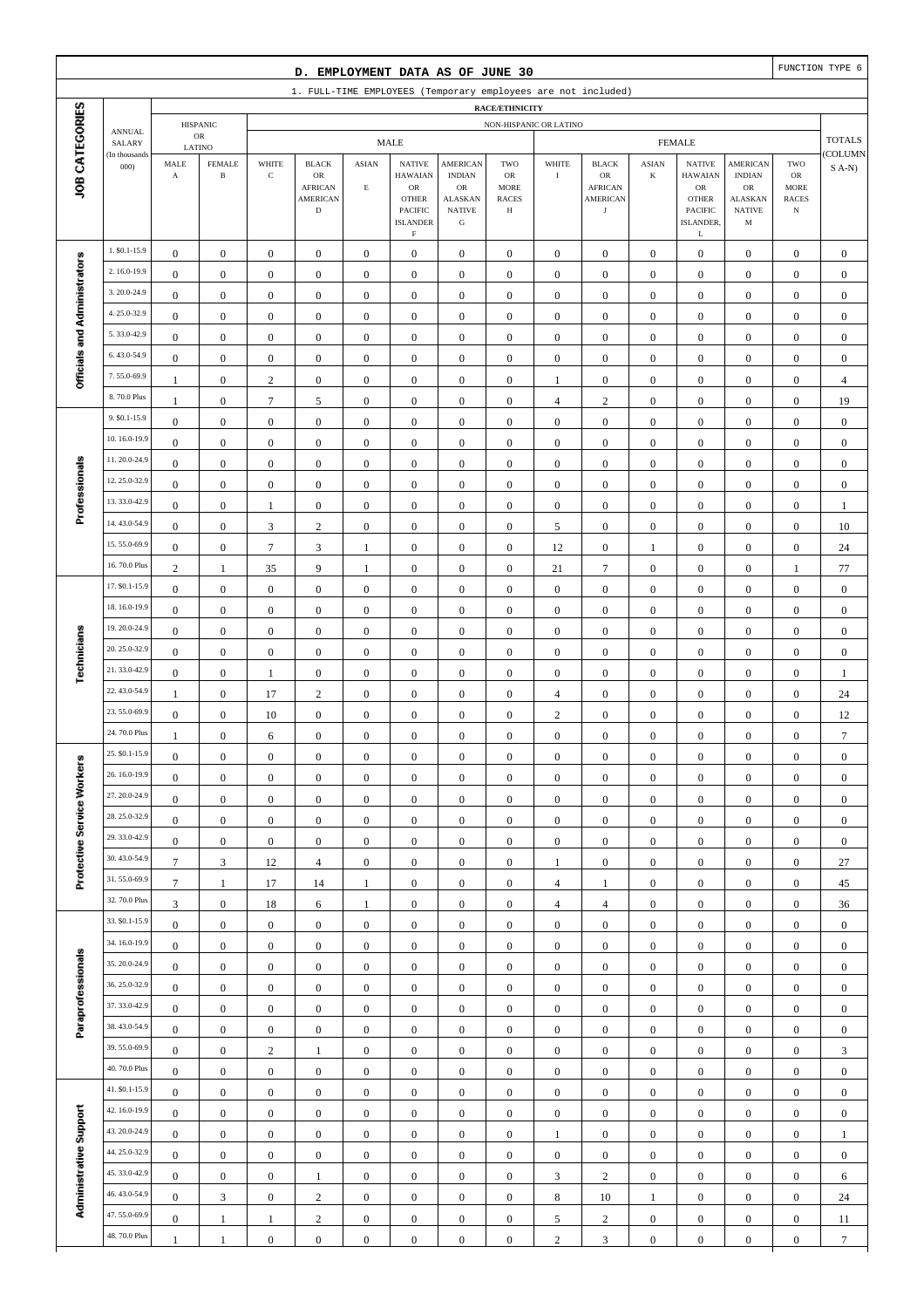|                                      |                         |                                      |                                      |                                      | D. EMPLOYMENT DATA AS OF JUNE 30                                          |                                      |                                                                            |                                                                     |                                        |                                      |                                                |                                  |                                                                      |                                                      |                                                         | FUNCTION TYPE 6                      |
|--------------------------------------|-------------------------|--------------------------------------|--------------------------------------|--------------------------------------|---------------------------------------------------------------------------|--------------------------------------|----------------------------------------------------------------------------|---------------------------------------------------------------------|----------------------------------------|--------------------------------------|------------------------------------------------|----------------------------------|----------------------------------------------------------------------|------------------------------------------------------|---------------------------------------------------------|--------------------------------------|
|                                      |                         |                                      |                                      |                                      | 1. FULL-TIME EMPLOYEES (Temporary employees are not included)             |                                      |                                                                            |                                                                     |                                        |                                      |                                                |                                  |                                                                      |                                                      |                                                         |                                      |
|                                      |                         |                                      |                                      |                                      |                                                                           |                                      |                                                                            |                                                                     | RACE/ETHNICITY                         |                                      |                                                |                                  |                                                                      |                                                      |                                                         |                                      |
|                                      | <b>ANNUAL</b><br>SALARY |                                      | <b>HISPANIC</b><br>${\sf OR}$        |                                      |                                                                           |                                      | <b>MALE</b>                                                                |                                                                     |                                        | NON-HISPANIC OR LATINO               |                                                |                                  | <b>FEMALE</b>                                                        |                                                      |                                                         | <b>TOTALS</b>                        |
|                                      | (In thousands           | LATINO<br>MALE                       | <b>FEMALE</b>                        | WHITE                                | <b>BLACK</b>                                                              | <b>ASIAN</b>                         | <b>NATIVE</b>                                                              | <b>AMERICAN</b>                                                     | TWO                                    | WHITE                                | <b>BLACK</b>                                   | <b>ASIAN</b>                     | <b>NATIVE</b>                                                        | AMERICAN                                             | TWO                                                     | COLUMN                               |
| JOB CATEGORIES                       | 000                     | $\boldsymbol{\rm{A}}$                | $\, {\bf B}$                         | $\mathbf C$                          | OR<br><b>AFRICAN</b><br><b>AMERICAN</b><br>$\mathbf D$                    | $\mathbf E$                          | <b>HAWAIAN</b><br>${\sf OR}$<br><b>OTHER</b><br>PACIFIC<br><b>ISLANDER</b> | <b>INDIAN</b><br>OR<br><b>ALASKAN</b><br><b>NATIVE</b><br>${\bf G}$ | OR<br><b>MORE</b><br><b>RACES</b><br>Н | $\bf I$                              | OR<br><b>AFRICAN</b><br>AMERICAN<br>$_{\rm J}$ | $\bf K$                          | <b>HAWAIAN</b><br>${\sf OR}$<br><b>OTHER</b><br>PACIFIC<br>ISLANDER, | <b>INDIAN</b><br>OR<br>ALASKAN<br><b>NATIVE</b><br>M | ${\rm OR}$<br><b>MORE</b><br><b>RACES</b><br>$_{\rm N}$ | $S(A-N)$                             |
|                                      | 49. \$0.1-15.9          |                                      |                                      |                                      |                                                                           |                                      | $\mathbf F$                                                                |                                                                     |                                        |                                      |                                                |                                  | L                                                                    |                                                      |                                                         |                                      |
|                                      | 50.16.0-19.9            | $\boldsymbol{0}$<br>$\boldsymbol{0}$ | $\boldsymbol{0}$<br>$\boldsymbol{0}$ | $\boldsymbol{0}$<br>$\boldsymbol{0}$ | $\boldsymbol{0}$<br>$\boldsymbol{0}$                                      | $\boldsymbol{0}$<br>$\boldsymbol{0}$ | $\boldsymbol{0}$<br>$\boldsymbol{0}$                                       | $\boldsymbol{0}$<br>$\boldsymbol{0}$                                | $\boldsymbol{0}$<br>$\boldsymbol{0}$   | $\boldsymbol{0}$<br>$\boldsymbol{0}$ | $\boldsymbol{0}$<br>$\boldsymbol{0}$           | $\mathbf{0}$<br>$\boldsymbol{0}$ | $\boldsymbol{0}$<br>$\boldsymbol{0}$                                 | $\boldsymbol{0}$<br>$\boldsymbol{0}$                 | $\boldsymbol{0}$<br>$\boldsymbol{0}$                    | $\boldsymbol{0}$<br>$\boldsymbol{0}$ |
| Skilled Craft Workers                | 51.20.0-24.9            | $\mathbf{0}$                         | $\boldsymbol{0}$                     | $\boldsymbol{0}$                     | $\boldsymbol{0}$                                                          | $\boldsymbol{0}$                     | $\mathbf{0}$                                                               | $\boldsymbol{0}$                                                    | $\boldsymbol{0}$                       | $\boldsymbol{0}$                     | $\mathbf{0}$                                   | $\boldsymbol{0}$                 | $\boldsymbol{0}$                                                     | $\boldsymbol{0}$                                     | $\boldsymbol{0}$                                        | $\boldsymbol{0}$                     |
|                                      | 52.25.0-32.9            | $\boldsymbol{0}$                     | $\boldsymbol{0}$                     | $\boldsymbol{0}$                     | $\boldsymbol{0}$                                                          | $\boldsymbol{0}$                     | $\mathbf{0}$                                                               | $\boldsymbol{0}$                                                    | $\boldsymbol{0}$                       | $\boldsymbol{0}$                     | $\mathbf{0}$                                   | $\boldsymbol{0}$                 | $\boldsymbol{0}$                                                     | $\boldsymbol{0}$                                     | $\boldsymbol{0}$                                        | $\boldsymbol{0}$                     |
|                                      | 53.33.0-42.9            | $\boldsymbol{0}$                     | $\boldsymbol{0}$                     | $\boldsymbol{0}$                     | $\boldsymbol{0}$                                                          | $\boldsymbol{0}$                     | $\boldsymbol{0}$                                                           | $\boldsymbol{0}$                                                    | $\boldsymbol{0}$                       | $\boldsymbol{0}$                     | $\boldsymbol{0}$                               | $\boldsymbol{0}$                 | $\boldsymbol{0}$                                                     | $\boldsymbol{0}$                                     | $\boldsymbol{0}$                                        | $\boldsymbol{0}$                     |
|                                      | 54.43.0-54.9            | $\boldsymbol{0}$                     | $\boldsymbol{0}$                     | $\sqrt{2}$                           | $\boldsymbol{0}$                                                          | $\boldsymbol{0}$                     | $\boldsymbol{0}$                                                           | $\boldsymbol{0}$                                                    | $\boldsymbol{0}$                       | $\boldsymbol{0}$                     | $\boldsymbol{0}$                               | $\boldsymbol{0}$                 | $\boldsymbol{0}$                                                     | $\boldsymbol{0}$                                     | $\boldsymbol{0}$                                        | $\sqrt{2}$                           |
|                                      | 55.55.0-69.9            | $\boldsymbol{0}$                     | $\boldsymbol{0}$                     | $\mathbf{2}$                         | 1                                                                         | $\mathbf{0}$                         | $\mathbf{0}$                                                               | $\boldsymbol{0}$                                                    | $\boldsymbol{0}$                       | $\mathbf{1}$                         | $\mathbf{0}$                                   | $\boldsymbol{0}$                 | $\boldsymbol{0}$                                                     | $\boldsymbol{0}$                                     | $\boldsymbol{0}$                                        | $\overline{4}$                       |
|                                      | 56.70.0 Plus            | $\boldsymbol{0}$                     | $\boldsymbol{0}$                     | $\,$ 8 $\,$                          |                                                                           | $\mathbf{0}$                         | $\mathbf{0}$                                                               | $\boldsymbol{0}$                                                    | $\boldsymbol{0}$                       | $\boldsymbol{0}$                     | $\mathbf{0}$                                   | $\boldsymbol{0}$                 | $\boldsymbol{0}$                                                     | $\boldsymbol{0}$                                     | $\boldsymbol{0}$                                        | 9                                    |
|                                      | 57. \$0.1-15.9          | $\boldsymbol{0}$                     | $\boldsymbol{0}$                     | $\boldsymbol{0}$                     | 1<br>$\boldsymbol{0}$                                                     | $\boldsymbol{0}$                     | $\mathbf{0}$                                                               | $\boldsymbol{0}$                                                    | $\boldsymbol{0}$                       | $\boldsymbol{0}$                     | $\boldsymbol{0}$                               | $\boldsymbol{0}$                 | $\boldsymbol{0}$                                                     | $\boldsymbol{0}$                                     | $\boldsymbol{0}$                                        | $\boldsymbol{0}$                     |
|                                      | 58.16.0-19.9            | $\boldsymbol{0}$                     | $\boldsymbol{0}$                     | $\boldsymbol{0}$                     | $\mathbf{1}$                                                              | $\boldsymbol{0}$                     | $\mathbf{0}$                                                               | $\boldsymbol{0}$                                                    | $\boldsymbol{0}$                       | $\mathbf{0}$                         | $\boldsymbol{0}$                               | $\boldsymbol{0}$                 | $\boldsymbol{0}$                                                     | $\boldsymbol{0}$                                     | $\boldsymbol{0}$                                        | $\mathbf{1}$                         |
|                                      | 59.20.0-24.9            | $\boldsymbol{0}$                     | $\boldsymbol{0}$                     | $\boldsymbol{0}$                     | $\mathbf{0}$                                                              | $\boldsymbol{0}$                     | $\mathbf{0}$                                                               | $\boldsymbol{0}$                                                    | $\boldsymbol{0}$                       | $\boldsymbol{0}$                     | $\boldsymbol{0}$                               | $\boldsymbol{0}$                 | $\boldsymbol{0}$                                                     | $\boldsymbol{0}$                                     | $\boldsymbol{0}$                                        | $\boldsymbol{0}$                     |
|                                      | 60.25.0-32.9            | $\boldsymbol{0}$                     | $\boldsymbol{0}$                     | $\boldsymbol{0}$                     | $\boldsymbol{0}$                                                          | $\boldsymbol{0}$                     | $\mathbf{0}$                                                               | $\boldsymbol{0}$                                                    | $\boldsymbol{0}$                       | $\boldsymbol{0}$                     | $\boldsymbol{0}$                               | $\boldsymbol{0}$                 | $\boldsymbol{0}$                                                     | $\boldsymbol{0}$                                     | $\boldsymbol{0}$                                        | $\boldsymbol{0}$                     |
| Service-Maintenance                  | 61.33.0-42.9            | $\boldsymbol{0}$                     | $\boldsymbol{0}$                     | $\boldsymbol{0}$                     | $\boldsymbol{0}$                                                          | $\boldsymbol{0}$                     | $\boldsymbol{0}$                                                           | $\boldsymbol{0}$                                                    | $\boldsymbol{0}$                       | $\boldsymbol{0}$                     | $\boldsymbol{0}$                               | $\boldsymbol{0}$                 | $\boldsymbol{0}$                                                     | $\boldsymbol{0}$                                     | $\boldsymbol{0}$                                        | $\boldsymbol{0}$                     |
|                                      | 62.43.0-54.9            | 14                                   | $\mathbf{1}$                         | 58                                   | 27                                                                        | $\mathbf{1}$                         | $\mathbf{0}$                                                               | $\boldsymbol{0}$                                                    | $\boldsymbol{0}$                       | 4                                    | 9                                              | $\boldsymbol{0}$                 | $\boldsymbol{0}$                                                     | $\boldsymbol{0}$                                     | $\boldsymbol{0}$                                        | 114                                  |
|                                      | 63.55.0-69.9            | $\overline{c}$                       | $\mathbf{1}$                         | $10\,$                               | $\overline{4}$                                                            | $\boldsymbol{0}$                     | $\mathbf{0}$                                                               | $\boldsymbol{0}$                                                    | $\boldsymbol{0}$                       | 5                                    | $\boldsymbol{0}$                               | $\boldsymbol{0}$                 | $\boldsymbol{0}$                                                     | $\boldsymbol{0}$                                     | $\boldsymbol{0}$                                        | 22                                   |
|                                      | 64.70.0 Plus            | $\overline{4}$                       | $\boldsymbol{0}$                     |                                      |                                                                           |                                      | $\boldsymbol{0}$                                                           | $\boldsymbol{0}$                                                    |                                        |                                      | $\boldsymbol{0}$                               | $\boldsymbol{0}$                 | $\boldsymbol{0}$                                                     |                                                      | $\boldsymbol{0}$                                        |                                      |
| 65. TOTAL FULL TIME                  |                         | 44                                   | 12                                   | 14<br>233                            | $\sqrt{2}$<br>87                                                          | $\boldsymbol{0}$<br>5                | $\mathbf{0}$                                                               | $\boldsymbol{0}$                                                    | $\boldsymbol{0}$<br>$\boldsymbol{0}$   | 4<br>91                              | 40                                             | $\mathbf{2}$                     | $\boldsymbol{0}$                                                     | $\boldsymbol{0}$<br>$\boldsymbol{0}$                 | $\mathbf{1}$                                            | 24<br>515                            |
| (Lines 1-64)                         |                         |                                      |                                      |                                      |                                                                           |                                      |                                                                            |                                                                     |                                        |                                      |                                                |                                  |                                                                      |                                                      |                                                         |                                      |
|                                      |                         |                                      | $2$ .                                |                                      | OTHER THAN FULLTIME                                                       |                                      | EMPLOYEES                                                                  |                                                                     |                                        |                                      | (Including temporary                           |                                  | employees)                                                           |                                                      |                                                         |                                      |
| 66.OFFICIALS/ADMIN                   |                         | $\boldsymbol{0}$                     | $\boldsymbol{0}$                     | $\boldsymbol{0}$                     | $\boldsymbol{0}$                                                          | $\boldsymbol{0}$                     | $\mathbf{0}$                                                               | $\boldsymbol{0}$                                                    | $\boldsymbol{0}$                       | $\boldsymbol{0}$                     | $\boldsymbol{0}$                               | $\boldsymbol{0}$                 | $\boldsymbol{0}$                                                     | $\boldsymbol{0}$                                     | $\boldsymbol{0}$                                        | $\boldsymbol{0}$                     |
| 67.PROFESSIONALS                     |                         | $\boldsymbol{0}$                     | $\mathbf{1}$                         | $\sqrt{2}$                           | $\boldsymbol{0}$                                                          | $\boldsymbol{0}$                     | $\boldsymbol{0}$                                                           | $\boldsymbol{0}$                                                    | $\boldsymbol{0}$                       | 6                                    | $\boldsymbol{0}$                               | $\boldsymbol{0}$                 | $\boldsymbol{0}$                                                     | $\boldsymbol{0}$                                     | $\boldsymbol{0}$                                        | 9                                    |
| 68.TECHNICIANS                       |                         | $\boldsymbol{0}$                     | $\boldsymbol{0}$                     | $\sqrt{2}$                           | $\mathbf{1}$                                                              | $\boldsymbol{0}$                     | $\mathbf{0}$                                                               | $\boldsymbol{0}$                                                    | $\boldsymbol{0}$                       | 4                                    | 1                                              | $\boldsymbol{0}$                 | $\boldsymbol{0}$                                                     | $\boldsymbol{0}$                                     | $\boldsymbol{0}$                                        | $\,$ 8 $\,$                          |
|                                      | 69.PROTECTIVE SERVICE   | $\boldsymbol{0}$                     | $\boldsymbol{0}$                     | $\boldsymbol{0}$                     | $\boldsymbol{0}$                                                          | $\mathbf{0}$                         | $\boldsymbol{0}$                                                           | $\boldsymbol{0}$                                                    | $\boldsymbol{0}$                       | $\boldsymbol{0}$                     | $\mathbf{0}$                                   | $\boldsymbol{0}$                 | $\boldsymbol{0}$                                                     | $\boldsymbol{0}$                                     | $\boldsymbol{0}$                                        | $\boldsymbol{0}$                     |
|                                      | 70.PARA-PROFESSIONAL    | 3                                    | 1                                    | 8                                    | $\sqrt{2}$                                                                | $\boldsymbol{0}$                     | $\mathbf{0}$                                                               | $\boldsymbol{0}$                                                    | $\boldsymbol{0}$                       | 5                                    | 3                                              | $\boldsymbol{0}$                 | $\boldsymbol{0}$                                                     | $\boldsymbol{0}$                                     | $\boldsymbol{0}$                                        | 22                                   |
| 71.ADMIN. SUPPORT                    |                         | 3                                    | 6                                    | 9                                    | 5                                                                         | $\boldsymbol{0}$                     | $\boldsymbol{0}$                                                           | $\boldsymbol{0}$                                                    | $\Omega$                               | 16                                   | 14                                             | $\sqrt{2}$                       | $\boldsymbol{0}$                                                     | $\Omega$                                             | $\boldsymbol{0}$                                        | 55                                   |
| 72.SKILLED CRAFT                     |                         | $\boldsymbol{0}$                     | $\boldsymbol{0}$                     | $\overline{c}$                       | $\mathbf{0}$                                                              | $\boldsymbol{0}$                     | $\boldsymbol{0}$                                                           | $\mathbf{0}$                                                        | $\mathbf{0}$                           | $\mathbf{0}$                         | $\mathbf{0}$                                   | $\mathbf{0}$                     | $\boldsymbol{0}$                                                     | $\boldsymbol{0}$                                     | $\mathbf{0}$                                            | $\overline{c}$                       |
| CE                                   | 73.SERVICE/MAINTENAN    | 5                                    | 2                                    | 22                                   | 32                                                                        | $\mathbf{1}$                         | $\overline{0}$                                                             | $\boldsymbol{0}$                                                    | $\mathbf{0}$                           | $\overline{4}$                       | 13                                             | $\overline{0}$                   | $\boldsymbol{0}$                                                     | $\boldsymbol{0}$                                     | $\mathbf{0}$                                            | 79                                   |
| <b>FULL TIME</b><br>(Lines 66-73)    | 74. TOTAL OTHER THAN    | 11                                   | 10                                   | 45                                   | 40                                                                        | $\mathbf{1}$                         | $\boldsymbol{0}$                                                           | $\boldsymbol{0}$                                                    | $\boldsymbol{0}$                       | 35                                   | 31                                             | $\overline{c}$                   | $\mathbf{0}$                                                         | $\mathbf{0}$                                         | $\boldsymbol{0}$                                        | 175                                  |
|                                      |                         |                                      |                                      |                                      | 3. NEW HIRES DURING FISCAL YEAR Permanent full time only JULY 1 - JUNE 30 |                                      |                                                                            |                                                                     |                                        |                                      |                                                |                                  |                                                                      |                                                      |                                                         |                                      |
| 75.OFFICIALS/ADMIN                   |                         | $\boldsymbol{0}$                     | $\boldsymbol{0}$                     | 1                                    | 1                                                                         | $\mathbf{0}$                         | $\mathbf{0}$                                                               | $\mathbf{0}$                                                        | $\mathbf{0}$                           | $\mathbf{1}$                         | $\mathbf{0}$                                   | $\overline{0}$                   | $\boldsymbol{0}$                                                     | $\mathbf{0}$                                         | $\mathbf{0}$                                            | 3                                    |
| 76.PROFESSIONALS                     |                         | $\boldsymbol{0}$                     | $\boldsymbol{0}$                     | $\boldsymbol{0}$                     | $\mathbf{0}$                                                              | $\boldsymbol{0}$                     | $\overline{0}$                                                             | $\mathbf{0}$                                                        | $\boldsymbol{0}$                       | 1                                    | 1                                              | $\mathbf{0}$                     | $\mathbf{0}$                                                         | $\boldsymbol{0}$                                     | $\boldsymbol{0}$                                        | $\overline{c}$                       |
| 77.TECHNICIANS                       |                         | $\boldsymbol{0}$                     | $\boldsymbol{0}$                     | 3                                    | $\boldsymbol{0}$                                                          | $\boldsymbol{0}$                     | $\boldsymbol{0}$                                                           | $\boldsymbol{0}$                                                    | $\boldsymbol{0}$                       | $\mathbf{1}$                         | $\boldsymbol{0}$                               | $\mathbf{0}$                     | $\mathbf{0}$                                                         | $\boldsymbol{0}$                                     | $\boldsymbol{0}$                                        | $\overline{4}$                       |
|                                      | 78.PROTECTIVE SERVICE   | 5                                    | $\sqrt{2}$                           | 3                                    | $\sqrt{3}$                                                                | $\boldsymbol{0}$                     | $\overline{0}$                                                             | $\boldsymbol{0}$                                                    | $\boldsymbol{0}$                       | $\overline{0}$                       | $\boldsymbol{0}$                               | $\overline{0}$                   | $\boldsymbol{0}$                                                     | $\mathbf{0}$                                         | $\mathbf{0}$                                            | 13                                   |
|                                      | 79.PARA-PROFESSIONAL    | $\boldsymbol{0}$                     | $\boldsymbol{0}$                     | $\mathbf{0}$                         | $\mathbf{0}$                                                              | $\overline{0}$                       | $\mathbf{0}$                                                               | $\mathbf{0}$                                                        | $\mathbf{0}$                           | $\overline{0}$                       | $\mathbf{0}$                                   | $\overline{0}$                   | $\mathbf{0}$                                                         | $\overline{0}$                                       | $\mathbf{0}$                                            | $\mathbf{0}$                         |
| 80.ADMIN. SUPPORT                    |                         | $\boldsymbol{0}$                     | $\boldsymbol{0}$                     | $\boldsymbol{0}$                     | 1                                                                         | $\boldsymbol{0}$                     | $\boldsymbol{0}$                                                           | $\mathbf{0}$                                                        | $\boldsymbol{0}$                       | $\overline{4}$                       | $\overline{c}$                                 | $\mathbf{0}$                     | $\mathbf{0}$                                                         | $\boldsymbol{0}$                                     | $\mathbf{0}$                                            | 7                                    |
| 81.SKILLED CRAFT                     |                         | $\boldsymbol{0}$                     | $\boldsymbol{0}$                     | $\mathbf{1}$                         | $\boldsymbol{0}$                                                          | $\boldsymbol{0}$                     | $\overline{0}$                                                             | $\boldsymbol{0}$                                                    | $\boldsymbol{0}$                       | $\boldsymbol{0}$                     | $\boldsymbol{0}$                               | $\mathbf{0}$                     | $\mathbf{0}$                                                         | $\boldsymbol{0}$                                     | $\boldsymbol{0}$                                        | $\mathbf{1}$                         |
| CE                                   | 82.SERVICE/MAINTENAN    | $\mathbf{1}$                         | $\boldsymbol{0}$                     | 8                                    | 5                                                                         | $\mathbf{0}$                         | $\overline{0}$                                                             | $\boldsymbol{0}$                                                    | $\mathbf{0}$                           | $\boldsymbol{0}$                     | $\overline{c}$                                 | $\mathbf{0}$                     | $\boldsymbol{0}$                                                     | $\overline{0}$                                       | $\mathbf{0}$                                            | 16                                   |
| 83. TOTAL NEW HIRES<br>(Lines 75-82) |                         | 6                                    | $\overline{c}$                       | 16                                   | 10                                                                        | $\boldsymbol{0}$                     | $\boldsymbol{0}$                                                           | $\boldsymbol{0}$                                                    | $\boldsymbol{0}$                       | $\tau$                               | 5                                              | $\boldsymbol{0}$                 | $\boldsymbol{0}$                                                     | $\boldsymbol{0}$                                     | $\boldsymbol{0}$                                        | 46                                   |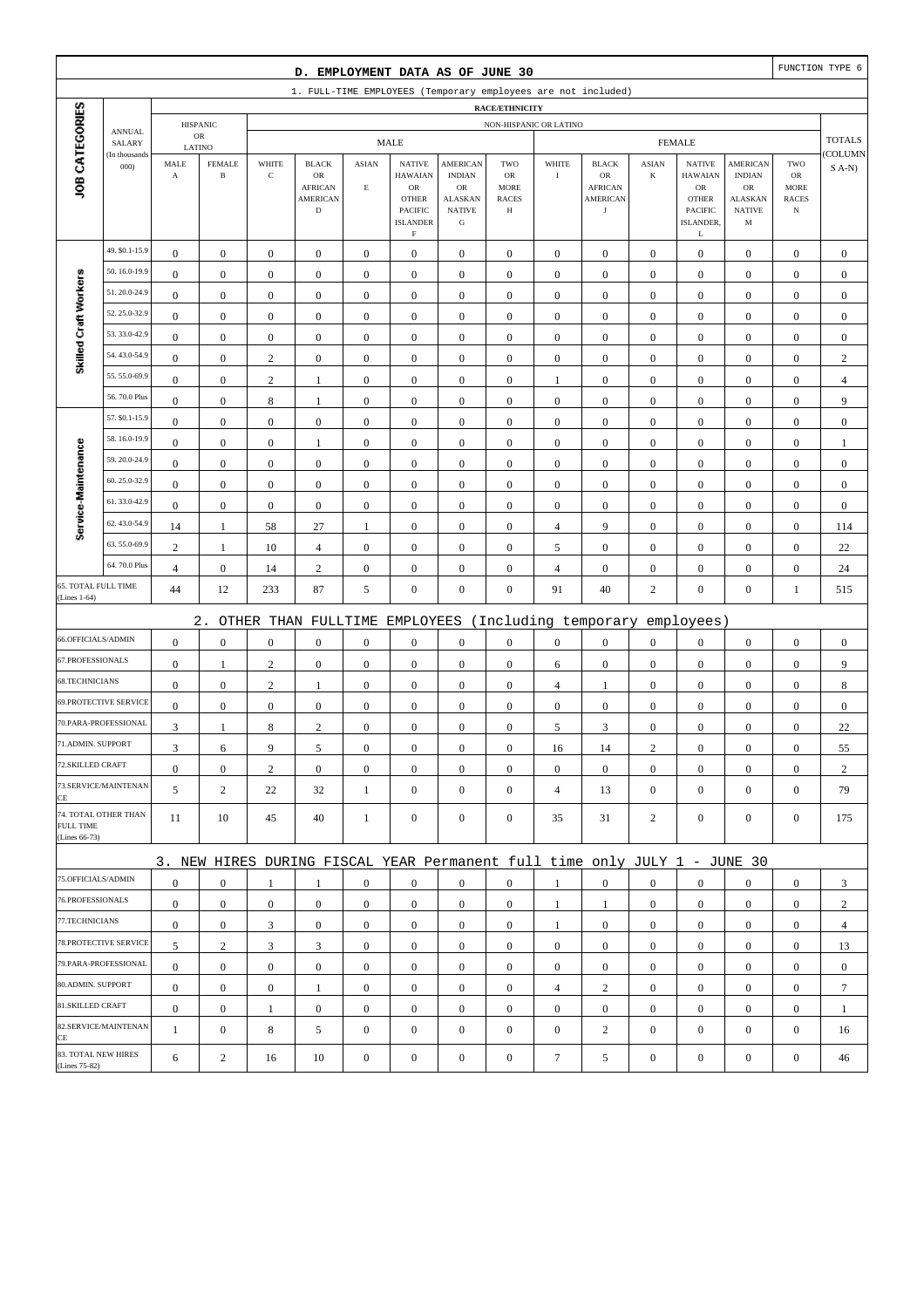|                                           |                                                                                                                                                                                                                                                                                          |  | FUNCTION TYPE 6                         |                                     |                  |                   |  |  |  |  |  |  |  |  |
|-------------------------------------------|------------------------------------------------------------------------------------------------------------------------------------------------------------------------------------------------------------------------------------------------------------------------------------------|--|-----------------------------------------|-------------------------------------|------------------|-------------------|--|--|--|--|--|--|--|--|
|                                           | REMARKS (List National Crime Information Center (NCIC) number assigned to any Criminal Justice Agencies whose data are included in this report)                                                                                                                                          |  |                                         |                                     |                  |                   |  |  |  |  |  |  |  |  |
| ***LIST AGENCIES INCLUDED ON THIS FORM*** |                                                                                                                                                                                                                                                                                          |  |                                         |                                     |                  |                   |  |  |  |  |  |  |  |  |
| Cook County                               |                                                                                                                                                                                                                                                                                          |  |                                         |                                     |                  |                   |  |  |  |  |  |  |  |  |
|                                           | CERTIFICATION. I certify that the information given in this report is correct and true to the best of my knowledge and was reported in accordance with accompanying<br>instructions. (Willfully false statements on this report are punishable by law, US Code, Title 18, Section 1001.) |  |                                         |                                     |                  |                   |  |  |  |  |  |  |  |  |
|                                           | <b>TITLE</b><br>NAME OF PERSON TO CONTACT REGARDING THIS FORM                                                                                                                                                                                                                            |  |                                         |                                     |                  |                   |  |  |  |  |  |  |  |  |
|                                           | Piemengie Hamisu                                                                                                                                                                                                                                                                         |  |                                         | Special Assistant for Legal Affairs |                  |                   |  |  |  |  |  |  |  |  |
|                                           | ADDRESS (Number and Street, City, State, Zip Code)                                                                                                                                                                                                                                       |  | <b>TELEPHONE NUMBER</b>                 | Ext                                 |                  | <b>FAX NUMBER</b> |  |  |  |  |  |  |  |  |
|                                           | 118 N. Clark Street, Room 840, Chicago, IL 60602,                                                                                                                                                                                                                                        |  | 312-603-1314                            |                                     |                  | 312-603-5404      |  |  |  |  |  |  |  |  |
| <b>DATE</b>                               | EMAIL                                                                                                                                                                                                                                                                                    |  | TYPED NAME/TITLE OF AUTHORIZED OFFICIAL |                                     | <b>SIGNATURE</b> |                   |  |  |  |  |  |  |  |  |
| 2017-10-05                                | Piemengie.Hamisu@cookcount                                                                                                                                                                                                                                                               |  | Piemengie Hamisu                        |                                     |                  |                   |  |  |  |  |  |  |  |  |

 $\overline{\phantom{a}}$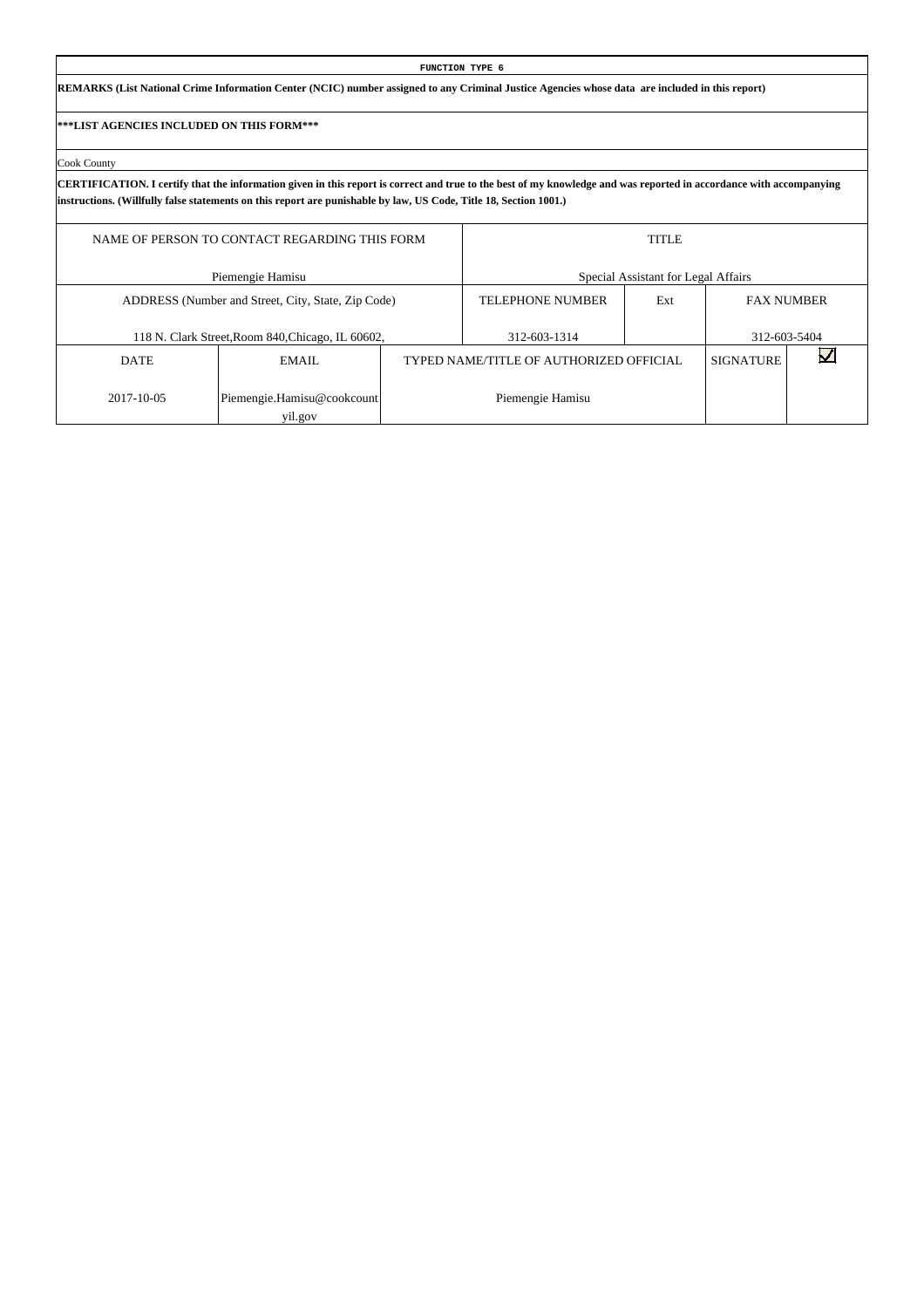|                              |                                |                                      |                                         |                                      | D. EMPLOYMENT DATA AS OF JUNE 30                                       |                                      |                                                                                              |                                                                                                 |                                               |                                      |                                                              |                                      |                                                                                              |                                                                                |                                                                | FUNCTION TYPE 7                      |
|------------------------------|--------------------------------|--------------------------------------|-----------------------------------------|--------------------------------------|------------------------------------------------------------------------|--------------------------------------|----------------------------------------------------------------------------------------------|-------------------------------------------------------------------------------------------------|-----------------------------------------------|--------------------------------------|--------------------------------------------------------------|--------------------------------------|----------------------------------------------------------------------------------------------|--------------------------------------------------------------------------------|----------------------------------------------------------------|--------------------------------------|
|                              |                                |                                      |                                         |                                      | 1. FULL-TIME EMPLOYEES (Temporary employees are not included)          |                                      |                                                                                              |                                                                                                 |                                               |                                      |                                                              |                                      |                                                                                              |                                                                                |                                                                |                                      |
|                              |                                |                                      |                                         |                                      |                                                                        |                                      |                                                                                              |                                                                                                 | RACE/ETHNICITY                                |                                      |                                                              |                                      |                                                                                              |                                                                                |                                                                |                                      |
|                              | <b>ANNUAL</b><br>SALARY        |                                      | <b>HISPANIC</b><br>$_{\rm OR}$          |                                      |                                                                        |                                      | <b>MALE</b>                                                                                  |                                                                                                 | NON-HISPANIC OR LATINO                        |                                      |                                                              |                                      | <b>FEMALE</b>                                                                                |                                                                                |                                                                | <b>TOTALS</b>                        |
| JOB CATEGORIES               | (In thousands<br>000           | MALE<br>$\mathbf A$                  | LATINO<br><b>FEMALE</b><br>$\, {\bf B}$ | WHITE<br>$\mathbf C$                 | <b>BLACK</b><br>OR<br><b>AFRICAN</b><br><b>AMERICAN</b><br>$\mathbf D$ | <b>ASIAN</b><br>$\mathbf E$          | <b>NATIVE</b><br><b>HAWAIAN</b><br>$_{\rm OR}$<br><b>OTHER</b><br>PACIFIC<br><b>ISLANDER</b> | <b>AMERICAN</b><br><b>INDIAN</b><br>$_{\rm OR}$<br><b>ALASKAN</b><br><b>NATIVE</b><br>${\bf G}$ | TWO<br>OR<br><b>MORE</b><br><b>RACES</b><br>Н | WHITE<br>$\bf{I}$                    | <b>BLACK</b><br>OR<br><b>AFRICAN</b><br><b>AMERICAN</b><br>J | <b>ASIAN</b><br>K                    | <b>NATIVE</b><br><b>HAWAIAN</b><br>${\rm OR}$<br><b>OTHER</b><br><b>PACIFIC</b><br>ISLANDER, | <b>AMERICAN</b><br><b>INDIAN</b><br>OR<br><b>ALASKAN</b><br><b>NATIVE</b><br>M | TWO<br>${\sf OR}$<br><b>MORE</b><br><b>RACES</b><br>$_{\rm N}$ | COLUMN<br>$S(A-N)$                   |
|                              | 1. \$0.1-15.9                  |                                      |                                         |                                      |                                                                        |                                      | $\mathbf F$                                                                                  |                                                                                                 |                                               |                                      |                                                              |                                      | L                                                                                            |                                                                                |                                                                |                                      |
|                              | 2.16.0-19.9                    | $\boldsymbol{0}$                     | $\boldsymbol{0}$                        | $\boldsymbol{0}$                     | $\boldsymbol{0}$                                                       | $\boldsymbol{0}$                     | $\boldsymbol{0}$                                                                             | $\mathbf{0}$                                                                                    | $\boldsymbol{0}$                              | $\boldsymbol{0}$                     | $\boldsymbol{0}$                                             | $\boldsymbol{0}$                     | $\boldsymbol{0}$                                                                             | $\boldsymbol{0}$                                                               | $\boldsymbol{0}$                                               | $\mathbf{0}$                         |
|                              | 3.20.0-24.9                    | $\boldsymbol{0}$                     | $\boldsymbol{0}$                        | $\boldsymbol{0}$                     | $\boldsymbol{0}$                                                       | $\boldsymbol{0}$                     | $\mathbf{0}$                                                                                 | $\boldsymbol{0}$                                                                                | $\boldsymbol{0}$                              | $\boldsymbol{0}$                     | $\boldsymbol{0}$                                             | $\boldsymbol{0}$                     | $\boldsymbol{0}$                                                                             | $\boldsymbol{0}$                                                               | $\boldsymbol{0}$                                               | $\boldsymbol{0}$                     |
|                              | 4.25.0-32.9                    | $\boldsymbol{0}$                     | $\mathbf{0}$                            | $\boldsymbol{0}$                     | $\boldsymbol{0}$                                                       | $\boldsymbol{0}$                     | $\mathbf{0}$                                                                                 | $\boldsymbol{0}$                                                                                | $\boldsymbol{0}$                              | $\boldsymbol{0}$                     | $\boldsymbol{0}$                                             | $\boldsymbol{0}$                     | $\boldsymbol{0}$                                                                             | $\boldsymbol{0}$                                                               | $\boldsymbol{0}$                                               | $\boldsymbol{0}$                     |
|                              | 5.33.0-42.9                    | $\boldsymbol{0}$                     | $\mathbf{0}$                            | $\boldsymbol{0}$                     | $\boldsymbol{0}$                                                       | $\boldsymbol{0}$                     | $\mathbf{0}$                                                                                 | $\boldsymbol{0}$                                                                                | $\mathbf{0}$                                  | $\boldsymbol{0}$                     | $\boldsymbol{0}$                                             | $\boldsymbol{0}$                     | $\boldsymbol{0}$                                                                             | $\boldsymbol{0}$                                                               | $\boldsymbol{0}$                                               | $\boldsymbol{0}$                     |
|                              | 6.43.0-54.9                    | $\boldsymbol{0}$<br>$\boldsymbol{0}$ | $\mathbf{0}$<br>$\boldsymbol{0}$        | $\boldsymbol{0}$<br>$\boldsymbol{0}$ | $\boldsymbol{0}$<br>$\boldsymbol{0}$                                   | $\boldsymbol{0}$<br>$\boldsymbol{0}$ | $\boldsymbol{0}$<br>$\boldsymbol{0}$                                                         | $\boldsymbol{0}$<br>$\boldsymbol{0}$                                                            | $\boldsymbol{0}$<br>$\boldsymbol{0}$          | $\boldsymbol{0}$<br>$\boldsymbol{0}$ | $\mathbf{1}$<br>$\boldsymbol{0}$                             | $\boldsymbol{0}$<br>$\boldsymbol{0}$ | $\boldsymbol{0}$<br>$\boldsymbol{0}$                                                         | $\boldsymbol{0}$<br>$\boldsymbol{0}$                                           | $\boldsymbol{0}$<br>$\boldsymbol{0}$                           | $\mathbf{1}$<br>$\boldsymbol{0}$     |
| Officials and Administrators | 7.55.0-69.9                    | $\boldsymbol{0}$                     | $\boldsymbol{0}$                        | 1                                    | $\mathbf{1}$                                                           | $\mathbf{1}$                         | $\boldsymbol{0}$                                                                             | $\boldsymbol{0}$                                                                                | $\boldsymbol{0}$                              | $\boldsymbol{0}$                     | $\boldsymbol{0}$                                             | $\boldsymbol{0}$                     | $\boldsymbol{0}$                                                                             | $\boldsymbol{0}$                                                               | $\boldsymbol{0}$                                               | $\mathfrak{Z}$                       |
|                              | 8.70.0 Plus                    | 9                                    | $\mathfrak{Z}$                          | 54                                   | 14                                                                     | 20                                   | $\boldsymbol{0}$                                                                             | $\boldsymbol{0}$                                                                                | $\mathbf{0}$                                  | 29                                   | 32                                                           | 13                                   | $\boldsymbol{0}$                                                                             | $\overline{0}$                                                                 | $\mathbf{1}$                                                   | 175                                  |
|                              | 9. \$0.1-15.9                  | $\boldsymbol{0}$                     | $\mathbf{0}$                            | $\boldsymbol{0}$                     | $\boldsymbol{0}$                                                       | $\boldsymbol{0}$                     | $\boldsymbol{0}$                                                                             | $\boldsymbol{0}$                                                                                | $\boldsymbol{0}$                              | $\boldsymbol{0}$                     | $\boldsymbol{0}$                                             | $\boldsymbol{0}$                     | $\boldsymbol{0}$                                                                             | $\boldsymbol{0}$                                                               | $\boldsymbol{0}$                                               | $\boldsymbol{0}$                     |
|                              | 10.16.0-19.9                   | $\boldsymbol{0}$                     | $\mathbf{0}$                            | $\boldsymbol{0}$                     | $\boldsymbol{0}$                                                       | $\boldsymbol{0}$                     | $\boldsymbol{0}$                                                                             | $\boldsymbol{0}$                                                                                | $\boldsymbol{0}$                              | $\mathbf{0}$                         | $\boldsymbol{0}$                                             | $\boldsymbol{0}$                     | $\boldsymbol{0}$                                                                             | $\boldsymbol{0}$                                                               | $\boldsymbol{0}$                                               | $\boldsymbol{0}$                     |
|                              | 11.20.0-24.9                   | $\boldsymbol{0}$                     | $\mathbf{0}$                            | $\boldsymbol{0}$                     | $\boldsymbol{0}$                                                       | $\boldsymbol{0}$                     | $\mathbf{0}$                                                                                 | $\boldsymbol{0}$                                                                                | $\boldsymbol{0}$                              | $\boldsymbol{0}$                     | $\boldsymbol{0}$                                             | $\boldsymbol{0}$                     | $\boldsymbol{0}$                                                                             | $\boldsymbol{0}$                                                               | $\boldsymbol{0}$                                               | $\boldsymbol{0}$                     |
|                              | 12.25.0-32.9                   | $\boldsymbol{0}$                     | $\boldsymbol{0}$                        | $\boldsymbol{0}$                     | $\boldsymbol{0}$                                                       | $\boldsymbol{0}$                     | $\mathbf{0}$                                                                                 | $\boldsymbol{0}$                                                                                | $\mathbf{0}$                                  | $\mathbf{1}$                         | 1                                                            | 6                                    | $\boldsymbol{0}$                                                                             | $\boldsymbol{0}$                                                               | $\boldsymbol{0}$                                               | $\,$ 8 $\,$                          |
|                              | 13.33.0-42.9                   | $\boldsymbol{0}$                     | $\mathbf{0}$                            | $\boldsymbol{0}$                     | $\boldsymbol{0}$                                                       | $\boldsymbol{0}$                     | $\mathbf{0}$                                                                                 | $\boldsymbol{0}$                                                                                | $\boldsymbol{0}$                              | $\boldsymbol{0}$                     | 1                                                            | $\boldsymbol{0}$                     | $\boldsymbol{0}$                                                                             | $\boldsymbol{0}$                                                               | $\boldsymbol{0}$                                               | 1                                    |
|                              | 14.43.0-54.9                   | 28                                   | 18                                      | 60                                   | 31                                                                     | 63                                   | $\mathbf{0}$                                                                                 | $\boldsymbol{0}$                                                                                | $\overline{4}$                                | 42                                   | 56                                                           | 40                                   | $\mathbf{1}$                                                                                 | 1                                                                              | $\mathbf{2}$                                                   | 346                                  |
|                              | 15.55.0-69.9                   | 18                                   | 33                                      | 55                                   | 35                                                                     | 43                                   | $\mathbf{0}$                                                                                 | $\mathbf{1}$                                                                                    | $\overline{c}$                                | 51                                   | 178                                                          | 65                                   | $\mathbf{1}$                                                                                 | $\boldsymbol{0}$                                                               | $\mathbf{1}$                                                   | 483                                  |
|                              | 16.70.0 Plus                   | 35                                   | 79                                      | 171                                  | 103                                                                    | 169                                  | 1                                                                                            | 6                                                                                               | 3                                             | 285                                  | 618                                                          | 492                                  | 5                                                                                            | $\overline{4}$                                                                 | 12                                                             | 1983                                 |
|                              | 17. \$0.1-15.9                 | $\boldsymbol{0}$                     | $\boldsymbol{0}$                        | $\boldsymbol{0}$                     | $\boldsymbol{0}$                                                       | $\boldsymbol{0}$                     | $\mathbf{0}$                                                                                 | $\boldsymbol{0}$                                                                                | $\boldsymbol{0}$                              | $\boldsymbol{0}$                     | $\mathbf{1}$                                                 | $\boldsymbol{0}$                     | $\boldsymbol{0}$                                                                             | $\boldsymbol{0}$                                                               | $\boldsymbol{0}$                                               | $\mathbf{1}$                         |
|                              | 18.16.0-19.9                   | $\boldsymbol{0}$                     | $\boldsymbol{0}$                        | $\boldsymbol{0}$                     | $\boldsymbol{0}$                                                       | $\boldsymbol{0}$                     | $\mathbf{0}$                                                                                 | $\boldsymbol{0}$                                                                                | $\boldsymbol{0}$                              | $\boldsymbol{0}$                     | $\boldsymbol{0}$                                             | $\boldsymbol{0}$                     | $\boldsymbol{0}$                                                                             | $\boldsymbol{0}$                                                               | $\boldsymbol{0}$                                               | $\boldsymbol{0}$                     |
| Professionals<br>Technicians | 19.20.0-24.9                   | $\boldsymbol{0}$                     | $\mathbf{0}$                            | $\boldsymbol{0}$                     | $\boldsymbol{0}$                                                       | $\boldsymbol{0}$                     | $\mathbf{0}$                                                                                 | $\boldsymbol{0}$                                                                                | $\boldsymbol{0}$                              | $\mathbf{0}$                         | $\boldsymbol{0}$                                             | $\boldsymbol{0}$                     | $\boldsymbol{0}$                                                                             | $\boldsymbol{0}$                                                               | $\boldsymbol{0}$                                               | $\boldsymbol{0}$                     |
|                              | 20.25.0-32.9                   | $\boldsymbol{0}$                     | $\mathbf{0}$                            | $\boldsymbol{0}$                     | $\boldsymbol{0}$                                                       | $\boldsymbol{0}$                     | $\mathbf{0}$                                                                                 | $\boldsymbol{0}$                                                                                | $\mathbf{0}$                                  | $\boldsymbol{0}$                     | $\boldsymbol{0}$                                             | 1                                    | $\boldsymbol{0}$                                                                             | $\overline{0}$                                                                 | $\boldsymbol{0}$                                               | 1                                    |
|                              | 21.33.0-42.9                   | -1                                   | $\overline{4}$                          | 3                                    | 13                                                                     | $\sqrt{2}$                           | $\mathbf{0}$                                                                                 | $\boldsymbol{0}$                                                                                | 1                                             | 3                                    | 64                                                           | $\overline{4}$                       | $\boldsymbol{0}$                                                                             | 1                                                                              | $\boldsymbol{0}$                                               | 96                                   |
|                              | 22.43.0-54.9                   | 11                                   | 17                                      | 12                                   | 26                                                                     | 12                                   | $\boldsymbol{0}$                                                                             | $\boldsymbol{0}$                                                                                | 1                                             | 14                                   | 132                                                          | 11                                   | $\boldsymbol{0}$                                                                             | $\boldsymbol{0}$                                                               | $\boldsymbol{2}$                                               | 238                                  |
|                              | 23.55.0-69.9                   | 12                                   | 21                                      | 14                                   | 40                                                                     | 42                                   | $\mathbf{0}$                                                                                 | $\boldsymbol{0}$                                                                                | $\boldsymbol{0}$                              | 25                                   | 159                                                          | 45                                   | $\boldsymbol{0}$                                                                             | 1                                                                              | $\sqrt{2}$                                                     | 361                                  |
|                              | 24.70.0 Plus                   | $\tau$                               | 5                                       | $\tau$                               | 22                                                                     | 41                                   | $\boldsymbol{0}$                                                                             | $\boldsymbol{0}$                                                                                | 1                                             | $\overline{4}$                       | 33                                                           | 18                                   | $\boldsymbol{0}$                                                                             | $\boldsymbol{0}$                                                               | $\mathbf{1}$                                                   | 139                                  |
|                              | 25. \$0.1-15.9                 | $\boldsymbol{0}$                     | $\boldsymbol{0}$                        | $\boldsymbol{0}$                     | $\boldsymbol{0}$                                                       | $\boldsymbol{0}$                     | $\boldsymbol{0}$                                                                             | $\bf{0}$                                                                                        | $\boldsymbol{0}$                              | $\boldsymbol{0}$                     | $\boldsymbol{0}$                                             | $\boldsymbol{0}$                     | $\boldsymbol{0}$                                                                             | 0                                                                              | $\bf{0}$                                                       | $\boldsymbol{0}$                     |
|                              | 26.16.0-19.9                   | $\boldsymbol{0}$                     | $\boldsymbol{0}$                        | $\boldsymbol{0}$                     | $\boldsymbol{0}$                                                       | $\boldsymbol{0}$                     | $\boldsymbol{0}$                                                                             | $\boldsymbol{0}$                                                                                | $\boldsymbol{0}$                              | $\boldsymbol{0}$                     | $\boldsymbol{0}$                                             | $\mathbf{0}$                         | $\boldsymbol{0}$                                                                             | $\boldsymbol{0}$                                                               | $\boldsymbol{0}$                                               | $\boldsymbol{0}$                     |
|                              | 27.20.0-24.9                   | $\boldsymbol{0}$                     | $\boldsymbol{0}$                        | $\boldsymbol{0}$                     | $\boldsymbol{0}$                                                       | $\mathbf{0}$                         | $\boldsymbol{0}$                                                                             | $\boldsymbol{0}$                                                                                | $\boldsymbol{0}$                              | $\boldsymbol{0}$                     | $\boldsymbol{0}$                                             | $\boldsymbol{0}$                     | $\boldsymbol{0}$                                                                             | $\boldsymbol{0}$                                                               | $\boldsymbol{0}$                                               | $\boldsymbol{0}$                     |
|                              | 28.25.0-32.9                   | $\boldsymbol{0}$                     | $\boldsymbol{0}$                        | $\boldsymbol{0}$                     | $\boldsymbol{0}$                                                       | $\mathbf{0}$                         | $\boldsymbol{0}$                                                                             | $\boldsymbol{0}$                                                                                | $\boldsymbol{0}$                              | $\overline{0}$                       | $\boldsymbol{0}$                                             | $\boldsymbol{0}$                     | $\boldsymbol{0}$                                                                             | $\boldsymbol{0}$                                                               | $\boldsymbol{0}$                                               | $\boldsymbol{0}$                     |
|                              | 29.33.0-42.9                   | $\boldsymbol{0}$                     | $\boldsymbol{0}$                        | $\boldsymbol{0}$                     | $\mathbf{1}$                                                           | $\mathbf{0}$                         | $\mathbf{0}$                                                                                 | $\boldsymbol{0}$                                                                                | $\boldsymbol{0}$                              | $\boldsymbol{0}$                     | $\boldsymbol{0}$                                             | $\mathbf{1}$                         | $\boldsymbol{0}$                                                                             | $\boldsymbol{0}$                                                               | $\boldsymbol{0}$                                               | $\overline{c}$                       |
| Protective Service Workers   | 30.43.0-54.9                   | 3                                    | $\boldsymbol{0}$                        | $\overline{4}$                       | 10                                                                     | $\mathbf{1}$                         | $\boldsymbol{0}$                                                                             | $\boldsymbol{0}$                                                                                | $\boldsymbol{0}$                              | $\boldsymbol{0}$                     | $\overline{c}$                                               | $\boldsymbol{0}$                     | $\boldsymbol{0}$                                                                             | $\boldsymbol{0}$                                                               | $\boldsymbol{0}$                                               | 20                                   |
|                              | 31.55.0-69.9                   | $\sqrt{2}$                           | $\boldsymbol{0}$                        | $\mathbf{1}$                         | 23                                                                     | $\boldsymbol{0}$                     | $\boldsymbol{0}$                                                                             | $\boldsymbol{0}$                                                                                | $\boldsymbol{0}$                              | $\boldsymbol{0}$                     | $\sqrt{2}$                                                   | $\boldsymbol{0}$                     | $\boldsymbol{0}$                                                                             | $\boldsymbol{0}$                                                               | $\boldsymbol{0}$                                               | 28                                   |
|                              | 32.70.0 Plus<br>33. \$0.1-15.9 | $\boldsymbol{0}$                     | $\boldsymbol{0}$                        | $\boldsymbol{0}$                     | $\mathfrak{Z}$                                                         | $\mathbf{0}$                         | $\boldsymbol{0}$                                                                             | $\boldsymbol{0}$                                                                                | $\boldsymbol{0}$                              | $\sqrt{2}$                           | $\mathbf{1}$                                                 | $\boldsymbol{0}$                     | $\boldsymbol{0}$                                                                             | $\boldsymbol{0}$                                                               | $\boldsymbol{0}$                                               | 6                                    |
|                              | 34.16.0-19.9                   | $\boldsymbol{0}$                     | $\boldsymbol{0}$                        | $\boldsymbol{0}$                     | $\boldsymbol{0}$                                                       | $\mathbf{0}$                         | $\boldsymbol{0}$                                                                             | $\boldsymbol{0}$                                                                                | $\boldsymbol{0}$                              | $\boldsymbol{0}$                     | $\boldsymbol{0}$                                             | $\boldsymbol{0}$                     | $\boldsymbol{0}$                                                                             | $\boldsymbol{0}$                                                               | $\boldsymbol{0}$                                               | $\boldsymbol{0}$                     |
|                              | 35.20.0-24.9                   | $\boldsymbol{0}$<br>$\boldsymbol{0}$ | $\boldsymbol{0}$<br>$\boldsymbol{0}$    | $\boldsymbol{0}$<br>$\boldsymbol{0}$ | $\boldsymbol{0}$<br>$\boldsymbol{0}$                                   | $\boldsymbol{0}$<br>$\boldsymbol{0}$ | $\boldsymbol{0}$<br>$\boldsymbol{0}$                                                         | $\boldsymbol{0}$<br>$\boldsymbol{0}$                                                            | $\boldsymbol{0}$<br>$\boldsymbol{0}$          | $\boldsymbol{0}$<br>$\boldsymbol{0}$ | $\boldsymbol{0}$<br>$\boldsymbol{0}$                         | $\boldsymbol{0}$<br>$\boldsymbol{0}$ | $\boldsymbol{0}$<br>$\boldsymbol{0}$                                                         | $\boldsymbol{0}$<br>$\boldsymbol{0}$                                           | $\boldsymbol{0}$                                               | $\boldsymbol{0}$<br>$\boldsymbol{0}$ |
|                              | 36.25.0-32.9                   | $\boldsymbol{0}$                     | $\boldsymbol{0}$                        | $\boldsymbol{0}$                     | $\overline{0}$                                                         | $\mathbf{0}$                         | $\boldsymbol{0}$                                                                             | $\boldsymbol{0}$                                                                                | $\boldsymbol{0}$                              | $\boldsymbol{0}$                     | $\boldsymbol{0}$                                             | $\boldsymbol{0}$                     | $\boldsymbol{0}$                                                                             | $\boldsymbol{0}$                                                               | $\boldsymbol{0}$<br>$\boldsymbol{0}$                           | $\boldsymbol{0}$                     |
| Paraprofessionals            | 37.33.0-42.9                   | 3                                    | 16                                      | $\boldsymbol{0}$                     | 15                                                                     | $\sqrt{2}$                           | $\boldsymbol{0}$                                                                             | $\boldsymbol{0}$                                                                                | $\boldsymbol{0}$                              | $\mathbf{1}$                         | 80                                                           | 5                                    | $\boldsymbol{0}$                                                                             | $\boldsymbol{0}$                                                               | $\boldsymbol{0}$                                               | 122                                  |
|                              | 38.43.0-54.9                   | $\mathbf{1}$                         | 15                                      | $\mathbf{1}$                         | $\overline{4}$                                                         | $\mathbf{1}$                         | $\boldsymbol{0}$                                                                             | $\boldsymbol{0}$                                                                                | $\boldsymbol{0}$                              | $\sqrt{2}$                           | 30                                                           | $\overline{c}$                       | $\boldsymbol{0}$                                                                             | $\boldsymbol{0}$                                                               | $\mathbf{1}$                                                   | 57                                   |
|                              | 39.55.0-69.9                   | $\boldsymbol{0}$                     | $\boldsymbol{0}$                        | $\boldsymbol{0}$                     | $\boldsymbol{0}$                                                       | $\boldsymbol{0}$                     | $\boldsymbol{0}$                                                                             | $\boldsymbol{0}$                                                                                | $\boldsymbol{0}$                              | $\overline{4}$                       | $\mathbf{1}$                                                 | $\boldsymbol{0}$                     | $\boldsymbol{0}$                                                                             | $\boldsymbol{0}$                                                               | $\boldsymbol{0}$                                               | 5                                    |
|                              | 40.70.0 Plus                   | $\mathbf{1}$                         | $\boldsymbol{0}$                        | $\mathbf{1}$                         | $\boldsymbol{0}$                                                       | $\mathbf{0}$                         | $\boldsymbol{0}$                                                                             | $\boldsymbol{0}$                                                                                | $\boldsymbol{0}$                              | $\,1$                                | $\overline{4}$                                               | $\boldsymbol{0}$                     | $\boldsymbol{0}$                                                                             | $\boldsymbol{0}$                                                               | $\boldsymbol{0}$                                               | $\tau$                               |
|                              | 41. \$0.1-15.9                 | $\boldsymbol{0}$                     | $\boldsymbol{0}$                        | $\boldsymbol{0}$                     | $\boldsymbol{0}$                                                       | $\boldsymbol{0}$                     | $\boldsymbol{0}$                                                                             | $\boldsymbol{0}$                                                                                | $\boldsymbol{0}$                              | $\boldsymbol{0}$                     | $\boldsymbol{0}$                                             | $\boldsymbol{0}$                     | $\boldsymbol{0}$                                                                             | $\boldsymbol{0}$                                                               | $\boldsymbol{0}$                                               | $\boldsymbol{0}$                     |
|                              | 42.16.0-19.9                   | $\boldsymbol{0}$                     | $\boldsymbol{0}$                        | $\boldsymbol{0}$                     | $\boldsymbol{0}$                                                       | $\boldsymbol{0}$                     | $\boldsymbol{0}$                                                                             | $\boldsymbol{0}$                                                                                | $\boldsymbol{0}$                              | $\boldsymbol{0}$                     | $\boldsymbol{0}$                                             | $\boldsymbol{0}$                     | $\boldsymbol{0}$                                                                             | $\boldsymbol{0}$                                                               | $\boldsymbol{0}$                                               | $\boldsymbol{0}$                     |
| Administrative Support       | 43.20.0-24.9                   | $\boldsymbol{0}$                     | $\boldsymbol{0}$                        | $\boldsymbol{0}$                     | $\boldsymbol{0}$                                                       | $\boldsymbol{0}$                     | $\boldsymbol{0}$                                                                             | $\boldsymbol{0}$                                                                                | $\boldsymbol{0}$                              | $\boldsymbol{0}$                     | $\boldsymbol{0}$                                             | $\boldsymbol{0}$                     | $\boldsymbol{0}$                                                                             | $\boldsymbol{0}$                                                               | $\boldsymbol{0}$                                               | $\boldsymbol{0}$                     |
|                              | 44.25.0-32.9                   | $\boldsymbol{0}$                     | $\boldsymbol{0}$                        | $\boldsymbol{0}$                     | $\overline{0}$                                                         | $\mathbf{0}$                         | $\boldsymbol{0}$                                                                             | $\boldsymbol{0}$                                                                                | $\boldsymbol{0}$                              | $\mathbf{0}$                         | $\boldsymbol{0}$                                             | $\boldsymbol{0}$                     | $\boldsymbol{0}$                                                                             | $\boldsymbol{0}$                                                               | $\boldsymbol{0}$                                               | $\mathbf{0}$                         |
|                              | 45.33.0-42.9                   | 5                                    | 16                                      | $\overline{4}$                       | 21                                                                     | $\mathfrak{Z}$                       | $\boldsymbol{0}$                                                                             | $\boldsymbol{0}$                                                                                | $\boldsymbol{0}$                              | 6                                    | 113                                                          | $\mathbf{1}$                         | $\boldsymbol{0}$                                                                             | $\boldsymbol{0}$                                                               | $\boldsymbol{0}$                                               | 169                                  |
|                              | 46.43.0-54.9                   | $\tau$                               | 45                                      | $\mathfrak{Z}$                       | 19                                                                     | $5\phantom{.0}$                      | $\boldsymbol{0}$                                                                             | $\boldsymbol{0}$                                                                                | $\mathbf{1}$                                  | 12                                   | 207                                                          | 13                                   | $\mathbf{1}$                                                                                 | $\boldsymbol{0}$                                                               | $\mathbf{1}$                                                   | 314                                  |
|                              | 47.55.0-69.9                   | 6                                    | 21                                      | $\sqrt{2}$                           | 9                                                                      | 5                                    | $\boldsymbol{0}$                                                                             | $\boldsymbol{0}$                                                                                | 1                                             | 8                                    | 65                                                           | 3                                    | $\boldsymbol{0}$                                                                             | $\mathbf{1}$                                                                   | $\mathbf{1}$                                                   | 122                                  |
|                              | 48.70.0 Plus                   | $\boldsymbol{0}$                     | $\sqrt{2}$                              | $\overline{2}$                       | $\overline{2}$                                                         | $\mathbf{1}$                         | $\boldsymbol{0}$                                                                             | $\boldsymbol{0}$                                                                                | $\boldsymbol{0}$                              | 3                                    | 11                                                           | $\overline{4}$                       | $\boldsymbol{0}$                                                                             | $\boldsymbol{0}$                                                               | $\mathbf{1}$                                                   | 26                                   |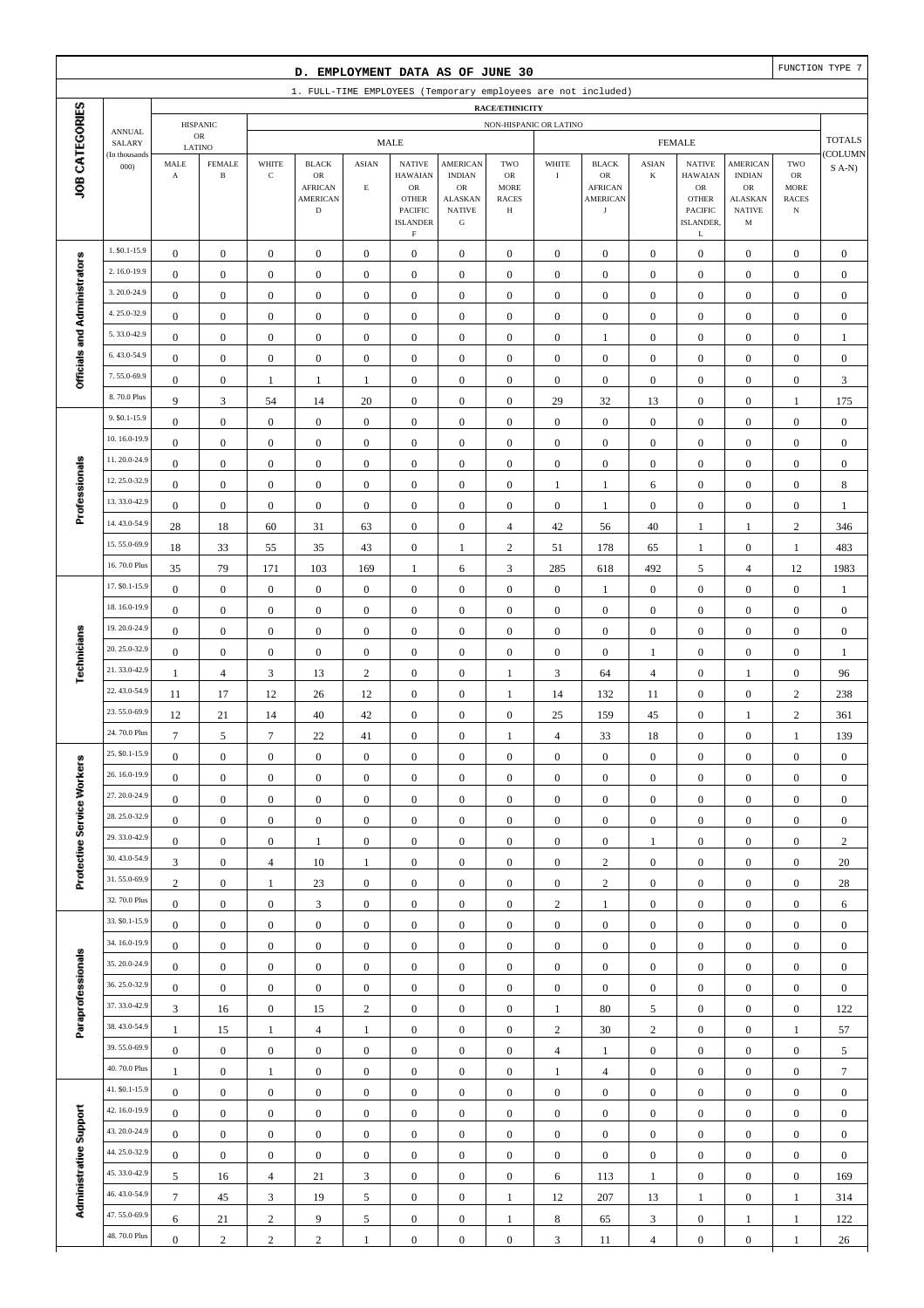|                                   |                                |                       |                               |                  | D. EMPLOYMENT DATA AS OF JUNE 30                                          |                  |                                                                            |                                                                     |                                        |                  |                                       |                  |                                                                      |                                                      |                                                 | FUNCTION TYPE 7           |
|-----------------------------------|--------------------------------|-----------------------|-------------------------------|------------------|---------------------------------------------------------------------------|------------------|----------------------------------------------------------------------------|---------------------------------------------------------------------|----------------------------------------|------------------|---------------------------------------|------------------|----------------------------------------------------------------------|------------------------------------------------------|-------------------------------------------------|---------------------------|
|                                   |                                |                       |                               |                  | 1. FULL-TIME EMPLOYEES (Temporary employees are not included)             |                  |                                                                            |                                                                     |                                        |                  |                                       |                  |                                                                      |                                                      |                                                 |                           |
|                                   |                                |                       |                               |                  |                                                                           |                  |                                                                            |                                                                     | RACE/ETHNICITY                         |                  |                                       |                  |                                                                      |                                                      |                                                 |                           |
|                                   | <b>ANNUAL</b><br>SALARY        |                       | <b>HISPANIC</b><br>${\sf OR}$ |                  |                                                                           |                  | <b>MALE</b>                                                                |                                                                     | NON-HISPANIC OR LATINO                 |                  |                                       |                  | <b>FEMALE</b>                                                        |                                                      |                                                 | <b>TOTALS</b>             |
|                                   | (In thousands                  | LATINO<br>MALE        | <b>FEMALE</b>                 | WHITE            | <b>BLACK</b>                                                              | <b>ASIAN</b>     | <b>NATIVE</b>                                                              | <b>AMERICAN</b>                                                     | TWO                                    | WHITE            | <b>BLACK</b>                          | <b>ASIAN</b>     | <b>NATIVE</b>                                                        | AMERICAN                                             | TWO                                             | COLUMN                    |
| JOB CATEGORIES                    | 000                            | $\boldsymbol{\rm{A}}$ | $\, {\bf B}$                  | $\mathbf C$      | OR<br><b>AFRICAN</b><br><b>AMERICAN</b><br>$\mathbf D$                    | $\mathbf E$      | <b>HAWAIAN</b><br>${\sf OR}$<br><b>OTHER</b><br>PACIFIC<br><b>ISLANDER</b> | <b>INDIAN</b><br>OR<br><b>ALASKAN</b><br><b>NATIVE</b><br>${\bf G}$ | OR<br><b>MORE</b><br><b>RACES</b><br>Н | $\bf{I}$         | OR<br><b>AFRICAN</b><br>AMERICAN<br>J | $\bf K$          | <b>HAWAIAN</b><br>${\sf OR}$<br><b>OTHER</b><br>PACIFIC<br>ISLANDER, | <b>INDIAN</b><br>OR<br>ALASKAN<br><b>NATIVE</b><br>M | OR<br><b>MORE</b><br><b>RACES</b><br>$_{\rm N}$ | $S(A-N)$                  |
|                                   |                                |                       |                               |                  |                                                                           |                  | $\mathbf F$                                                                |                                                                     |                                        |                  |                                       |                  | L                                                                    |                                                      |                                                 |                           |
|                                   | 49. \$0.1-15.9<br>50.16.0-19.9 | $\boldsymbol{0}$      | $\boldsymbol{0}$              | $\boldsymbol{0}$ | $\boldsymbol{0}$                                                          | $\boldsymbol{0}$ | $\boldsymbol{0}$                                                           | $\boldsymbol{0}$                                                    | $\boldsymbol{0}$                       | $\boldsymbol{0}$ | $\boldsymbol{0}$                      | $\mathbf{0}$     | $\boldsymbol{0}$                                                     | $\boldsymbol{0}$                                     | $\boldsymbol{0}$                                | $\boldsymbol{0}$          |
| Skilled Craft Workers             | 51.20.0-24.9                   | $\boldsymbol{0}$      | $\boldsymbol{0}$              | $\boldsymbol{0}$ | $\boldsymbol{0}$                                                          | $\boldsymbol{0}$ | $\boldsymbol{0}$                                                           | $\boldsymbol{0}$                                                    | $\boldsymbol{0}$                       | $\boldsymbol{0}$ | $\boldsymbol{0}$                      | $\boldsymbol{0}$ | $\boldsymbol{0}$                                                     | $\boldsymbol{0}$                                     | $\boldsymbol{0}$                                | $\boldsymbol{0}$          |
|                                   | 52.25.0-32.9                   | $\mathbf{0}$          | $\boldsymbol{0}$              | $\boldsymbol{0}$ | $\boldsymbol{0}$                                                          | $\mathbf{0}$     | $\mathbf{0}$                                                               | $\boldsymbol{0}$                                                    | $\boldsymbol{0}$                       | $\mathbf{0}$     | $\mathbf{0}$                          | $\boldsymbol{0}$ | $\boldsymbol{0}$                                                     | $\boldsymbol{0}$                                     | $\boldsymbol{0}$                                | $\boldsymbol{0}$          |
|                                   | 53.33.0-42.9                   | $\boldsymbol{0}$      | $\boldsymbol{0}$              | $\boldsymbol{0}$ | $\boldsymbol{0}$                                                          | $\mathbf{0}$     | $\mathbf{0}$                                                               | $\boldsymbol{0}$                                                    | $\boldsymbol{0}$                       | $\boldsymbol{0}$ | $\boldsymbol{0}$                      | $\boldsymbol{0}$ | $\boldsymbol{0}$                                                     | $\boldsymbol{0}$                                     | $\boldsymbol{0}$                                | $\boldsymbol{0}$          |
|                                   | 54.43.0-54.9                   | $\boldsymbol{0}$      | $\mathbf{1}$                  | $\boldsymbol{0}$ | $\mathfrak{Z}$                                                            | $\boldsymbol{0}$ | $\boldsymbol{0}$                                                           | $\boldsymbol{0}$                                                    | $\boldsymbol{0}$                       | $\boldsymbol{0}$ | $\boldsymbol{0}$                      | $\boldsymbol{0}$ | $\boldsymbol{0}$                                                     | $\boldsymbol{0}$                                     | $\boldsymbol{0}$                                | $\overline{4}$            |
|                                   | 55.55.0-69.9                   | $\boldsymbol{0}$      | $\mathbf{1}$                  | $\boldsymbol{0}$ | $\sqrt{2}$                                                                | $\overline{c}$   | $\boldsymbol{0}$                                                           | $\boldsymbol{0}$                                                    | $\boldsymbol{0}$                       | $\boldsymbol{0}$ | $\sqrt{2}$                            | $\boldsymbol{0}$ | $\boldsymbol{0}$                                                     | $\boldsymbol{0}$                                     | $\boldsymbol{0}$                                | $\boldsymbol{7}$          |
|                                   | 56.70.0 Plus                   | $\boldsymbol{0}$      | $\boldsymbol{0}$              | $\boldsymbol{0}$ | $\mathbf{1}$                                                              | $\boldsymbol{0}$ | $\mathbf{0}$                                                               | $\boldsymbol{0}$                                                    | $\boldsymbol{0}$                       | $\boldsymbol{0}$ | $\boldsymbol{0}$                      | $\boldsymbol{0}$ | $\boldsymbol{0}$                                                     | $\boldsymbol{0}$                                     | $\boldsymbol{0}$                                | 1                         |
|                                   | 57. \$0.1-15.9                 | $\overline{4}$        | $\boldsymbol{0}$              | 52               | 16                                                                        | $\overline{4}$   | $\mathbf{0}$                                                               | $\boldsymbol{0}$                                                    | $\boldsymbol{0}$                       | $\mathbf{1}$     | 1                                     | $\boldsymbol{0}$ | $\boldsymbol{0}$                                                     | $\boldsymbol{0}$                                     | $\boldsymbol{0}$                                | 78                        |
|                                   | 58.16.0-19.9                   | $\boldsymbol{0}$      | $\boldsymbol{0}$              | $\boldsymbol{0}$ | $\boldsymbol{0}$                                                          | $\boldsymbol{0}$ | $\mathbf{0}$                                                               | $\boldsymbol{0}$                                                    | $\boldsymbol{0}$                       | $\boldsymbol{0}$ | $\boldsymbol{0}$                      | $\boldsymbol{0}$ | $\boldsymbol{0}$                                                     | $\boldsymbol{0}$                                     | $\boldsymbol{0}$                                | $\boldsymbol{0}$          |
| Service-Maintenance               | 59.20.0-24.9                   | $\boldsymbol{0}$      | $\boldsymbol{0}$              | $\boldsymbol{0}$ | $\mathbf{1}$                                                              | $\boldsymbol{0}$ | $\mathbf{0}$                                                               | $\boldsymbol{0}$                                                    | $\boldsymbol{0}$                       | $\boldsymbol{0}$ | $\boldsymbol{0}$                      | $\boldsymbol{0}$ | $\boldsymbol{0}$                                                     | $\boldsymbol{0}$                                     | $\boldsymbol{0}$                                | $\mathbf{1}$              |
|                                   | 60.25.0-32.9                   | $\mathbf{0}$          | $\boldsymbol{0}$              | $\boldsymbol{0}$ | $\boldsymbol{0}$                                                          | $\boldsymbol{0}$ | $\mathbf{0}$                                                               | $\boldsymbol{0}$                                                    | $\boldsymbol{0}$                       | $\mathbf{0}$     | $\mathbf{0}$                          | $\boldsymbol{0}$ | $\boldsymbol{0}$                                                     | $\boldsymbol{0}$                                     | $\boldsymbol{0}$                                | $\boldsymbol{0}$          |
|                                   | 61.33.0-42.9                   | $\boldsymbol{0}$      | $\boldsymbol{0}$              | $\boldsymbol{0}$ | $\boldsymbol{0}$                                                          | $\boldsymbol{0}$ | $\boldsymbol{0}$                                                           | $\boldsymbol{0}$                                                    | $\boldsymbol{0}$                       | $\boldsymbol{0}$ | 1                                     | $\boldsymbol{0}$ | $\boldsymbol{0}$                                                     | $\boldsymbol{0}$                                     | $\boldsymbol{0}$                                | $\mathbf{1}$              |
|                                   | 62.43.0-54.9                   | 12                    | 9                             | $\overline{4}$   | 112                                                                       | 9                | $\boldsymbol{0}$                                                           | $\boldsymbol{0}$                                                    | $\boldsymbol{0}$                       | $\,8\,$          | 119                                   | $\overline{4}$   | $\boldsymbol{0}$                                                     | $\boldsymbol{0}$                                     | $\boldsymbol{0}$                                | 277                       |
|                                   | 63.55.0-69.9                   | 12                    | $\boldsymbol{0}$              | $\sqrt{2}$       | 25                                                                        | $\overline{c}$   | $\mathbf{0}$                                                               | $\boldsymbol{0}$                                                    | $\boldsymbol{0}$                       | $\,1$            | 26                                    | $\boldsymbol{0}$ | $\boldsymbol{0}$                                                     | $\boldsymbol{0}$                                     | $\boldsymbol{0}$                                | 68                        |
|                                   | 64.70.0 Plus                   | $\boldsymbol{0}$      | $\boldsymbol{0}$              | $\boldsymbol{0}$ | 5                                                                         | $\mathbf{0}$     | $\mathbf{0}$                                                               | $\boldsymbol{0}$                                                    | 1                                      | $\mathbf{1}$     | $7\phantom{.0}$                       | $\boldsymbol{0}$ | $\boldsymbol{0}$                                                     | $\boldsymbol{0}$                                     | $\boldsymbol{0}$                                | 14                        |
| <b>65. TOTAL FULL TIME</b>        |                                | $\boldsymbol{0}$      | $\boldsymbol{0}$              | $\sqrt{2}$       | 6                                                                         | $\boldsymbol{0}$ | $\mathbf{0}$                                                               | $\boldsymbol{0}$                                                    | $\boldsymbol{0}$                       | $\mathbf{1}$     | $\sqrt{2}$                            | $\boldsymbol{0}$ | $\boldsymbol{0}$                                                     | $\boldsymbol{0}$                                     | $\boldsymbol{0}$                                | 11                        |
| (Lines 1-64)                      |                                | 177                   | 306                           | 455              | 563                                                                       | 428              | 1                                                                          | $7\phantom{.0}$                                                     | 15                                     | 505              | 1950                                  | 728              | $\,8\,$                                                              | 8                                                    | 25                                              | 5176                      |
|                                   |                                |                       | $2$ .                         |                  | OTHER THAN FULLTIME EMPLOYEES                                             |                  |                                                                            |                                                                     |                                        |                  | (Including temporary                  |                  | employees)                                                           |                                                      |                                                 |                           |
| 66.OFFICIALS/ADMIN                |                                | $\boldsymbol{0}$      | $\boldsymbol{0}$              | 1                | $\boldsymbol{0}$                                                          | 1                | $\mathbf{0}$                                                               | $\boldsymbol{0}$                                                    | $\boldsymbol{0}$                       | $\boldsymbol{0}$ | $\boldsymbol{0}$                      | $\boldsymbol{0}$ | $\boldsymbol{0}$                                                     | $\boldsymbol{0}$                                     | $\boldsymbol{0}$                                | $\sqrt{2}$                |
| 67.PROFESSIONALS                  |                                | $\mathbf{2}$          | 5                             | 26               | 10                                                                        | 16               | $\boldsymbol{0}$                                                           | $\boldsymbol{0}$                                                    | $\boldsymbol{0}$                       | 14               | 37                                    | 12               | $\boldsymbol{0}$                                                     | $\boldsymbol{0}$                                     | $\boldsymbol{0}$                                | 122                       |
| 68.TECHNICIANS                    |                                | $\boldsymbol{0}$      | $\boldsymbol{0}$              | $\boldsymbol{0}$ | $\mathbf{1}$                                                              | $\boldsymbol{0}$ | $\boldsymbol{0}$                                                           | $\boldsymbol{0}$                                                    | $\boldsymbol{0}$                       | $\mathbf{0}$     | $\sqrt{2}$                            | $\boldsymbol{0}$ | $\boldsymbol{0}$                                                     | $\boldsymbol{0}$                                     | $\boldsymbol{0}$                                | $\ensuremath{\mathsf{3}}$ |
|                                   | 69.PROTECTIVE SERVICE          | $\boldsymbol{0}$      | $\boldsymbol{0}$              | $\boldsymbol{0}$ | $\boldsymbol{0}$                                                          | $\mathbf{0}$     | $\boldsymbol{0}$                                                           | $\boldsymbol{0}$                                                    | $\boldsymbol{0}$                       | $\boldsymbol{0}$ | $\mathbf{0}$                          | $\boldsymbol{0}$ | $\boldsymbol{0}$                                                     | $\boldsymbol{0}$                                     | $\boldsymbol{0}$                                | $\boldsymbol{0}$          |
|                                   | 70.PARA-PROFESSIONAL           | $\boldsymbol{0}$      | $\boldsymbol{0}$              | $\boldsymbol{0}$ | $\boldsymbol{0}$                                                          | $\mathbf{0}$     | $\mathbf{0}$                                                               | $\boldsymbol{0}$                                                    | $\boldsymbol{0}$                       | $\boldsymbol{0}$ | $\boldsymbol{0}$                      | $\boldsymbol{0}$ | $\boldsymbol{0}$                                                     | $\boldsymbol{0}$                                     | $\boldsymbol{0}$                                | $\boldsymbol{0}$          |
| 71.ADMIN. SUPPORT                 |                                | $\boldsymbol{0}$      | $\boldsymbol{0}$              | $\boldsymbol{0}$ | $\boldsymbol{0}$                                                          | $\boldsymbol{0}$ | $\boldsymbol{0}$                                                           | $\boldsymbol{0}$                                                    | $\Omega$                               | $\Omega$         | 1                                     | $\overline{0}$   | $\boldsymbol{0}$                                                     | $\Omega$                                             | $\boldsymbol{0}$                                |                           |
| 72.SKILLED CRAFT                  |                                | $\boldsymbol{0}$      | $\boldsymbol{0}$              | $\boldsymbol{0}$ | $\mathbf{0}$                                                              | $\boldsymbol{0}$ | $\boldsymbol{0}$                                                           | $\mathbf{0}$                                                        | $\mathbf{0}$                           | $\mathbf{0}$     | $\mathbf{0}$                          | $\mathbf{0}$     | $\boldsymbol{0}$                                                     | $\boldsymbol{0}$                                     | $\mathbf{0}$                                    | $\mathbf{0}$              |
| CE                                | 73.SERVICE/MAINTENAN           | $\mathbf{0}$          | $\boldsymbol{0}$              | $\boldsymbol{0}$ | $\boldsymbol{0}$                                                          | $\boldsymbol{0}$ | $\overline{0}$                                                             | $\boldsymbol{0}$                                                    | $\mathbf{0}$                           | $\mathbf{0}$     | $\mathbf{0}$                          | $\mathbf{0}$     | $\boldsymbol{0}$                                                     | $\boldsymbol{0}$                                     | $\mathbf{0}$                                    | $\mathbf{0}$              |
| <b>FULL TIME</b><br>(Lines 66-73) | 74. TOTAL OTHER THAN           | 2                     | 5                             | 27               | 11                                                                        | 17               | $\boldsymbol{0}$                                                           | $\boldsymbol{0}$                                                    | $\mathbf{0}$                           | 14               | 40                                    | 12               | $\mathbf{0}$                                                         | $\boldsymbol{0}$                                     | $\boldsymbol{0}$                                | 128                       |
|                                   |                                |                       |                               |                  | 3. NEW HIRES DURING FISCAL YEAR Permanent full time only JULY 1 - JUNE 30 |                  |                                                                            |                                                                     |                                        |                  |                                       |                  |                                                                      |                                                      |                                                 |                           |
| 75.OFFICIALS/ADMIN                |                                | $\boldsymbol{0}$      | 2                             | 1                | 1                                                                         | $\overline{4}$   | $\mathbf{0}$                                                               | $\boldsymbol{0}$                                                    | $\mathbf{0}$                           | $\overline{4}$   | 3                                     | 1                | $\boldsymbol{0}$                                                     | $\mathbf{0}$                                         | $\mathbf{0}$                                    | 16                        |
| 76.PROFESSIONALS                  |                                | 19                    | 15                            | 48               | 18                                                                        | 41               | $\overline{0}$                                                             | 1                                                                   | 5                                      | 63               | 85                                    | 56               | $\mathbf{0}$                                                         | $\boldsymbol{0}$                                     | 5                                               | 356                       |
| 77.TECHNICIANS                    |                                | $\mathbf{1}$          | 6                             | $\overline{4}$   | 6                                                                         | 5                | $\overline{0}$                                                             | $\boldsymbol{0}$                                                    | $\overline{c}$                         | 6                | 21                                    | $\mathbf{1}$     | $\mathbf{0}$                                                         | $\boldsymbol{0}$                                     | $\boldsymbol{0}$                                | 52                        |
|                                   | 78.PROTECTIVE SERVICE          | $\boldsymbol{0}$      | $\boldsymbol{0}$              | $\boldsymbol{0}$ | $\boldsymbol{0}$                                                          | $\boldsymbol{0}$ | $\overline{0}$                                                             | $\boldsymbol{0}$                                                    | $\boldsymbol{0}$                       | $\overline{0}$   | $\boldsymbol{0}$                      | $\overline{0}$   | $\boldsymbol{0}$                                                     | $\mathbf{0}$                                         | $\mathbf{0}$                                    | $\mathbf{0}$              |
|                                   | 79.PARA-PROFESSIONAL           | $\mathbf{1}$          | $\tau$                        | $\mathbf{2}$     | 1                                                                         | $\overline{2}$   | $\boldsymbol{0}$                                                           | $\mathbf{0}$                                                        | $\mathbf{0}$                           | $\mathbf{1}$     | 10                                    | $\overline{0}$   | $\mathbf{0}$                                                         | $\overline{0}$                                       | $\mathbf{0}$                                    | 24                        |
| 80.ADMIN. SUPPORT                 |                                | $\boldsymbol{0}$      | $\mathbf{1}$                  | $\boldsymbol{0}$ | $\boldsymbol{0}$                                                          | $\mathbf{0}$     | $\boldsymbol{0}$                                                           | $\mathbf{0}$                                                        | $\boldsymbol{0}$                       | 3                | 12                                    | $\mathbf{0}$     | $\mathbf{0}$                                                         | $\boldsymbol{0}$                                     | $\mathbf{0}$                                    | 16                        |
| 81.SKILLED CRAFT                  |                                | $\boldsymbol{0}$      | $\mathbf{0}$                  | $\boldsymbol{0}$ | -1                                                                        | $\boldsymbol{0}$ | $\overline{0}$                                                             | $\boldsymbol{0}$                                                    | $\boldsymbol{0}$                       | $\boldsymbol{0}$ | $\boldsymbol{0}$                      | $\mathbf{0}$     | $\mathbf{0}$                                                         | $\boldsymbol{0}$                                     | $\boldsymbol{0}$                                | 1                         |
|                                   | 82.SERVICE/MAINTENAN           | $\overline{0}$        | $\mathbf{1}$                  | $\boldsymbol{0}$ | 21                                                                        | $\mathbf{0}$     | $\overline{0}$                                                             | $\boldsymbol{0}$                                                    | $\mathbf{0}$                           | $\boldsymbol{0}$ | 14                                    | $\mathbf{0}$     | $\boldsymbol{0}$                                                     | $\overline{0}$                                       | $\boldsymbol{0}$                                | 36                        |
| CE<br>(Lines 75-82)               | 83. TOTAL NEW HIRES            | 21                    | 32                            | 55               | 48                                                                        | 52               | $\mathbf{0}$                                                               | $\mathbf{1}$                                                        | $\tau$                                 | 77               | 145                                   | 58               | $\boldsymbol{0}$                                                     | $\boldsymbol{0}$                                     | 5                                               | 501                       |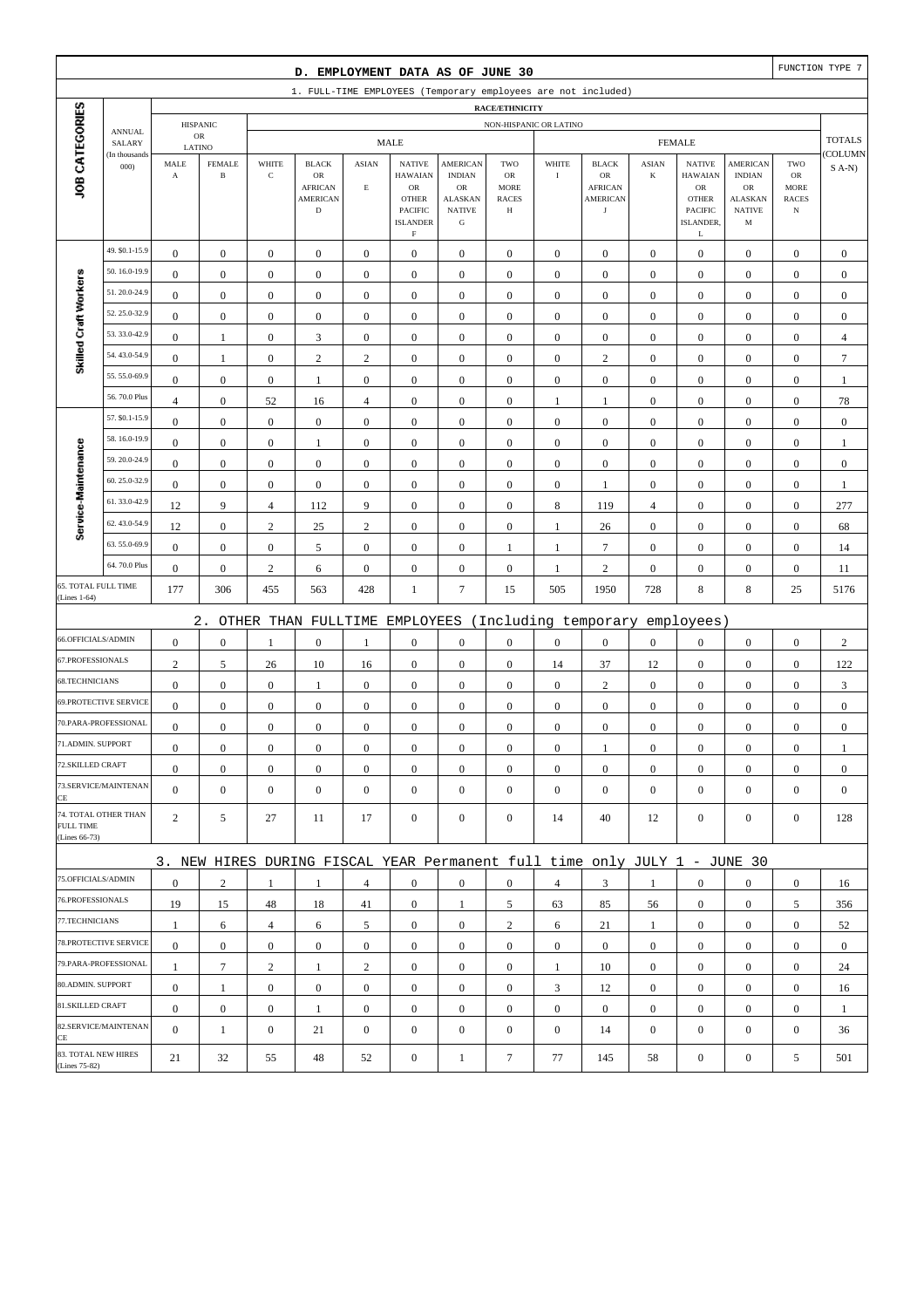|                                           |                                                                                                                                                                                                                                                                                          |  | <b>FUNCTION TYPE 7</b>                  |                                     |                   |              |  |  |  |  |  |  |  |  |
|-------------------------------------------|------------------------------------------------------------------------------------------------------------------------------------------------------------------------------------------------------------------------------------------------------------------------------------------|--|-----------------------------------------|-------------------------------------|-------------------|--------------|--|--|--|--|--|--|--|--|
|                                           | REMARKS (List National Crime Information Center (NCIC) number assigned to any Criminal Justice Agencies whose data are included in this report)                                                                                                                                          |  |                                         |                                     |                   |              |  |  |  |  |  |  |  |  |
| ***LIST AGENCIES INCLUDED ON THIS FORM*** |                                                                                                                                                                                                                                                                                          |  |                                         |                                     |                   |              |  |  |  |  |  |  |  |  |
| Cook County                               |                                                                                                                                                                                                                                                                                          |  |                                         |                                     |                   |              |  |  |  |  |  |  |  |  |
|                                           | CERTIFICATION. I certify that the information given in this report is correct and true to the best of my knowledge and was reported in accordance with accompanying<br>instructions. (Willfully false statements on this report are punishable by law, US Code, Title 18, Section 1001.) |  |                                         |                                     |                   |              |  |  |  |  |  |  |  |  |
|                                           | <b>TITLE</b><br>NAME OF PERSON TO CONTACT REGARDING THIS FORM                                                                                                                                                                                                                            |  |                                         |                                     |                   |              |  |  |  |  |  |  |  |  |
|                                           | Piemengie Hamisu                                                                                                                                                                                                                                                                         |  |                                         | Special Assistant for Legal Affairs |                   |              |  |  |  |  |  |  |  |  |
|                                           | ADDRESS (Number and Street, City, State, Zip Code)                                                                                                                                                                                                                                       |  | <b>TELEPHONE NUMBER</b>                 | Ext                                 | <b>FAX NUMBER</b> |              |  |  |  |  |  |  |  |  |
|                                           | 118 N. Clark Street, Room 840, Chicago, IL 60602,                                                                                                                                                                                                                                        |  | 312-603-1314                            |                                     |                   | 312-603-5404 |  |  |  |  |  |  |  |  |
| <b>DATE</b>                               | EMAIL                                                                                                                                                                                                                                                                                    |  | TYPED NAME/TITLE OF AUTHORIZED OFFICIAL |                                     | <b>SIGNATURE</b>  |              |  |  |  |  |  |  |  |  |
| 2017-10-05                                | Piemengie.Hamisu@cookcount                                                                                                                                                                                                                                                               |  | Piemengie Hamisu                        |                                     |                   |              |  |  |  |  |  |  |  |  |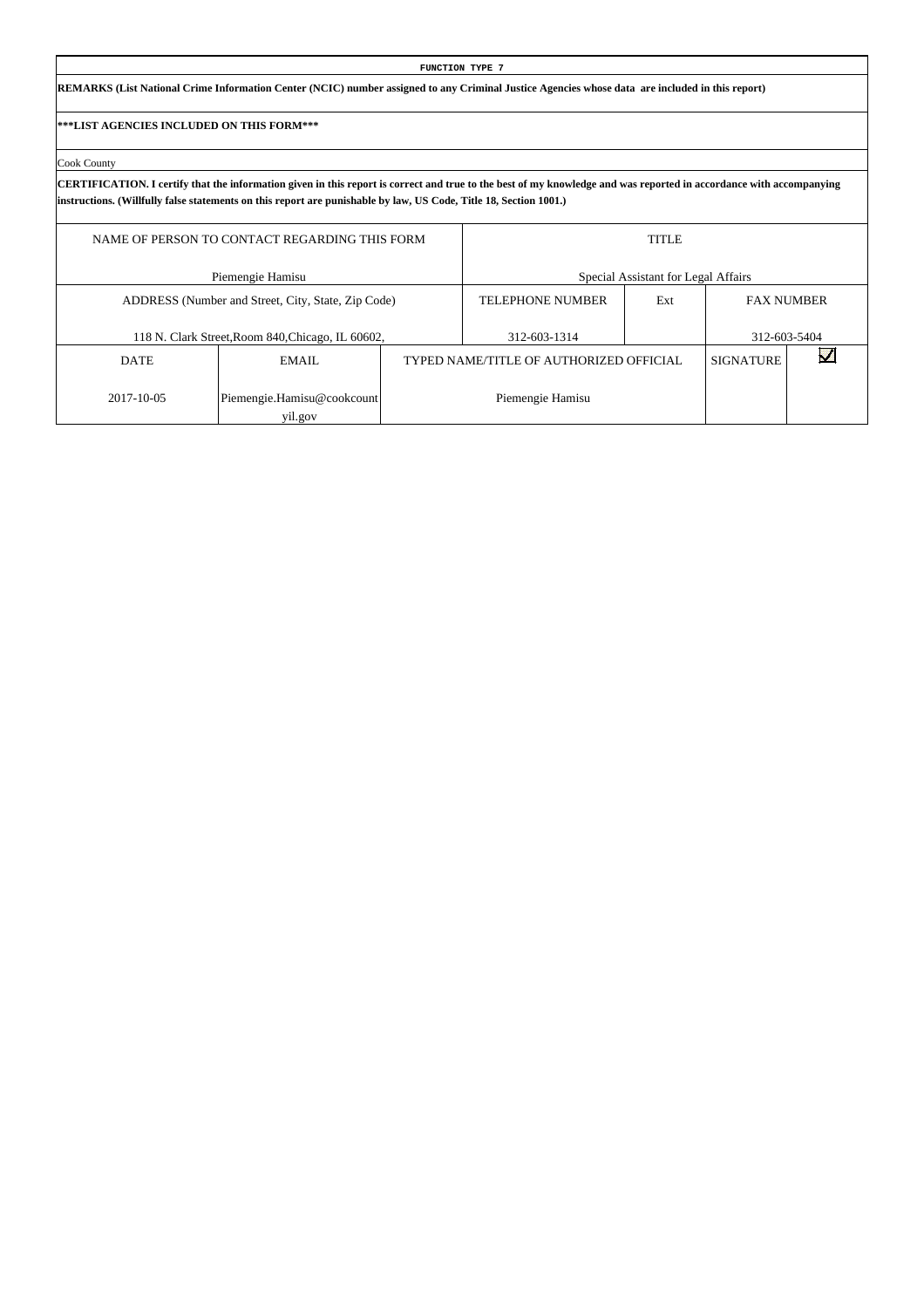|                              |                               |                                      |                                         |                                      | D. EMPLOYMENT DATA AS OF JUNE 30                              |                                      |                                                                |                                                                   |                                          |                                      |                                                         |                                      |                                                               |                                                                 |                                                  | FUNCTION TYPE 8                      |
|------------------------------|-------------------------------|--------------------------------------|-----------------------------------------|--------------------------------------|---------------------------------------------------------------|--------------------------------------|----------------------------------------------------------------|-------------------------------------------------------------------|------------------------------------------|--------------------------------------|---------------------------------------------------------|--------------------------------------|---------------------------------------------------------------|-----------------------------------------------------------------|--------------------------------------------------|--------------------------------------|
|                              |                               |                                      |                                         |                                      | 1. FULL-TIME EMPLOYEES (Temporary employees are not included) |                                      |                                                                |                                                                   |                                          |                                      |                                                         |                                      |                                                               |                                                                 |                                                  |                                      |
|                              |                               |                                      |                                         |                                      |                                                               |                                      |                                                                |                                                                   | RACE/ETHNICITY                           |                                      |                                                         |                                      |                                                               |                                                                 |                                                  |                                      |
|                              | <b>ANNUAL</b><br>SALARY       |                                      | <b>HISPANIC</b><br>$_{\rm OR}$          |                                      |                                                               |                                      | <b>MALE</b>                                                    |                                                                   | NON-HISPANIC OR LATINO                   |                                      |                                                         |                                      | <b>FEMALE</b>                                                 |                                                                 |                                                  | <b>TOTALS</b>                        |
| JOB CATEGORIES               | (In thousands<br>000          | MALE<br>$\mathbf A$                  | LATINO<br><b>FEMALE</b><br>$\, {\bf B}$ | WHITE<br>$\mathbf C$                 | <b>BLACK</b><br>OR<br><b>AFRICAN</b><br><b>AMERICAN</b>       | <b>ASIAN</b><br>$\mathbf E$          | <b>NATIVE</b><br><b>HAWAIAN</b><br>$_{\rm OR}$<br><b>OTHER</b> | <b>AMERICAN</b><br><b>INDIAN</b><br>$_{\rm OR}$<br><b>ALASKAN</b> | TWO<br>OR<br><b>MORE</b><br><b>RACES</b> | WHITE<br>$\bf{I}$                    | <b>BLACK</b><br>OR<br><b>AFRICAN</b><br><b>AMERICAN</b> | <b>ASIAN</b><br>K                    | <b>NATIVE</b><br><b>HAWAIAN</b><br>${\rm OR}$<br><b>OTHER</b> | <b>AMERICAN</b><br><b>INDIAN</b><br><b>OR</b><br><b>ALASKAN</b> | TWO<br>${\sf OR}$<br><b>MORE</b><br><b>RACES</b> | COLUMN<br>$S(A-N)$                   |
|                              |                               |                                      |                                         |                                      | $\mathbf D$                                                   |                                      | PACIFIC<br><b>ISLANDER</b><br>$\mathbf F$                      | <b>NATIVE</b><br>${\bf G}$                                        | Н                                        |                                      | $_{\rm J}$                                              |                                      | <b>PACIFIC</b><br>ISLANDER,<br>L                              | <b>NATIVE</b><br>M                                              | $_{\rm N}$                                       |                                      |
|                              | 1. \$0.1-15.9                 | $\boldsymbol{0}$                     | $\boldsymbol{0}$                        | $\boldsymbol{0}$                     | $\boldsymbol{0}$                                              | $\boldsymbol{0}$                     | $\boldsymbol{0}$                                               | $\mathbf{0}$                                                      | $\boldsymbol{0}$                         | $\boldsymbol{0}$                     | $\boldsymbol{0}$                                        | $\boldsymbol{0}$                     | $\boldsymbol{0}$                                              | $\boldsymbol{0}$                                                | $\boldsymbol{0}$                                 | $\mathbf{0}$                         |
|                              | 2.16.0-19.9                   | $\boldsymbol{0}$                     | $\boldsymbol{0}$                        | $\boldsymbol{0}$                     | $\boldsymbol{0}$                                              | $\boldsymbol{0}$                     | $\mathbf{0}$                                                   | $\boldsymbol{0}$                                                  | $\boldsymbol{0}$                         | $\boldsymbol{0}$                     | $\boldsymbol{0}$                                        | $\boldsymbol{0}$                     | $\boldsymbol{0}$                                              | $\boldsymbol{0}$                                                | $\boldsymbol{0}$                                 | $\boldsymbol{0}$                     |
|                              | 3.20.0-24.9                   | $\boldsymbol{0}$                     | $\mathbf{0}$                            | $\boldsymbol{0}$                     | $\boldsymbol{0}$                                              | $\boldsymbol{0}$                     | $\mathbf{0}$                                                   | $\boldsymbol{0}$                                                  | $\boldsymbol{0}$                         | $\boldsymbol{0}$                     | $\boldsymbol{0}$                                        | $\boldsymbol{0}$                     | $\boldsymbol{0}$                                              | $\boldsymbol{0}$                                                | $\boldsymbol{0}$                                 | $\boldsymbol{0}$                     |
|                              | 4.25.0-32.9                   | $\mathbf{0}$                         | $\mathbf{0}$                            | $\boldsymbol{0}$                     | $\boldsymbol{0}$                                              | $\boldsymbol{0}$                     | $\boldsymbol{0}$                                               | $\boldsymbol{0}$                                                  | $\mathbf{0}$                             | $\boldsymbol{0}$                     | $\boldsymbol{0}$                                        | $\boldsymbol{0}$                     | $\boldsymbol{0}$                                              | $\boldsymbol{0}$                                                | $\boldsymbol{0}$                                 | $\boldsymbol{0}$                     |
| Officials and Administrators | 5.33.0-42.9                   | $\boldsymbol{0}$                     | $\mathbf{0}$                            | $\boldsymbol{0}$                     | $\boldsymbol{0}$                                              | $\boldsymbol{0}$                     | $\boldsymbol{0}$                                               | $\boldsymbol{0}$                                                  | $\boldsymbol{0}$                         | $\boldsymbol{0}$                     | $\boldsymbol{0}$                                        | $\boldsymbol{0}$                     | $\boldsymbol{0}$                                              | $\boldsymbol{0}$                                                | $\boldsymbol{0}$                                 | $\boldsymbol{0}$                     |
|                              | 6.43.0-54.9                   | $\boldsymbol{0}$                     | $\boldsymbol{0}$                        | $\boldsymbol{0}$                     | $\boldsymbol{0}$                                              | $\boldsymbol{0}$                     | $\boldsymbol{0}$                                               | $\boldsymbol{0}$                                                  | $\boldsymbol{0}$                         | $\boldsymbol{0}$                     | $\boldsymbol{0}$                                        | $\boldsymbol{0}$                     | $\boldsymbol{0}$                                              | $\boldsymbol{0}$                                                | $\boldsymbol{0}$                                 | $\boldsymbol{0}$                     |
|                              | 7.55.0-69.9                   | $\boldsymbol{0}$                     | $\boldsymbol{0}$                        | $\boldsymbol{0}$                     | $\boldsymbol{0}$                                              | $\boldsymbol{0}$                     | $\boldsymbol{0}$                                               | $\boldsymbol{0}$                                                  | $\boldsymbol{0}$                         | $\mathbf{0}$                         | 1                                                       | $\boldsymbol{0}$                     | $\boldsymbol{0}$                                              | $\boldsymbol{0}$                                                | $\boldsymbol{0}$                                 | $\mathbf{1}$                         |
|                              | 8.70.0 Plus                   | $\boldsymbol{0}$                     | $\mathfrak{Z}$                          | 6                                    | 3                                                             | $\boldsymbol{0}$                     | $\boldsymbol{0}$                                               | $\boldsymbol{0}$                                                  | $\mathbf{0}$                             | $\overline{4}$                       | $\overline{7}$                                          | 1                                    | $\boldsymbol{0}$                                              | $\overline{0}$                                                  | $\boldsymbol{0}$                                 | 24                                   |
|                              | 9. \$0.1-15.9<br>10.16.0-19.9 | $\boldsymbol{0}$                     | $\mathbf{0}$                            | $\boldsymbol{0}$                     | $\boldsymbol{0}$                                              | $\boldsymbol{0}$                     | $\boldsymbol{0}$                                               | $\boldsymbol{0}$                                                  | $\boldsymbol{0}$                         | $\boldsymbol{0}$                     | $\boldsymbol{0}$                                        | $\boldsymbol{0}$                     | $\boldsymbol{0}$                                              | $\boldsymbol{0}$                                                | $\boldsymbol{0}$                                 | $\boldsymbol{0}$                     |
|                              | 11.20.0-24.9                  | $\boldsymbol{0}$                     | $\mathbf{0}$                            | $\boldsymbol{0}$                     | $\boldsymbol{0}$                                              | $\boldsymbol{0}$                     | $\boldsymbol{0}$                                               | $\boldsymbol{0}$                                                  | $\boldsymbol{0}$                         | $\mathbf{0}$                         | $\boldsymbol{0}$                                        | $\boldsymbol{0}$                     | $\boldsymbol{0}$                                              | $\boldsymbol{0}$                                                | $\boldsymbol{0}$                                 | $\boldsymbol{0}$                     |
|                              | 12.25.0-32.9                  | $\boldsymbol{0}$                     | $\mathbf{0}$                            | $\boldsymbol{0}$                     | $\boldsymbol{0}$                                              | $\boldsymbol{0}$                     | $\mathbf{0}$                                                   | $\boldsymbol{0}$                                                  | $\boldsymbol{0}$                         | $\mathbf{0}$                         | $\boldsymbol{0}$                                        | $\boldsymbol{0}$                     | $\boldsymbol{0}$                                              | $\boldsymbol{0}$                                                | $\boldsymbol{0}$                                 | $\boldsymbol{0}$                     |
|                              | 13.33.0-42.9                  | $\boldsymbol{0}$                     | $\boldsymbol{0}$                        | $\boldsymbol{0}$                     | $\boldsymbol{0}$                                              | $\mathbf{0}$                         | $\mathbf{0}$                                                   | $\boldsymbol{0}$                                                  | $\mathbf{0}$                             | $\boldsymbol{0}$                     | $\boldsymbol{0}$                                        | $\boldsymbol{0}$                     | $\boldsymbol{0}$                                              | $\boldsymbol{0}$                                                | $\boldsymbol{0}$                                 | $\boldsymbol{0}$                     |
|                              | 14.43.0-54.9                  | $\boldsymbol{0}$<br>$\mathbf{2}$     | 17                                      | $\boldsymbol{0}$                     | $\mathbf{1}$<br>$\sqrt{2}$                                    | $\boldsymbol{0}$<br>$\boldsymbol{0}$ | $\mathbf{0}$<br>$\mathbf{0}$                                   | $\boldsymbol{0}$<br>$\boldsymbol{0}$                              | $\boldsymbol{0}$<br>$\boldsymbol{0}$     | 3                                    | 56                                                      | $\boldsymbol{0}$<br>$\boldsymbol{0}$ | $\boldsymbol{0}$<br>$\boldsymbol{0}$                          | $\boldsymbol{0}$<br>$\boldsymbol{0}$                            | $\mathbf{1}$<br>$\boldsymbol{0}$                 | 78<br>103                            |
|                              | 15.55.0-69.9                  | 2                                    | 36<br>15                                | 1<br>5                               | 5                                                             | $\sqrt{2}$                           | $\mathbf{0}$                                                   | $\boldsymbol{0}$                                                  | $\boldsymbol{0}$                         | 6<br>11                              | 56<br>24                                                | 5                                    | $\boldsymbol{0}$                                              | $\boldsymbol{0}$                                                | $\boldsymbol{0}$                                 | 69                                   |
|                              | 16.70.0 Plus                  | 5                                    | 42                                      | 23                                   | 16                                                            | 12                                   | 1                                                              | $\mathbf{1}$                                                      | 1                                        | 49                                   | 139                                                     | 63                                   | $\mathbf{1}$                                                  | $\overline{0}$                                                  | 9                                                | 362                                  |
|                              | 17. \$0.1-15.9                | $\boldsymbol{0}$                     | $\boldsymbol{0}$                        | $\boldsymbol{0}$                     | $\boldsymbol{0}$                                              | $\boldsymbol{0}$                     | $\mathbf{0}$                                                   | $\boldsymbol{0}$                                                  | $\boldsymbol{0}$                         | $\boldsymbol{0}$                     | $\boldsymbol{0}$                                        | $\boldsymbol{0}$                     | $\boldsymbol{0}$                                              | $\boldsymbol{0}$                                                | $\boldsymbol{0}$                                 | $\boldsymbol{0}$                     |
|                              | 18.16.0-19.9                  | $\boldsymbol{0}$                     | $\boldsymbol{0}$                        | $\boldsymbol{0}$                     | $\boldsymbol{0}$                                              | $\boldsymbol{0}$                     | $\mathbf{0}$                                                   | $\boldsymbol{0}$                                                  | $\boldsymbol{0}$                         | $\mathbf{0}$                         | $\boldsymbol{0}$                                        | $\boldsymbol{0}$                     | $\boldsymbol{0}$                                              | $\boldsymbol{0}$                                                | $\boldsymbol{0}$                                 | $\boldsymbol{0}$                     |
| Professionals<br>Technicians | 19.20.0-24.9                  | $\boldsymbol{0}$                     | $\mathbf{0}$                            | $\boldsymbol{0}$                     | $\boldsymbol{0}$                                              | $\boldsymbol{0}$                     | $\mathbf{0}$                                                   | $\boldsymbol{0}$                                                  | $\boldsymbol{0}$                         | $\mathbf{0}$                         | $\boldsymbol{0}$                                        | $\boldsymbol{0}$                     | $\boldsymbol{0}$                                              | $\boldsymbol{0}$                                                | $\boldsymbol{0}$                                 | $\boldsymbol{0}$                     |
|                              | 20.25.0-32.9                  | $\mathbf{0}$                         | $\boldsymbol{0}$                        | $\boldsymbol{0}$                     | $\boldsymbol{0}$                                              | $\mathbf{0}$                         | $\boldsymbol{0}$                                               | $\boldsymbol{0}$                                                  | $\mathbf{0}$                             | $\boldsymbol{0}$                     | $\boldsymbol{0}$                                        | $\boldsymbol{0}$                     | $\boldsymbol{0}$                                              | $\boldsymbol{0}$                                                | $\boldsymbol{0}$                                 | $\boldsymbol{0}$                     |
|                              | 21.33.0-42.9                  | $\boldsymbol{0}$                     | 1                                       | $\boldsymbol{0}$                     | $\boldsymbol{0}$                                              | $\boldsymbol{0}$                     | $\boldsymbol{0}$                                               | $\boldsymbol{0}$                                                  | $\boldsymbol{0}$                         | 3                                    | 5                                                       | $\mathbf{1}$                         | $\boldsymbol{0}$                                              | $\boldsymbol{0}$                                                | $\boldsymbol{0}$                                 | 10                                   |
|                              | 22.43.0-54.9                  | -1                                   | 6                                       | $\sqrt{2}$                           | $\sqrt{2}$                                                    | $\boldsymbol{0}$                     | $\boldsymbol{0}$                                               | $\boldsymbol{0}$                                                  | $\boldsymbol{0}$                         | $\mathbf{1}$                         | 12                                                      | $\mathbf{1}$                         | $\boldsymbol{0}$                                              | $\boldsymbol{0}$                                                | $\mathbf{1}$                                     | 26                                   |
|                              | 23.55.0-69.9                  | $\mathbf{1}$                         | $\tau$                                  | $\boldsymbol{0}$                     | $\sqrt{2}$                                                    | $\boldsymbol{0}$                     | $\boldsymbol{0}$                                               | $\boldsymbol{0}$                                                  | $\boldsymbol{0}$                         | $\sqrt{2}$                           | 11                                                      | $\sqrt{2}$                           | $\boldsymbol{0}$                                              | $\boldsymbol{0}$                                                | $\boldsymbol{0}$                                 | 25                                   |
|                              | 24.70.0 Plus                  | $\boldsymbol{0}$                     | $\mathbf{0}$                            | 1                                    | $\boldsymbol{0}$                                              | 1                                    | $\boldsymbol{0}$                                               | $\boldsymbol{0}$                                                  | $\mathbf{0}$                             | $\mathbf{1}$                         | 1                                                       | $\overline{c}$                       | $\boldsymbol{0}$                                              | $\overline{0}$                                                  | $\boldsymbol{0}$                                 | $\sqrt{6}$                           |
|                              | 25. \$0.1-15.9                | $\boldsymbol{0}$                     | $\boldsymbol{0}$                        | $\boldsymbol{0}$                     | $\boldsymbol{0}$                                              | $\boldsymbol{0}$                     | $\boldsymbol{0}$                                               | $\bf{0}$                                                          | $\boldsymbol{0}$                         | $\boldsymbol{0}$                     | $\boldsymbol{0}$                                        | $\boldsymbol{0}$                     | $\boldsymbol{0}$                                              | 0                                                               | $\bf{0}$                                         | $\boldsymbol{0}$                     |
|                              | 26.16.0-19.9                  | $\boldsymbol{0}$                     | $\boldsymbol{0}$                        | $\boldsymbol{0}$                     | $\mathbf{0}$                                                  | $\boldsymbol{0}$                     | $\boldsymbol{0}$                                               | $\boldsymbol{0}$                                                  | $\boldsymbol{0}$                         | $\boldsymbol{0}$                     | $\boldsymbol{0}$                                        | $\mathbf{0}$                         | $\boldsymbol{0}$                                              | $\boldsymbol{0}$                                                | $\boldsymbol{0}$                                 | $\boldsymbol{0}$                     |
|                              | 27.20.0-24.9                  | $\boldsymbol{0}$                     | $\boldsymbol{0}$                        | $\boldsymbol{0}$                     | $\boldsymbol{0}$                                              | $\boldsymbol{0}$                     | $\boldsymbol{0}$                                               | $\boldsymbol{0}$                                                  | $\boldsymbol{0}$                         | $\boldsymbol{0}$                     | $\boldsymbol{0}$                                        | $\boldsymbol{0}$                     | $\boldsymbol{0}$                                              | $\boldsymbol{0}$                                                | $\boldsymbol{0}$                                 | $\boldsymbol{0}$                     |
|                              | 28.25.0-32.9                  | $\boldsymbol{0}$                     | $\boldsymbol{0}$                        | $\boldsymbol{0}$                     | $\boldsymbol{0}$                                              | $\mathbf{0}$                         | $\boldsymbol{0}$                                               | $\boldsymbol{0}$                                                  | $\boldsymbol{0}$                         | $\overline{0}$                       | $\boldsymbol{0}$                                        | $\boldsymbol{0}$                     | $\boldsymbol{0}$                                              | $\boldsymbol{0}$                                                | $\boldsymbol{0}$                                 | $\boldsymbol{0}$                     |
|                              | 29.33.0-42.9                  | $\boldsymbol{0}$                     | $\boldsymbol{0}$                        | $\boldsymbol{0}$                     | $\boldsymbol{0}$                                              | $\mathbf{0}$                         | $\boldsymbol{0}$                                               | $\boldsymbol{0}$                                                  | $\boldsymbol{0}$                         | $\boldsymbol{0}$                     | $\boldsymbol{0}$                                        | $\boldsymbol{0}$                     | $\boldsymbol{0}$                                              | $\boldsymbol{0}$                                                | $\boldsymbol{0}$                                 | $\boldsymbol{0}$                     |
| Protective Service Workers   | 30.43.0-54.9<br>31.55.0-69.9  | $\boldsymbol{0}$                     | $\boldsymbol{0}$                        | $\boldsymbol{0}$                     | $\boldsymbol{0}$                                              | $\boldsymbol{0}$                     | $\boldsymbol{0}$                                               | $\boldsymbol{0}$                                                  | $\boldsymbol{0}$                         | $\boldsymbol{0}$                     | $\boldsymbol{0}$                                        | $\boldsymbol{0}$                     | $\boldsymbol{0}$                                              | $\boldsymbol{0}$                                                | $\boldsymbol{0}$                                 | $\boldsymbol{0}$                     |
|                              | 32.70.0 Plus                  | $\boldsymbol{0}$                     | $\boldsymbol{0}$                        | $\boldsymbol{0}$                     | $\boldsymbol{0}$                                              | $\boldsymbol{0}$                     | $\boldsymbol{0}$                                               | $\boldsymbol{0}$                                                  | $\boldsymbol{0}$                         | $\boldsymbol{0}$                     | $\boldsymbol{0}$                                        | $\boldsymbol{0}$                     | $\boldsymbol{0}$                                              | $\boldsymbol{0}$                                                | $\boldsymbol{0}$                                 | $\boldsymbol{0}$                     |
|                              | 33. \$0.1-15.9                | $\boldsymbol{0}$                     | $\boldsymbol{0}$                        | $\boldsymbol{0}$                     | $\boldsymbol{0}$                                              | $\mathbf{0}$                         | $\boldsymbol{0}$                                               | $\boldsymbol{0}$                                                  | $\boldsymbol{0}$                         | $\,1$                                | $\boldsymbol{0}$                                        | $\boldsymbol{0}$                     | $\boldsymbol{0}$                                              | $\boldsymbol{0}$                                                | $\boldsymbol{0}$                                 | 1                                    |
|                              | 34.16.0-19.9                  | $\boldsymbol{0}$                     | $\boldsymbol{0}$                        | $\boldsymbol{0}$                     | $\boldsymbol{0}$                                              | $\mathbf{0}$                         | $\boldsymbol{0}$                                               | $\boldsymbol{0}$                                                  | $\boldsymbol{0}$                         | $\boldsymbol{0}$                     | $\boldsymbol{0}$                                        | $\boldsymbol{0}$                     | $\boldsymbol{0}$                                              | $\boldsymbol{0}$                                                | $\boldsymbol{0}$                                 | $\boldsymbol{0}$                     |
|                              | 35.20.0-24.9                  | $\boldsymbol{0}$<br>$\boldsymbol{0}$ | $\boldsymbol{0}$<br>$\boldsymbol{0}$    | $\boldsymbol{0}$<br>$\boldsymbol{0}$ | $\boldsymbol{0}$<br>$\boldsymbol{0}$                          | $\boldsymbol{0}$<br>$\boldsymbol{0}$ | $\boldsymbol{0}$<br>$\boldsymbol{0}$                           | $\boldsymbol{0}$<br>$\boldsymbol{0}$                              | $\boldsymbol{0}$<br>$\boldsymbol{0}$     | $\boldsymbol{0}$<br>$\boldsymbol{0}$ | $\boldsymbol{0}$<br>$\boldsymbol{0}$                    | $\boldsymbol{0}$<br>$\boldsymbol{0}$ | $\boldsymbol{0}$<br>$\boldsymbol{0}$                          | $\boldsymbol{0}$<br>$\boldsymbol{0}$                            | $\boldsymbol{0}$<br>$\boldsymbol{0}$             | $\boldsymbol{0}$<br>$\boldsymbol{0}$ |
|                              | 36.25.0-32.9                  | $\boldsymbol{0}$                     | $\boldsymbol{0}$                        | $\boldsymbol{0}$                     | $\overline{0}$                                                | $\mathbf{0}$                         | $\boldsymbol{0}$                                               | $\boldsymbol{0}$                                                  | $\boldsymbol{0}$                         | $\overline{0}$                       | $\boldsymbol{0}$                                        | $\boldsymbol{0}$                     | $\boldsymbol{0}$                                              | $\boldsymbol{0}$                                                | $\boldsymbol{0}$                                 | $\boldsymbol{0}$                     |
| Paraprofessionals            | 37.33.0-42.9                  | $\boldsymbol{0}$                     | $\boldsymbol{0}$                        | $\boldsymbol{0}$                     | $\boldsymbol{0}$                                              | $\mathbf{0}$                         | $\boldsymbol{0}$                                               | $\boldsymbol{0}$                                                  | $\boldsymbol{0}$                         | $\mathbf{1}$                         | $\mathbf{1}$                                            | $\mathbf{1}$                         | $\boldsymbol{0}$                                              | $\boldsymbol{0}$                                                | $\boldsymbol{0}$                                 | 3                                    |
|                              | 38.43.0-54.9                  | $\overline{c}$                       | 12                                      | $\boldsymbol{0}$                     | $\boldsymbol{0}$                                              | $\boldsymbol{0}$                     | $\boldsymbol{0}$                                               | $\boldsymbol{0}$                                                  | $\boldsymbol{0}$                         | $\sqrt{2}$                           | 12                                                      | $\mathbf{1}$                         | $\boldsymbol{0}$                                              | $\boldsymbol{0}$                                                | $\boldsymbol{0}$                                 | 29                                   |
|                              | 39.55.0-69.9                  | $\boldsymbol{0}$                     | $\boldsymbol{0}$                        | $\boldsymbol{0}$                     | $\boldsymbol{0}$                                              | $\boldsymbol{0}$                     | $\boldsymbol{0}$                                               | $\boldsymbol{0}$                                                  | $\boldsymbol{0}$                         | $\boldsymbol{0}$                     | $\boldsymbol{0}$                                        | $\boldsymbol{0}$                     | $\boldsymbol{0}$                                              | $\boldsymbol{0}$                                                | $\boldsymbol{0}$                                 | $\boldsymbol{0}$                     |
|                              | 40.70.0 Plus                  | $\boldsymbol{0}$                     | $\boldsymbol{0}$                        | $\mathbf{1}$                         | $\boldsymbol{0}$                                              | $\mathbf{0}$                         | $\boldsymbol{0}$                                               | $\boldsymbol{0}$                                                  | $\boldsymbol{0}$                         | $\mathbf{0}$                         | $\boldsymbol{0}$                                        | $\boldsymbol{0}$                     | $\boldsymbol{0}$                                              | $\boldsymbol{0}$                                                | $\boldsymbol{0}$                                 | 1                                    |
|                              | 41. \$0.1-15.9                | $\boldsymbol{0}$                     | $\boldsymbol{0}$                        | $\boldsymbol{0}$                     | $\boldsymbol{0}$                                              | $\boldsymbol{0}$                     | $\boldsymbol{0}$                                               | $\boldsymbol{0}$                                                  | $\boldsymbol{0}$                         | $\boldsymbol{0}$                     | $\boldsymbol{0}$                                        | $\boldsymbol{0}$                     | $\boldsymbol{0}$                                              | $\boldsymbol{0}$                                                | $\boldsymbol{0}$                                 | $\boldsymbol{0}$                     |
|                              | 42.16.0-19.9                  | $\boldsymbol{0}$                     | $\boldsymbol{0}$                        | $\boldsymbol{0}$                     | $\boldsymbol{0}$                                              | $\boldsymbol{0}$                     | $\boldsymbol{0}$                                               | $\boldsymbol{0}$                                                  | $\boldsymbol{0}$                         | $\boldsymbol{0}$                     | $\boldsymbol{0}$                                        | $\boldsymbol{0}$                     | $\boldsymbol{0}$                                              | $\boldsymbol{0}$                                                | $\boldsymbol{0}$                                 | $\boldsymbol{0}$                     |
|                              | 43.20.0-24.9                  | $\boldsymbol{0}$                     | $\boldsymbol{0}$                        | $\boldsymbol{0}$                     | $\boldsymbol{0}$                                              | $\boldsymbol{0}$                     | $\boldsymbol{0}$                                               | $\boldsymbol{0}$                                                  | $\boldsymbol{0}$                         | $\boldsymbol{0}$                     | $\boldsymbol{0}$                                        | $\boldsymbol{0}$                     | $\boldsymbol{0}$                                              | $\boldsymbol{0}$                                                | $\boldsymbol{0}$                                 | $\boldsymbol{0}$                     |
|                              | 44.25.0-32.9                  | $\boldsymbol{0}$                     | $\boldsymbol{0}$                        | $\boldsymbol{0}$                     | $\boldsymbol{0}$                                              | $\mathbf{0}$                         | $\boldsymbol{0}$                                               | $\boldsymbol{0}$                                                  | $\boldsymbol{0}$                         | $\mathbf{0}$                         | $\mathbf{0}$                                            | $\boldsymbol{0}$                     | $\boldsymbol{0}$                                              | $\boldsymbol{0}$                                                | $\boldsymbol{0}$                                 | $\boldsymbol{0}$                     |
|                              | 45.33.0-42.9                  | $\boldsymbol{0}$                     | 3                                       | $\boldsymbol{0}$                     | $\mathbf{1}$                                                  | $\boldsymbol{0}$                     | $\boldsymbol{0}$                                               | $\boldsymbol{0}$                                                  | $\boldsymbol{0}$                         | $\mathbf{1}$                         | 20                                                      | $\boldsymbol{0}$                     | $\boldsymbol{0}$                                              | $\boldsymbol{0}$                                                | 1                                                | 26                                   |
| Administrative Support       | 46.43.0-54.9                  | 3                                    | 53                                      | $\boldsymbol{0}$                     | $\overline{4}$                                                | $\overline{2}$                       | $\boldsymbol{0}$                                               | $\boldsymbol{0}$                                                  | $\boldsymbol{0}$                         | 14                                   | 98                                                      | $\tau$                               | $\boldsymbol{0}$                                              | $\mathbf{1}$                                                    | $\mathbf{1}$                                     | 183                                  |
|                              | 47.55.0-69.9                  | $\mathbf{1}$                         | 5                                       | $\boldsymbol{0}$                     | $\boldsymbol{0}$                                              | $\boldsymbol{0}$                     | $\boldsymbol{0}$                                               | $\boldsymbol{0}$                                                  | $\boldsymbol{0}$                         | $\mathbf{1}$                         | 18                                                      | $\boldsymbol{0}$                     | $\boldsymbol{0}$                                              | $\boldsymbol{0}$                                                | $\boldsymbol{0}$                                 | 25                                   |
|                              | 48.70.0 Plus                  | $\boldsymbol{0}$                     | $\sqrt{2}$                              | $\boldsymbol{0}$                     | $\boldsymbol{0}$                                              | $\boldsymbol{0}$                     | $\boldsymbol{0}$                                               | $\boldsymbol{0}$                                                  | $\boldsymbol{0}$                         | $\boldsymbol{0}$                     | $\overline{4}$                                          | $\boldsymbol{0}$                     | $\boldsymbol{0}$                                              | $\boldsymbol{0}$                                                | $\boldsymbol{0}$                                 | $\sqrt{6}$                           |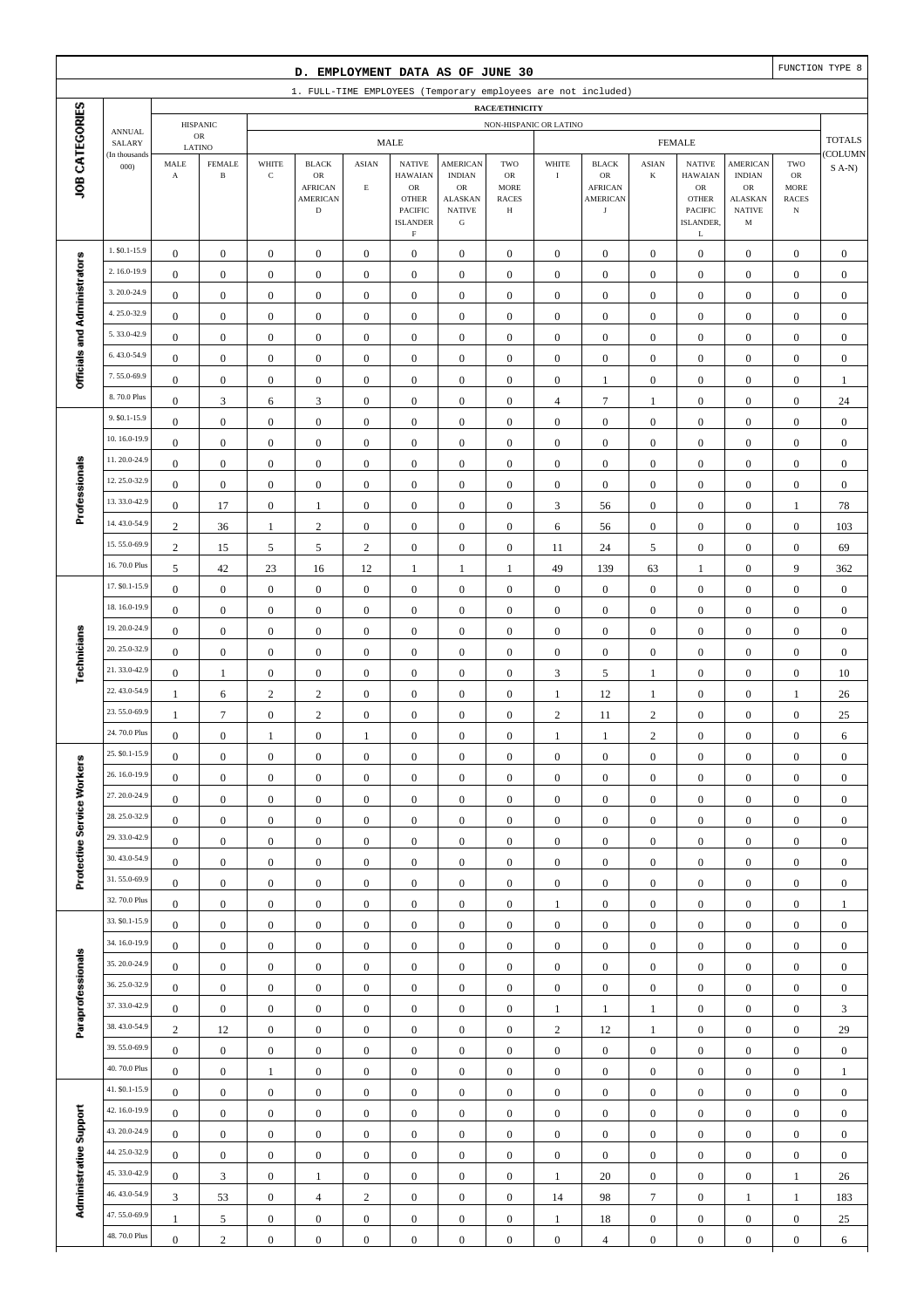|                                     |                         |                               |                               |                           | D. EMPLOYMENT DATA AS OF JUNE 30                                          |                             |                                                                                                   |                                                                                                 |                                                                |                  |                                                                        |                         |                                                                                                   |                                                                                          |                                                         | FUNCTION TYPE 8  |
|-------------------------------------|-------------------------|-------------------------------|-------------------------------|---------------------------|---------------------------------------------------------------------------|-----------------------------|---------------------------------------------------------------------------------------------------|-------------------------------------------------------------------------------------------------|----------------------------------------------------------------|------------------|------------------------------------------------------------------------|-------------------------|---------------------------------------------------------------------------------------------------|------------------------------------------------------------------------------------------|---------------------------------------------------------|------------------|
|                                     |                         |                               |                               |                           | 1. FULL-TIME EMPLOYEES (Temporary employees are not included)             |                             |                                                                                                   |                                                                                                 |                                                                |                  |                                                                        |                         |                                                                                                   |                                                                                          |                                                         |                  |
|                                     |                         |                               |                               |                           |                                                                           |                             |                                                                                                   |                                                                                                 | RACE/ETHNICITY                                                 |                  |                                                                        |                         |                                                                                                   |                                                                                          |                                                         |                  |
|                                     | <b>ANNUAL</b>           |                               | <b>HISPANIC</b><br>${\sf OR}$ |                           |                                                                           |                             |                                                                                                   |                                                                                                 | NON-HISPANIC OR LATINO                                         |                  |                                                                        |                         |                                                                                                   |                                                                                          |                                                         | <b>TOTALS</b>    |
|                                     | SALARY<br>(In thousands | LATINO                        |                               |                           |                                                                           |                             | <b>MALE</b>                                                                                       |                                                                                                 |                                                                |                  |                                                                        |                         | <b>FEMALE</b>                                                                                     |                                                                                          |                                                         | COLUMN           |
| <b>JOB CATEGORIES</b>               | 000                     | MALE<br>$\boldsymbol{\rm{A}}$ | <b>FEMALE</b><br>$\, {\bf B}$ | WHITE<br>$\mathbf C$      | <b>BLACK</b><br>$_{\rm OR}$<br><b>AFRICAN</b><br>AMERICAN<br>$\mathbf D$  | <b>ASIAN</b><br>$\mathbf E$ | <b>NATIVE</b><br><b>HAWAIAN</b><br>$_{\rm OR}$<br><b>OTHER</b><br>PACIFIC<br><b>ISLANDER</b><br>F | <b>AMERICAN</b><br><b>INDIAN</b><br>$_{\rm OR}$<br><b>ALASKAN</b><br><b>NATIVE</b><br>${\bf G}$ | TWO<br>${\sf OR}$<br><b>MORE</b><br><b>RACES</b><br>$_{\rm H}$ | WHITE<br>$\rm I$ | <b>BLACK</b><br>${\sf OR}$<br>AFRICAN<br><b>AMERICAN</b><br>$_{\rm J}$ | <b>ASIAN</b><br>$\bf K$ | <b>NATIVE</b><br><b>HAWAIAN</b><br>${\rm OR}$<br><b>OTHER</b><br><b>PACIFIC</b><br>ISLANDER,<br>L | <b>AMERICAN</b><br><b>INDIAN</b><br>OR<br><b>ALASKAN</b><br><b>NATIVE</b><br>$\mathbf M$ | TWO<br>${\rm OR}$<br>MORE<br><b>RACES</b><br>$_{\rm N}$ | $S$ A-N)         |
|                                     | 49. \$0.1-15.9          | $\boldsymbol{0}$              | $\boldsymbol{0}$              | $\boldsymbol{0}$          | $\boldsymbol{0}$                                                          | $\boldsymbol{0}$            | $\boldsymbol{0}$                                                                                  | $\boldsymbol{0}$                                                                                | $\boldsymbol{0}$                                               | $\boldsymbol{0}$ | $\boldsymbol{0}$                                                       | $\boldsymbol{0}$        | $\boldsymbol{0}$                                                                                  | $\boldsymbol{0}$                                                                         | $\boldsymbol{0}$                                        | $\boldsymbol{0}$ |
|                                     | 50.16.0-19.9            | $\boldsymbol{0}$              | $\boldsymbol{0}$              | $\boldsymbol{0}$          | $\boldsymbol{0}$                                                          | $\boldsymbol{0}$            | $\boldsymbol{0}$                                                                                  | $\boldsymbol{0}$                                                                                | $\boldsymbol{0}$                                               | $\boldsymbol{0}$ | $\boldsymbol{0}$                                                       | $\boldsymbol{0}$        | $\boldsymbol{0}$                                                                                  | $\boldsymbol{0}$                                                                         | $\boldsymbol{0}$                                        | $\boldsymbol{0}$ |
| Skilled Craft Workers               | 51.20.0-24.9            | $\bf{0}$                      | $\boldsymbol{0}$              | $\boldsymbol{0}$          | $\boldsymbol{0}$                                                          | $\boldsymbol{0}$            | $\boldsymbol{0}$                                                                                  | $\mathbf{0}$                                                                                    | $\boldsymbol{0}$                                               | $\boldsymbol{0}$ | $\boldsymbol{0}$                                                       | $\mathbf{0}$            | $\boldsymbol{0}$                                                                                  | $\boldsymbol{0}$                                                                         | $\boldsymbol{0}$                                        | $\boldsymbol{0}$ |
|                                     | 52.25.0-32.9            | $\boldsymbol{0}$              | $\boldsymbol{0}$              | $\boldsymbol{0}$          | $\boldsymbol{0}$                                                          | $\boldsymbol{0}$            | $\mathbf{0}$                                                                                      | $\boldsymbol{0}$                                                                                | $\boldsymbol{0}$                                               | $\boldsymbol{0}$ | $\boldsymbol{0}$                                                       | $\boldsymbol{0}$        | $\boldsymbol{0}$                                                                                  | $\boldsymbol{0}$                                                                         | $\boldsymbol{0}$                                        | $\boldsymbol{0}$ |
|                                     | 53.33.0-42.9            | $\boldsymbol{0}$              | $\boldsymbol{0}$              | $\boldsymbol{0}$          | $\boldsymbol{0}$                                                          | $\boldsymbol{0}$            | $\boldsymbol{0}$                                                                                  | $\boldsymbol{0}$                                                                                | $\boldsymbol{0}$                                               | $\boldsymbol{0}$ | $\boldsymbol{0}$                                                       | $\boldsymbol{0}$        | $\boldsymbol{0}$                                                                                  | $\boldsymbol{0}$                                                                         | $\boldsymbol{0}$                                        | $\boldsymbol{0}$ |
|                                     | 54.43.0-54.9            | $\boldsymbol{0}$              | $\boldsymbol{0}$              | $\boldsymbol{0}$          | $\boldsymbol{0}$                                                          | $\boldsymbol{0}$            | $\boldsymbol{0}$                                                                                  | $\boldsymbol{0}$                                                                                | $\boldsymbol{0}$                                               | $\boldsymbol{0}$ | $\boldsymbol{0}$                                                       | $\boldsymbol{0}$        | $\boldsymbol{0}$                                                                                  | $\boldsymbol{0}$                                                                         | $\boldsymbol{0}$                                        | $\boldsymbol{0}$ |
|                                     | 55.55.0-69.9            | $\boldsymbol{0}$              | $\boldsymbol{0}$              | $\boldsymbol{0}$          | $\boldsymbol{0}$                                                          | $\boldsymbol{0}$            | $\boldsymbol{0}$                                                                                  | $\boldsymbol{0}$                                                                                | $\boldsymbol{0}$                                               | $\boldsymbol{0}$ | $\boldsymbol{0}$                                                       | $\mathbf{0}$            | $\boldsymbol{0}$                                                                                  | $\boldsymbol{0}$                                                                         | $\boldsymbol{0}$                                        | $\boldsymbol{0}$ |
|                                     | 56.70.0 Plus            | 1                             | $\boldsymbol{0}$              | 28                        | $\sqrt{2}$                                                                | $\mathbf{0}$                | $\mathbf{0}$                                                                                      | $\boldsymbol{0}$                                                                                | $\boldsymbol{0}$                                               | $\boldsymbol{0}$ | $\boldsymbol{0}$                                                       | $\boldsymbol{0}$        | $\boldsymbol{0}$                                                                                  | $\boldsymbol{0}$                                                                         | $\boldsymbol{0}$                                        | 31               |
|                                     | 57. \$0.1-15.9          | $\boldsymbol{0}$              | $\boldsymbol{0}$              | $\boldsymbol{0}$          | $\boldsymbol{0}$                                                          | $\boldsymbol{0}$            | $\boldsymbol{0}$                                                                                  | $\boldsymbol{0}$                                                                                | $\boldsymbol{0}$                                               | $\boldsymbol{0}$ | $\boldsymbol{0}$                                                       | $\mathbf{0}$            | $\boldsymbol{0}$                                                                                  | $\boldsymbol{0}$                                                                         | $\boldsymbol{0}$                                        | $\boldsymbol{0}$ |
|                                     | 58.16.0-19.9            | $\boldsymbol{0}$              | $\boldsymbol{0}$              | $\boldsymbol{0}$          | $\boldsymbol{0}$                                                          | $\boldsymbol{0}$            | $\boldsymbol{0}$                                                                                  | $\boldsymbol{0}$                                                                                | $\boldsymbol{0}$                                               | $\boldsymbol{0}$ | $\boldsymbol{0}$                                                       | $\boldsymbol{0}$        | $\boldsymbol{0}$                                                                                  | $\boldsymbol{0}$                                                                         | $\boldsymbol{0}$                                        | $\boldsymbol{0}$ |
|                                     | 59.20.0-24.9            | $\boldsymbol{0}$              | $\boldsymbol{0}$              | $\boldsymbol{0}$          | $\boldsymbol{0}$                                                          | $\boldsymbol{0}$            | $\boldsymbol{0}$                                                                                  | $\boldsymbol{0}$                                                                                | $\boldsymbol{0}$                                               | $\boldsymbol{0}$ | $\boldsymbol{0}$                                                       | $\boldsymbol{0}$        | $\boldsymbol{0}$                                                                                  | $\boldsymbol{0}$                                                                         | $\boldsymbol{0}$                                        | $\boldsymbol{0}$ |
| Service-Maintenance                 | 60.25.0-32.9            | $\boldsymbol{0}$              | $\boldsymbol{0}$              | $\boldsymbol{0}$          | $\boldsymbol{0}$                                                          | $\boldsymbol{0}$            | $\mathbf{0}$                                                                                      | $\boldsymbol{0}$                                                                                | $\boldsymbol{0}$                                               | $\boldsymbol{0}$ | $\boldsymbol{0}$                                                       | $\boldsymbol{0}$        | $\boldsymbol{0}$                                                                                  | $\boldsymbol{0}$                                                                         | $\boldsymbol{0}$                                        | $\boldsymbol{0}$ |
|                                     | 61.33.0-42.9            | $\boldsymbol{0}$              | $\boldsymbol{0}$              | $\mathfrak{Z}$            | $\overline{4}$                                                            | $\boldsymbol{0}$            | $\boldsymbol{0}$                                                                                  | $\boldsymbol{0}$                                                                                | $\boldsymbol{0}$                                               | $\overline{4}$   | $\overline{4}$                                                         | $\boldsymbol{0}$        | $\boldsymbol{0}$                                                                                  | $\boldsymbol{0}$                                                                         | $\boldsymbol{0}$                                        | 15               |
|                                     | 62.43.0-54.9            | $\boldsymbol{0}$              | $\boldsymbol{0}$              | $\boldsymbol{0}$          | $\mathbf{1}$                                                              | 1                           | $\boldsymbol{0}$                                                                                  | $\boldsymbol{0}$                                                                                | $\boldsymbol{0}$                                               | $\boldsymbol{0}$ | 6                                                                      | $\boldsymbol{0}$        | $\boldsymbol{0}$                                                                                  | $\boldsymbol{0}$                                                                         | $\boldsymbol{0}$                                        | 8                |
|                                     | 63.55.0-69.9            | $\boldsymbol{0}$              | $\boldsymbol{0}$              | $\mathbf{1}$              | $\boldsymbol{0}$                                                          | $\boldsymbol{0}$            | $\boldsymbol{0}$                                                                                  | $\boldsymbol{0}$                                                                                | $\boldsymbol{0}$                                               | $\boldsymbol{0}$ | $\boldsymbol{0}$                                                       | $\boldsymbol{0}$        | $\boldsymbol{0}$                                                                                  | $\boldsymbol{0}$                                                                         | $\boldsymbol{0}$                                        | 1                |
|                                     | 64.70.0 Plus            | $\boldsymbol{0}$              | $\boldsymbol{0}$              | $\ensuremath{\mathsf{3}}$ | 3                                                                         | $\boldsymbol{0}$            | $\boldsymbol{0}$                                                                                  | $\boldsymbol{0}$                                                                                | $\boldsymbol{0}$                                               | $\boldsymbol{0}$ | $\boldsymbol{0}$                                                       | $\boldsymbol{0}$        | $\boldsymbol{0}$                                                                                  | $\boldsymbol{0}$                                                                         | $\boldsymbol{0}$                                        | 6                |
| 65. TOTAL FULL TIME<br>(Lines 1-64) |                         | 18                            | 202                           | 74                        | 46                                                                        | 18                          | 1                                                                                                 | 1                                                                                               | 1                                                              | 104              | 475                                                                    | 84                      | $\mathbf{1}$                                                                                      | $\mathbf{1}$                                                                             | 13                                                      | 1039             |
|                                     |                         |                               | $2$ .                         |                           | OTHER THAN FULLTIME                                                       |                             |                                                                                                   |                                                                                                 |                                                                |                  | EMPLOYEES (Including temporary                                         |                         | employees)                                                                                        |                                                                                          |                                                         |                  |
| 66.OFFICIALS/ADMIN                  |                         | $\boldsymbol{0}$              | $\boldsymbol{0}$              | $\boldsymbol{0}$          | $\boldsymbol{0}$                                                          | $\boldsymbol{0}$            | $\boldsymbol{0}$                                                                                  | $\boldsymbol{0}$                                                                                | $\boldsymbol{0}$                                               | $\boldsymbol{0}$ | $\boldsymbol{0}$                                                       | $\boldsymbol{0}$        | $\boldsymbol{0}$                                                                                  | $\boldsymbol{0}$                                                                         | $\boldsymbol{0}$                                        | $\boldsymbol{0}$ |
| 67.PROFESSIONALS                    |                         | $\boldsymbol{0}$              | $\boldsymbol{0}$              | $\mathbf{1}$              | $\boldsymbol{0}$                                                          | $\boldsymbol{0}$            | $\boldsymbol{0}$                                                                                  | $\boldsymbol{0}$                                                                                | $\boldsymbol{0}$                                               | $\sqrt{2}$       | 1                                                                      | $\sqrt{2}$              | $\boldsymbol{0}$                                                                                  | $\boldsymbol{0}$                                                                         | $\boldsymbol{0}$                                        | 6                |
| 68.TECHNICIANS                      |                         | $\boldsymbol{0}$              | $\boldsymbol{0}$              | $\boldsymbol{0}$          | $\boldsymbol{0}$                                                          | $\boldsymbol{0}$            | $\boldsymbol{0}$                                                                                  | $\boldsymbol{0}$                                                                                | $\boldsymbol{0}$                                               | $\boldsymbol{0}$ | 1                                                                      | $\boldsymbol{0}$        | $\boldsymbol{0}$                                                                                  | $\boldsymbol{0}$                                                                         | $\boldsymbol{0}$                                        | 1                |
|                                     | 69.PROTECTIVE SERVICE   | $\boldsymbol{0}$              | $\boldsymbol{0}$              | $\boldsymbol{0}$          | $\boldsymbol{0}$                                                          | $\boldsymbol{0}$            | $\boldsymbol{0}$                                                                                  | $\boldsymbol{0}$                                                                                | $\boldsymbol{0}$                                               | $\boldsymbol{0}$ | $\boldsymbol{0}$                                                       | $\boldsymbol{0}$        | $\boldsymbol{0}$                                                                                  | $\boldsymbol{0}$                                                                         | $\boldsymbol{0}$                                        | $\boldsymbol{0}$ |
|                                     | 70.PARA-PROFESSIONAL    | $\boldsymbol{0}$              | $\boldsymbol{0}$              | $\boldsymbol{0}$          | $\boldsymbol{0}$                                                          | $\boldsymbol{0}$            | $\boldsymbol{0}$                                                                                  | $\boldsymbol{0}$                                                                                | $\boldsymbol{0}$                                               | $\boldsymbol{0}$ | 1                                                                      | $\boldsymbol{0}$        | $\boldsymbol{0}$                                                                                  | $\boldsymbol{0}$                                                                         | $\boldsymbol{0}$                                        | 1                |
| 71.ADMIN. SUPPORT                   |                         | $\boldsymbol{0}$              | $\boldsymbol{0}$              | $\boldsymbol{0}$          | $\boldsymbol{0}$                                                          | $\boldsymbol{0}$            | $\boldsymbol{0}$                                                                                  | $\boldsymbol{0}$                                                                                | $\boldsymbol{0}$                                               | $\boldsymbol{0}$ | $\boldsymbol{0}$                                                       | $\boldsymbol{0}$        | $\boldsymbol{0}$                                                                                  | $\boldsymbol{0}$                                                                         | $\boldsymbol{0}$                                        | $\boldsymbol{0}$ |
| 72.SKILLED CRAFT                    |                         | $\mathbf{0}$                  | $\boldsymbol{0}$              | $\boldsymbol{0}$          | $\boldsymbol{0}$                                                          | $\boldsymbol{0}$            | $\boldsymbol{0}$                                                                                  | $\boldsymbol{0}$                                                                                | $\mathbf{0}$                                                   | 1                | $\mathbf{0}$                                                           | $\mathbf{0}$            | $\boldsymbol{0}$                                                                                  | $\overline{0}$                                                                           | $\mathbf{0}$                                            | 1                |
| CE                                  | 73.SERVICE/MAINTENAN    | $\overline{0}$                | $\mathbf{0}$                  | $\boldsymbol{0}$          | $\mathbf{0}$                                                              | $\boldsymbol{0}$            | $\boldsymbol{0}$                                                                                  | $\boldsymbol{0}$                                                                                | $\boldsymbol{0}$                                               | $\mathbf{0}$     | $\boldsymbol{0}$                                                       | $\mathbf{0}$            | $\mathbf{0}$                                                                                      | $\mathbf{0}$                                                                             | $\mathbf{0}$                                            | $\mathbf{0}$     |
| <b>FULL TIME</b><br>(Lines 66-73)   | 74. TOTAL OTHER THAN    | $\overline{0}$                | $\boldsymbol{0}$              | $\mathbf{1}$              | $\mathbf{0}$                                                              | $\boldsymbol{0}$            | $\boldsymbol{0}$                                                                                  | $\boldsymbol{0}$                                                                                | $\boldsymbol{0}$                                               | 3                | 3                                                                      | $\overline{c}$          | $\mathbf{0}$                                                                                      | $\overline{0}$                                                                           | $\mathbf{0}$                                            | 9                |
|                                     |                         |                               |                               |                           | 3. NEW HIRES DURING FISCAL YEAR Permanent full time only JULY 1 - JUNE 30 |                             |                                                                                                   |                                                                                                 |                                                                |                  |                                                                        |                         |                                                                                                   |                                                                                          |                                                         |                  |
| 75.OFFICIALS/ADMIN                  |                         | $\boldsymbol{0}$              | $\bf{0}$                      | $\boldsymbol{0}$          | $\boldsymbol{0}$                                                          | $\boldsymbol{0}$            | $\mathbf{0}$                                                                                      | $\boldsymbol{0}$                                                                                | $\boldsymbol{0}$                                               | $\boldsymbol{0}$ | 1                                                                      | $\mathbf{0}$            | $\mathbf{0}$                                                                                      | $\boldsymbol{0}$                                                                         | $\boldsymbol{0}$                                        | $\mathbf{1}$     |
| 76.PROFESSIONALS                    |                         | 1                             | 19                            | $\overline{4}$            | $\overline{4}$                                                            | $\boldsymbol{0}$            | $\boldsymbol{0}$                                                                                  | $\boldsymbol{0}$                                                                                | $\mathbf{0}$                                                   | 11               | 60                                                                     | 1                       | $\mathbf{0}$                                                                                      | $\boldsymbol{0}$                                                                         | $\overline{c}$                                          | 102              |
| 77.TECHNICIANS                      |                         | $\boldsymbol{0}$              | $\mathbf{1}$                  | $\boldsymbol{0}$          | $\boldsymbol{0}$                                                          | $\boldsymbol{0}$            | $\boldsymbol{0}$                                                                                  | $\boldsymbol{0}$                                                                                | $\boldsymbol{0}$                                               | $\mathbf{1}$     | 1                                                                      | $\overline{0}$          | $\mathbf{0}$                                                                                      | $\boldsymbol{0}$                                                                         | $\boldsymbol{0}$                                        | 3                |
|                                     | 78. PROTECTIVE SERVICE  | $\overline{0}$                | $\boldsymbol{0}$              | $\mathbf{0}$              | $\mathbf{0}$                                                              | $\boldsymbol{0}$            | $\boldsymbol{0}$                                                                                  | $\boldsymbol{0}$                                                                                | $\overline{0}$                                                 | $\overline{0}$   | $\boldsymbol{0}$                                                       | $\overline{0}$          | $\mathbf{0}$                                                                                      | $\overline{0}$                                                                           | $\overline{0}$                                          | $\mathbf{0}$     |
|                                     | 79.PARA-PROFESSIONAL    | $\mathbf{0}$                  | $\mathbf{1}$                  | $\boldsymbol{0}$          | $\mathbf{0}$                                                              | $\mathbf{0}$                | $\mathbf{0}$                                                                                      | $\boldsymbol{0}$                                                                                | $\overline{0}$                                                 | $\mathbf{0}$     | $\boldsymbol{0}$                                                       | $\mathbf{0}$            | $\overline{0}$                                                                                    | $\overline{0}$                                                                           | $\mathbf{0}$                                            | 1                |
| 80.ADMIN. SUPPORT                   |                         | $\mathbf{0}$                  | $\boldsymbol{0}$              | $\boldsymbol{0}$          | $\boldsymbol{0}$                                                          | $\boldsymbol{0}$            | $\boldsymbol{0}$                                                                                  | $\boldsymbol{0}$                                                                                | $\mathbf{0}$                                                   | $\boldsymbol{0}$ | $\mathbf{0}$                                                           | $\mathbf{0}$            | $\boldsymbol{0}$                                                                                  | $\boldsymbol{0}$                                                                         | $\mathbf{0}$                                            | $\mathbf{0}$     |
| 81.SKILLED CRAFT                    |                         | $\mathbf{0}$                  | $\boldsymbol{0}$              | $\boldsymbol{0}$          | $\boldsymbol{0}$                                                          | $\boldsymbol{0}$            | $\mathbf{0}$                                                                                      | $\boldsymbol{0}$                                                                                | $\boldsymbol{0}$                                               | $\boldsymbol{0}$ | $\boldsymbol{0}$                                                       | $\mathbf{0}$            | $\mathbf{0}$                                                                                      | $\boldsymbol{0}$                                                                         | $\boldsymbol{0}$                                        | $\boldsymbol{0}$ |
| CE                                  | 82.SERVICE/MAINTENAN    | $\Omega$                      | $\mathbf{0}$                  | $\boldsymbol{0}$          | $\boldsymbol{0}$                                                          | $\boldsymbol{0}$            | $\mathbf{0}$                                                                                      | $\boldsymbol{0}$                                                                                | $\mathbf{0}$                                                   | $\mathbf{0}$     | $\boldsymbol{0}$                                                       | $\mathbf{0}$            | $\mathbf{0}$                                                                                      | $\overline{0}$                                                                           | $\mathbf{0}$                                            | $\mathbf{0}$     |
| (Lines 75-82)                       | 83. TOTAL NEW HIRES     | $\mathbf{0}$                  | 21                            | $\overline{4}$            | $\overline{4}$                                                            | $\boldsymbol{0}$            | $\boldsymbol{0}$                                                                                  | $\boldsymbol{0}$                                                                                | $\boldsymbol{0}$                                               | 12               | 62                                                                     | $\mathbf{1}$            | $\boldsymbol{0}$                                                                                  | $\boldsymbol{0}$                                                                         | $\mathbf{2}$                                            | 107              |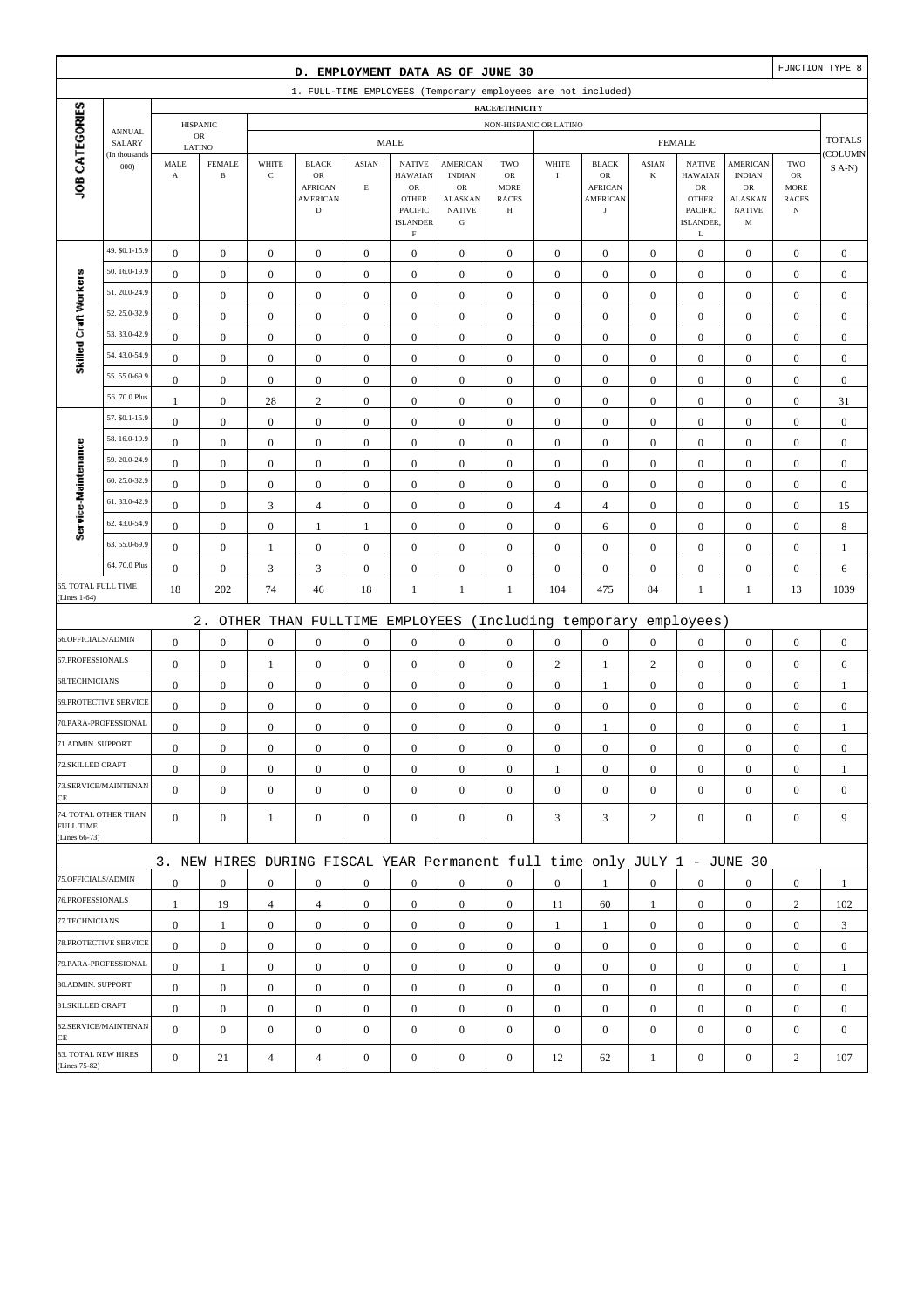|                                           |                                                                                                                                                                                                                                                                                          |  | <b>FUNCTION TYPE 8</b>                  |                                     |                  |                   |  |  |  |  |  |  |  |  |
|-------------------------------------------|------------------------------------------------------------------------------------------------------------------------------------------------------------------------------------------------------------------------------------------------------------------------------------------|--|-----------------------------------------|-------------------------------------|------------------|-------------------|--|--|--|--|--|--|--|--|
|                                           | REMARKS (List National Crime Information Center (NCIC) number assigned to any Criminal Justice Agencies whose data are included in this report)                                                                                                                                          |  |                                         |                                     |                  |                   |  |  |  |  |  |  |  |  |
| ***LIST AGENCIES INCLUDED ON THIS FORM*** |                                                                                                                                                                                                                                                                                          |  |                                         |                                     |                  |                   |  |  |  |  |  |  |  |  |
| Cook County                               |                                                                                                                                                                                                                                                                                          |  |                                         |                                     |                  |                   |  |  |  |  |  |  |  |  |
|                                           | CERTIFICATION. I certify that the information given in this report is correct and true to the best of my knowledge and was reported in accordance with accompanying<br>instructions. (Willfully false statements on this report are punishable by law, US Code, Title 18, Section 1001.) |  |                                         |                                     |                  |                   |  |  |  |  |  |  |  |  |
|                                           | <b>TITLE</b><br>NAME OF PERSON TO CONTACT REGARDING THIS FORM                                                                                                                                                                                                                            |  |                                         |                                     |                  |                   |  |  |  |  |  |  |  |  |
|                                           | Piemengie Hamisu                                                                                                                                                                                                                                                                         |  |                                         | Special Assistant for Legal Affairs |                  |                   |  |  |  |  |  |  |  |  |
|                                           | ADDRESS (Number and Street, City, State, Zip Code)                                                                                                                                                                                                                                       |  | <b>TELEPHONE NUMBER</b>                 | Ext                                 |                  | <b>FAX NUMBER</b> |  |  |  |  |  |  |  |  |
|                                           | 118 N. Clark Street, Room 840, Chicago, IL 60602,                                                                                                                                                                                                                                        |  | 312-603-1314                            |                                     |                  | 312-603-5404      |  |  |  |  |  |  |  |  |
| <b>DATE</b>                               | EMAIL.                                                                                                                                                                                                                                                                                   |  | TYPED NAME/TITLE OF AUTHORIZED OFFICIAL |                                     | <b>SIGNATURE</b> |                   |  |  |  |  |  |  |  |  |
| 2017-10-05                                | Piemengie.Hamisu@cookcount                                                                                                                                                                                                                                                               |  | Piemengie Hamisu                        |                                     |                  |                   |  |  |  |  |  |  |  |  |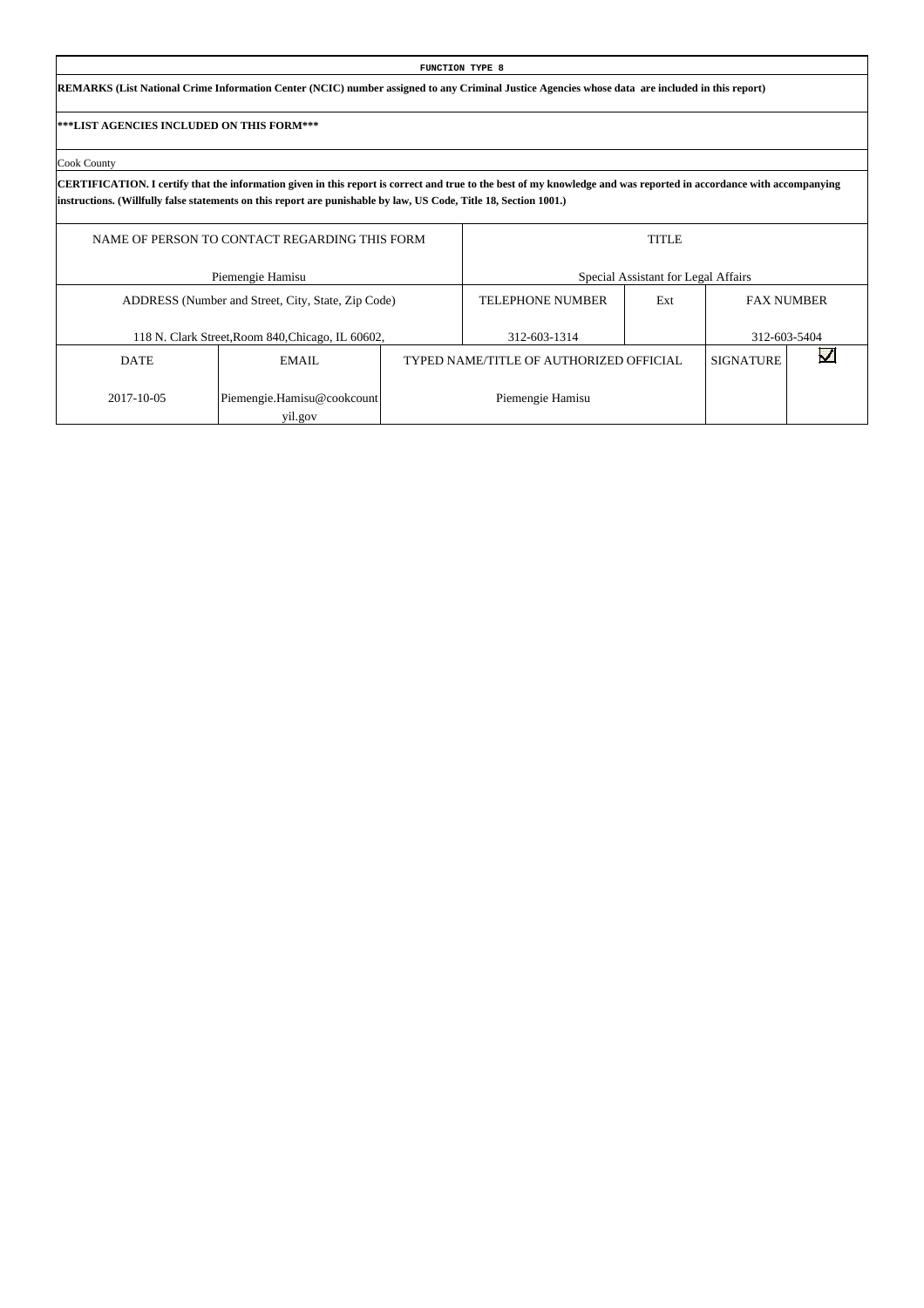|                                                                                                                                                                                                                                                                                                                                                                                                                                                                                                                                                                 |                                                                                                                                                                                                                                                                                                                                                                                                                                                                                                                                                                                                                                                                                                                                              |                                             |                                      |                                      | D. EMPLOYMENT DATA AS OF JUNE 30                                       |                                      |                                                                                                                    |                                                                                |                                               |                                      |                                                                               |                                      |                                                                                                      |                                                                                        |                                        | FUNCTION TYPE 10                     |
|-----------------------------------------------------------------------------------------------------------------------------------------------------------------------------------------------------------------------------------------------------------------------------------------------------------------------------------------------------------------------------------------------------------------------------------------------------------------------------------------------------------------------------------------------------------------|----------------------------------------------------------------------------------------------------------------------------------------------------------------------------------------------------------------------------------------------------------------------------------------------------------------------------------------------------------------------------------------------------------------------------------------------------------------------------------------------------------------------------------------------------------------------------------------------------------------------------------------------------------------------------------------------------------------------------------------------|---------------------------------------------|--------------------------------------|--------------------------------------|------------------------------------------------------------------------|--------------------------------------|--------------------------------------------------------------------------------------------------------------------|--------------------------------------------------------------------------------|-----------------------------------------------|--------------------------------------|-------------------------------------------------------------------------------|--------------------------------------|------------------------------------------------------------------------------------------------------|----------------------------------------------------------------------------------------|----------------------------------------|--------------------------------------|
|                                                                                                                                                                                                                                                                                                                                                                                                                                                                                                                                                                 |                                                                                                                                                                                                                                                                                                                                                                                                                                                                                                                                                                                                                                                                                                                                              |                                             |                                      |                                      | 1. FULL-TIME EMPLOYEES (Temporary employees are not included)          |                                      |                                                                                                                    |                                                                                |                                               |                                      |                                                                               |                                      |                                                                                                      |                                                                                        |                                        |                                      |
|                                                                                                                                                                                                                                                                                                                                                                                                                                                                                                                                                                 |                                                                                                                                                                                                                                                                                                                                                                                                                                                                                                                                                                                                                                                                                                                                              |                                             | <b>HISPANIC</b>                      |                                      |                                                                        |                                      |                                                                                                                    |                                                                                | RACE/ETHNICITY                                | NON-HISPANIC OR LATINO               |                                                                               |                                      |                                                                                                      |                                                                                        |                                        |                                      |
|                                                                                                                                                                                                                                                                                                                                                                                                                                                                                                                                                                 | <b>ANNUAL</b><br>SALARY                                                                                                                                                                                                                                                                                                                                                                                                                                                                                                                                                                                                                                                                                                                      |                                             | OR                                   |                                      |                                                                        |                                      | MALE                                                                                                               |                                                                                |                                               |                                      |                                                                               |                                      | <b>FEMALE</b>                                                                                        |                                                                                        |                                        | <b>TOTALS</b>                        |
| JOB CATEGORIES                                                                                                                                                                                                                                                                                                                                                                                                                                                                                                                                                  | (In thousands<br>000)                                                                                                                                                                                                                                                                                                                                                                                                                                                                                                                                                                                                                                                                                                                        | LATINO<br>MALE<br>$\boldsymbol{\mathrm{A}}$ | <b>FEMALE</b><br>$\, {\bf B}$        | WHITE<br>$\mathbf C$                 | <b>BLACK</b><br>OR<br><b>AFRICAN</b><br><b>AMERICAN</b><br>$\mathbf D$ | <b>ASIAN</b><br>$\mathbf E$          | <b>NATIVE</b><br><b>HAWAIAN</b><br>$_{\rm OR}$<br><b>OTHER</b><br><b>PACIFIC</b><br><b>ISLANDER</b><br>$\mathbf F$ | <b>AMERICAN</b><br><b>INDIAN</b><br>OR<br><b>ALASKAN</b><br><b>NATIVE</b><br>G | TWO<br>OR<br><b>MORE</b><br><b>RACES</b><br>Н | WHITE<br>$\;$ I                      | <b>BLACK</b><br>${\sf OR}$<br><b>AFRICAN</b><br><b>AMERICAN</b><br>$_{\rm J}$ | $\operatorname{ASIAN}$<br>$\bf K$    | <b>NATIVE</b><br><b>HAWAIAN</b><br>${\sf OR}$<br><b>OTHER</b><br>PACIFIC<br>ISLANDER,<br>$\mathbf L$ | <b>AMERICAN</b><br><b>INDIAN</b><br>${\rm OR}$<br><b>ALASKAN</b><br><b>NATIVE</b><br>M | TWO<br>OR<br>MORE<br><b>RACES</b><br>N | <b>COLUMN</b><br>$S(A-N)$            |
|                                                                                                                                                                                                                                                                                                                                                                                                                                                                                                                                                                 | 1. \$0.1-15.9                                                                                                                                                                                                                                                                                                                                                                                                                                                                                                                                                                                                                                                                                                                                | $\boldsymbol{0}$                            | $\overline{0}$                       | $\boldsymbol{0}$                     | $\mathbf{0}$                                                           | $\boldsymbol{0}$                     | $\boldsymbol{0}$                                                                                                   | $\mathbf{0}$                                                                   | $\mathbf{0}$                                  | $\boldsymbol{0}$                     | $\boldsymbol{0}$                                                              | $\boldsymbol{0}$                     | $\boldsymbol{0}$                                                                                     | $\boldsymbol{0}$                                                                       | $\mathbf{0}$                           | $\boldsymbol{0}$                     |
|                                                                                                                                                                                                                                                                                                                                                                                                                                                                                                                                                                 | 2.16.0-19.9                                                                                                                                                                                                                                                                                                                                                                                                                                                                                                                                                                                                                                                                                                                                  | $\boldsymbol{0}$                            | $\boldsymbol{0}$                     | $\boldsymbol{0}$                     | $\boldsymbol{0}$                                                       | $\boldsymbol{0}$                     | $\boldsymbol{0}$                                                                                                   | $\boldsymbol{0}$                                                               | $\boldsymbol{0}$                              | $\boldsymbol{0}$                     | $\boldsymbol{0}$                                                              | $\boldsymbol{0}$                     | $\boldsymbol{0}$                                                                                     | $\boldsymbol{0}$                                                                       | $\mathbf{0}$                           | $\boldsymbol{0}$                     |
|                                                                                                                                                                                                                                                                                                                                                                                                                                                                                                                                                                 | 3.20.0-24.9                                                                                                                                                                                                                                                                                                                                                                                                                                                                                                                                                                                                                                                                                                                                  | $\boldsymbol{0}$                            | $\boldsymbol{0}$                     | $\mathbf{0}$                         | $\mathbf{0}$                                                           | $\boldsymbol{0}$                     | $\boldsymbol{0}$                                                                                                   | $\mathbf{0}$                                                                   | $\mathbf{0}$                                  | $\boldsymbol{0}$                     | $\boldsymbol{0}$                                                              | $\boldsymbol{0}$                     | $\mathbf{0}$                                                                                         | $\boldsymbol{0}$                                                                       | $\overline{0}$                         | $\mathbf{0}$                         |
|                                                                                                                                                                                                                                                                                                                                                                                                                                                                                                                                                                 | 4.25.0-32.9                                                                                                                                                                                                                                                                                                                                                                                                                                                                                                                                                                                                                                                                                                                                  | $\mathbf{0}$                                | $\boldsymbol{0}$                     | $\mathbf{0}$                         | $\boldsymbol{0}$                                                       | $\boldsymbol{0}$                     | $\boldsymbol{0}$                                                                                                   | $\boldsymbol{0}$                                                               | $\boldsymbol{0}$                              | $\boldsymbol{0}$                     | $\boldsymbol{0}$                                                              | $\boldsymbol{0}$                     | $\mathbf{0}$                                                                                         | $\boldsymbol{0}$                                                                       | $\overline{0}$                         | $\mathbf{0}$                         |
|                                                                                                                                                                                                                                                                                                                                                                                                                                                                                                                                                                 | Officials and Administrators<br>5.33.0-42.9<br>$\boldsymbol{0}$<br>$\boldsymbol{0}$<br>$\mathbf{0}$<br>$\mathbf{0}$<br>$\boldsymbol{0}$<br>$\boldsymbol{0}$<br>$\boldsymbol{0}$<br>6.43.0-54.9<br>$\boldsymbol{0}$<br>$\boldsymbol{0}$<br>$\boldsymbol{0}$<br>$\boldsymbol{0}$<br>$\boldsymbol{0}$<br>$\boldsymbol{0}$<br>$\boldsymbol{0}$<br>7.55.0-69.9<br>$\boldsymbol{0}$<br>$\mathbf{0}$<br>$\boldsymbol{0}$<br>$\boldsymbol{0}$<br>$\mathbf{0}$<br>$\boldsymbol{0}$<br>1<br>8.70.0 Plus<br>$\overline{c}$<br>$\boldsymbol{0}$<br>12<br>5<br>$\mathbf{0}$<br>$\mathbf{0}$<br>1<br>9. \$0.1-15.9<br>$\boldsymbol{0}$<br>$\boldsymbol{0}$<br>$\boldsymbol{0}$<br>$\boldsymbol{0}$<br>$\mathbf{0}$<br>$\boldsymbol{0}$<br>$\boldsymbol{0}$ |                                             |                                      |                                      |                                                                        |                                      |                                                                                                                    |                                                                                |                                               | $\boldsymbol{0}$                     | $\boldsymbol{0}$                                                              | $\mathbf{0}$                         | $\boldsymbol{0}$                                                                                     | $\boldsymbol{0}$                                                                       | $\mathbf{0}$                           | $\mathbf{0}$                         |
|                                                                                                                                                                                                                                                                                                                                                                                                                                                                                                                                                                 |                                                                                                                                                                                                                                                                                                                                                                                                                                                                                                                                                                                                                                                                                                                                              |                                             |                                      |                                      |                                                                        |                                      |                                                                                                                    |                                                                                | $\boldsymbol{0}$                              | $\boldsymbol{0}$                     | $\boldsymbol{0}$                                                              | $\boldsymbol{0}$                     | $\boldsymbol{0}$                                                                                     | $\boldsymbol{0}$                                                                       | $\mathbf{0}$                           | $\boldsymbol{0}$                     |
|                                                                                                                                                                                                                                                                                                                                                                                                                                                                                                                                                                 |                                                                                                                                                                                                                                                                                                                                                                                                                                                                                                                                                                                                                                                                                                                                              |                                             |                                      |                                      |                                                                        |                                      |                                                                                                                    |                                                                                | $\mathbf{0}$                                  | $\boldsymbol{0}$                     | $\boldsymbol{0}$                                                              | $\boldsymbol{0}$                     | $\boldsymbol{0}$                                                                                     | $\boldsymbol{0}$                                                                       | $\overline{0}$                         | $\mathbf{1}$                         |
|                                                                                                                                                                                                                                                                                                                                                                                                                                                                                                                                                                 | $\boldsymbol{0}$<br>1<br>$\mathbf{0}$<br>$\boldsymbol{0}$<br>10.16.0-19.9<br>$\boldsymbol{0}$<br>$\mathbf{0}$<br>$\boldsymbol{0}$<br>$\boldsymbol{0}$<br>$\boldsymbol{0}$<br>$\boldsymbol{0}$<br>$\boldsymbol{0}$<br>$\boldsymbol{0}$<br>$\boldsymbol{0}$                                                                                                                                                                                                                                                                                                                                                                                                                                                                                    |                                             |                                      |                                      |                                                                        |                                      |                                                                                                                    |                                                                                |                                               |                                      |                                                                               |                                      | $\boldsymbol{0}$                                                                                     | $\boldsymbol{0}$                                                                       | $\mathbf{0}$                           | 29                                   |
| $\boldsymbol{0}$<br>$\boldsymbol{0}$<br>$\boldsymbol{0}$<br>$\boldsymbol{0}$<br>$\boldsymbol{0}$<br>$\boldsymbol{0}$<br>$\boldsymbol{0}$<br>$\boldsymbol{0}$                                                                                                                                                                                                                                                                                                                                                                                                    |                                                                                                                                                                                                                                                                                                                                                                                                                                                                                                                                                                                                                                                                                                                                              |                                             |                                      |                                      |                                                                        |                                      |                                                                                                                    |                                                                                |                                               |                                      |                                                                               |                                      | $\mathbf{0}$                                                                                         | $\mathbf{0}$                                                                           |                                        |                                      |
|                                                                                                                                                                                                                                                                                                                                                                                                                                                                                                                                                                 |                                                                                                                                                                                                                                                                                                                                                                                                                                                                                                                                                                                                                                                                                                                                              |                                             |                                      |                                      |                                                                        |                                      |                                                                                                                    |                                                                                |                                               |                                      |                                                                               |                                      |                                                                                                      |                                                                                        | $\mathbf{0}$                           | $\boldsymbol{0}$                     |
| Professionals<br>11.20.0-24.9<br>$\boldsymbol{0}$<br>$\mathbf{0}$<br>$\overline{0}$<br>$\boldsymbol{0}$<br>$\mathbf{0}$<br>$\boldsymbol{0}$<br>$\boldsymbol{0}$<br>$\boldsymbol{0}$<br>$\mathbf{0}$<br>$\boldsymbol{0}$<br>$\boldsymbol{0}$<br>$\boldsymbol{0}$<br>$\boldsymbol{0}$<br>12.25.0-32.9<br>$\boldsymbol{0}$<br>$\mathbf{0}$<br>$\boldsymbol{0}$<br>$\boldsymbol{0}$<br>$\boldsymbol{0}$<br>$\boldsymbol{0}$<br>$\boldsymbol{0}$<br>$\boldsymbol{0}$<br>$\boldsymbol{0}$<br>$\boldsymbol{0}$<br>$\boldsymbol{0}$<br>$\mathbf{0}$<br>$\boldsymbol{0}$ |                                                                                                                                                                                                                                                                                                                                                                                                                                                                                                                                                                                                                                                                                                                                              |                                             |                                      |                                      |                                                                        |                                      |                                                                                                                    |                                                                                |                                               |                                      |                                                                               |                                      | $\mathbf{0}$                                                                                         | $\mathbf{0}$                                                                           |                                        |                                      |
|                                                                                                                                                                                                                                                                                                                                                                                                                                                                                                                                                                 |                                                                                                                                                                                                                                                                                                                                                                                                                                                                                                                                                                                                                                                                                                                                              |                                             |                                      |                                      |                                                                        |                                      |                                                                                                                    |                                                                                |                                               |                                      |                                                                               |                                      |                                                                                                      |                                                                                        | $\mathbf{0}$                           | $\boldsymbol{0}$                     |
|                                                                                                                                                                                                                                                                                                                                                                                                                                                                                                                                                                 | 13.33.0-42.9                                                                                                                                                                                                                                                                                                                                                                                                                                                                                                                                                                                                                                                                                                                                 | $\boldsymbol{0}$                            | $\boldsymbol{0}$                     | $\mathbf{0}$                         | $\mathbf{0}$                                                           | $\boldsymbol{0}$                     | $\boldsymbol{0}$                                                                                                   | $\boldsymbol{0}$                                                               | $\boldsymbol{0}$                              | $\boldsymbol{0}$                     | $\boldsymbol{0}$                                                              | $\boldsymbol{0}$                     | $\boldsymbol{0}$                                                                                     | $\boldsymbol{0}$                                                                       | $\mathbf{0}$                           | $\boldsymbol{0}$                     |
|                                                                                                                                                                                                                                                                                                                                                                                                                                                                                                                                                                 | 14.43.0-54.9                                                                                                                                                                                                                                                                                                                                                                                                                                                                                                                                                                                                                                                                                                                                 | $\boldsymbol{0}$                            | $\boldsymbol{0}$                     | $\boldsymbol{0}$                     | $\mathbf{1}$                                                           | $\boldsymbol{0}$                     | $\boldsymbol{0}$                                                                                                   | $\boldsymbol{0}$                                                               | $\boldsymbol{0}$                              | $\boldsymbol{0}$                     | $\sqrt{2}$                                                                    | $\boldsymbol{0}$                     | $\boldsymbol{0}$                                                                                     | $\boldsymbol{0}$                                                                       | $\boldsymbol{0}$                       | 3                                    |
|                                                                                                                                                                                                                                                                                                                                                                                                                                                                                                                                                                 | 15.55.0-69.9<br>16.70.0 Plus                                                                                                                                                                                                                                                                                                                                                                                                                                                                                                                                                                                                                                                                                                                 | 5                                           | $\mathbf{1}$                         | 3                                    | 4                                                                      | $\mathbf{1}$                         | $\boldsymbol{0}$                                                                                                   | $\mathbf{0}$                                                                   | $\mathbf{0}$                                  | $\,8\,$                              | $\,8\,$                                                                       | $\boldsymbol{0}$                     | $\mathbf{0}$                                                                                         | $\boldsymbol{0}$                                                                       | $\overline{0}$                         | 30                                   |
|                                                                                                                                                                                                                                                                                                                                                                                                                                                                                                                                                                 | 17. \$0.1-15.9                                                                                                                                                                                                                                                                                                                                                                                                                                                                                                                                                                                                                                                                                                                               | 1                                           | $\mathbf{0}$                         | 23                                   | 6                                                                      | $\sqrt{5}$                           | $\boldsymbol{0}$                                                                                                   | $\overline{0}$                                                                 | 3                                             | $\tau$                               | 15                                                                            | 1                                    | $\mathbf{0}$                                                                                         | $\boldsymbol{0}$                                                                       | $\overline{0}$                         | 61                                   |
|                                                                                                                                                                                                                                                                                                                                                                                                                                                                                                                                                                 | 18.16.0-19.9                                                                                                                                                                                                                                                                                                                                                                                                                                                                                                                                                                                                                                                                                                                                 | $\boldsymbol{0}$                            | $\boldsymbol{0}$                     | $\mathbf{0}$                         | $\mathbf{0}$                                                           | $\boldsymbol{0}$                     | $\boldsymbol{0}$                                                                                                   | $\boldsymbol{0}$                                                               | $\boldsymbol{0}$                              | $\boldsymbol{0}$                     | $\boldsymbol{0}$                                                              | $\boldsymbol{0}$                     | $\boldsymbol{0}$                                                                                     | $\boldsymbol{0}$                                                                       | $\mathbf{0}$                           | $\mathbf{0}$                         |
|                                                                                                                                                                                                                                                                                                                                                                                                                                                                                                                                                                 | 19.20.0-24.9                                                                                                                                                                                                                                                                                                                                                                                                                                                                                                                                                                                                                                                                                                                                 | $\boldsymbol{0}$                            | $\boldsymbol{0}$                     | $\boldsymbol{0}$                     | $\boldsymbol{0}$                                                       | $\boldsymbol{0}$                     | $\boldsymbol{0}$                                                                                                   | $\boldsymbol{0}$                                                               | $\boldsymbol{0}$                              | $\boldsymbol{0}$                     | $\boldsymbol{0}$                                                              | $\boldsymbol{0}$                     | $\boldsymbol{0}$                                                                                     | $\boldsymbol{0}$                                                                       | $\boldsymbol{0}$                       | $\boldsymbol{0}$                     |
|                                                                                                                                                                                                                                                                                                                                                                                                                                                                                                                                                                 | 20.25.0-32.9                                                                                                                                                                                                                                                                                                                                                                                                                                                                                                                                                                                                                                                                                                                                 | $\overline{0}$<br>$\boldsymbol{0}$          | $\boldsymbol{0}$<br>$\boldsymbol{0}$ | $\boldsymbol{0}$                     | $\mathbf{0}$<br>$\boldsymbol{0}$                                       | $\boldsymbol{0}$                     | $\boldsymbol{0}$                                                                                                   | $\boldsymbol{0}$<br>$\boldsymbol{0}$                                           | $\mathbf{0}$<br>$\boldsymbol{0}$              | $\boldsymbol{0}$<br>$\boldsymbol{0}$ | $\boldsymbol{0}$<br>$\boldsymbol{0}$                                          | $\boldsymbol{0}$                     | $\mathbf{0}$                                                                                         | $\boldsymbol{0}$                                                                       | $\mathbf{0}$<br>$\mathbf{0}$           | $\boldsymbol{0}$<br>$\boldsymbol{0}$ |
| Technicians                                                                                                                                                                                                                                                                                                                                                                                                                                                                                                                                                     | 21.33.0-42.9                                                                                                                                                                                                                                                                                                                                                                                                                                                                                                                                                                                                                                                                                                                                 | $\boldsymbol{0}$                            | $\boldsymbol{0}$                     | $\boldsymbol{0}$<br>$\mathbf{0}$     | $\mathbf{0}$                                                           | $\boldsymbol{0}$<br>$\boldsymbol{0}$ | $\boldsymbol{0}$<br>$\boldsymbol{0}$                                                                               | $\boldsymbol{0}$                                                               | $\boldsymbol{0}$                              | $\boldsymbol{0}$                     | $\boldsymbol{0}$                                                              | $\boldsymbol{0}$<br>$\boldsymbol{0}$ | $\boldsymbol{0}$<br>$\boldsymbol{0}$                                                                 | $\boldsymbol{0}$<br>$\boldsymbol{0}$                                                   | $\mathbf{0}$                           | $\mathbf{0}$                         |
|                                                                                                                                                                                                                                                                                                                                                                                                                                                                                                                                                                 | 22.43.0-54.9                                                                                                                                                                                                                                                                                                                                                                                                                                                                                                                                                                                                                                                                                                                                 | -1                                          | $\boldsymbol{0}$                     | $\boldsymbol{0}$                     | $\boldsymbol{0}$                                                       | $\boldsymbol{0}$                     | $\boldsymbol{0}$                                                                                                   | $\boldsymbol{0}$                                                               | $\boldsymbol{0}$                              | $\boldsymbol{0}$                     | $\boldsymbol{0}$                                                              | $\boldsymbol{0}$                     | $\boldsymbol{0}$                                                                                     | $\boldsymbol{0}$                                                                       | $\boldsymbol{0}$                       | 1                                    |
|                                                                                                                                                                                                                                                                                                                                                                                                                                                                                                                                                                 | 23.55.0-69.9                                                                                                                                                                                                                                                                                                                                                                                                                                                                                                                                                                                                                                                                                                                                 | $\boldsymbol{0}$                            | $\boldsymbol{0}$                     | $\boldsymbol{0}$                     | 1                                                                      | $\boldsymbol{0}$                     | $\boldsymbol{0}$                                                                                                   | $\boldsymbol{0}$                                                               | $\boldsymbol{0}$                              | $\boldsymbol{0}$                     | 1                                                                             | $\boldsymbol{0}$                     | $\boldsymbol{0}$                                                                                     | $\mathbf{0}$                                                                           | $\mathbf{0}$                           | $\sqrt{2}$                           |
|                                                                                                                                                                                                                                                                                                                                                                                                                                                                                                                                                                 | 24.70.0 Plus                                                                                                                                                                                                                                                                                                                                                                                                                                                                                                                                                                                                                                                                                                                                 | $\boldsymbol{0}$                            | $\boldsymbol{0}$                     | $\boldsymbol{0}$                     | $\boldsymbol{0}$                                                       | 1                                    | $\boldsymbol{0}$                                                                                                   | $\mathbf{0}$                                                                   | $\boldsymbol{0}$                              | $\boldsymbol{0}$                     | 1                                                                             | $\boldsymbol{0}$                     | $\boldsymbol{0}$                                                                                     | $\boldsymbol{0}$                                                                       | $\boldsymbol{0}$                       | $\sqrt{2}$                           |
|                                                                                                                                                                                                                                                                                                                                                                                                                                                                                                                                                                 | 25. \$0.1-15.9                                                                                                                                                                                                                                                                                                                                                                                                                                                                                                                                                                                                                                                                                                                               | $\boldsymbol{0}$                            | $\bf{0}$                             | $\bf{0}$                             | $\boldsymbol{0}$                                                       | $\boldsymbol{0}$                     | $\boldsymbol{0}$                                                                                                   | 0                                                                              | $\boldsymbol{0}$                              | $\boldsymbol{0}$                     | $\boldsymbol{0}$                                                              | 0                                    | $\boldsymbol{0}$                                                                                     | $\boldsymbol{0}$                                                                       | 0                                      | $\boldsymbol{0}$                     |
|                                                                                                                                                                                                                                                                                                                                                                                                                                                                                                                                                                 | 26.16.0-19.9                                                                                                                                                                                                                                                                                                                                                                                                                                                                                                                                                                                                                                                                                                                                 | $\boldsymbol{0}$                            | $\boldsymbol{0}$                     | $\boldsymbol{0}$                     | $\boldsymbol{0}$                                                       | $\boldsymbol{0}$                     | $\boldsymbol{0}$                                                                                                   | $\boldsymbol{0}$                                                               | $\boldsymbol{0}$                              | $\boldsymbol{0}$                     | $\boldsymbol{0}$                                                              | $\boldsymbol{0}$                     | $\boldsymbol{0}$                                                                                     | $\boldsymbol{0}$                                                                       | $\boldsymbol{0}$                       | $\boldsymbol{0}$                     |
|                                                                                                                                                                                                                                                                                                                                                                                                                                                                                                                                                                 | 27.20.0-24.9                                                                                                                                                                                                                                                                                                                                                                                                                                                                                                                                                                                                                                                                                                                                 | $\overline{0}$                              | $\boldsymbol{0}$                     | $\boldsymbol{0}$                     | $\boldsymbol{0}$                                                       | $\boldsymbol{0}$                     | $\boldsymbol{0}$                                                                                                   | $\boldsymbol{0}$                                                               | $\boldsymbol{0}$                              | $\boldsymbol{0}$                     | $\boldsymbol{0}$                                                              | $\boldsymbol{0}$                     | $\boldsymbol{0}$                                                                                     | $\boldsymbol{0}$                                                                       | $\boldsymbol{0}$                       | $\boldsymbol{0}$                     |
|                                                                                                                                                                                                                                                                                                                                                                                                                                                                                                                                                                 | 28.25.0-32.9                                                                                                                                                                                                                                                                                                                                                                                                                                                                                                                                                                                                                                                                                                                                 | $\mathbf{0}$                                | $\boldsymbol{0}$                     | $\boldsymbol{0}$                     | $\boldsymbol{0}$                                                       | $\boldsymbol{0}$                     | $\boldsymbol{0}$                                                                                                   | $\overline{0}$                                                                 | $\boldsymbol{0}$                              | $\boldsymbol{0}$                     | $\boldsymbol{0}$                                                              | $\boldsymbol{0}$                     | $\boldsymbol{0}$                                                                                     | $\boldsymbol{0}$                                                                       | $\overline{0}$                         | $\boldsymbol{0}$                     |
| Protective Service Workers                                                                                                                                                                                                                                                                                                                                                                                                                                                                                                                                      | 29.33.0-42.9                                                                                                                                                                                                                                                                                                                                                                                                                                                                                                                                                                                                                                                                                                                                 | $\boldsymbol{0}$                            | $\boldsymbol{0}$                     | $\boldsymbol{0}$                     | $\boldsymbol{0}$                                                       | $\boldsymbol{0}$                     | $\boldsymbol{0}$                                                                                                   | $\overline{0}$                                                                 | $\boldsymbol{0}$                              | $\boldsymbol{0}$                     | $\boldsymbol{0}$                                                              | $\boldsymbol{0}$                     | $\boldsymbol{0}$                                                                                     | $\boldsymbol{0}$                                                                       | $\overline{0}$                         | $\boldsymbol{0}$                     |
|                                                                                                                                                                                                                                                                                                                                                                                                                                                                                                                                                                 | 30.43.0-54.9                                                                                                                                                                                                                                                                                                                                                                                                                                                                                                                                                                                                                                                                                                                                 | $\boldsymbol{0}$                            | $\boldsymbol{0}$                     | $\boldsymbol{0}$                     | $\boldsymbol{0}$                                                       | $\boldsymbol{0}$                     | $\boldsymbol{0}$                                                                                                   | $\boldsymbol{0}$                                                               | $\boldsymbol{0}$                              | $\boldsymbol{0}$                     | $\boldsymbol{0}$                                                              | $\boldsymbol{0}$                     | $\boldsymbol{0}$                                                                                     | $\boldsymbol{0}$                                                                       | $\boldsymbol{0}$                       | $\boldsymbol{0}$                     |
|                                                                                                                                                                                                                                                                                                                                                                                                                                                                                                                                                                 | 31.55.0-69.9                                                                                                                                                                                                                                                                                                                                                                                                                                                                                                                                                                                                                                                                                                                                 | $\mathbf{1}$                                | $\mathbf{0}$                         | $\boldsymbol{0}$                     | $\boldsymbol{0}$                                                       | $\boldsymbol{0}$                     | $\boldsymbol{0}$                                                                                                   | $\boldsymbol{0}$                                                               | $\boldsymbol{0}$                              | $\boldsymbol{0}$                     | $\boldsymbol{0}$                                                              | $\boldsymbol{0}$                     | $\boldsymbol{0}$                                                                                     | $\boldsymbol{0}$                                                                       | $\boldsymbol{0}$                       | 1                                    |
|                                                                                                                                                                                                                                                                                                                                                                                                                                                                                                                                                                 | 32.70.0 Plus                                                                                                                                                                                                                                                                                                                                                                                                                                                                                                                                                                                                                                                                                                                                 | $\mathbf{0}$                                | $\mathbf{1}$                         | $\boldsymbol{0}$                     | $\overline{c}$                                                         | $\boldsymbol{0}$                     | $\boldsymbol{0}$                                                                                                   | $\overline{0}$                                                                 | $\boldsymbol{0}$                              | 1                                    | $\boldsymbol{0}$                                                              | $\boldsymbol{0}$                     | $\boldsymbol{0}$                                                                                     | $\boldsymbol{0}$                                                                       | $\overline{0}$                         | $\overline{4}$                       |
|                                                                                                                                                                                                                                                                                                                                                                                                                                                                                                                                                                 | 33. \$0.1-15.9                                                                                                                                                                                                                                                                                                                                                                                                                                                                                                                                                                                                                                                                                                                               | $\boldsymbol{0}$                            | $\boldsymbol{0}$                     | $\boldsymbol{0}$                     | $\boldsymbol{0}$                                                       | $\boldsymbol{0}$                     | $\boldsymbol{0}$                                                                                                   | $\mathbf{0}$                                                                   | $\boldsymbol{0}$                              | $\boldsymbol{0}$                     | $\boldsymbol{0}$                                                              | $\boldsymbol{0}$                     | $\boldsymbol{0}$                                                                                     | $\boldsymbol{0}$                                                                       | $\overline{0}$                         | $\boldsymbol{0}$                     |
|                                                                                                                                                                                                                                                                                                                                                                                                                                                                                                                                                                 | 34. 16.0-19.9                                                                                                                                                                                                                                                                                                                                                                                                                                                                                                                                                                                                                                                                                                                                | $\boldsymbol{0}$                            | $\boldsymbol{0}$                     | $\boldsymbol{0}$                     | $\boldsymbol{0}$                                                       | $\boldsymbol{0}$                     | $\boldsymbol{0}$                                                                                                   | $\boldsymbol{0}$                                                               | $\boldsymbol{0}$                              | $\boldsymbol{0}$                     | $\boldsymbol{0}$                                                              | $\boldsymbol{0}$                     | $\boldsymbol{0}$                                                                                     | $\boldsymbol{0}$                                                                       | $\boldsymbol{0}$                       | $\boldsymbol{0}$                     |
|                                                                                                                                                                                                                                                                                                                                                                                                                                                                                                                                                                 | 35.20.0-24.9                                                                                                                                                                                                                                                                                                                                                                                                                                                                                                                                                                                                                                                                                                                                 | $\overline{0}$                              | $\boldsymbol{0}$                     | $\boldsymbol{0}$                     | $\boldsymbol{0}$                                                       | $\boldsymbol{0}$                     | $\boldsymbol{0}$                                                                                                   | $\boldsymbol{0}$                                                               | $\boldsymbol{0}$                              | $\boldsymbol{0}$                     | $\boldsymbol{0}$                                                              | $\boldsymbol{0}$                     | $\boldsymbol{0}$                                                                                     | $\boldsymbol{0}$                                                                       | $\mathbf{0}$                           | $\mathbf{0}$                         |
| Paraprofessionals                                                                                                                                                                                                                                                                                                                                                                                                                                                                                                                                               | 36.25.0-32.9                                                                                                                                                                                                                                                                                                                                                                                                                                                                                                                                                                                                                                                                                                                                 | $\mathbf{0}$                                | $\boldsymbol{0}$                     | $\boldsymbol{0}$                     | $\boldsymbol{0}$                                                       | $\boldsymbol{0}$                     | $\boldsymbol{0}$                                                                                                   | $\overline{0}$                                                                 | $\boldsymbol{0}$                              | $\boldsymbol{0}$                     | $\boldsymbol{0}$                                                              | $\boldsymbol{0}$                     | $\boldsymbol{0}$                                                                                     | $\boldsymbol{0}$                                                                       | $\overline{0}$                         | $\boldsymbol{0}$                     |
|                                                                                                                                                                                                                                                                                                                                                                                                                                                                                                                                                                 | 37.33.0-42.9<br>38.43.0-54.9                                                                                                                                                                                                                                                                                                                                                                                                                                                                                                                                                                                                                                                                                                                 | $\boldsymbol{0}$                            | $\boldsymbol{0}$                     | $\boldsymbol{0}$                     | $\boldsymbol{0}$                                                       | $\boldsymbol{0}$                     | $\boldsymbol{0}$                                                                                                   | $\mathbf{0}$                                                                   | $\boldsymbol{0}$                              | $\boldsymbol{0}$                     | $\boldsymbol{0}$                                                              | $\boldsymbol{0}$                     | $\boldsymbol{0}$                                                                                     | $\boldsymbol{0}$                                                                       | $\overline{0}$                         | $\boldsymbol{0}$                     |
|                                                                                                                                                                                                                                                                                                                                                                                                                                                                                                                                                                 | 39.55.0-69.9                                                                                                                                                                                                                                                                                                                                                                                                                                                                                                                                                                                                                                                                                                                                 | $\boldsymbol{0}$                            | $\boldsymbol{0}$                     | $\boldsymbol{0}$                     | $\boldsymbol{0}$                                                       | $\boldsymbol{0}$                     | $\boldsymbol{0}$                                                                                                   | $\boldsymbol{0}$                                                               | $\boldsymbol{0}$                              | $\boldsymbol{0}$                     | $\boldsymbol{0}$                                                              | $\boldsymbol{0}$                     | $\boldsymbol{0}$                                                                                     | $\boldsymbol{0}$                                                                       | $\boldsymbol{0}$                       | $\boldsymbol{0}$                     |
|                                                                                                                                                                                                                                                                                                                                                                                                                                                                                                                                                                 | 40.70.0 Plus                                                                                                                                                                                                                                                                                                                                                                                                                                                                                                                                                                                                                                                                                                                                 | $\mathbf{0}$<br>$\mathbf{0}$                | $\mathbf{0}$<br>$\boldsymbol{0}$     | $\boldsymbol{0}$                     | $\boldsymbol{0}$                                                       | $\boldsymbol{0}$                     | $\boldsymbol{0}$                                                                                                   | $\boldsymbol{0}$<br>$\overline{0}$                                             | $\boldsymbol{0}$                              | $\boldsymbol{0}$                     | $\boldsymbol{0}$                                                              | $\boldsymbol{0}$                     | $\boldsymbol{0}$                                                                                     | $\boldsymbol{0}$                                                                       | $\boldsymbol{0}$<br>$\overline{0}$     | $\boldsymbol{0}$                     |
|                                                                                                                                                                                                                                                                                                                                                                                                                                                                                                                                                                 | 41. \$0.1-15.9                                                                                                                                                                                                                                                                                                                                                                                                                                                                                                                                                                                                                                                                                                                               | $\boldsymbol{0}$                            | $\boldsymbol{0}$                     | $\boldsymbol{0}$<br>$\boldsymbol{0}$ | $\boldsymbol{0}$<br>$\boldsymbol{0}$                                   | $\boldsymbol{0}$<br>$\boldsymbol{0}$ | $\boldsymbol{0}$<br>$\boldsymbol{0}$                                                                               | $\overline{0}$                                                                 | $\boldsymbol{0}$<br>$\boldsymbol{0}$          | $\boldsymbol{0}$<br>$\boldsymbol{0}$ | $\boldsymbol{0}$<br>$\boldsymbol{0}$                                          | $\boldsymbol{0}$<br>$\boldsymbol{0}$ | $\boldsymbol{0}$<br>$\boldsymbol{0}$                                                                 | $\boldsymbol{0}$<br>$\boldsymbol{0}$                                                   | $\mathbf{0}$                           | $\boldsymbol{0}$<br>$\boldsymbol{0}$ |
|                                                                                                                                                                                                                                                                                                                                                                                                                                                                                                                                                                 | 42. 16.0-19.9                                                                                                                                                                                                                                                                                                                                                                                                                                                                                                                                                                                                                                                                                                                                | $\boldsymbol{0}$                            | $\boldsymbol{0}$                     | $\boldsymbol{0}$                     | $\boldsymbol{0}$                                                       | $\boldsymbol{0}$                     | $\boldsymbol{0}$                                                                                                   | $\boldsymbol{0}$                                                               | $\boldsymbol{0}$                              | $\boldsymbol{0}$                     | $\boldsymbol{0}$                                                              | $\boldsymbol{0}$                     | $\boldsymbol{0}$                                                                                     | $\boldsymbol{0}$                                                                       | $\boldsymbol{0}$                       | $\boldsymbol{0}$                     |
|                                                                                                                                                                                                                                                                                                                                                                                                                                                                                                                                                                 | 43.20.0-24.9                                                                                                                                                                                                                                                                                                                                                                                                                                                                                                                                                                                                                                                                                                                                 | $\mathbf{0}$                                | $\boldsymbol{0}$                     | $\boldsymbol{0}$                     | $\boldsymbol{0}$                                                       | $\boldsymbol{0}$                     | $\boldsymbol{0}$                                                                                                   | $\overline{0}$                                                                 | $\boldsymbol{0}$                              | $\boldsymbol{0}$                     | $\boldsymbol{0}$                                                              | $\boldsymbol{0}$                     | $\boldsymbol{0}$                                                                                     | $\boldsymbol{0}$                                                                       | $\overline{0}$                         | $\mathbf{0}$                         |
|                                                                                                                                                                                                                                                                                                                                                                                                                                                                                                                                                                 | 44.25.0-32.9                                                                                                                                                                                                                                                                                                                                                                                                                                                                                                                                                                                                                                                                                                                                 | $\mathbf{0}$                                | $\mathbf{0}$                         | $\boldsymbol{0}$                     | $\boldsymbol{0}$                                                       | $\boldsymbol{0}$                     | $\boldsymbol{0}$                                                                                                   | $\overline{0}$                                                                 | $\boldsymbol{0}$                              | $\boldsymbol{0}$                     | $\boldsymbol{0}$                                                              | $\boldsymbol{0}$                     | $\boldsymbol{0}$                                                                                     | $\boldsymbol{0}$                                                                       | $\overline{0}$                         | $\boldsymbol{0}$                     |
|                                                                                                                                                                                                                                                                                                                                                                                                                                                                                                                                                                 | 45.33.0-42.9                                                                                                                                                                                                                                                                                                                                                                                                                                                                                                                                                                                                                                                                                                                                 | $\mathbf{1}$                                | $\mathbf{1}$                         | $\boldsymbol{0}$                     | $\boldsymbol{0}$                                                       | $\boldsymbol{0}$                     | $\boldsymbol{0}$                                                                                                   | $\boldsymbol{0}$                                                               | $\boldsymbol{0}$                              | $\boldsymbol{0}$                     | 1                                                                             | $\boldsymbol{0}$                     | $\boldsymbol{0}$                                                                                     | $\boldsymbol{0}$                                                                       | $\overline{0}$                         | 3                                    |
| Administrative Support                                                                                                                                                                                                                                                                                                                                                                                                                                                                                                                                          | 46.43.0-54.9                                                                                                                                                                                                                                                                                                                                                                                                                                                                                                                                                                                                                                                                                                                                 | $\boldsymbol{0}$                            | $\boldsymbol{0}$                     | $\mathbf{1}$                         | 1                                                                      | $\boldsymbol{0}$                     | $\boldsymbol{0}$                                                                                                   | $\boldsymbol{0}$                                                               | $\boldsymbol{0}$                              | 3                                    | $\sqrt{2}$                                                                    | $\boldsymbol{0}$                     | $\boldsymbol{0}$                                                                                     | $\boldsymbol{0}$                                                                       | $\mathbf{1}$                           | $\,8\,$                              |
|                                                                                                                                                                                                                                                                                                                                                                                                                                                                                                                                                                 | 47.55.0-69.9                                                                                                                                                                                                                                                                                                                                                                                                                                                                                                                                                                                                                                                                                                                                 | $\boldsymbol{0}$                            | $\mathbf{1}$                         | $\mathbf{1}$                         | $\boldsymbol{0}$                                                       | $\boldsymbol{0}$                     | $\boldsymbol{0}$                                                                                                   | $\boldsymbol{0}$                                                               | $\boldsymbol{0}$                              | $\boldsymbol{0}$                     | $\mathbf{1}$                                                                  | $\boldsymbol{0}$                     | $\boldsymbol{0}$                                                                                     | $\boldsymbol{0}$                                                                       | $\boldsymbol{0}$                       | 3                                    |
|                                                                                                                                                                                                                                                                                                                                                                                                                                                                                                                                                                 | 48.70.0 Plus                                                                                                                                                                                                                                                                                                                                                                                                                                                                                                                                                                                                                                                                                                                                 | $\boldsymbol{0}$                            | $\mathbf{1}$                         | $\boldsymbol{0}$                     | $\boldsymbol{0}$                                                       | $\boldsymbol{0}$                     | $\boldsymbol{0}$                                                                                                   | $\boldsymbol{0}$                                                               | $\boldsymbol{0}$                              | $\boldsymbol{0}$                     | $\boldsymbol{0}$                                                              | $\boldsymbol{0}$                     | $\mathbf{0}$                                                                                         | $\boldsymbol{0}$                                                                       | $\mathbf{0}$                           | $\mathbf{1}$                         |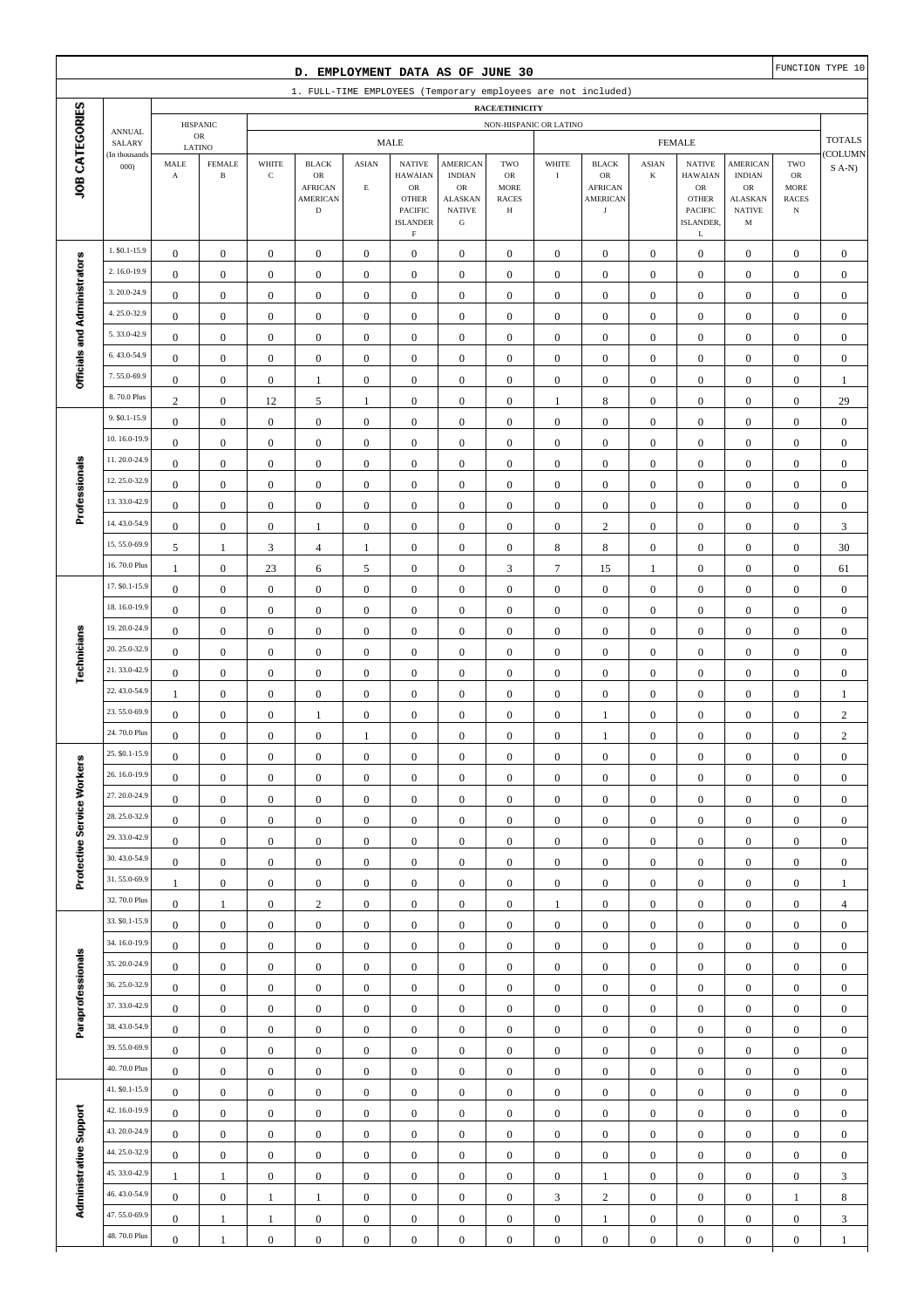|                                      |                              |                                  |                                  |                                      | D. EMPLOYMENT DATA AS OF JUNE 30                                                |                                      |                                                                                            |                                                                                        |                                                               |                                      |                                                                       |                                  |                                                                                              |                                                                         |                                                         | FUNCTION TYPE 10                 |
|--------------------------------------|------------------------------|----------------------------------|----------------------------------|--------------------------------------|---------------------------------------------------------------------------------|--------------------------------------|--------------------------------------------------------------------------------------------|----------------------------------------------------------------------------------------|---------------------------------------------------------------|--------------------------------------|-----------------------------------------------------------------------|----------------------------------|----------------------------------------------------------------------------------------------|-------------------------------------------------------------------------|---------------------------------------------------------|----------------------------------|
|                                      |                              |                                  |                                  |                                      | 1. FULL-TIME EMPLOYEES (Temporary employees are not included)                   |                                      |                                                                                            |                                                                                        |                                                               |                                      |                                                                       |                                  |                                                                                              |                                                                         |                                                         |                                  |
|                                      |                              |                                  |                                  |                                      |                                                                                 |                                      |                                                                                            |                                                                                        | <b>RACE/ETHNICITY</b>                                         |                                      |                                                                       |                                  |                                                                                              |                                                                         |                                                         |                                  |
|                                      | <b>ANNUAL</b>                |                                  | <b>HISPANIC</b><br>${\sf OR}$    |                                      |                                                                                 |                                      | <b>MALE</b>                                                                                |                                                                                        | NON-HISPANIC OR LATINO                                        |                                      |                                                                       |                                  | <b>FEMALE</b>                                                                                |                                                                         |                                                         | <b>TOTALS</b>                    |
|                                      | SALARY<br>(In thousands      | LATINO                           |                                  |                                      |                                                                                 |                                      |                                                                                            |                                                                                        |                                                               |                                      |                                                                       |                                  |                                                                                              |                                                                         |                                                         | COLUMN                           |
| JOB CATEGORIES                       | 000                          | MALE<br>$\boldsymbol{\rm{A}}$    | <b>FEMALE</b><br>$\, {\bf B}$    | WHITE<br>$\mathbf C$                 | <b>BLACK</b><br>$_{\rm OR}$<br><b>AFRICAN</b><br><b>AMERICAN</b><br>$\mathbf D$ | <b>ASIAN</b><br>$\mathbf E$          | <b>NATIVE</b><br><b>HAWAIAN</b><br><b>OR</b><br><b>OTHER</b><br>PACIFIC<br><b>ISLANDER</b> | <b>AMERICAN</b><br><b>INDIAN</b><br>OR<br><b>ALASKAN</b><br><b>NATIVE</b><br>${\bf G}$ | TWO<br><b>OR</b><br><b>MORE</b><br><b>RACES</b><br>$_{\rm H}$ | WHITE<br>$\rm I$                     | <b>BLACK</b><br>OR<br><b>AFRICAN</b><br><b>AMERICAN</b><br>$_{\rm J}$ | <b>ASIAN</b><br>$\bf K$          | <b>NATIVE</b><br><b>HAWAIAN</b><br>${\rm OR}$<br><b>OTHER</b><br><b>PACIFIC</b><br>ISLANDER, | <b>AMERICAN</b><br><b>INDIAN</b><br>OR<br>ALASKAN<br><b>NATIVE</b><br>M | TWO<br>${\rm OR}$<br>MORE<br><b>RACES</b><br>$_{\rm N}$ | $S$ A-N)                         |
|                                      | 49. \$0.1-15.9               |                                  |                                  |                                      |                                                                                 |                                      | $\rm F$                                                                                    |                                                                                        |                                                               |                                      |                                                                       |                                  | L                                                                                            |                                                                         |                                                         |                                  |
|                                      | 50.16.0-19.9                 | $\boldsymbol{0}$<br>$\mathbf{0}$ | $\mathbf{0}$<br>$\boldsymbol{0}$ | $\boldsymbol{0}$<br>$\boldsymbol{0}$ | $\boldsymbol{0}$<br>$\boldsymbol{0}$                                            | $\boldsymbol{0}$<br>$\boldsymbol{0}$ | $\boldsymbol{0}$<br>$\boldsymbol{0}$                                                       | $\boldsymbol{0}$<br>$\boldsymbol{0}$                                                   | $\boldsymbol{0}$<br>$\boldsymbol{0}$                          | $\boldsymbol{0}$<br>$\boldsymbol{0}$ | $\boldsymbol{0}$<br>$\boldsymbol{0}$                                  | $\mathbf{0}$<br>$\boldsymbol{0}$ | $\mathbf{0}$<br>$\boldsymbol{0}$                                                             | $\boldsymbol{0}$<br>$\boldsymbol{0}$                                    | $\boldsymbol{0}$<br>$\boldsymbol{0}$                    | $\boldsymbol{0}$<br>$\mathbf{0}$ |
| Skilled Craft Workers                | 51.20.0-24.9                 | $\mathbf{0}$                     | $\boldsymbol{0}$                 | $\boldsymbol{0}$                     | $\boldsymbol{0}$                                                                | $\mathbf{0}$                         | $\boldsymbol{0}$                                                                           | $\boldsymbol{0}$                                                                       | $\mathbf{0}$                                                  | $\boldsymbol{0}$                     | $\boldsymbol{0}$                                                      | $\boldsymbol{0}$                 | $\boldsymbol{0}$                                                                             | $\boldsymbol{0}$                                                        | $\boldsymbol{0}$                                        | $\mathbf{0}$                     |
|                                      | 52.25.0-32.9                 | $\boldsymbol{0}$                 | $\boldsymbol{0}$                 | $\boldsymbol{0}$                     | $\boldsymbol{0}$                                                                | $\boldsymbol{0}$                     | $\boldsymbol{0}$                                                                           | $\boldsymbol{0}$                                                                       | $\boldsymbol{0}$                                              | $\boldsymbol{0}$                     | $\boldsymbol{0}$                                                      | $\boldsymbol{0}$                 | $\boldsymbol{0}$                                                                             | $\boldsymbol{0}$                                                        | $\boldsymbol{0}$                                        | $\boldsymbol{0}$                 |
|                                      | 53.33.0-42.9                 | $\boldsymbol{0}$                 | $\boldsymbol{0}$                 | $\boldsymbol{0}$                     | $\boldsymbol{0}$                                                                | $\boldsymbol{0}$                     | $\boldsymbol{0}$                                                                           | $\boldsymbol{0}$                                                                       | $\boldsymbol{0}$                                              | $\boldsymbol{0}$                     | $\boldsymbol{0}$                                                      | $\boldsymbol{0}$                 | $\boldsymbol{0}$                                                                             | $\boldsymbol{0}$                                                        | $\boldsymbol{0}$                                        | $\boldsymbol{0}$                 |
|                                      | 54.43.0-54.9                 | $\boldsymbol{0}$                 | $\boldsymbol{0}$                 | $\boldsymbol{0}$                     | $\boldsymbol{0}$                                                                | $\boldsymbol{0}$                     | $\boldsymbol{0}$                                                                           | $\boldsymbol{0}$                                                                       | $\boldsymbol{0}$                                              | $\boldsymbol{0}$                     | $\boldsymbol{0}$                                                      | $\boldsymbol{0}$                 | $\boldsymbol{0}$                                                                             | $\boldsymbol{0}$                                                        | $\boldsymbol{0}$                                        | $\mathbf{0}$                     |
|                                      | 55.55.0-69.9                 | $\mathbf{0}$                     | $\boldsymbol{0}$                 | $\boldsymbol{0}$                     | $\boldsymbol{0}$                                                                | $\boldsymbol{0}$                     | $\boldsymbol{0}$                                                                           | $\boldsymbol{0}$                                                                       | $\boldsymbol{0}$                                              | $\boldsymbol{0}$                     | $\boldsymbol{0}$                                                      | $\boldsymbol{0}$                 | $\boldsymbol{0}$                                                                             | $\boldsymbol{0}$                                                        | $\boldsymbol{0}$                                        | $\boldsymbol{0}$                 |
|                                      | 56.70.0 Plus                 | $\boldsymbol{0}$                 | $\boldsymbol{0}$                 | 11                                   | $\mathbf{1}$                                                                    | $\boldsymbol{0}$                     | $\boldsymbol{0}$                                                                           | $\boldsymbol{0}$                                                                       | $\boldsymbol{0}$                                              | $\boldsymbol{0}$                     | $\boldsymbol{0}$                                                      | $\boldsymbol{0}$                 | $\boldsymbol{0}$                                                                             | $\boldsymbol{0}$                                                        | $\boldsymbol{0}$                                        | 12                               |
|                                      | 57. \$0.1-15.9               | $\boldsymbol{0}$                 | $\boldsymbol{0}$                 | $\boldsymbol{0}$                     | $\boldsymbol{0}$                                                                | $\boldsymbol{0}$                     | $\mathbf{0}$                                                                               | $\boldsymbol{0}$                                                                       | $\boldsymbol{0}$                                              | $\boldsymbol{0}$                     | $\boldsymbol{0}$                                                      | $\boldsymbol{0}$                 | $\boldsymbol{0}$                                                                             | $\boldsymbol{0}$                                                        | $\boldsymbol{0}$                                        | $\boldsymbol{0}$                 |
|                                      | 58.16.0-19.9                 | $\boldsymbol{0}$                 | $\boldsymbol{0}$                 | $\boldsymbol{0}$                     | $\boldsymbol{0}$                                                                | $\boldsymbol{0}$                     | $\boldsymbol{0}$                                                                           | $\boldsymbol{0}$                                                                       | $\boldsymbol{0}$                                              | $\boldsymbol{0}$                     | $\boldsymbol{0}$                                                      | $\boldsymbol{0}$                 | $\boldsymbol{0}$                                                                             | $\boldsymbol{0}$                                                        | $\boldsymbol{0}$                                        | $\boldsymbol{0}$                 |
| Service-Maintenance                  | 59.20.0-24.9                 | $\mathbf{0}$                     | $\boldsymbol{0}$                 | $\boldsymbol{0}$                     | $\boldsymbol{0}$                                                                | $\mathbf{0}$                         | $\boldsymbol{0}$                                                                           | $\mathbf{0}$                                                                           | $\mathbf{0}$                                                  | $\boldsymbol{0}$                     | $\boldsymbol{0}$                                                      | $\boldsymbol{0}$                 | $\boldsymbol{0}$                                                                             | $\boldsymbol{0}$                                                        | $\boldsymbol{0}$                                        | $\mathbf{0}$                     |
|                                      | 60.25.0-32.9                 | $\boldsymbol{0}$                 | $\boldsymbol{0}$                 | $\boldsymbol{0}$                     | $\boldsymbol{0}$                                                                | $\boldsymbol{0}$                     | $\boldsymbol{0}$                                                                           | $\boldsymbol{0}$                                                                       | $\boldsymbol{0}$                                              | $\boldsymbol{0}$                     | $\boldsymbol{0}$                                                      | $\boldsymbol{0}$                 | $\boldsymbol{0}$                                                                             | $\boldsymbol{0}$                                                        | $\boldsymbol{0}$                                        | $\mathbf{0}$                     |
|                                      | 61.33.0-42.9                 | $\boldsymbol{0}$                 | $\boldsymbol{0}$                 | $\boldsymbol{0}$                     | $\boldsymbol{0}$                                                                | $\boldsymbol{0}$                     | $\boldsymbol{0}$                                                                           | $\boldsymbol{0}$                                                                       | $\boldsymbol{0}$                                              | $\boldsymbol{0}$                     | $\boldsymbol{0}$                                                      | $\boldsymbol{0}$                 | $\boldsymbol{0}$                                                                             | $\boldsymbol{0}$                                                        | $\boldsymbol{0}$                                        | $\boldsymbol{0}$                 |
|                                      | 62.43.0-54.9                 | $\bf{0}$                         | $\boldsymbol{0}$                 | $\boldsymbol{0}$                     | $\boldsymbol{0}$                                                                | $\boldsymbol{0}$                     | $\boldsymbol{0}$                                                                           | $\boldsymbol{0}$                                                                       | $\boldsymbol{0}$                                              | $\boldsymbol{0}$                     | $\boldsymbol{0}$                                                      | $\boldsymbol{0}$                 | $\boldsymbol{0}$                                                                             | $\boldsymbol{0}$                                                        | $\boldsymbol{0}$                                        | $\mathbf{0}$                     |
|                                      | 63.55.0-69.9                 | $\boldsymbol{0}$                 | $\boldsymbol{0}$                 | $\boldsymbol{0}$                     | $\boldsymbol{0}$                                                                | $\boldsymbol{0}$                     | $\boldsymbol{0}$                                                                           | $\mathbf{0}$                                                                           | $\boldsymbol{0}$                                              | $\boldsymbol{0}$                     | $\boldsymbol{0}$                                                      | $\boldsymbol{0}$                 | $\boldsymbol{0}$                                                                             | $\boldsymbol{0}$                                                        | $\boldsymbol{0}$                                        | $\mathbf{0}$                     |
|                                      | 64.70.0 Plus                 | $\boldsymbol{0}$                 | $\boldsymbol{0}$                 | $\boldsymbol{0}$                     | $\boldsymbol{0}$                                                                | $\boldsymbol{0}$                     | $\boldsymbol{0}$                                                                           | $\mathbf{0}$                                                                           | $\boldsymbol{0}$                                              | $\boldsymbol{0}$                     | $\boldsymbol{0}$                                                      | $\boldsymbol{0}$                 | $\boldsymbol{0}$                                                                             | $\boldsymbol{0}$                                                        | $\boldsymbol{0}$                                        | $\mathbf{0}$                     |
| 65. TOTAL FULL TIME<br>(Lines 1-64)  |                              | 11                               | 5                                | 51                                   | 22                                                                              | $\,8\,$                              | $\boldsymbol{0}$                                                                           | $\boldsymbol{0}$                                                                       | 3                                                             | 20                                   | 39                                                                    | $\mathbf{1}$                     | $\boldsymbol{0}$                                                                             | $\boldsymbol{0}$                                                        | $\mathbf{1}$                                            | 161                              |
|                                      |                              |                                  | $2$ .                            |                                      |                                                                                 |                                      |                                                                                            |                                                                                        |                                                               |                                      |                                                                       |                                  |                                                                                              |                                                                         |                                                         |                                  |
| 66.OFFICIALS/ADMIN                   |                              | $\mathbf{0}$                     | $\boldsymbol{0}$                 | $\boldsymbol{0}$                     | OTHER THAN FULLTIME<br>$\boldsymbol{0}$                                         | $\boldsymbol{0}$                     | EMPLOYEES<br>$\boldsymbol{0}$                                                              | $\boldsymbol{0}$                                                                       | $\boldsymbol{0}$                                              | $\mathbf{1}$                         | (Including temporary<br>$\boldsymbol{0}$                              | $\boldsymbol{0}$                 | employees)<br>$\boldsymbol{0}$                                                               | $\boldsymbol{0}$                                                        | $\boldsymbol{0}$                                        | $\mathbf{1}$                     |
| 67.PROFESSIONALS                     |                              | $\mathbf{2}$                     | $\mathbf{1}$                     | $\boldsymbol{0}$                     | $\mathbf{1}$                                                                    | $\boldsymbol{0}$                     | $\boldsymbol{0}$                                                                           | $\boldsymbol{0}$                                                                       | $\boldsymbol{0}$                                              | $\boldsymbol{0}$                     | $\sqrt{2}$                                                            | 1                                | $\boldsymbol{0}$                                                                             | $\boldsymbol{0}$                                                        | $\boldsymbol{0}$                                        | $\overline{7}$                   |
| 68.TECHNICIANS                       |                              | $\boldsymbol{0}$                 | $\boldsymbol{0}$                 | $\boldsymbol{0}$                     | $\boldsymbol{0}$                                                                | $\boldsymbol{0}$                     | $\boldsymbol{0}$                                                                           | $\boldsymbol{0}$                                                                       | $\boldsymbol{0}$                                              | $\boldsymbol{0}$                     | $\boldsymbol{0}$                                                      | $\boldsymbol{0}$                 | $\boldsymbol{0}$                                                                             | $\boldsymbol{0}$                                                        | $\boldsymbol{0}$                                        | $\mathbf{0}$                     |
|                                      | <b>69.PROTECTIVE SERVICE</b> | $\boldsymbol{0}$                 | $\mathbf{0}$                     | $\boldsymbol{0}$                     | $\boldsymbol{0}$                                                                | $\boldsymbol{0}$                     | $\boldsymbol{0}$                                                                           | $\mathbf{0}$                                                                           | $\mathbf{0}$                                                  | $\boldsymbol{0}$                     | $\boldsymbol{0}$                                                      | $\mathbf{0}$                     | $\boldsymbol{0}$                                                                             | $\boldsymbol{0}$                                                        | $\boldsymbol{0}$                                        | $\mathbf{0}$                     |
|                                      | 70.PARA-PROFESSIONAL         | $\boldsymbol{0}$                 | $\boldsymbol{0}$                 | $\boldsymbol{0}$                     | $\boldsymbol{0}$                                                                | $\boldsymbol{0}$                     | $\boldsymbol{0}$                                                                           | $\mathbf{0}$                                                                           | $\mathbf{0}$                                                  | $\boldsymbol{0}$                     | $\boldsymbol{0}$                                                      | $\boldsymbol{0}$                 | $\boldsymbol{0}$                                                                             | $\boldsymbol{0}$                                                        | $\boldsymbol{0}$                                        | $\mathbf{0}$                     |
| 71.ADMIN. SUPPORT                    |                              | $\overline{0}$                   | 1                                | $\boldsymbol{0}$                     | $\Omega$                                                                        | $\mathbf{0}$                         | $\boldsymbol{0}$                                                                           | $\boldsymbol{0}$                                                                       | $\mathbf{0}$                                                  | $\overline{c}$                       | 1                                                                     | $\boldsymbol{0}$                 | $\boldsymbol{0}$                                                                             | $\theta$                                                                | $\boldsymbol{0}$                                        | $\overline{4}$                   |
| 72.SKILLED CRAFT                     |                              | $\mathbf{0}$                     | $\boldsymbol{0}$                 | $\boldsymbol{0}$                     | $\mathbf{0}$                                                                    | $\boldsymbol{0}$                     | $\boldsymbol{0}$                                                                           | $\boldsymbol{0}$                                                                       | $\boldsymbol{0}$                                              | $\mathbf{0}$                         | $\mathbf{0}$                                                          | $\mathbf{0}$                     | $\mathbf{0}$                                                                                 | $\mathbf{0}$                                                            | $\overline{0}$                                          | $\boldsymbol{0}$                 |
| CE                                   | 73.SERVICE/MAINTENAN         | $\overline{0}$                   | $\mathbf{0}$                     | $\boldsymbol{0}$                     | $\boldsymbol{0}$                                                                | $\boldsymbol{0}$                     | $\overline{0}$                                                                             | $\boldsymbol{0}$                                                                       | $\boldsymbol{0}$                                              | $\boldsymbol{0}$                     | $\boldsymbol{0}$                                                      | $\mathbf{0}$                     | $\mathbf{0}$                                                                                 | $\overline{0}$                                                          | $\mathbf{0}$                                            | $\mathbf{0}$                     |
| FULL TIME<br>(Lines 66-73)           | 74. TOTAL OTHER THAN         | $\overline{2}$                   | 2                                | $\boldsymbol{0}$                     | $\mathbf{1}$                                                                    | $\boldsymbol{0}$                     | $\mathbf{0}$                                                                               | $\boldsymbol{0}$                                                                       | $\boldsymbol{0}$                                              | 3                                    | 3                                                                     | 1                                | $\mathbf{0}$                                                                                 | $\overline{0}$                                                          | $\boldsymbol{0}$                                        | 12                               |
|                                      |                              |                                  |                                  |                                      | 3. NEW HIRES DURING FISCAL YEAR Permanent full time only JULY 1 - JUNE 30       |                                      |                                                                                            |                                                                                        |                                                               |                                      |                                                                       |                                  |                                                                                              |                                                                         |                                                         |                                  |
| 75.OFFICIALS/ADMIN                   |                              | 1                                | $\boldsymbol{0}$                 | $\boldsymbol{0}$                     | $\mathbf{1}$                                                                    | $\mathbf{0}$                         | $\mathbf{0}$                                                                               | $\boldsymbol{0}$                                                                       | $\overline{0}$                                                | $\overline{0}$                       | 5                                                                     | $\mathbf{0}$                     | $\mathbf{0}$                                                                                 | $\overline{0}$                                                          | $\mathbf{0}$                                            | $7\phantom{.0}$                  |
| 76.PROFESSIONALS                     |                              | $\overline{2}$                   | $\boldsymbol{0}$                 | $\overline{4}$                       | $\mathbf{0}$                                                                    | $\mathbf{0}$                         | $\mathbf{0}$                                                                               | $\boldsymbol{0}$                                                                       | $\boldsymbol{0}$                                              | 3                                    | $\overline{4}$                                                        | $\mathbf{0}$                     | $\mathbf{0}$                                                                                 | $\mathbf{0}$                                                            | $\overline{0}$                                          | 13                               |
| 77.TECHNICIANS                       |                              | $\mathbf{1}$                     | $\boldsymbol{0}$                 | $\boldsymbol{0}$                     | $\mathbf{0}$                                                                    | $\boldsymbol{0}$                     | $\boldsymbol{0}$                                                                           | $\boldsymbol{0}$                                                                       | $\boldsymbol{0}$                                              | $\boldsymbol{0}$                     | $\boldsymbol{0}$                                                      | $\overline{0}$                   | $\mathbf{0}$                                                                                 | $\boldsymbol{0}$                                                        | $\boldsymbol{0}$                                        | 1                                |
|                                      | 78.PROTECTIVE SERVICE        | $\mathbf{0}$                     | $\boldsymbol{0}$                 | $\boldsymbol{0}$                     | $\mathbf{0}$                                                                    | $\boldsymbol{0}$                     | $\mathbf{0}$                                                                               | $\mathbf{0}$                                                                           | $\overline{0}$                                                | $\overline{0}$                       | $\boldsymbol{0}$                                                      | $\overline{0}$                   | $\mathbf{0}$                                                                                 | $\overline{0}$                                                          | $\overline{0}$                                          | $\mathbf{0}$                     |
|                                      | 79.PARA-PROFESSIONAL         | $\overline{0}$                   | $\mathbf{0}$                     | $\mathbf{0}$                         | $\mathbf{0}$                                                                    | $\mathbf{0}$                         | $\boldsymbol{0}$                                                                           | $\mathbf{0}$                                                                           | $\overline{0}$                                                | $\mathbf{0}$                         | $\boldsymbol{0}$                                                      | $\overline{0}$                   | $\overline{0}$                                                                               | $\overline{0}$                                                          | $\mathbf{0}$                                            | $\mathbf{0}$                     |
| 80.ADMIN. SUPPORT                    |                              | $\mathbf{0}$                     | $\boldsymbol{0}$                 | $\boldsymbol{0}$                     | $\mathbf{0}$                                                                    | $\mathbf{0}$                         | $\boldsymbol{0}$                                                                           | $\boldsymbol{0}$                                                                       | $\boldsymbol{0}$                                              | $\mathbf{0}$                         | $\mathbf{0}$                                                          | $\mathbf{0}$                     | $\mathbf{0}$                                                                                 | $\boldsymbol{0}$                                                        | $\boldsymbol{0}$                                        | $\mathbf{0}$                     |
| 81.SKILLED CRAFT                     |                              | $\mathbf{0}$                     | $\mathbf{0}$                     | $\boldsymbol{0}$                     | $\boldsymbol{0}$                                                                | $\boldsymbol{0}$                     | $\boldsymbol{0}$                                                                           | $\boldsymbol{0}$                                                                       | $\boldsymbol{0}$                                              | $\mathbf{0}$                         | $\boldsymbol{0}$                                                      | $\mathbf{0}$                     | $\mathbf{0}$                                                                                 | $\boldsymbol{0}$                                                        | $\boldsymbol{0}$                                        | $\boldsymbol{0}$                 |
| CE                                   | 82.SERVICE/MAINTENAN         | $\overline{0}$                   | $\boldsymbol{0}$                 | $\boldsymbol{0}$                     | $\boldsymbol{0}$                                                                | $\boldsymbol{0}$                     | $\boldsymbol{0}$                                                                           | $\boldsymbol{0}$                                                                       | $\mathbf{0}$                                                  | $\boldsymbol{0}$                     | $\boldsymbol{0}$                                                      | $\mathbf{0}$                     | $\mathbf{0}$                                                                                 | $\overline{0}$                                                          | $\mathbf{0}$                                            | $\mathbf{0}$                     |
| 83. TOTAL NEW HIRES<br>(Lines 75-82) |                              | $\overline{4}$                   | $\boldsymbol{0}$                 | 4                                    | $\mathbf{1}$                                                                    | $\boldsymbol{0}$                     | $\boldsymbol{0}$                                                                           | $\boldsymbol{0}$                                                                       | $\boldsymbol{0}$                                              | 3                                    | 9                                                                     | $\boldsymbol{0}$                 | $\boldsymbol{0}$                                                                             | $\boldsymbol{0}$                                                        | $\boldsymbol{0}$                                        | 21                               |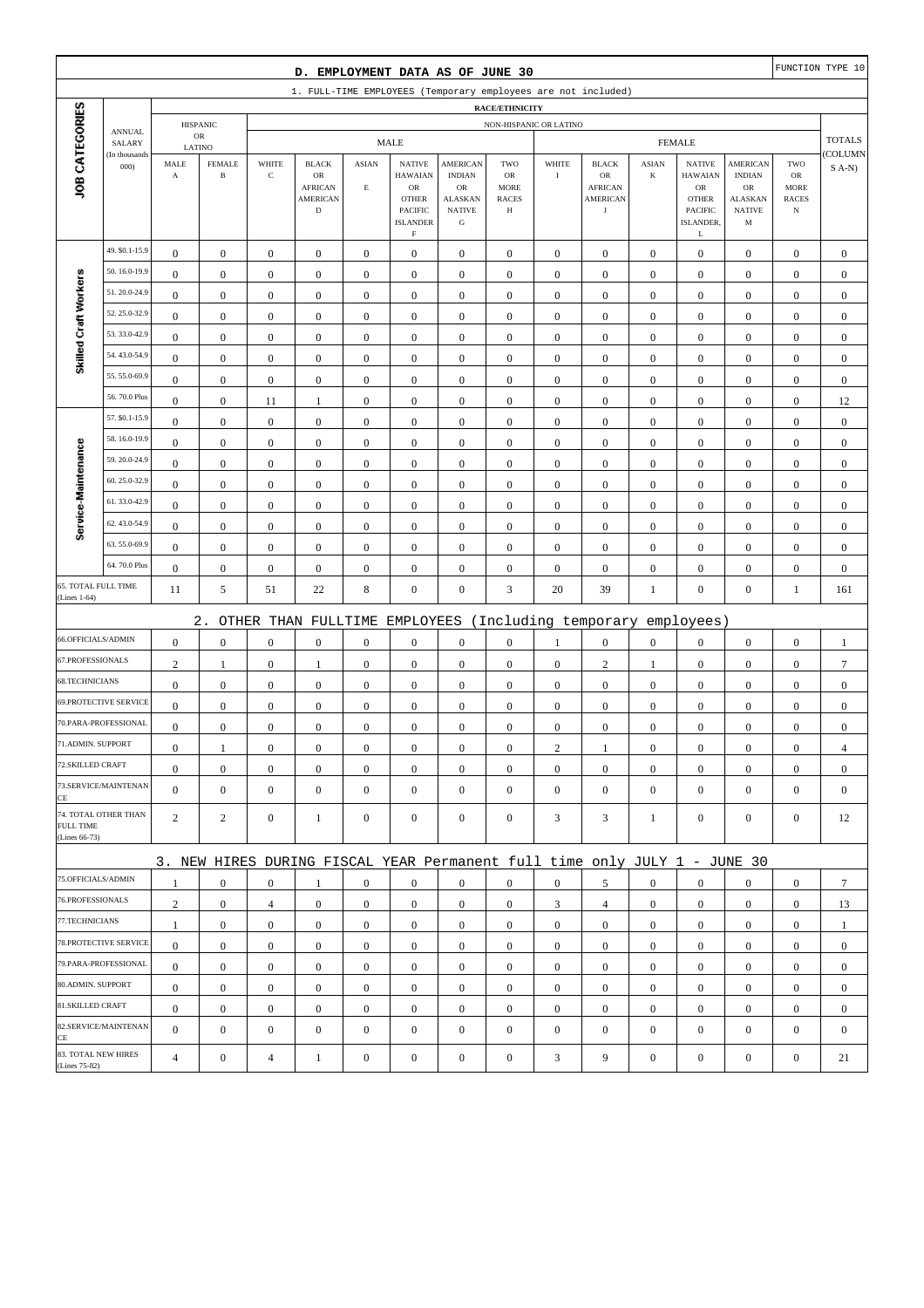|                                                   |                                                                                                                                                                                                                                                                                          | FUNCTION TYPE 10                        |                                     |                   |              |
|---------------------------------------------------|------------------------------------------------------------------------------------------------------------------------------------------------------------------------------------------------------------------------------------------------------------------------------------------|-----------------------------------------|-------------------------------------|-------------------|--------------|
|                                                   | REMARKS (List National Crime Information Center (NCIC) number assigned to any Criminal Justice Agencies whose data are included in this report)                                                                                                                                          |                                         |                                     |                   |              |
| <b> ***LIST AGENCIES INCLUDED ON THIS FORM***</b> |                                                                                                                                                                                                                                                                                          |                                         |                                     |                   |              |
| Cook County                                       |                                                                                                                                                                                                                                                                                          |                                         |                                     |                   |              |
|                                                   | CERTIFICATION. I certify that the information given in this report is correct and true to the best of my knowledge and was reported in accordance with accompanying<br>instructions. (Willfully false statements on this report are punishable by law, US Code, Title 18, Section 1001.) |                                         |                                     |                   |              |
|                                                   | NAME OF PERSON TO CONTACT REGARDING THIS FORM                                                                                                                                                                                                                                            |                                         | <b>TITLE</b>                        |                   |              |
|                                                   | Piemengie Hamisu                                                                                                                                                                                                                                                                         |                                         | Special Assistant for Legal Affairs |                   |              |
|                                                   | ADDRESS (Number and Street, City, State, Zip Code)                                                                                                                                                                                                                                       | <b>TELEPHONE NUMBER</b>                 | Ext                                 | <b>FAX NUMBER</b> |              |
|                                                   | 118 N. Clark Street, Room 840, Chicago, IL 60602,                                                                                                                                                                                                                                        | 312-603-1314                            |                                     |                   | 312-603-5404 |
| <b>DATE</b>                                       | EMAIL.                                                                                                                                                                                                                                                                                   | TYPED NAME/TITLE OF AUTHORIZED OFFICIAL |                                     | <b>SIGNATURE</b>  |              |
| 2017-10-05                                        | Piemengie.Hamisu@cookcount                                                                                                                                                                                                                                                               | Piemengie Hamisu                        |                                     |                   |              |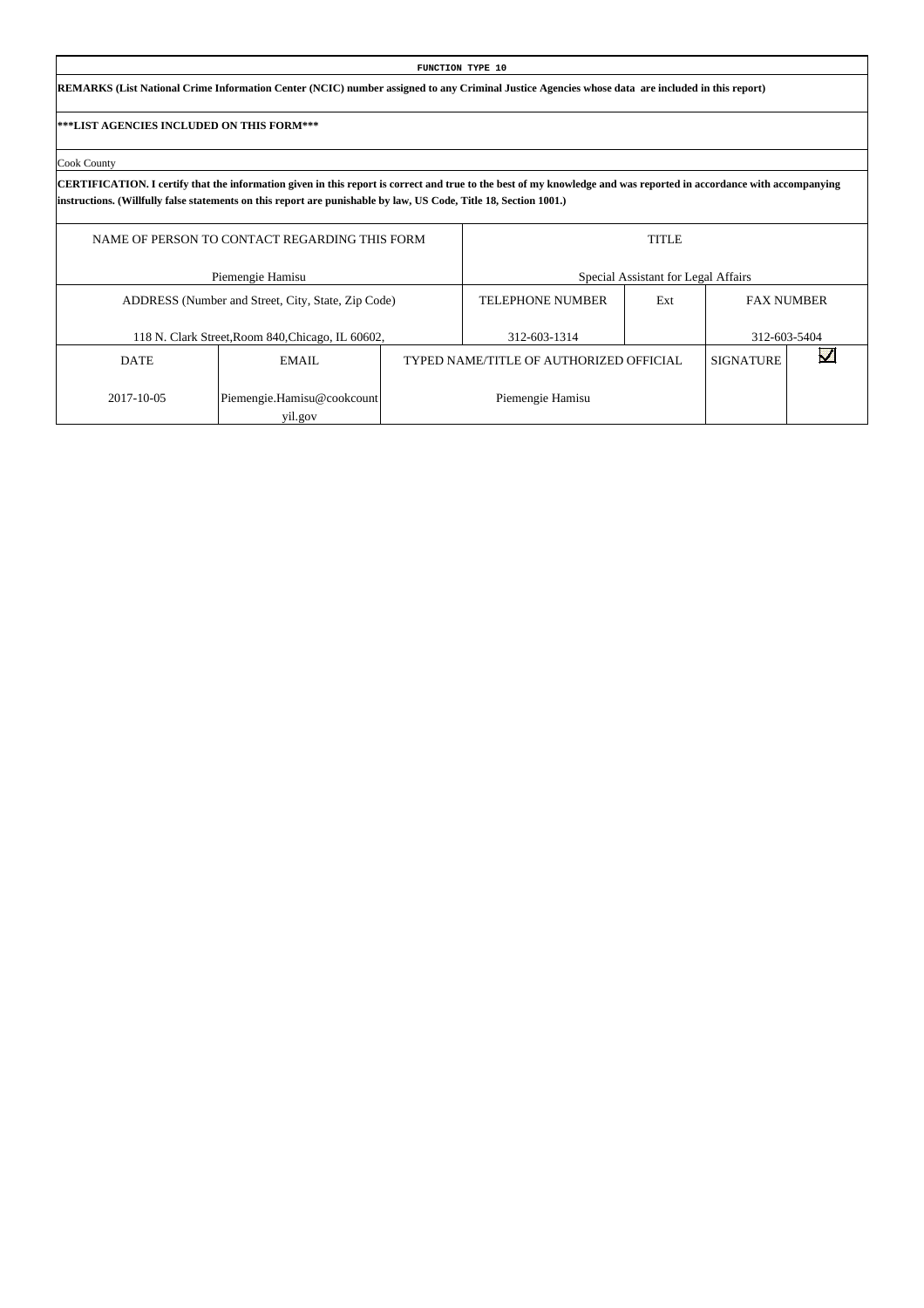|                              |                              |                                      |                                         |                                      | D. EMPLOYMENT DATA AS OF JUNE 30                                       |                                      |                                                                                              |                                                                                                 |                                               |                                      |                                                              |                                      |                                                                                              |                                                                                       |                                                                | FUNCTION TYPE 11                     |
|------------------------------|------------------------------|--------------------------------------|-----------------------------------------|--------------------------------------|------------------------------------------------------------------------|--------------------------------------|----------------------------------------------------------------------------------------------|-------------------------------------------------------------------------------------------------|-----------------------------------------------|--------------------------------------|--------------------------------------------------------------|--------------------------------------|----------------------------------------------------------------------------------------------|---------------------------------------------------------------------------------------|----------------------------------------------------------------|--------------------------------------|
|                              |                              |                                      |                                         |                                      | 1. FULL-TIME EMPLOYEES (Temporary employees are not included)          |                                      |                                                                                              |                                                                                                 |                                               |                                      |                                                              |                                      |                                                                                              |                                                                                       |                                                                |                                      |
|                              |                              |                                      |                                         |                                      |                                                                        |                                      |                                                                                              |                                                                                                 | RACE/ETHNICITY                                |                                      |                                                              |                                      |                                                                                              |                                                                                       |                                                                |                                      |
|                              | <b>ANNUAL</b><br>SALARY      |                                      | <b>HISPANIC</b><br>$_{\rm OR}$          |                                      |                                                                        |                                      | <b>MALE</b>                                                                                  |                                                                                                 | NON-HISPANIC OR LATINO                        |                                      |                                                              |                                      | <b>FEMALE</b>                                                                                |                                                                                       |                                                                | <b>TOTALS</b>                        |
| JOB CATEGORIES               | (In thousands<br>000         | MALE<br>$\mathbf A$                  | LATINO<br><b>FEMALE</b><br>$\, {\bf B}$ | WHITE<br>$\mathbf C$                 | <b>BLACK</b><br>OR<br><b>AFRICAN</b><br><b>AMERICAN</b><br>$\mathbf D$ | <b>ASIAN</b><br>$\mathbf E$          | <b>NATIVE</b><br><b>HAWAIAN</b><br>$_{\rm OR}$<br><b>OTHER</b><br>PACIFIC<br><b>ISLANDER</b> | <b>AMERICAN</b><br><b>INDIAN</b><br>$_{\rm OR}$<br><b>ALASKAN</b><br><b>NATIVE</b><br>${\bf G}$ | TWO<br>OR<br><b>MORE</b><br><b>RACES</b><br>Н | WHITE<br>$\mathbf I$                 | <b>BLACK</b><br>OR<br><b>AFRICAN</b><br><b>AMERICAN</b><br>J | <b>ASIAN</b><br>K                    | <b>NATIVE</b><br><b>HAWAIAN</b><br>${\rm OR}$<br><b>OTHER</b><br><b>PACIFIC</b><br>ISLANDER, | <b>AMERICAN</b><br><b>INDIAN</b><br><b>OR</b><br><b>ALASKAN</b><br><b>NATIVE</b><br>M | TWO<br>${\sf OR}$<br><b>MORE</b><br><b>RACES</b><br>$_{\rm N}$ | COLUMN<br>$S(A-N)$                   |
|                              |                              |                                      |                                         |                                      |                                                                        |                                      | $\mathbf F$                                                                                  |                                                                                                 |                                               |                                      |                                                              |                                      | L                                                                                            |                                                                                       |                                                                |                                      |
|                              | 1. \$0.1-15.9<br>2.16.0-19.9 | $\boldsymbol{0}$                     | $\boldsymbol{0}$                        | $\boldsymbol{0}$                     | $\boldsymbol{0}$                                                       | $\boldsymbol{0}$                     | $\boldsymbol{0}$                                                                             | $\mathbf{0}$                                                                                    | $\boldsymbol{0}$                              | $\boldsymbol{0}$                     | $\boldsymbol{0}$                                             | $\boldsymbol{0}$                     | $\boldsymbol{0}$                                                                             | $\boldsymbol{0}$                                                                      | $\boldsymbol{0}$                                               | $\mathbf{0}$                         |
|                              | 3.20.0-24.9                  | $\boldsymbol{0}$                     | $\boldsymbol{0}$                        | $\boldsymbol{0}$                     | $\boldsymbol{0}$                                                       | $\boldsymbol{0}$                     | $\boldsymbol{0}$                                                                             | $\mathbf{0}$                                                                                    | $\boldsymbol{0}$                              | $\boldsymbol{0}$                     | $\boldsymbol{0}$                                             | $\boldsymbol{0}$                     | $\boldsymbol{0}$                                                                             | $\boldsymbol{0}$                                                                      | $\boldsymbol{0}$                                               | $\boldsymbol{0}$                     |
|                              | 4.25.0-32.9                  | $\boldsymbol{0}$                     | $\mathbf{0}$                            | $\boldsymbol{0}$                     | $\boldsymbol{0}$                                                       | $\boldsymbol{0}$                     | $\boldsymbol{0}$                                                                             | $\boldsymbol{0}$                                                                                | $\boldsymbol{0}$                              | $\boldsymbol{0}$                     | $\boldsymbol{0}$                                             | $\boldsymbol{0}$                     | $\boldsymbol{0}$                                                                             | $\boldsymbol{0}$                                                                      | $\boldsymbol{0}$                                               | $\boldsymbol{0}$                     |
|                              | 5.33.0-42.9                  | $\mathbf{0}$                         | $\mathbf{0}$                            | $\boldsymbol{0}$                     | $\boldsymbol{0}$                                                       | $\boldsymbol{0}$                     | $\mathbf{0}$                                                                                 | $\boldsymbol{0}$                                                                                | $\mathbf{0}$                                  | $\boldsymbol{0}$                     | $\boldsymbol{0}$                                             | $\boldsymbol{0}$                     | $\boldsymbol{0}$                                                                             | $\boldsymbol{0}$                                                                      | $\boldsymbol{0}$                                               | $\boldsymbol{0}$                     |
|                              | 6.43.0-54.9                  | $\boldsymbol{0}$                     | $\mathbf{0}$                            | $\boldsymbol{0}$                     | $\boldsymbol{0}$                                                       | $\boldsymbol{0}$                     | $\mathbf{0}$                                                                                 | $\boldsymbol{0}$                                                                                | $\boldsymbol{0}$                              | $\boldsymbol{0}$                     | $\boldsymbol{0}$                                             | $\boldsymbol{0}$                     | $\boldsymbol{0}$                                                                             | $\boldsymbol{0}$                                                                      | $\boldsymbol{0}$                                               | $\boldsymbol{0}$                     |
| Officials and Administrators | 7.55.0-69.9                  | $\boldsymbol{0}$<br>$\boldsymbol{0}$ | $\boldsymbol{0}$                        | $\boldsymbol{0}$                     | $\boldsymbol{0}$                                                       | $\boldsymbol{0}$<br>$\boldsymbol{0}$ | $\boldsymbol{0}$<br>$\mathbf{0}$                                                             | $\boldsymbol{0}$                                                                                | $\boldsymbol{0}$                              | $\boldsymbol{0}$                     | 1                                                            | $\boldsymbol{0}$<br>$\boldsymbol{0}$ | $\boldsymbol{0}$                                                                             | $\boldsymbol{0}$                                                                      | $\boldsymbol{0}$                                               | 1                                    |
|                              | 8.70.0 Plus                  | 5                                    | $\boldsymbol{0}$<br>$\boldsymbol{0}$    | 1<br>$22\,$                          | $\sqrt{2}$<br>25                                                       | $\boldsymbol{0}$                     | $\mathbf{0}$                                                                                 | $\boldsymbol{0}$<br>$\boldsymbol{0}$                                                            | $\boldsymbol{0}$<br>$\mathbf{0}$              | $\,1$<br>$\boldsymbol{7}$            | $\mathfrak{Z}$<br>33                                         | $\boldsymbol{0}$                     | $\boldsymbol{0}$<br>$\boldsymbol{0}$                                                         | $\boldsymbol{0}$<br>$\overline{0}$                                                    | $\boldsymbol{0}$<br>$\sqrt{2}$                                 | $\boldsymbol{7}$<br>94               |
|                              | 9. \$0.1-15.9                | $\boldsymbol{0}$                     | $\mathbf{0}$                            | $\boldsymbol{0}$                     | $\boldsymbol{0}$                                                       | $\boldsymbol{0}$                     | $\mathbf{0}$                                                                                 | $\boldsymbol{0}$                                                                                | $\boldsymbol{0}$                              | $\boldsymbol{0}$                     | $\boldsymbol{0}$                                             | $\boldsymbol{0}$                     | $\boldsymbol{0}$                                                                             | $\boldsymbol{0}$                                                                      | $\boldsymbol{0}$                                               | $\boldsymbol{0}$                     |
|                              | 10.16.0-19.9                 | $\boldsymbol{0}$                     | $\mathbf{0}$                            | $\boldsymbol{0}$                     | $\boldsymbol{0}$                                                       | $\boldsymbol{0}$                     | $\mathbf{0}$                                                                                 | $\boldsymbol{0}$                                                                                | $\boldsymbol{0}$                              | $\mathbf{0}$                         | $\boldsymbol{0}$                                             | $\boldsymbol{0}$                     | $\boldsymbol{0}$                                                                             | $\boldsymbol{0}$                                                                      | $\boldsymbol{0}$                                               | $\boldsymbol{0}$                     |
|                              | 11.20.0-24.9                 | $\boldsymbol{0}$                     | $\mathbf{0}$                            | $\boldsymbol{0}$                     | $\boldsymbol{0}$                                                       | $\boldsymbol{0}$                     | $\mathbf{0}$                                                                                 | $\boldsymbol{0}$                                                                                | $\boldsymbol{0}$                              | $\mathbf{0}$                         | $\boldsymbol{0}$                                             | $\boldsymbol{0}$                     | $\boldsymbol{0}$                                                                             | $\boldsymbol{0}$                                                                      | $\boldsymbol{0}$                                               | $\boldsymbol{0}$                     |
|                              | 12.25.0-32.9                 | $\boldsymbol{0}$                     | $\mathbf{0}$                            | $\boldsymbol{0}$                     | $\boldsymbol{0}$                                                       | $\boldsymbol{0}$                     | $\mathbf{0}$                                                                                 | $\boldsymbol{0}$                                                                                | $\mathbf{0}$                                  | $\boldsymbol{0}$                     | $\boldsymbol{0}$                                             | $\boldsymbol{0}$                     | $\boldsymbol{0}$                                                                             | $\boldsymbol{0}$                                                                      | $\boldsymbol{0}$                                               | $\boldsymbol{0}$                     |
|                              | 13.33.0-42.9                 | $\boldsymbol{0}$                     | $\mathbf{0}$                            | $\boldsymbol{0}$                     | $\boldsymbol{0}$                                                       | $\boldsymbol{0}$                     | $\boldsymbol{0}$                                                                             | $\boldsymbol{0}$                                                                                | $\boldsymbol{0}$                              | $\boldsymbol{0}$                     | $\boldsymbol{0}$                                             | $\boldsymbol{0}$                     | $\boldsymbol{0}$                                                                             | $\boldsymbol{0}$                                                                      | $\boldsymbol{0}$                                               | $\boldsymbol{0}$                     |
|                              | 14.43.0-54.9                 | -1                                   | $\boldsymbol{0}$                        | $\mathbf{1}$                         | $\mathfrak{Z}$                                                         | $\boldsymbol{0}$                     | $\boldsymbol{0}$                                                                             | $\boldsymbol{0}$                                                                                | $\boldsymbol{0}$                              | $\mathfrak{Z}$                       | 6                                                            | $\boldsymbol{0}$                     | $\boldsymbol{0}$                                                                             | $\boldsymbol{0}$                                                                      | $\boldsymbol{0}$                                               | 14                                   |
|                              | 15.55.0-69.9                 | $\overline{4}$                       | 9                                       | 9                                    | 13                                                                     | $\sqrt{2}$                           | $\boldsymbol{0}$                                                                             | $\boldsymbol{0}$                                                                                | $\boldsymbol{0}$                              | 19                                   | 15                                                           | $\boldsymbol{0}$                     | $\boldsymbol{0}$                                                                             | $\boldsymbol{0}$                                                                      | $\boldsymbol{0}$                                               | 71                                   |
|                              | 16.70.0 Plus                 | 35                                   | 25                                      | 79                                   | 87                                                                     | $\mathbf{0}$                         | $\boldsymbol{0}$                                                                             | $\boldsymbol{0}$                                                                                | $\mathbf{0}$                                  | 96                                   | 99                                                           | $\overline{4}$                       | $\boldsymbol{0}$                                                                             | $\overline{0}$                                                                        | $\boldsymbol{0}$                                               | 425                                  |
|                              | 17. \$0.1-15.9               | $\boldsymbol{0}$                     | $\boldsymbol{0}$                        | $\boldsymbol{0}$                     | $\boldsymbol{0}$                                                       | $\boldsymbol{0}$                     | $\boldsymbol{0}$                                                                             | $\boldsymbol{0}$                                                                                | $\boldsymbol{0}$                              | $\boldsymbol{0}$                     | $\boldsymbol{0}$                                             | $\boldsymbol{0}$                     | $\boldsymbol{0}$                                                                             | $\boldsymbol{0}$                                                                      | $\boldsymbol{0}$                                               | $\boldsymbol{0}$                     |
|                              | 18.16.0-19.9                 | $\boldsymbol{0}$                     | $\boldsymbol{0}$                        | $\boldsymbol{0}$                     | $\boldsymbol{0}$                                                       | $\boldsymbol{0}$                     | $\boldsymbol{0}$                                                                             | $\boldsymbol{0}$                                                                                | $\boldsymbol{0}$                              | $\boldsymbol{0}$                     | $\boldsymbol{0}$                                             | $\boldsymbol{0}$                     | $\boldsymbol{0}$                                                                             | $\boldsymbol{0}$                                                                      | $\boldsymbol{0}$                                               | $\boldsymbol{0}$                     |
| Professionals<br>Technicians | 19.20.0-24.9                 | $\boldsymbol{0}$                     | $\mathbf{0}$                            | $\boldsymbol{0}$                     | $\boldsymbol{0}$                                                       | $\boldsymbol{0}$                     | $\boldsymbol{0}$                                                                             | $\boldsymbol{0}$                                                                                | $\boldsymbol{0}$                              | $\mathbf{0}$                         | $\boldsymbol{0}$                                             | $\boldsymbol{0}$                     | $\boldsymbol{0}$                                                                             | $\boldsymbol{0}$                                                                      | $\boldsymbol{0}$                                               | $\boldsymbol{0}$                     |
|                              | 20.25.0-32.9                 | $\boldsymbol{0}$                     | $\boldsymbol{0}$                        | $\boldsymbol{0}$                     | $\boldsymbol{0}$                                                       | $\mathbf{0}$                         | $\mathbf{0}$                                                                                 | $\boldsymbol{0}$                                                                                | $\mathbf{0}$                                  | $\mathbf{0}$                         | $\boldsymbol{0}$                                             | $\boldsymbol{0}$                     | $\boldsymbol{0}$                                                                             | $\boldsymbol{0}$                                                                      | $\boldsymbol{0}$                                               | $\boldsymbol{0}$                     |
|                              | 21.33.0-42.9                 | $\boldsymbol{0}$                     | $\mathbf{0}$                            | $\boldsymbol{0}$                     | $\boldsymbol{0}$                                                       | $\boldsymbol{0}$                     | $\mathbf{0}$                                                                                 | $\boldsymbol{0}$                                                                                | $\boldsymbol{0}$                              | $\boldsymbol{0}$                     | $\boldsymbol{0}$                                             | $\boldsymbol{0}$                     | $\boldsymbol{0}$                                                                             | $\boldsymbol{0}$                                                                      | $\boldsymbol{0}$                                               | $\boldsymbol{0}$                     |
|                              | 22.43.0-54.9                 | $\boldsymbol{0}$                     | $\boldsymbol{0}$                        | $\overline{4}$                       | 1                                                                      | $\boldsymbol{0}$                     | $\boldsymbol{0}$                                                                             | $\boldsymbol{0}$                                                                                | $\boldsymbol{0}$                              | $\sqrt{2}$                           | $\mathfrak{Z}$                                               | $\boldsymbol{0}$                     | $\boldsymbol{0}$                                                                             | $\boldsymbol{0}$                                                                      | $\boldsymbol{0}$                                               | 10                                   |
|                              | 23.55.0-69.9                 | 2                                    | 1                                       | 6                                    | $\boldsymbol{0}$                                                       | $\boldsymbol{0}$                     | $\mathbf{0}$                                                                                 | $\boldsymbol{0}$                                                                                | $\boldsymbol{0}$                              | 6                                    | $\overline{4}$                                               | $\boldsymbol{0}$                     | $\boldsymbol{0}$                                                                             | $\boldsymbol{0}$                                                                      | $\boldsymbol{0}$                                               | 19                                   |
|                              | 24.70.0 Plus                 | 14                                   | $\overline{4}$                          | 42                                   | 30                                                                     | $\boldsymbol{0}$                     | $\mathbf{0}$                                                                                 | $\mathbf{1}$                                                                                    | $\boldsymbol{0}$                              | 5                                    | 26                                                           | $\boldsymbol{0}$                     | $\boldsymbol{0}$                                                                             | $\overline{0}$                                                                        | $\boldsymbol{0}$                                               | 122                                  |
|                              | 25. \$0.1-15.9               | $\boldsymbol{0}$                     | $\boldsymbol{0}$                        | $\boldsymbol{0}$                     | $\boldsymbol{0}$                                                       | $\boldsymbol{0}$                     | $\boldsymbol{0}$                                                                             | $\boldsymbol{0}$                                                                                | $\boldsymbol{0}$                              | $\boldsymbol{0}$                     | $\boldsymbol{0}$                                             | $\boldsymbol{0}$                     | $\boldsymbol{0}$                                                                             | 0                                                                                     | $\mathbf{0}$                                                   | $\boldsymbol{0}$                     |
|                              | 26.16.0-19.9                 | $\boldsymbol{0}$                     | $\boldsymbol{0}$                        | $\boldsymbol{0}$                     | $\boldsymbol{0}$                                                       | $\boldsymbol{0}$                     | $\boldsymbol{0}$                                                                             | $\boldsymbol{0}$                                                                                | $\boldsymbol{0}$                              | $\boldsymbol{0}$                     | $\boldsymbol{0}$                                             | $\mathbf{0}$                         | $\boldsymbol{0}$                                                                             | $\boldsymbol{0}$                                                                      | $\boldsymbol{0}$                                               | $\boldsymbol{0}$                     |
|                              | 27.20.0-24.9                 | $\boldsymbol{0}$                     | $\boldsymbol{0}$                        | $\boldsymbol{0}$                     | $\boldsymbol{0}$                                                       | $\boldsymbol{0}$                     | $\boldsymbol{0}$                                                                             | $\boldsymbol{0}$                                                                                | $\boldsymbol{0}$                              | $\boldsymbol{0}$                     | $\boldsymbol{0}$                                             | $\boldsymbol{0}$                     | $\boldsymbol{0}$                                                                             | $\boldsymbol{0}$                                                                      | $\boldsymbol{0}$                                               | $\boldsymbol{0}$                     |
|                              | 28.25.0-32.9                 | $\boldsymbol{0}$                     | $\boldsymbol{0}$                        | $\mathbf{1}$                         | $\boldsymbol{0}$                                                       | $\mathbf{0}$                         | $\boldsymbol{0}$                                                                             | $\boldsymbol{0}$                                                                                | $\boldsymbol{0}$                              | $\mathbf{0}$                         | $\boldsymbol{0}$                                             | $\boldsymbol{0}$                     | $\boldsymbol{0}$                                                                             | $\boldsymbol{0}$                                                                      | $\boldsymbol{0}$                                               | 1                                    |
| Protective Service Workers   | 29.33.0-42.9                 | $\mathbf{1}$                         | $\mathbf{1}$                            | $\sqrt{2}$                           | $\sqrt{3}$                                                             | $\boldsymbol{0}$                     | $\boldsymbol{0}$                                                                             | $\boldsymbol{0}$                                                                                | $\boldsymbol{0}$                              | $\boldsymbol{0}$                     | $\overline{c}$                                               | $\boldsymbol{0}$                     | $\boldsymbol{0}$                                                                             | $\boldsymbol{0}$                                                                      | $\boldsymbol{0}$                                               | $\overline{9}$                       |
|                              | 30.43.0-54.9                 | 98                                   | 23                                      | 108                                  | 89                                                                     | $\overline{4}$                       | $\overline{c}$                                                                               | $\boldsymbol{0}$                                                                                | $\overline{c}$                                | 32                                   | 60                                                           | $\mathbf{1}$                         | $\boldsymbol{0}$                                                                             | $\boldsymbol{0}$                                                                      | $\mathfrak{Z}$                                                 | 422                                  |
|                              | 31.55.0-69.9<br>32.70.0 Plus | 350                                  | 97                                      | 480                                  | 399                                                                    | 22                                   | 3                                                                                            | $\mathbf{1}$                                                                                    | 3                                             | 107                                  | 242                                                          | $\overline{c}$                       | $\mathbf{1}$                                                                                 | $\boldsymbol{0}$                                                                      | $\tau$                                                         | 1714                                 |
|                              | 33. \$0.1-15.9               | 338                                  | 93                                      | 606                                  | 666                                                                    | 9                                    | $\mathbf{1}$                                                                                 | $\sqrt{5}$                                                                                      | 1                                             | 166                                  | 536                                                          | $\boldsymbol{0}$                     | $\boldsymbol{0}$                                                                             | $\boldsymbol{0}$                                                                      | $\mathbf{1}$                                                   | 2422                                 |
|                              | 34.16.0-19.9                 | $\boldsymbol{0}$<br>$\boldsymbol{0}$ | $\boldsymbol{0}$                        | $\boldsymbol{0}$                     | $\boldsymbol{0}$<br>$\boldsymbol{0}$                                   | $\boldsymbol{0}$<br>$\boldsymbol{0}$ | $\boldsymbol{0}$<br>$\boldsymbol{0}$                                                         | $\boldsymbol{0}$                                                                                | $\boldsymbol{0}$                              | $\boldsymbol{0}$<br>$\boldsymbol{0}$ | $\boldsymbol{0}$<br>$\boldsymbol{0}$                         | $\boldsymbol{0}$<br>$\boldsymbol{0}$ | $\boldsymbol{0}$                                                                             | $\boldsymbol{0}$                                                                      | $\boldsymbol{0}$                                               | $\boldsymbol{0}$                     |
|                              | 35.20.0-24.9                 | $\boldsymbol{0}$                     | $\boldsymbol{0}$<br>$\boldsymbol{0}$    | $\boldsymbol{0}$<br>$\boldsymbol{0}$ | $\boldsymbol{0}$                                                       | $\boldsymbol{0}$                     | $\boldsymbol{0}$                                                                             | $\boldsymbol{0}$<br>$\boldsymbol{0}$                                                            | $\boldsymbol{0}$<br>$\boldsymbol{0}$          | $\boldsymbol{0}$                     | $\boldsymbol{0}$                                             | $\boldsymbol{0}$                     | $\boldsymbol{0}$<br>$\boldsymbol{0}$                                                         | $\boldsymbol{0}$<br>$\boldsymbol{0}$                                                  | $\boldsymbol{0}$                                               | $\boldsymbol{0}$<br>$\boldsymbol{0}$ |
| Paraprofessionals            | 36.25.0-32.9                 | $\boldsymbol{0}$                     | $\boldsymbol{0}$                        | $\boldsymbol{0}$                     | $\overline{0}$                                                         | $\mathbf{0}$                         | $\boldsymbol{0}$                                                                             | $\boldsymbol{0}$                                                                                | $\boldsymbol{0}$                              | $\overline{0}$                       | $\boldsymbol{0}$                                             | $\boldsymbol{0}$                     | $\boldsymbol{0}$                                                                             | $\boldsymbol{0}$                                                                      | $\boldsymbol{0}$<br>$\boldsymbol{0}$                           | $\boldsymbol{0}$                     |
|                              | 37.33.0-42.9                 | $\boldsymbol{0}$                     | $\boldsymbol{0}$                        | $\boldsymbol{0}$                     | $\boldsymbol{0}$                                                       | $\mathbf{0}$                         | $\boldsymbol{0}$                                                                             | $\boldsymbol{0}$                                                                                | $\boldsymbol{0}$                              | $\boldsymbol{0}$                     | $\boldsymbol{0}$                                             | $\boldsymbol{0}$                     | $\boldsymbol{0}$                                                                             | $\boldsymbol{0}$                                                                      | $\boldsymbol{0}$                                               | $\boldsymbol{0}$                     |
|                              | 38.43.0-54.9                 | $\boldsymbol{0}$                     | $\boldsymbol{0}$                        | $\boldsymbol{0}$                     | $\boldsymbol{0}$                                                       | $\boldsymbol{0}$                     | $\boldsymbol{0}$                                                                             | $\boldsymbol{0}$                                                                                | $\boldsymbol{0}$                              | $\boldsymbol{0}$                     | $\boldsymbol{0}$                                             | $\boldsymbol{0}$                     | $\boldsymbol{0}$                                                                             | $\boldsymbol{0}$                                                                      | $\boldsymbol{0}$                                               | $\boldsymbol{0}$                     |
|                              | 39.55.0-69.9                 | $\boldsymbol{0}$                     | $\boldsymbol{0}$                        | $\mathbf{1}$                         | $\mathbf{1}$                                                           | $\boldsymbol{0}$                     | $\boldsymbol{0}$                                                                             | $\boldsymbol{0}$                                                                                | $\boldsymbol{0}$                              | $\boldsymbol{0}$                     | $\mathfrak{Z}$                                               | $\mathbf{1}$                         | $\boldsymbol{0}$                                                                             | $\boldsymbol{0}$                                                                      | $\boldsymbol{0}$                                               | 6                                    |
|                              | 40.70.0 Plus                 | $\boldsymbol{0}$                     | $\boldsymbol{0}$                        | $\boldsymbol{0}$                     | $\boldsymbol{0}$                                                       | $\mathbf{0}$                         | $\boldsymbol{0}$                                                                             | $\boldsymbol{0}$                                                                                | $\boldsymbol{0}$                              | $\,1$                                | $\overline{c}$                                               | $\boldsymbol{0}$                     | $\boldsymbol{0}$                                                                             | $\boldsymbol{0}$                                                                      | $\boldsymbol{0}$                                               | 3                                    |
|                              | 41. \$0.1-15.9               | $\boldsymbol{0}$                     | $\boldsymbol{0}$                        | $\boldsymbol{0}$                     | $\boldsymbol{0}$                                                       | $\boldsymbol{0}$                     | $\boldsymbol{0}$                                                                             | $\boldsymbol{0}$                                                                                | $\boldsymbol{0}$                              | $\boldsymbol{0}$                     | $\boldsymbol{0}$                                             | $\boldsymbol{0}$                     | $\boldsymbol{0}$                                                                             | $\boldsymbol{0}$                                                                      | $\boldsymbol{0}$                                               | $\boldsymbol{0}$                     |
|                              | 42.16.0-19.9                 | $\boldsymbol{0}$                     | $\boldsymbol{0}$                        | $\boldsymbol{0}$                     | $\boldsymbol{0}$                                                       | $\boldsymbol{0}$                     | $\boldsymbol{0}$                                                                             | $\boldsymbol{0}$                                                                                | $\boldsymbol{0}$                              | $\boldsymbol{0}$                     | $\boldsymbol{0}$                                             | $\boldsymbol{0}$                     | $\boldsymbol{0}$                                                                             | $\boldsymbol{0}$                                                                      | $\boldsymbol{0}$                                               | $\boldsymbol{0}$                     |
|                              | 43.20.0-24.9                 | $\boldsymbol{0}$                     | $\boldsymbol{0}$                        | $\boldsymbol{0}$                     | $\boldsymbol{0}$                                                       | $\boldsymbol{0}$                     | $\boldsymbol{0}$                                                                             | $\boldsymbol{0}$                                                                                | $\boldsymbol{0}$                              | $\boldsymbol{0}$                     | $\boldsymbol{0}$                                             | $\boldsymbol{0}$                     | $\boldsymbol{0}$                                                                             | $\boldsymbol{0}$                                                                      | $\boldsymbol{0}$                                               | $\boldsymbol{0}$                     |
|                              | 44.25.0-32.9                 | $\boldsymbol{0}$                     | $\sqrt{2}$                              | $\boldsymbol{0}$                     | $\boldsymbol{0}$                                                       | $\mathbf{0}$                         | $\boldsymbol{0}$                                                                             | $\boldsymbol{0}$                                                                                | $\boldsymbol{0}$                              | $\sqrt{2}$                           | $\mathbf{1}$                                                 | $\boldsymbol{0}$                     | $\boldsymbol{0}$                                                                             | $\boldsymbol{0}$                                                                      | $\mathbf{1}$                                                   | 6                                    |
|                              | 45.33.0-42.9                 | $\boldsymbol{0}$                     | $\ensuremath{\mathsf{3}}$               | $\boldsymbol{0}$                     | $\mathbf{1}$                                                           | $\boldsymbol{0}$                     | $\boldsymbol{0}$                                                                             | $\boldsymbol{0}$                                                                                | $\boldsymbol{0}$                              | $10\,$                               | 11                                                           | $\boldsymbol{0}$                     | $\boldsymbol{0}$                                                                             | $\boldsymbol{0}$                                                                      | $\mathbf{1}$                                                   | 26                                   |
| Administrative Support       | 46.43.0-54.9                 | $\tau$                               | 13                                      | 10                                   | $\,8\,$                                                                | $\boldsymbol{0}$                     | $\boldsymbol{0}$                                                                             | $\boldsymbol{0}$                                                                                | $\boldsymbol{0}$                              | 17                                   | 90                                                           | $\boldsymbol{0}$                     | $\boldsymbol{0}$                                                                             | $\mathbf{1}$                                                                          | $\mathbf{1}$                                                   | 147                                  |
|                              | 47.55.0-69.9                 | $\overline{4}$                       | 14                                      | 13                                   | 17                                                                     | $\boldsymbol{0}$                     | $\boldsymbol{0}$                                                                             | $\mathbf{1}$                                                                                    | $\boldsymbol{0}$                              | $27\,$                               | 79                                                           | $\boldsymbol{0}$                     | $\boldsymbol{0}$                                                                             | $\boldsymbol{0}$                                                                      | $\sqrt{2}$                                                     | 157                                  |
|                              | 48.70.0 Plus                 | $\mathbf{1}$                         | $\mathbf{1}$                            | $\tau$                               | $\tau$                                                                 | $\boldsymbol{0}$                     | $\boldsymbol{0}$                                                                             | $\boldsymbol{0}$                                                                                | $\boldsymbol{0}$                              | 3                                    | 21                                                           | $\boldsymbol{0}$                     | $\boldsymbol{0}$                                                                             | $\boldsymbol{0}$                                                                      | $\boldsymbol{0}$                                               | 40                                   |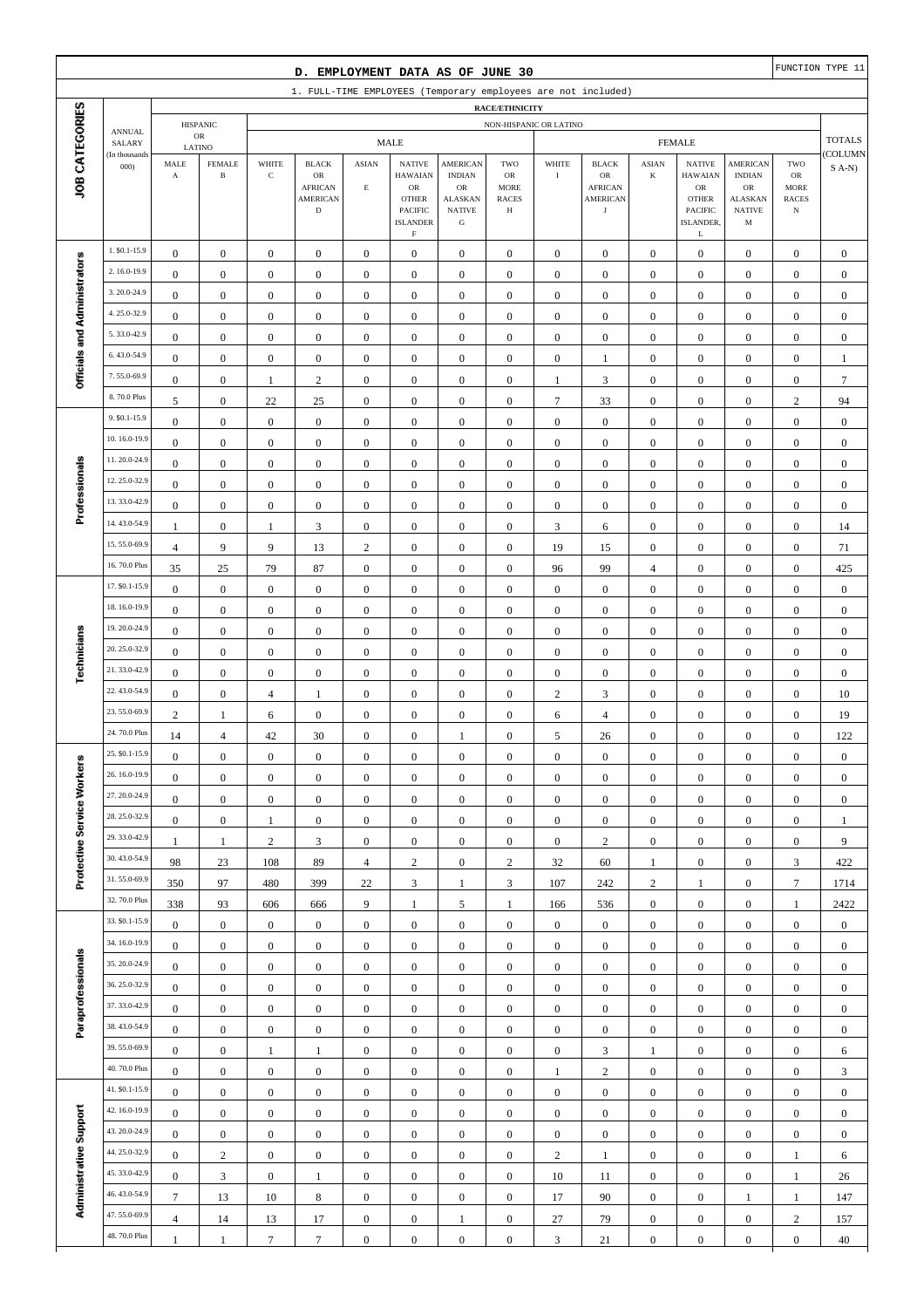|                                     |                         |                               |                               |                  | D. EMPLOYMENT DATA AS OF JUNE 30                                          |                  |                                                         |                                                        |                                        |                  |                                                                |                  |                                                         |                                                 |                                                 | FUNCTION TYPE 11 |
|-------------------------------------|-------------------------|-------------------------------|-------------------------------|------------------|---------------------------------------------------------------------------|------------------|---------------------------------------------------------|--------------------------------------------------------|----------------------------------------|------------------|----------------------------------------------------------------|------------------|---------------------------------------------------------|-------------------------------------------------|-------------------------------------------------|------------------|
|                                     |                         |                               |                               |                  | 1. FULL-TIME EMPLOYEES (Temporary employees are not included)             |                  |                                                         |                                                        |                                        |                  |                                                                |                  |                                                         |                                                 |                                                 |                  |
|                                     |                         |                               |                               |                  |                                                                           |                  |                                                         |                                                        | RACE/ETHNICITY                         |                  |                                                                |                  |                                                         |                                                 |                                                 |                  |
|                                     | <b>ANNUAL</b><br>SALARY |                               | <b>HISPANIC</b><br>${\sf OR}$ |                  |                                                                           |                  | <b>MALE</b>                                             |                                                        | NON-HISPANIC OR LATINO                 |                  |                                                                |                  | <b>FEMALE</b>                                           |                                                 |                                                 | <b>TOTALS</b>    |
|                                     | (In thousands           | LATINO                        | <b>FEMALE</b>                 | WHITE            |                                                                           | <b>ASIAN</b>     | <b>NATIVE</b>                                           | AMERICAN                                               | TWO                                    | WHITE            |                                                                | <b>ASIAN</b>     | <b>NATIVE</b>                                           | AMERICAN                                        | TWO                                             | COLUMN           |
| JOB CATEGORIES                      | 000                     | MALE<br>$\boldsymbol{\rm{A}}$ | $\, {\bf B}$                  | $\mathbf C$      | <b>BLACK</b><br>OR<br><b>AFRICAN</b><br><b>AMERICAN</b><br>$\mathbf D$    | $\mathbf E$      | <b>HAWAIAN</b><br>${\sf OR}$<br><b>OTHER</b><br>PACIFIC | <b>INDIAN</b><br>OR<br><b>ALASKAN</b><br><b>NATIVE</b> | OR<br><b>MORE</b><br><b>RACES</b><br>Н | $\bf{I}$         | <b>BLACK</b><br>OR<br><b>AFRICAN</b><br>AMERICAN<br>$_{\rm J}$ | $\bf K$          | <b>HAWAIAN</b><br>${\sf OR}$<br><b>OTHER</b><br>PACIFIC | <b>INDIAN</b><br>OR<br>ALASKAN<br><b>NATIVE</b> | OR<br><b>MORE</b><br><b>RACES</b><br>$_{\rm N}$ | $S(A-N)$         |
|                                     |                         |                               |                               |                  |                                                                           |                  | <b>ISLANDER</b><br>$\mathbf F$                          | ${\bf G}$                                              |                                        |                  |                                                                |                  | ISLANDER,<br>L                                          | M                                               |                                                 |                  |
|                                     | 49. \$0.1-15.9          | $\boldsymbol{0}$              | $\boldsymbol{0}$              | $\boldsymbol{0}$ | $\boldsymbol{0}$                                                          | $\boldsymbol{0}$ | $\boldsymbol{0}$                                        | $\boldsymbol{0}$                                       | $\boldsymbol{0}$                       | $\boldsymbol{0}$ | $\boldsymbol{0}$                                               | $\mathbf{0}$     | $\boldsymbol{0}$                                        | $\boldsymbol{0}$                                | $\boldsymbol{0}$                                | $\boldsymbol{0}$ |
|                                     | 50.16.0-19.9            | $\boldsymbol{0}$              | $\boldsymbol{0}$              | $\boldsymbol{0}$ | $\boldsymbol{0}$                                                          | $\boldsymbol{0}$ | $\boldsymbol{0}$                                        | $\boldsymbol{0}$                                       | $\boldsymbol{0}$                       | $\boldsymbol{0}$ | $\boldsymbol{0}$                                               | $\boldsymbol{0}$ | $\boldsymbol{0}$                                        | $\boldsymbol{0}$                                | $\boldsymbol{0}$                                | $\boldsymbol{0}$ |
|                                     | 51.20.0-24.9            | $\mathbf{0}$                  | $\boldsymbol{0}$              | $\boldsymbol{0}$ | $\boldsymbol{0}$                                                          | $\boldsymbol{0}$ | $\mathbf{0}$                                            | $\boldsymbol{0}$                                       | $\boldsymbol{0}$                       | $\boldsymbol{0}$ | $\mathbf{0}$                                                   | $\boldsymbol{0}$ | $\boldsymbol{0}$                                        | $\boldsymbol{0}$                                | $\boldsymbol{0}$                                | $\boldsymbol{0}$ |
| Skilled Craft Workers               | 52.25.0-32.9            | $\boldsymbol{0}$              | $\boldsymbol{0}$              | $\boldsymbol{0}$ | $\boldsymbol{0}$                                                          | $\boldsymbol{0}$ | $\mathbf{0}$                                            | $\boldsymbol{0}$                                       | $\boldsymbol{0}$                       | $\mathbf{0}$     | $\mathbf{0}$                                                   | $\boldsymbol{0}$ | $\boldsymbol{0}$                                        | $\boldsymbol{0}$                                | $\boldsymbol{0}$                                | $\boldsymbol{0}$ |
|                                     | 53.33.0-42.9            | $\boldsymbol{0}$              | $\mathbf{1}$                  | $\boldsymbol{0}$ | 9                                                                         | $\boldsymbol{0}$ | $\boldsymbol{0}$                                        | $\boldsymbol{0}$                                       | $\boldsymbol{0}$                       | $\boldsymbol{0}$ | 10                                                             | $\boldsymbol{0}$ | $\boldsymbol{0}$                                        | $\boldsymbol{0}$                                | $\boldsymbol{0}$                                | 20               |
|                                     | 54.43.0-54.9            | $\mathbf{1}$                  | $\boldsymbol{0}$              | $\mathbf{1}$     | $\mathfrak s$                                                             | $\boldsymbol{0}$ | $\boldsymbol{0}$                                        | $\boldsymbol{0}$                                       | $\boldsymbol{0}$                       | $\boldsymbol{0}$ | $\mathfrak{Z}$                                                 | $\boldsymbol{0}$ | $\boldsymbol{0}$                                        | $\boldsymbol{0}$                                | $\mathbf{1}$                                    | 11               |
|                                     | 55.55.0-69.9            | $\boldsymbol{0}$              | $\boldsymbol{0}$              | $\boldsymbol{0}$ | $\mathbf{0}$                                                              | $\mathbf{0}$     | $\mathbf{0}$                                            | $\boldsymbol{0}$                                       | $\boldsymbol{0}$                       | $\mathbf{0}$     | 1                                                              | $\boldsymbol{0}$ | $\boldsymbol{0}$                                        | $\boldsymbol{0}$                                | $\boldsymbol{0}$                                | -1               |
|                                     | 56.70.0 Plus            | $\boldsymbol{0}$              | $\boldsymbol{0}$              | $\sqrt{2}$       | $\boldsymbol{0}$                                                          | $\mathbf{0}$     | $\mathbf{0}$                                            | $\boldsymbol{0}$                                       | $\boldsymbol{0}$                       | $\boldsymbol{0}$ | $\mathbf{0}$                                                   | $\boldsymbol{0}$ | $\boldsymbol{0}$                                        | $\boldsymbol{0}$                                | $\boldsymbol{0}$                                | $\sqrt{2}$       |
|                                     | 57. \$0.1-15.9          | $\boldsymbol{0}$              | $\boldsymbol{0}$              | $\boldsymbol{0}$ | $\boldsymbol{0}$                                                          | $\boldsymbol{0}$ | $\mathbf{0}$                                            | $\boldsymbol{0}$                                       | $\boldsymbol{0}$                       | $\boldsymbol{0}$ | $\boldsymbol{0}$                                               | $\boldsymbol{0}$ | $\boldsymbol{0}$                                        | $\boldsymbol{0}$                                | $\boldsymbol{0}$                                | $\boldsymbol{0}$ |
|                                     | 58.16.0-19.9            | $\boldsymbol{0}$              | $\boldsymbol{0}$              | $\boldsymbol{0}$ | $\boldsymbol{0}$                                                          | $\boldsymbol{0}$ | $\mathbf{0}$                                            | $\boldsymbol{0}$                                       | $\boldsymbol{0}$                       | $\mathbf{0}$     | $\boldsymbol{0}$                                               | $\boldsymbol{0}$ | $\boldsymbol{0}$                                        | $\boldsymbol{0}$                                | $\boldsymbol{0}$                                | $\boldsymbol{0}$ |
|                                     | 59.20.0-24.9            | $\mathbf{0}$                  | $\boldsymbol{0}$              | $\boldsymbol{0}$ | $\boldsymbol{0}$                                                          | $\boldsymbol{0}$ | $\mathbf{0}$                                            | $\boldsymbol{0}$                                       | $\boldsymbol{0}$                       | $\boldsymbol{0}$ | $\boldsymbol{0}$                                               | $\boldsymbol{0}$ | $\boldsymbol{0}$                                        | $\boldsymbol{0}$                                | $\boldsymbol{0}$                                | $\boldsymbol{0}$ |
|                                     | 60.25.0-32.9            | $\boldsymbol{0}$              | $\boldsymbol{0}$              | $\boldsymbol{0}$ | $\boldsymbol{0}$                                                          | $\boldsymbol{0}$ | $\boldsymbol{0}$                                        | $\boldsymbol{0}$                                       | $\boldsymbol{0}$                       | $\boldsymbol{0}$ | $\boldsymbol{0}$                                               | $\boldsymbol{0}$ | $\boldsymbol{0}$                                        | $\boldsymbol{0}$                                | $\boldsymbol{0}$                                | $\boldsymbol{0}$ |
|                                     | 61.33.0-42.9            | 5                             | $\sqrt{2}$                    | $\mathfrak{Z}$   | 13                                                                        | $\boldsymbol{0}$ | $\boldsymbol{0}$                                        | $\boldsymbol{0}$                                       | $\boldsymbol{0}$                       | $\mathbf{1}$     | 11                                                             | $\boldsymbol{0}$ | $\boldsymbol{0}$                                        | $\boldsymbol{0}$                                | $\mathbf{1}$                                    | 36               |
| Service-Maintenance                 | 62.43.0-54.9            | $\mathbf{1}$                  | $\boldsymbol{0}$              | $\boldsymbol{0}$ | $\ensuremath{\mathfrak{Z}}$                                               | $\boldsymbol{0}$ | $\mathbf{0}$                                            | $\boldsymbol{0}$                                       | $\boldsymbol{0}$                       | $\boldsymbol{0}$ | $\mathfrak{Z}$                                                 | $\boldsymbol{0}$ | $\boldsymbol{0}$                                        | $\boldsymbol{0}$                                | $\boldsymbol{0}$                                | $\boldsymbol{7}$ |
|                                     | 63.55.0-69.9            | $\boldsymbol{0}$              | $\mathbf{1}$                  | 1                | 1                                                                         | $\boldsymbol{0}$ | $\mathbf{0}$                                            | $\boldsymbol{0}$                                       | $\boldsymbol{0}$                       | $\boldsymbol{0}$ | $\boldsymbol{0}$                                               | $\boldsymbol{0}$ | $\boldsymbol{0}$                                        | $\boldsymbol{0}$                                | $\boldsymbol{0}$                                | $\mathfrak{Z}$   |
|                                     | 64.70.0 Plus            | $\overline{c}$                | $\boldsymbol{0}$              | 3                | 1                                                                         | $\boldsymbol{0}$ | $\boldsymbol{0}$                                        | $\boldsymbol{0}$                                       | $\boldsymbol{0}$                       | $\mathbf{1}$     | $\boldsymbol{0}$                                               | $\boldsymbol{0}$ | $\boldsymbol{0}$                                        | $\boldsymbol{0}$                                | $\boldsymbol{0}$                                | $\boldsymbol{7}$ |
| 65. TOTAL FULL TIME<br>(Lines 1-64) |                         | 869                           | 290                           | 1402             | 1384                                                                      | 37               | 6                                                       | $\,8\,$                                                | 6                                      | 506              | 1265                                                           | 8                | $\mathbf{1}$                                            | 1                                               | 20                                              | 5803             |
|                                     |                         |                               | $2$ .                         |                  | OTHER THAN FULLTIME EMPLOYEES                                             |                  |                                                         |                                                        |                                        |                  | (Including temporary                                           |                  | employees)                                              |                                                 |                                                 |                  |
| 66.OFFICIALS/ADMIN                  |                         | $\boldsymbol{0}$              | $\boldsymbol{0}$              | $\boldsymbol{0}$ | 1                                                                         | $\boldsymbol{0}$ | $\mathbf{0}$                                            | $\boldsymbol{0}$                                       | $\boldsymbol{0}$                       | $\boldsymbol{0}$ | $\boldsymbol{0}$                                               | $\boldsymbol{0}$ | $\boldsymbol{0}$                                        | $\boldsymbol{0}$                                | $\boldsymbol{0}$                                | $\mathbf{1}$     |
| 67.PROFESSIONALS                    |                         | $\boldsymbol{0}$              | $\boldsymbol{0}$              | 1                | $\boldsymbol{0}$                                                          | $\boldsymbol{0}$ | $\boldsymbol{0}$                                        | $\boldsymbol{0}$                                       | $\boldsymbol{0}$                       | $\mathbf{2}$     | $\boldsymbol{0}$                                               | $\boldsymbol{0}$ | $\boldsymbol{0}$                                        | $\boldsymbol{0}$                                | $\boldsymbol{0}$                                | 3                |
| 68.TECHNICIANS                      |                         | $\boldsymbol{0}$              | $\boldsymbol{0}$              | $\boldsymbol{0}$ | $\boldsymbol{0}$                                                          | $\boldsymbol{0}$ | $\mathbf{0}$                                            | $\boldsymbol{0}$                                       | $\boldsymbol{0}$                       | $\boldsymbol{0}$ | $\boldsymbol{0}$                                               | $\boldsymbol{0}$ | $\boldsymbol{0}$                                        | $\boldsymbol{0}$                                | $\boldsymbol{0}$                                | $\boldsymbol{0}$ |
|                                     | 69.PROTECTIVE SERVICE   | 6                             | $\mathbf{1}$                  | 6                | $\mathfrak{Z}$                                                            | 1                | $\boldsymbol{0}$                                        | 1                                                      | $\boldsymbol{0}$                       | $\mathbf{2}$     | 5                                                              | $\boldsymbol{0}$ | $\boldsymbol{0}$                                        | $\boldsymbol{0}$                                | $\boldsymbol{0}$                                | 25               |
|                                     | 70.PARA-PROFESSIONAL    | $\boldsymbol{0}$              | $\boldsymbol{0}$              | $\boldsymbol{0}$ | $\boldsymbol{0}$                                                          | $\boldsymbol{0}$ | $\mathbf{0}$                                            | $\boldsymbol{0}$                                       | $\boldsymbol{0}$                       | $\boldsymbol{0}$ | $\boldsymbol{0}$                                               | $\boldsymbol{0}$ | $\boldsymbol{0}$                                        | $\boldsymbol{0}$                                | $\boldsymbol{0}$                                | $\boldsymbol{0}$ |
| 71.ADMIN. SUPPORT                   |                         | $\boldsymbol{0}$              | $\boldsymbol{0}$              | $\boldsymbol{0}$ | 1                                                                         | $\boldsymbol{0}$ | $\boldsymbol{0}$                                        | $\boldsymbol{0}$                                       | $\Omega$                               | $\Omega$         | $\boldsymbol{0}$                                               | $\overline{0}$   | $\boldsymbol{0}$                                        | $\Omega$                                        | $\boldsymbol{0}$                                |                  |
| 72.SKILLED CRAFT                    |                         | $\boldsymbol{0}$              | $\boldsymbol{0}$              | $\boldsymbol{0}$ | $\mathbf{0}$                                                              | $\boldsymbol{0}$ | $\boldsymbol{0}$                                        | $\mathbf{0}$                                           | $\mathbf{0}$                           | $\mathbf{0}$     | $\mathbf{0}$                                                   | $\mathbf{0}$     | $\boldsymbol{0}$                                        | $\boldsymbol{0}$                                | $\mathbf{0}$                                    | $\mathbf{0}$     |
| CE                                  | 73.SERVICE/MAINTENAN    | $\mathbf{0}$                  | $\boldsymbol{0}$              | $\mathbf{1}$     | $\mathbf{0}$                                                              | $\mathbf{0}$     | $\overline{0}$                                          | $\boldsymbol{0}$                                       | $\mathbf{0}$                           | $\mathbf{0}$     | $\mathbf{0}$                                                   | $\mathbf{0}$     | $\boldsymbol{0}$                                        | $\boldsymbol{0}$                                | $\boldsymbol{0}$                                | 1                |
| <b>FULL TIME</b><br>(Lines 66-73)   | 74. TOTAL OTHER THAN    | 6                             | $\mathbf{1}$                  | 8                | 5                                                                         | 1                | $\boldsymbol{0}$                                        | 1                                                      | $\boldsymbol{0}$                       | 4                | 5                                                              | $\mathbf{0}$     | $\mathbf{0}$                                            | $\boldsymbol{0}$                                | $\mathbf{0}$                                    | 31               |
|                                     |                         |                               |                               |                  | 3. NEW HIRES DURING FISCAL YEAR Permanent full time only JULY 1 - JUNE 30 |                  |                                                         |                                                        |                                        |                  |                                                                |                  |                                                         |                                                 |                                                 |                  |
| 75.OFFICIALS/ADMIN                  |                         | $\boldsymbol{0}$              | $\boldsymbol{0}$              | $\mathbf{0}$     | $\mathbf{0}$                                                              | $\mathbf{0}$     | $\mathbf{0}$                                            | $\mathbf{0}$                                           | $\mathbf{0}$                           | $\overline{0}$   | $\mathbf{0}$                                                   | $\overline{0}$   | $\boldsymbol{0}$                                        | $\mathbf{0}$                                    | $\mathbf{0}$                                    | $\mathbf{0}$     |
| 76.PROFESSIONALS                    |                         | $\boldsymbol{0}$              | $\boldsymbol{0}$              | $\sqrt{2}$       | 3                                                                         | $\boldsymbol{0}$ | $\overline{0}$                                          | $\mathbf{0}$                                           | $\boldsymbol{0}$                       | $\overline{4}$   | 5                                                              | $\mathbf{0}$     | $\mathbf{0}$                                            | $\boldsymbol{0}$                                | $\mathbf{0}$                                    | 14               |
| 77.TECHNICIANS                      |                         | $\boldsymbol{0}$              | $\boldsymbol{0}$              | $\boldsymbol{0}$ | $\boldsymbol{0}$                                                          | $\boldsymbol{0}$ | $\boldsymbol{0}$                                        | $\boldsymbol{0}$                                       | $\boldsymbol{0}$                       | $\overline{0}$   | $\boldsymbol{0}$                                               | $\overline{0}$   | $\mathbf{0}$                                            | $\boldsymbol{0}$                                | $\boldsymbol{0}$                                | $\mathbf{0}$     |
|                                     | 78.PROTECTIVE SERVICE   | 95                            | 19                            | 115              | 67                                                                        | $\overline{4}$   | $\overline{c}$                                          | $\mathbf{0}$                                           | $\overline{c}$                         | 27               | 37                                                             | $\mathbf{1}$     | $\boldsymbol{0}$                                        | $\mathbf{0}$                                    | 3                                               | 372              |
|                                     | 79.PARA-PROFESSIONAL    | $\boldsymbol{0}$              | $\boldsymbol{0}$              | $\mathbf{0}$     | $\mathbf{0}$                                                              | $\overline{0}$   | $\mathbf{0}$                                            | $\mathbf{0}$                                           | $\mathbf{0}$                           | $\overline{0}$   | $\mathbf{0}$                                                   | $\overline{0}$   | $\mathbf{0}$                                            | $\overline{0}$                                  | $\boldsymbol{0}$                                | $\mathbf{0}$     |
| 80.ADMIN. SUPPORT                   |                         | $\mathbf{1}$                  | $\boldsymbol{7}$              | $\sqrt{2}$       | 1                                                                         | $\boldsymbol{0}$ | $\boldsymbol{0}$                                        | $\mathbf{0}$                                           | $\mathbf{0}$                           | $\tau$           | 8                                                              | $\mathbf{0}$     | $\mathbf{0}$                                            | $\boldsymbol{0}$                                | 1                                               | 27               |
| 81.SKILLED CRAFT                    |                         | $\boldsymbol{0}$              | $\boldsymbol{0}$              | $\boldsymbol{0}$ | 3                                                                         | $\boldsymbol{0}$ | $\overline{0}$                                          | $\boldsymbol{0}$                                       | $\boldsymbol{0}$                       | $\boldsymbol{0}$ | $\boldsymbol{0}$                                               | $\overline{0}$   | $\mathbf{0}$                                            | $\boldsymbol{0}$                                | $\boldsymbol{0}$                                | 3                |
| CE                                  | 82.SERVICE/MAINTENAN    | $\overline{0}$                | $\boldsymbol{0}$              | $\boldsymbol{0}$ | $\mathbf{1}$                                                              | $\mathbf{0}$     | $\overline{0}$                                          | $\boldsymbol{0}$                                       | $\mathbf{0}$                           | $\mathbf{0}$     | $\mathbf{0}$                                                   | $\mathbf{0}$     | $\boldsymbol{0}$                                        | $\overline{0}$                                  | $\boldsymbol{0}$                                | $\mathbf{1}$     |
| (Lines 75-82)                       | 83. TOTAL NEW HIRES     | 96                            | 26                            | 119              | 75                                                                        | $\overline{4}$   | $\overline{c}$                                          | $\boldsymbol{0}$                                       | $\overline{c}$                         | 38               | 50                                                             | $\mathbf{1}$     | $\boldsymbol{0}$                                        | $\boldsymbol{0}$                                | $\overline{4}$                                  | 417              |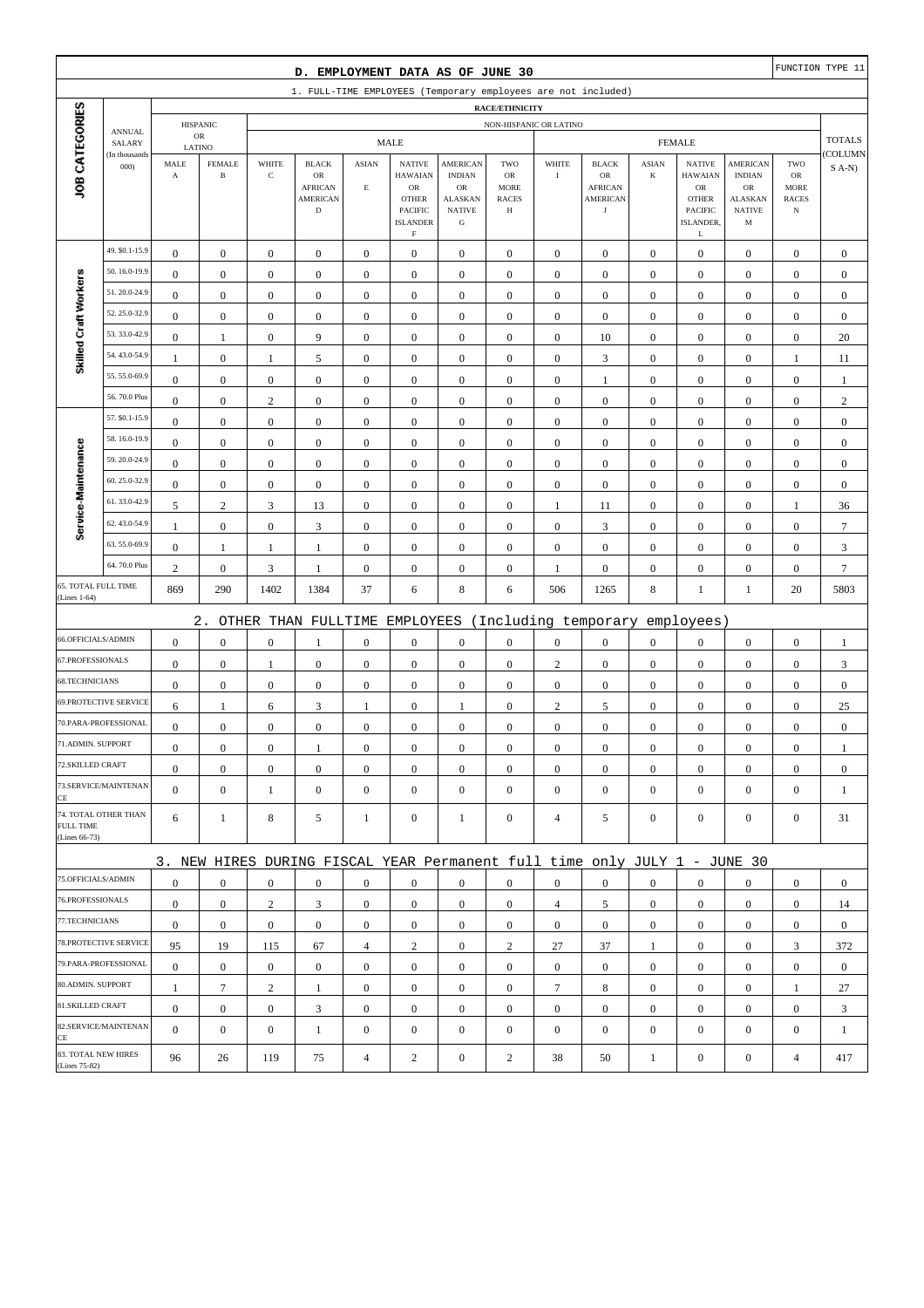| <b>FUNCTION TYPE 11</b>                                                                                                                                                                                                                                                                  |                                                                                   |                                                             |  |                                     |  |  |  |  |  |  |  |  |
|------------------------------------------------------------------------------------------------------------------------------------------------------------------------------------------------------------------------------------------------------------------------------------------|-----------------------------------------------------------------------------------|-------------------------------------------------------------|--|-------------------------------------|--|--|--|--|--|--|--|--|
| REMARKS (List National Crime Information Center (NCIC) number assigned to any Criminal Justice Agencies whose data are included in this report)                                                                                                                                          |                                                                                   |                                                             |  |                                     |  |  |  |  |  |  |  |  |
| <b> ***LIST AGENCIES INCLUDED ON THIS FORM***</b>                                                                                                                                                                                                                                        |                                                                                   |                                                             |  |                                     |  |  |  |  |  |  |  |  |
| Cook County                                                                                                                                                                                                                                                                              |                                                                                   |                                                             |  |                                     |  |  |  |  |  |  |  |  |
| CERTIFICATION. I certify that the information given in this report is correct and true to the best of my knowledge and was reported in accordance with accompanying<br>instructions. (Willfully false statements on this report are punishable by law, US Code, Title 18, Section 1001.) |                                                                                   |                                                             |  |                                     |  |  |  |  |  |  |  |  |
|                                                                                                                                                                                                                                                                                          | NAME OF PERSON TO CONTACT REGARDING THIS FORM<br><b>TITLE</b>                     |                                                             |  |                                     |  |  |  |  |  |  |  |  |
|                                                                                                                                                                                                                                                                                          | Piemengie Hamisu                                                                  |                                                             |  | Special Assistant for Legal Affairs |  |  |  |  |  |  |  |  |
| ADDRESS (Number and Street, City, State, Zip Code)<br>TELEPHONE NUMBER<br>Ext<br><b>FAX NUMBER</b>                                                                                                                                                                                       |                                                                                   |                                                             |  |                                     |  |  |  |  |  |  |  |  |
|                                                                                                                                                                                                                                                                                          | 312-603-1314<br>312-603-5404<br>118 N. Clark Street, Room 840, Chicago, IL 60602, |                                                             |  |                                     |  |  |  |  |  |  |  |  |
| <b>DATE</b>                                                                                                                                                                                                                                                                              | EMAIL.                                                                            | TYPED NAME/TITLE OF AUTHORIZED OFFICIAL<br><b>SIGNATURE</b> |  |                                     |  |  |  |  |  |  |  |  |
| 2017-10-05<br>Piemengie.Hamisu@cookcount<br>Piemengie Hamisu                                                                                                                                                                                                                             |                                                                                   |                                                             |  |                                     |  |  |  |  |  |  |  |  |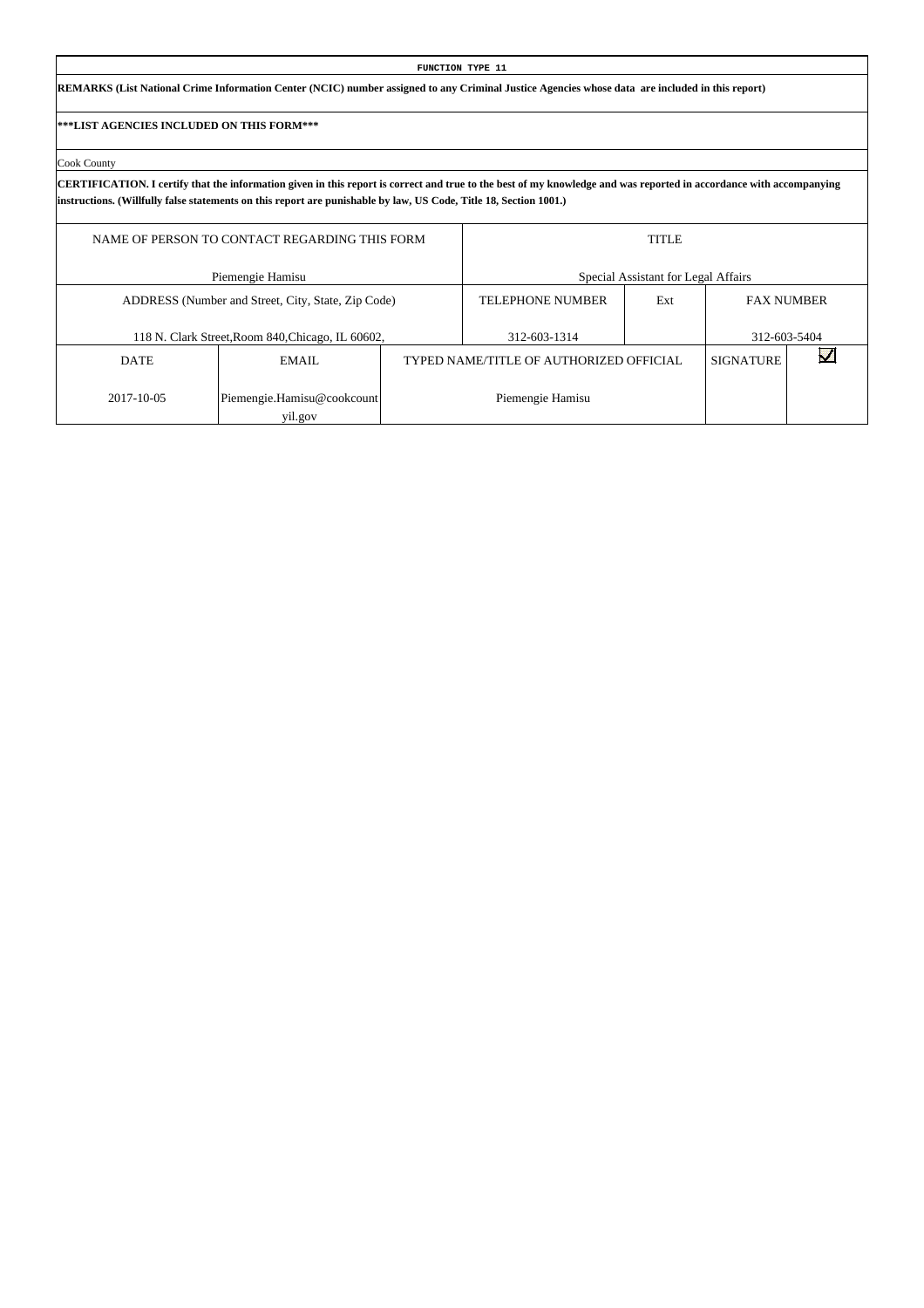| D. EMPLOYMENT DATA AS OF JUNE 30                              |                                |                                                                    |                               |                                      |                                                                        |                                      |                                                                                                                   |                                                                                                |                                               |                                  | FUNCTION TYPE 15                                                      |                                      |                                                                                           |                                                                                          |                                                          |                        |
|---------------------------------------------------------------|--------------------------------|--------------------------------------------------------------------|-------------------------------|--------------------------------------|------------------------------------------------------------------------|--------------------------------------|-------------------------------------------------------------------------------------------------------------------|------------------------------------------------------------------------------------------------|-----------------------------------------------|----------------------------------|-----------------------------------------------------------------------|--------------------------------------|-------------------------------------------------------------------------------------------|------------------------------------------------------------------------------------------|----------------------------------------------------------|------------------------|
| 1. FULL-TIME EMPLOYEES (Temporary employees are not included) |                                |                                                                    |                               |                                      |                                                                        |                                      |                                                                                                                   |                                                                                                |                                               |                                  |                                                                       |                                      |                                                                                           |                                                                                          |                                                          |                        |
|                                                               |                                | <b>RACE/ETHNICITY</b><br><b>HISPANIC</b><br>NON-HISPANIC OR LATINO |                               |                                      |                                                                        |                                      |                                                                                                                   |                                                                                                |                                               |                                  |                                                                       |                                      |                                                                                           |                                                                                          |                                                          |                        |
|                                                               | <b>ANNUAL</b><br>SALARY        | ${\rm OR}$<br>LATINO                                               |                               | <b>MALE</b>                          |                                                                        |                                      |                                                                                                                   |                                                                                                | <b>FEMALE</b>                                 |                                  |                                                                       |                                      |                                                                                           |                                                                                          | <b>TOTALS</b>                                            |                        |
| JOB CATEGORIES                                                | (In thousands<br>000           | MALE<br>$\mathbf A$                                                | <b>FEMALE</b><br>$\, {\bf B}$ | WHITE<br>$\mathbf C$                 | <b>BLACK</b><br>OR<br><b>AFRICAN</b><br><b>AMERICAN</b><br>$\mathbf D$ | <b>ASIAN</b><br>$\mathbf E$          | <b>NATIVE</b><br><b>HAWAIAN</b><br>${\sf OR}$<br><b>OTHER</b><br><b>PACIFIC</b><br><b>ISLANDER</b><br>$\mathbf F$ | <b>AMERICAN</b><br><b>INDIAN</b><br>${\sf OR}$<br><b>ALASKAN</b><br><b>NATIVE</b><br>${\bf G}$ | TWO<br>OR<br><b>MORE</b><br><b>RACES</b><br>Н | WHITE<br>$\bf{I}$                | <b>BLACK</b><br>OR<br><b>AFRICAN</b><br><b>AMERICAN</b><br>$_{\rm J}$ | <b>ASIAN</b><br>$\bf K$              | <b>NATIVE</b><br><b>HAWAIAN</b><br>OR<br><b>OTHER</b><br><b>PACIFIC</b><br>ISLANDER,<br>L | <b>AMERICAN</b><br><b>INDIAN</b><br>OR<br><b>ALASKAN</b><br><b>NATIVE</b><br>$\mathbf M$ | TWO<br>$_{\rm OR}$<br>MORE<br><b>RACES</b><br>$_{\rm N}$ | (COLUMN<br>$S$ A-N $)$ |
|                                                               | 1. \$0.1-15.9                  | $\boldsymbol{0}$                                                   | $\boldsymbol{0}$              | $\boldsymbol{0}$                     | $\boldsymbol{0}$                                                       | $\boldsymbol{0}$                     | $\mathbf{0}$                                                                                                      | $\mathbf{0}$                                                                                   | $\mathbf{0}$                                  | $\boldsymbol{0}$                 | $\boldsymbol{0}$                                                      | $\boldsymbol{0}$                     | $\boldsymbol{0}$                                                                          | $\boldsymbol{0}$                                                                         | $\boldsymbol{0}$                                         | $\boldsymbol{0}$       |
|                                                               | 2.16.0-19.9                    | $\boldsymbol{0}$                                                   | $\boldsymbol{0}$              | $\boldsymbol{0}$                     | $\boldsymbol{0}$                                                       | $\boldsymbol{0}$                     | $\mathbf{0}$                                                                                                      | $\boldsymbol{0}$                                                                               | $\boldsymbol{0}$                              | $\boldsymbol{0}$                 | $\boldsymbol{0}$                                                      | $\boldsymbol{0}$                     | $\boldsymbol{0}$                                                                          | $\boldsymbol{0}$                                                                         | $\boldsymbol{0}$                                         | $\boldsymbol{0}$       |
| Officials and Administrators                                  | 3.20.0-24.9                    | $\boldsymbol{0}$                                                   | $\boldsymbol{0}$              | $\boldsymbol{0}$                     | $\boldsymbol{0}$                                                       | $\boldsymbol{0}$                     | $\boldsymbol{0}$                                                                                                  | $\boldsymbol{0}$                                                                               | $\boldsymbol{0}$                              | $\boldsymbol{0}$                 | $\boldsymbol{0}$                                                      | $\boldsymbol{0}$                     | $\boldsymbol{0}$                                                                          | $\boldsymbol{0}$                                                                         | $\boldsymbol{0}$                                         | $\boldsymbol{0}$       |
|                                                               | 4.25.0-32.9                    | $\boldsymbol{0}$                                                   | $\boldsymbol{0}$              | $\boldsymbol{0}$                     | $\mathbf{0}$                                                           | $\boldsymbol{0}$                     | $\boldsymbol{0}$                                                                                                  | $\boldsymbol{0}$                                                                               | $\boldsymbol{0}$                              | $\boldsymbol{0}$                 | $\boldsymbol{0}$                                                      | $\boldsymbol{0}$                     | $\boldsymbol{0}$                                                                          | $\boldsymbol{0}$                                                                         | $\boldsymbol{0}$                                         | $\mathbf{0}$           |
|                                                               | 5.33.0-42.9                    | $\boldsymbol{0}$                                                   | $\boldsymbol{0}$              | $\boldsymbol{0}$                     | $\boldsymbol{0}$                                                       | $\boldsymbol{0}$                     | $\boldsymbol{0}$                                                                                                  | $\boldsymbol{0}$                                                                               | $\boldsymbol{0}$                              | $\boldsymbol{0}$                 | $\boldsymbol{0}$                                                      | $\boldsymbol{0}$                     | $\boldsymbol{0}$                                                                          | $\boldsymbol{0}$                                                                         | $\boldsymbol{0}$                                         | $\mathbf{0}$           |
|                                                               | 6.43.0-54.9                    | $\boldsymbol{0}$                                                   | $\boldsymbol{0}$              | $\boldsymbol{0}$                     | $\boldsymbol{0}$                                                       | $\boldsymbol{0}$                     | $\boldsymbol{0}$                                                                                                  | $\boldsymbol{0}$                                                                               | $\boldsymbol{0}$                              | $\boldsymbol{0}$                 | $\boldsymbol{0}$                                                      | 1                                    | $\boldsymbol{0}$                                                                          | $\boldsymbol{0}$                                                                         | $\boldsymbol{0}$                                         | $\mathbf{1}$           |
|                                                               | 7.55.0-69.9                    | $\boldsymbol{0}$                                                   | $\boldsymbol{0}$              | $\boldsymbol{0}$                     | $\boldsymbol{0}$                                                       | $\boldsymbol{0}$                     | $\boldsymbol{0}$                                                                                                  | $\boldsymbol{0}$                                                                               | $\boldsymbol{0}$                              | $\boldsymbol{0}$                 | 1                                                                     | $\boldsymbol{0}$                     | $\boldsymbol{0}$                                                                          | $\boldsymbol{0}$                                                                         | $\boldsymbol{0}$                                         | $\mathbf{1}$           |
|                                                               | 8.70.0 Plus                    | $\mathbf{1}$                                                       | $\mathbf{1}$                  | 14                                   | $\mathfrak{Z}$                                                         | $\mathbf{2}$                         | $\boldsymbol{0}$                                                                                                  | $\boldsymbol{0}$                                                                               | 1                                             | $10\,$                           | 11                                                                    | 1                                    | $\boldsymbol{0}$                                                                          | $\boldsymbol{0}$                                                                         | $\boldsymbol{0}$                                         | 44                     |
|                                                               | 9. \$0.1-15.9                  | $\boldsymbol{0}$                                                   | $\boldsymbol{0}$              | $\boldsymbol{0}$                     | $\boldsymbol{0}$                                                       | $\boldsymbol{0}$                     | $\boldsymbol{0}$                                                                                                  | $\boldsymbol{0}$                                                                               | $\boldsymbol{0}$                              | $\boldsymbol{0}$                 | $\boldsymbol{0}$                                                      | $\boldsymbol{0}$                     | $\boldsymbol{0}$                                                                          | $\boldsymbol{0}$                                                                         | $\boldsymbol{0}$                                         | $\mathbf{0}$           |
|                                                               | 10.16.0-19.9                   | $\boldsymbol{0}$                                                   | $\boldsymbol{0}$              | $\boldsymbol{0}$                     | $\boldsymbol{0}$                                                       | $\boldsymbol{0}$                     | $\boldsymbol{0}$                                                                                                  | $\boldsymbol{0}$                                                                               | $\boldsymbol{0}$                              | $\boldsymbol{0}$                 | $\boldsymbol{0}$                                                      | $\boldsymbol{0}$                     | $\boldsymbol{0}$                                                                          | $\boldsymbol{0}$                                                                         | $\boldsymbol{0}$                                         | $\boldsymbol{0}$       |
|                                                               | 11.20.0-24.9                   | $\boldsymbol{0}$                                                   | $\boldsymbol{0}$              | $\boldsymbol{0}$                     | $\boldsymbol{0}$                                                       | $\boldsymbol{0}$                     | $\boldsymbol{0}$                                                                                                  | $\boldsymbol{0}$                                                                               | $\boldsymbol{0}$                              | $\boldsymbol{0}$                 | $\boldsymbol{0}$                                                      | $\boldsymbol{0}$                     | $\boldsymbol{0}$                                                                          | $\boldsymbol{0}$                                                                         | $\boldsymbol{0}$                                         | $\boldsymbol{0}$       |
|                                                               | 12.25.0-32.9                   | $\boldsymbol{0}$                                                   | $\boldsymbol{0}$              | $\boldsymbol{0}$                     | $\mathbf{0}$                                                           | $\boldsymbol{0}$                     | $\boldsymbol{0}$                                                                                                  | $\boldsymbol{0}$                                                                               | $\boldsymbol{0}$                              | $\boldsymbol{0}$                 | $\boldsymbol{0}$                                                      | $\boldsymbol{0}$                     | $\boldsymbol{0}$                                                                          | $\boldsymbol{0}$                                                                         | $\boldsymbol{0}$                                         | $\boldsymbol{0}$       |
| Professionals                                                 | 13.33.0-42.9                   | $\boldsymbol{0}$                                                   | $\boldsymbol{0}$              | $\mathbf{1}$                         | $\boldsymbol{0}$                                                       | $\boldsymbol{0}$                     | $\boldsymbol{0}$                                                                                                  | $\boldsymbol{0}$                                                                               | $\boldsymbol{0}$                              | 3                                | 1                                                                     | $\boldsymbol{0}$                     | $\boldsymbol{0}$                                                                          | $\boldsymbol{0}$                                                                         | $\boldsymbol{0}$                                         | 5                      |
|                                                               | 14.43.0-54.9                   | $\mathbf{1}$                                                       | $\sqrt{5}$                    | 6                                    | $\boldsymbol{0}$                                                       | $\boldsymbol{0}$                     | $\boldsymbol{0}$                                                                                                  | $\boldsymbol{0}$                                                                               | $\boldsymbol{0}$                              | 12                               | $\overline{4}$                                                        | $\boldsymbol{0}$                     | $\boldsymbol{0}$                                                                          | $\boldsymbol{0}$                                                                         | $\boldsymbol{0}$                                         | 28                     |
|                                                               | 15.55.0-69.9                   | 16                                                                 | 15                            | 77                                   | 23                                                                     | 9                                    | $\boldsymbol{0}$                                                                                                  | $\boldsymbol{0}$                                                                               | $\boldsymbol{0}$                              | 90                               | 46                                                                    | 10                                   | $\boldsymbol{0}$                                                                          | $\boldsymbol{0}$                                                                         | $\boldsymbol{7}$                                         | 293                    |
|                                                               | 16.70.0 Plus<br>17. \$0.1-15.9 | 41                                                                 | 65                            | 373                                  | 70                                                                     | 23                                   | $\boldsymbol{0}$                                                                                                  | $\boldsymbol{0}$                                                                               | 3                                             | 513                              | 214                                                                   | 29                                   | $\mathbf{1}$                                                                              | $\overline{c}$                                                                           | 13                                                       | 1347                   |
|                                                               |                                | $\boldsymbol{0}$                                                   | $\boldsymbol{0}$              | $\boldsymbol{0}$                     | $\boldsymbol{0}$                                                       | $\boldsymbol{0}$                     | $\boldsymbol{0}$                                                                                                  | $\boldsymbol{0}$                                                                               | $\boldsymbol{0}$                              | $\boldsymbol{0}$                 | $\boldsymbol{0}$                                                      | $\boldsymbol{0}$                     | $\boldsymbol{0}$                                                                          | $\boldsymbol{0}$                                                                         | $\boldsymbol{0}$                                         | $\boldsymbol{0}$       |
| Technicians                                                   | 18.16.0-19.9<br>19.20.0-24.9   | $\boldsymbol{0}$                                                   | $\boldsymbol{0}$              | $\boldsymbol{0}$                     | $\boldsymbol{0}$                                                       | $\boldsymbol{0}$                     | $\boldsymbol{0}$                                                                                                  | $\boldsymbol{0}$                                                                               | $\boldsymbol{0}$                              | $\boldsymbol{0}$                 | $\boldsymbol{0}$                                                      | $\boldsymbol{0}$                     | $\boldsymbol{0}$                                                                          | $\boldsymbol{0}$                                                                         | $\boldsymbol{0}$                                         | $\boldsymbol{0}$       |
|                                                               | 20.25.0-32.9                   | $\boldsymbol{0}$                                                   | $\mathbf{0}$                  | $\boldsymbol{0}$                     | $\boldsymbol{0}$                                                       | $\boldsymbol{0}$                     | $\boldsymbol{0}$                                                                                                  | $\boldsymbol{0}$                                                                               | $\boldsymbol{0}$                              | $\boldsymbol{0}$                 | $\boldsymbol{0}$                                                      | $\boldsymbol{0}$                     | $\boldsymbol{0}$                                                                          | $\boldsymbol{0}$                                                                         | $\boldsymbol{0}$                                         | $\mathbf{0}$           |
|                                                               | 21.33.0-42.9                   | $\boldsymbol{0}$                                                   | $\boldsymbol{0}$              | $\boldsymbol{0}$                     | $\mathbf{0}$                                                           | $\boldsymbol{0}$                     | $\boldsymbol{0}$                                                                                                  | $\boldsymbol{0}$                                                                               | $\boldsymbol{0}$                              | $\boldsymbol{0}$                 | $\boldsymbol{0}$                                                      | $\boldsymbol{0}$                     | $\boldsymbol{0}$                                                                          | $\boldsymbol{0}$                                                                         | $\boldsymbol{0}$                                         | $\mathbf{0}$           |
|                                                               | 22.43.0-54.9                   | $\boldsymbol{0}$<br>2                                              | $\mathbf{0}$<br>1             | $\boldsymbol{0}$<br>$\boldsymbol{0}$ | $\boldsymbol{0}$<br>$\boldsymbol{0}$                                   | $\boldsymbol{0}$<br>$\boldsymbol{0}$ | $\boldsymbol{0}$<br>$\boldsymbol{0}$                                                                              | $\boldsymbol{0}$<br>$\boldsymbol{0}$                                                           | $\boldsymbol{0}$<br>$\boldsymbol{0}$          | $\boldsymbol{0}$<br>$\mathbf{1}$ | $\boldsymbol{0}$<br>$\sqrt{5}$                                        | $\boldsymbol{0}$<br>$\boldsymbol{0}$ | $\boldsymbol{0}$<br>$\boldsymbol{0}$                                                      | $\boldsymbol{0}$<br>$\boldsymbol{0}$                                                     | $\boldsymbol{0}$<br>$\boldsymbol{0}$                     | $\boldsymbol{0}$<br>9  |
|                                                               | 23.55.0-69.9                   | $\boldsymbol{0}$                                                   | $\mathbf{1}$                  | $\mathbf{1}$                         | $\ensuremath{\mathsf{3}}$                                              | $\boldsymbol{0}$                     | $\boldsymbol{0}$                                                                                                  | $\boldsymbol{0}$                                                                               | $\boldsymbol{0}$                              | 3                                | 3                                                                     | 4                                    | $\boldsymbol{0}$                                                                          | $\boldsymbol{0}$                                                                         | $\boldsymbol{0}$                                         | 15                     |
|                                                               | 24.70.0 Plus                   | $\boldsymbol{0}$                                                   | $\mathbf{0}$                  | 8                                    | $\mathbf{0}$                                                           | $\boldsymbol{0}$                     | $\boldsymbol{0}$                                                                                                  | $\boldsymbol{0}$                                                                               | $\boldsymbol{0}$                              | $\overline{4}$                   | 1                                                                     | 3                                    | $\boldsymbol{0}$                                                                          | $\boldsymbol{0}$                                                                         | $\mathbf{1}$                                             | 17                     |
|                                                               | 25. \$0.1-15.9                 | $\boldsymbol{0}$                                                   | $\boldsymbol{0}$              | $\boldsymbol{0}$                     | 0                                                                      | $\bf{0}$                             | $\boldsymbol{0}$                                                                                                  | $\boldsymbol{0}$                                                                               | $\boldsymbol{0}$                              | 0                                | $\boldsymbol{0}$                                                      | 0                                    | $\boldsymbol{0}$                                                                          | $\boldsymbol{0}$                                                                         | $\boldsymbol{0}$                                         | $\boldsymbol{0}$       |
|                                                               | 26.16.0-19.9                   | $\boldsymbol{0}$                                                   | $\boldsymbol{0}$              | $\boldsymbol{0}$                     | $\boldsymbol{0}$                                                       | $\boldsymbol{0}$                     | $\boldsymbol{0}$                                                                                                  | $\boldsymbol{0}$                                                                               | $\boldsymbol{0}$                              | $\boldsymbol{0}$                 | $\boldsymbol{0}$                                                      | $\boldsymbol{0}$                     | $\boldsymbol{0}$                                                                          | $\mathbf{0}$                                                                             | $\boldsymbol{0}$                                         | $\boldsymbol{0}$       |
|                                                               | 27.20.0-24.9                   | $\boldsymbol{0}$                                                   | $\boldsymbol{0}$              | $\boldsymbol{0}$                     | $\boldsymbol{0}$                                                       | $\boldsymbol{0}$                     | $\boldsymbol{0}$                                                                                                  | $\boldsymbol{0}$                                                                               | $\boldsymbol{0}$                              | $\boldsymbol{0}$                 | $\boldsymbol{0}$                                                      | $\boldsymbol{0}$                     | $\boldsymbol{0}$                                                                          | $\boldsymbol{0}$                                                                         | $\mathbf{0}$                                             | $\boldsymbol{0}$       |
|                                                               | 28.25.0-32.9                   | $\boldsymbol{0}$                                                   | $\boldsymbol{0}$              | $\boldsymbol{0}$                     | $\mathbf{0}$                                                           | $\mathbf{0}$                         | $\boldsymbol{0}$                                                                                                  | $\boldsymbol{0}$                                                                               | $\boldsymbol{0}$                              | $\mathbf{0}$                     | $\boldsymbol{0}$                                                      | $\boldsymbol{0}$                     | $\boldsymbol{0}$                                                                          | $\mathbf{0}$                                                                             | $\boldsymbol{0}$                                         | $\boldsymbol{0}$       |
| Protective Service Workers                                    | 29.33.0-42.9                   | $\boldsymbol{0}$                                                   | $\boldsymbol{0}$              | $\boldsymbol{0}$                     | $\mathbf{1}$                                                           | $\boldsymbol{0}$                     | $\boldsymbol{0}$                                                                                                  | $\boldsymbol{0}$                                                                               | $\boldsymbol{0}$                              | $\boldsymbol{0}$                 | $\sqrt{2}$                                                            | $\boldsymbol{0}$                     | $\boldsymbol{0}$                                                                          | $\boldsymbol{0}$                                                                         | $\boldsymbol{0}$                                         | 3                      |
|                                                               | 30.43.0-54.9                   | $\mathbf{1}$                                                       | $\mathbf{1}$                  | $\overline{4}$                       | $\overline{4}$                                                         | $\boldsymbol{0}$                     | $\boldsymbol{0}$                                                                                                  | $\boldsymbol{0}$                                                                               | $\boldsymbol{0}$                              | $\mathbf{1}$                     | $\sqrt{3}$                                                            | $\boldsymbol{0}$                     | $\boldsymbol{0}$                                                                          | $\boldsymbol{0}$                                                                         | $\mathbf{1}$                                             | 15                     |
|                                                               | 31.55.0-69.9                   | $\overline{4}$                                                     | $\mathbf{1}$                  | 13                                   | $\tau$                                                                 | $\boldsymbol{0}$                     | $\boldsymbol{0}$                                                                                                  | $\boldsymbol{0}$                                                                               | $\boldsymbol{0}$                              | 9                                | $\,8\,$                                                               | $\boldsymbol{0}$                     | $\boldsymbol{0}$                                                                          | $\boldsymbol{0}$                                                                         | $\boldsymbol{0}$                                         | 42                     |
|                                                               | 32.70.0 Plus                   | 9                                                                  | 9                             | 48                                   | 25                                                                     | $\mathbf{0}$                         | $\boldsymbol{0}$                                                                                                  | $\boldsymbol{0}$                                                                               | $\mathbf{1}$                                  | 20                               | 20                                                                    | $\boldsymbol{0}$                     | $\boldsymbol{0}$                                                                          | $\overline{0}$                                                                           | $\overline{c}$                                           | 134                    |
|                                                               | 33. \$0.1-15.9                 | $\boldsymbol{0}$                                                   | $\boldsymbol{0}$              | $\boldsymbol{0}$                     | $\boldsymbol{0}$                                                       | $\boldsymbol{0}$                     | $\boldsymbol{0}$                                                                                                  | $\boldsymbol{0}$                                                                               | $\boldsymbol{0}$                              | $\boldsymbol{0}$                 | $\boldsymbol{0}$                                                      | $\boldsymbol{0}$                     | $\boldsymbol{0}$                                                                          | $\boldsymbol{0}$                                                                         | $\boldsymbol{0}$                                         | $\boldsymbol{0}$       |
|                                                               | 34.16.0-19.9                   | $\boldsymbol{0}$                                                   | $\boldsymbol{0}$              | $\boldsymbol{0}$                     | $\boldsymbol{0}$                                                       | $\boldsymbol{0}$                     | $\boldsymbol{0}$                                                                                                  | $\boldsymbol{0}$                                                                               | $\boldsymbol{0}$                              | $\boldsymbol{0}$                 | $\boldsymbol{0}$                                                      | $\boldsymbol{0}$                     | $\boldsymbol{0}$                                                                          | $\boldsymbol{0}$                                                                         | $\boldsymbol{0}$                                         | $\boldsymbol{0}$       |
| Paraprofessionals                                             | 35.20.0-24.9                   | $\boldsymbol{0}$                                                   | $\boldsymbol{0}$              | $\boldsymbol{0}$                     | $\boldsymbol{0}$                                                       | $\boldsymbol{0}$                     | $\mathbf{0}$                                                                                                      | $\boldsymbol{0}$                                                                               | $\boldsymbol{0}$                              | $\boldsymbol{0}$                 | $\boldsymbol{0}$                                                      | $\boldsymbol{0}$                     | $\boldsymbol{0}$                                                                          | $\boldsymbol{0}$                                                                         | $\mathbf{0}$                                             | $\boldsymbol{0}$       |
|                                                               | 36.25.0-32.9                   | $\boldsymbol{0}$                                                   | $\boldsymbol{0}$              | $\boldsymbol{0}$                     | $\boldsymbol{0}$                                                       | $\mathbf{0}$                         | $\boldsymbol{0}$                                                                                                  | $\boldsymbol{0}$                                                                               | $\boldsymbol{0}$                              | $\boldsymbol{0}$                 | $\boldsymbol{0}$                                                      | $\boldsymbol{0}$                     | $\boldsymbol{0}$                                                                          | $\boldsymbol{0}$                                                                         | $\boldsymbol{0}$                                         | $\boldsymbol{0}$       |
|                                                               | 37.33.0-42.9                   | $\boldsymbol{0}$                                                   | $\boldsymbol{0}$              | $\boldsymbol{0}$                     | $\boldsymbol{0}$                                                       | $\boldsymbol{0}$                     | $\boldsymbol{0}$                                                                                                  | $\boldsymbol{0}$                                                                               | $\boldsymbol{0}$                              | $\boldsymbol{0}$                 | $\boldsymbol{0}$                                                      | $\boldsymbol{0}$                     | $\boldsymbol{0}$                                                                          | $\boldsymbol{0}$                                                                         | $\boldsymbol{0}$                                         | $\boldsymbol{0}$       |
|                                                               | 38.43.0-54.9                   | $\boldsymbol{0}$                                                   | $\mathbf{1}$                  | $\mathbf{1}$                         | $\mathbf{1}$                                                           | $\boldsymbol{0}$                     | $\boldsymbol{0}$                                                                                                  | $\boldsymbol{0}$                                                                               | $\boldsymbol{0}$                              | $\overline{4}$                   | $\mathbf{1}$                                                          | $\mathbf{1}$                         | $\boldsymbol{0}$                                                                          | $\boldsymbol{0}$                                                                         | $\mathbf{2}$                                             | 11                     |
|                                                               | 39.55.0-69.9                   | $\boldsymbol{0}$                                                   | 17                            | 6                                    | $\boldsymbol{0}$                                                       | $\overline{2}$                       | $\mathbf{0}$                                                                                                      | $\boldsymbol{0}$                                                                               | $\boldsymbol{0}$                              | 11                               | $\,8\,$                                                               | $\boldsymbol{0}$                     | $\boldsymbol{0}$                                                                          | $\boldsymbol{0}$                                                                         | $\mathbf{1}$                                             | 45                     |
|                                                               | $40.\,70.0$ Plus               | 2                                                                  | $\sqrt{6}$                    | 5                                    | $\mathbf{1}$                                                           | $\boldsymbol{0}$                     | $\boldsymbol{0}$                                                                                                  | $\boldsymbol{0}$                                                                               | $\boldsymbol{0}$                              | 25                               | $\mathfrak{Z}$                                                        | $\mathbf{1}$                         | $\boldsymbol{0}$                                                                          | $\overline{0}$                                                                           | $\boldsymbol{0}$                                         | 43                     |
|                                                               | 41. \$0.1-15.9                 | $\boldsymbol{0}$                                                   | $\boldsymbol{0}$              | $\boldsymbol{0}$                     | $\boldsymbol{0}$                                                       | $\boldsymbol{0}$                     | $\boldsymbol{0}$                                                                                                  | $\boldsymbol{0}$                                                                               | $\boldsymbol{0}$                              | $\boldsymbol{0}$                 | $\boldsymbol{0}$                                                      | $\boldsymbol{0}$                     | $\boldsymbol{0}$                                                                          | $\boldsymbol{0}$                                                                         | $\boldsymbol{0}$                                         | $\boldsymbol{0}$       |
|                                                               | 42.16.0-19.9<br>43.20.0-24.9   | $\boldsymbol{0}$                                                   | $\boldsymbol{0}$              | $\boldsymbol{0}$                     | $\boldsymbol{0}$                                                       | $\boldsymbol{0}$                     | $\mathbf{0}$                                                                                                      | $\boldsymbol{0}$                                                                               | $\boldsymbol{0}$                              | $\boldsymbol{0}$                 | $\boldsymbol{0}$                                                      | $\boldsymbol{0}$                     | $\boldsymbol{0}$                                                                          | $\boldsymbol{0}$                                                                         | $\boldsymbol{0}$                                         | $\boldsymbol{0}$       |
|                                                               | 44.25.0-32.9                   | $\boldsymbol{0}$                                                   | $\boldsymbol{0}$              | $\boldsymbol{0}$                     | $\boldsymbol{0}$                                                       | $\boldsymbol{0}$                     | $\mathbf{0}$                                                                                                      | $\boldsymbol{0}$                                                                               | $\boldsymbol{0}$                              | $\boldsymbol{0}$                 | $\boldsymbol{0}$                                                      | $\boldsymbol{0}$                     | $\boldsymbol{0}$                                                                          | $\boldsymbol{0}$                                                                         | $\boldsymbol{0}$                                         | $\boldsymbol{0}$       |
|                                                               | 45.33.0-42.9                   | $\boldsymbol{0}$                                                   | $\mathbf{1}$                  | $\boldsymbol{0}$                     | $\mathbf{0}$                                                           | $\mathbf{0}$                         | $\boldsymbol{0}$                                                                                                  | $\boldsymbol{0}$                                                                               | $\boldsymbol{0}$                              | $\boldsymbol{0}$                 | $\mathbf{1}$                                                          | $\boldsymbol{0}$                     | $\boldsymbol{0}$                                                                          | $\boldsymbol{0}$                                                                         | $\boldsymbol{0}$                                         | $\sqrt{2}$             |
| Administrative Support                                        | 46.43.0-54.9                   | $\overline{4}$                                                     | 10                            | $\sqrt{2}$                           | 6                                                                      | $\mathbf{1}$                         | $\boldsymbol{0}$                                                                                                  | $\boldsymbol{0}$                                                                               | $\boldsymbol{0}$                              | 12                               | 25                                                                    | $\mathbf{1}$                         | $\boldsymbol{0}$                                                                          | $\boldsymbol{0}$                                                                         | $\boldsymbol{0}$                                         | 61                     |
|                                                               | 47.55.0-69.9                   | 11                                                                 | 33                            | 25                                   | 38                                                                     | 6                                    | $\boldsymbol{0}$                                                                                                  | $\boldsymbol{0}$                                                                               | $\mathbf{1}$                                  | 47                               | 113                                                                   | $\tau$                               | 1                                                                                         | $\boldsymbol{0}$                                                                         | $\boldsymbol{0}$                                         | 282                    |
|                                                               | 48.70.0 Plus                   | 15                                                                 | 49                            | 37                                   | 18                                                                     | 8                                    | $\boldsymbol{0}$                                                                                                  | $\boldsymbol{0}$                                                                               | $\boldsymbol{0}$                              | 69                               | 95                                                                    | $\boldsymbol{7}$                     | $\boldsymbol{0}$                                                                          | $\boldsymbol{0}$                                                                         | $\overline{4}$                                           | 302                    |
|                                                               |                                | $\sqrt{5}$                                                         | $\sqrt{5}$                    | 6                                    | 9                                                                      | $\mathfrak{Z}$                       | $\boldsymbol{0}$                                                                                                  | $\boldsymbol{0}$                                                                               | $\boldsymbol{0}$                              | 9                                | $18\,$                                                                | $\mathbf{1}$                         | $\boldsymbol{0}$                                                                          | $\boldsymbol{0}$                                                                         | $\boldsymbol{0}$                                         | 56                     |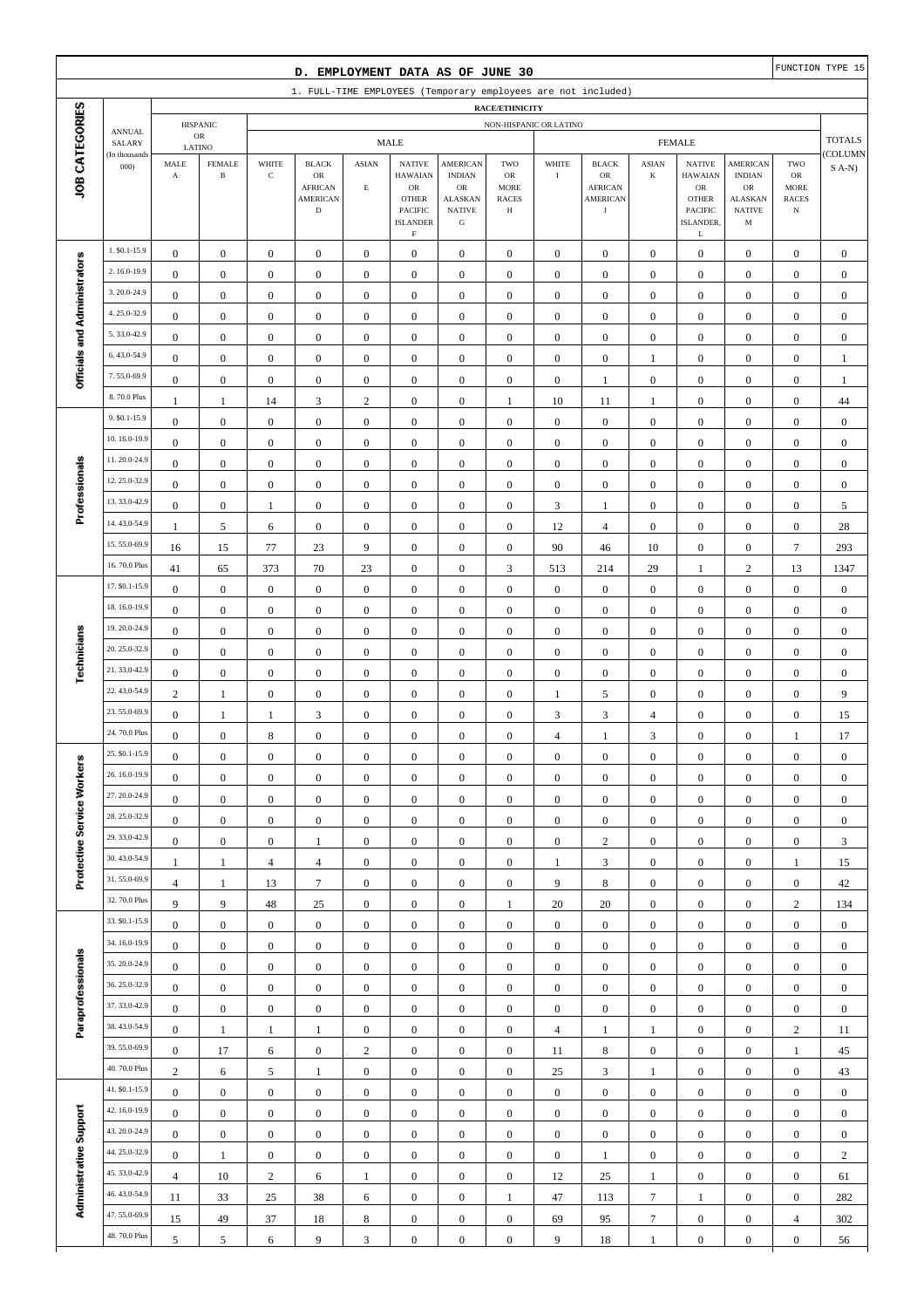| D. EMPLOYMENT DATA AS OF JUNE 30                              |                              |                                  |                                      |                                         |                                                                                 |                                         |                                                                                     |                                                                                        |                                                               |                                      |                                                                       | FUNCTION TYPE 15                     |                                                                                              |                                                                         |                                                         |                              |
|---------------------------------------------------------------|------------------------------|----------------------------------|--------------------------------------|-----------------------------------------|---------------------------------------------------------------------------------|-----------------------------------------|-------------------------------------------------------------------------------------|----------------------------------------------------------------------------------------|---------------------------------------------------------------|--------------------------------------|-----------------------------------------------------------------------|--------------------------------------|----------------------------------------------------------------------------------------------|-------------------------------------------------------------------------|---------------------------------------------------------|------------------------------|
| 1. FULL-TIME EMPLOYEES (Temporary employees are not included) |                              |                                  |                                      |                                         |                                                                                 |                                         |                                                                                     |                                                                                        |                                                               |                                      |                                                                       |                                      |                                                                                              |                                                                         |                                                         |                              |
|                                                               |                              |                                  |                                      |                                         |                                                                                 |                                         |                                                                                     |                                                                                        | <b>RACE/ETHNICITY</b>                                         |                                      |                                                                       |                                      |                                                                                              |                                                                         |                                                         |                              |
|                                                               | <b>ANNUAL</b>                |                                  | <b>HISPANIC</b><br>${\sf OR}$        | NON-HISPANIC OR LATINO<br><b>FEMALE</b> |                                                                                 |                                         |                                                                                     |                                                                                        |                                                               |                                      |                                                                       |                                      |                                                                                              | <b>TOTALS</b>                                                           |                                                         |                              |
| SALARY<br>(In thousands                                       |                              | LATINO                           |                                      | <b>MALE</b>                             |                                                                                 |                                         |                                                                                     |                                                                                        |                                                               |                                      |                                                                       |                                      |                                                                                              |                                                                         |                                                         | COLUMN                       |
| JOB CATEGORIES                                                | 000                          | MALE<br>$\boldsymbol{\rm{A}}$    | <b>FEMALE</b><br>$\, {\bf B}$        | WHITE<br>$\mathbf C$                    | <b>BLACK</b><br>$_{\rm OR}$<br><b>AFRICAN</b><br><b>AMERICAN</b><br>$\mathbf D$ | <b>ASIAN</b><br>$\mathop{\hbox{\bf E}}$ | <b>NATIVE</b><br><b>HAWAIAN</b><br>OR<br><b>OTHER</b><br>PACIFIC<br><b>ISLANDER</b> | <b>AMERICAN</b><br><b>INDIAN</b><br>OR<br><b>ALASKAN</b><br><b>NATIVE</b><br>${\bf G}$ | TWO<br><b>OR</b><br><b>MORE</b><br><b>RACES</b><br>$_{\rm H}$ | WHITE<br>$\rm I$                     | <b>BLACK</b><br>OR<br><b>AFRICAN</b><br><b>AMERICAN</b><br>$_{\rm J}$ | <b>ASIAN</b><br>$\bf K$              | <b>NATIVE</b><br><b>HAWAIAN</b><br>${\rm OR}$<br><b>OTHER</b><br><b>PACIFIC</b><br>ISLANDER. | <b>AMERICAN</b><br><b>INDIAN</b><br>OR<br>ALASKAN<br><b>NATIVE</b><br>M | TWO<br>${\rm OR}$<br>MORE<br><b>RACES</b><br>$_{\rm N}$ | $S$ A-N)                     |
|                                                               | 49. \$0.1-15.9               |                                  |                                      |                                         |                                                                                 |                                         | $\mathbf F$                                                                         |                                                                                        |                                                               |                                      |                                                                       |                                      | L                                                                                            |                                                                         |                                                         |                              |
|                                                               | 50.16.0-19.9                 | $\boldsymbol{0}$<br>$\mathbf{0}$ | $\mathbf{0}$                         | $\boldsymbol{0}$                        | $\boldsymbol{0}$                                                                | $\boldsymbol{0}$                        | $\boldsymbol{0}$                                                                    | $\boldsymbol{0}$                                                                       | $\boldsymbol{0}$                                              | $\boldsymbol{0}$                     | $\boldsymbol{0}$                                                      | $\mathbf{0}$                         | $\boldsymbol{0}$                                                                             | $\boldsymbol{0}$                                                        | $\boldsymbol{0}$                                        | $\boldsymbol{0}$             |
| Skilled Craft Workers                                         | 51.20.0-24.9                 | $\mathbf{0}$                     | $\boldsymbol{0}$<br>$\boldsymbol{0}$ | $\boldsymbol{0}$<br>$\boldsymbol{0}$    | $\boldsymbol{0}$<br>$\boldsymbol{0}$                                            | $\boldsymbol{0}$<br>$\mathbf{0}$        | $\boldsymbol{0}$<br>$\boldsymbol{0}$                                                | $\boldsymbol{0}$<br>$\boldsymbol{0}$                                                   | $\boldsymbol{0}$<br>$\mathbf{0}$                              | $\boldsymbol{0}$<br>$\boldsymbol{0}$ | $\boldsymbol{0}$<br>$\boldsymbol{0}$                                  | $\boldsymbol{0}$<br>$\boldsymbol{0}$ | $\boldsymbol{0}$<br>$\boldsymbol{0}$                                                         | $\boldsymbol{0}$<br>$\boldsymbol{0}$                                    | $\boldsymbol{0}$<br>$\boldsymbol{0}$                    | $\mathbf{0}$<br>$\mathbf{0}$ |
|                                                               | 52.25.0-32.9                 | $\bf{0}$                         | $\boldsymbol{0}$                     | $\boldsymbol{0}$                        | $\boldsymbol{0}$                                                                | $\boldsymbol{0}$                        | $\boldsymbol{0}$                                                                    | $\boldsymbol{0}$                                                                       | $\boldsymbol{0}$                                              | $\boldsymbol{0}$                     | $\boldsymbol{0}$                                                      | $\boldsymbol{0}$                     | $\boldsymbol{0}$                                                                             | $\boldsymbol{0}$                                                        | $\boldsymbol{0}$                                        | $\boldsymbol{0}$             |
|                                                               | 53.33.0-42.9                 | $\boldsymbol{0}$                 | $\boldsymbol{0}$                     | $\boldsymbol{0}$                        | $\boldsymbol{0}$                                                                | $\boldsymbol{0}$                        | $\boldsymbol{0}$                                                                    | $\boldsymbol{0}$                                                                       | $\boldsymbol{0}$                                              | $\boldsymbol{0}$                     | $\boldsymbol{0}$                                                      | $\boldsymbol{0}$                     | $\boldsymbol{0}$                                                                             | $\boldsymbol{0}$                                                        | $\boldsymbol{0}$                                        | $\boldsymbol{0}$             |
|                                                               | 54.43.0-54.9                 | $\boldsymbol{0}$                 | $\boldsymbol{0}$                     | $\sqrt{2}$                              | $\boldsymbol{0}$                                                                | $\boldsymbol{0}$                        | $\boldsymbol{0}$                                                                    | $\boldsymbol{0}$                                                                       | $\boldsymbol{0}$                                              | $\boldsymbol{0}$                     | $\boldsymbol{0}$                                                      | $\boldsymbol{0}$                     | $\boldsymbol{0}$                                                                             | $\boldsymbol{0}$                                                        | $\boldsymbol{0}$                                        | $\sqrt{2}$                   |
|                                                               | 55.55.0-69.9                 | 1                                | $\boldsymbol{0}$                     | $\overline{4}$                          | $\boldsymbol{0}$                                                                | $\boldsymbol{0}$                        | $\boldsymbol{0}$                                                                    | $\boldsymbol{0}$                                                                       | $\boldsymbol{0}$                                              | $\boldsymbol{0}$                     | $\boldsymbol{0}$                                                      | $\boldsymbol{0}$                     | $\boldsymbol{0}$                                                                             | $\boldsymbol{0}$                                                        | $\boldsymbol{0}$                                        | 5                            |
|                                                               | 56.70.0 Plus                 | 10                               | $\sqrt{2}$                           | 222                                     | 39                                                                              | $\boldsymbol{0}$                        | $\boldsymbol{0}$                                                                    | $\overline{4}$                                                                         | $\boldsymbol{0}$                                              | $\sqrt{2}$                           | $\mathfrak{Z}$                                                        | $\boldsymbol{0}$                     | $\boldsymbol{0}$                                                                             | 1                                                                       | $\boldsymbol{0}$                                        | 283                          |
|                                                               | 57. \$0.1-15.9               | $\boldsymbol{0}$                 | $\boldsymbol{0}$                     | $\boldsymbol{0}$                        | $\boldsymbol{0}$                                                                | $\boldsymbol{0}$                        | $\mathbf{0}$                                                                        | $\boldsymbol{0}$                                                                       |                                                               | $\boldsymbol{0}$                     | $\boldsymbol{0}$                                                      | $\boldsymbol{0}$                     | $\boldsymbol{0}$                                                                             |                                                                         | $\boldsymbol{0}$                                        | $\boldsymbol{0}$             |
| Service-Maintenance                                           | 58.16.0-19.9                 | $\boldsymbol{0}$                 | $\boldsymbol{0}$                     | $\boldsymbol{0}$                        | $\boldsymbol{0}$                                                                | $\boldsymbol{0}$                        | $\boldsymbol{0}$                                                                    | $\boldsymbol{0}$                                                                       | $\boldsymbol{0}$                                              | $\boldsymbol{0}$                     | $\boldsymbol{0}$                                                      | $\boldsymbol{0}$                     | $\boldsymbol{0}$                                                                             | $\boldsymbol{0}$<br>$\boldsymbol{0}$                                    | $\boldsymbol{0}$                                        | $\boldsymbol{0}$             |
|                                                               | 59.20.0-24.9                 | $\mathbf{0}$                     | $\boldsymbol{0}$                     | $\boldsymbol{0}$                        | $\boldsymbol{0}$                                                                | $\mathbf{0}$                            | $\boldsymbol{0}$                                                                    | $\mathbf{0}$                                                                           | $\boldsymbol{0}$<br>$\mathbf{0}$                              | $\boldsymbol{0}$                     | $\boldsymbol{0}$                                                      | $\boldsymbol{0}$                     | $\boldsymbol{0}$                                                                             | $\boldsymbol{0}$                                                        | $\boldsymbol{0}$                                        | $\mathbf{0}$                 |
|                                                               | 60.25.0-32.9                 | $\boldsymbol{0}$                 | $\boldsymbol{0}$                     | $\boldsymbol{0}$                        | $\boldsymbol{0}$                                                                | $\boldsymbol{0}$                        | $\boldsymbol{0}$                                                                    | $\boldsymbol{0}$                                                                       | $\boldsymbol{0}$                                              | $\boldsymbol{0}$                     | $\boldsymbol{0}$                                                      | $\boldsymbol{0}$                     | $\boldsymbol{0}$                                                                             | $\boldsymbol{0}$                                                        | $\boldsymbol{0}$                                        | $\boldsymbol{0}$             |
|                                                               | 61.33.0-42.9                 | 3                                | $\sqrt{2}$                           | 13                                      |                                                                                 | $\boldsymbol{0}$                        | $\mathbf{0}$                                                                        | $\boldsymbol{0}$                                                                       | $\boldsymbol{0}$                                              | 9                                    | 12                                                                    | $\mathbf{0}$                         | $\boldsymbol{0}$                                                                             | $\boldsymbol{0}$                                                        | $\boldsymbol{0}$                                        | 72                           |
|                                                               | 62.43.0-54.9                 | 8                                | $\sqrt{2}$                           | 34                                      | 33<br>15                                                                        | $\boldsymbol{0}$                        | $\boldsymbol{0}$                                                                    | 1                                                                                      | $\boldsymbol{0}$                                              | $\boldsymbol{7}$                     | 6                                                                     | $\boldsymbol{0}$                     | $\boldsymbol{0}$                                                                             | $\boldsymbol{0}$                                                        | $\boldsymbol{0}$                                        | 73                           |
|                                                               | 63.55.0-69.9                 | $\boldsymbol{0}$                 | $\boldsymbol{0}$                     | $\sqrt{2}$                              | $\mathbf{2}$                                                                    | $\mathbf{0}$                            | $\boldsymbol{0}$                                                                    | $\mathbf{0}$                                                                           | $\boldsymbol{0}$                                              | 3                                    | $\boldsymbol{0}$                                                      | $\boldsymbol{0}$                     | $\boldsymbol{0}$                                                                             | $\boldsymbol{0}$                                                        | $\boldsymbol{0}$                                        | $\overline{7}$               |
|                                                               | 64.70.0 Plus                 | $\boldsymbol{0}$                 | $\boldsymbol{0}$                     | $\boldsymbol{7}$                        | $\mathbf{1}$                                                                    | $\boldsymbol{0}$                        | $\boldsymbol{0}$                                                                    | $\boldsymbol{0}$                                                                       | $\boldsymbol{0}$                                              | $\mathbf{1}$                         | $\boldsymbol{0}$                                                      | $\boldsymbol{0}$                     | $\boldsymbol{0}$                                                                             | $\boldsymbol{0}$                                                        | $\boldsymbol{0}$                                        | 9                            |
|                                                               | 65. TOTAL FULL TIME          | 134                              | 227                                  | 911                                     | 299                                                                             | 54                                      | $\boldsymbol{0}$                                                                    | 5                                                                                      | 6                                                             | 865                                  | 604                                                                   | 66                                   | $\overline{c}$                                                                               | 3                                                                       | 31                                                      | 3207                         |
| (Lines 1-64)                                                  |                              |                                  |                                      |                                         |                                                                                 |                                         |                                                                                     |                                                                                        |                                                               |                                      |                                                                       |                                      |                                                                                              |                                                                         |                                                         |                              |
|                                                               |                              |                                  | $2$ .                                |                                         | OTHER THAN FULLTIME                                                             |                                         | EMPLOYEES                                                                           |                                                                                        |                                                               |                                      | (Including temporary                                                  |                                      | employees)                                                                                   |                                                                         |                                                         |                              |
|                                                               | 66.OFFICIALS/ADMIN           | $\boldsymbol{0}$                 | $\boldsymbol{0}$                     | $\boldsymbol{0}$                        | $\boldsymbol{0}$                                                                | $\boldsymbol{0}$                        | $\boldsymbol{0}$                                                                    | $\boldsymbol{0}$                                                                       | $\boldsymbol{0}$                                              | $\boldsymbol{0}$                     | $\boldsymbol{0}$                                                      | $\boldsymbol{0}$                     | $\boldsymbol{0}$                                                                             | $\boldsymbol{0}$                                                        | $\boldsymbol{0}$                                        | $\boldsymbol{0}$             |
| 67.PROFESSIONALS                                              |                              | 1                                | $\sqrt{2}$                           | $\mathfrak{Z}$                          | $\mathbf{1}$                                                                    | $\boldsymbol{0}$                        | $\boldsymbol{0}$                                                                    | $\boldsymbol{0}$                                                                       | $\boldsymbol{0}$                                              | 17                                   | $\overline{4}$                                                        | $\boldsymbol{0}$                     | $\boldsymbol{0}$                                                                             | $\boldsymbol{0}$                                                        | $\boldsymbol{0}$                                        | 28                           |
| 68.TECHNICIANS                                                |                              | $\boldsymbol{0}$                 | $\boldsymbol{0}$                     | $\sqrt{2}$                              | $\boldsymbol{0}$                                                                | $\boldsymbol{0}$                        | $\boldsymbol{0}$                                                                    | $\boldsymbol{0}$                                                                       | $\boldsymbol{0}$                                              | $\mathbf{1}$                         | 1                                                                     | $\boldsymbol{0}$                     | $\boldsymbol{0}$                                                                             | $\boldsymbol{0}$                                                        | $\boldsymbol{0}$                                        | $\overline{4}$               |
|                                                               | <b>69.PROTECTIVE SERVICE</b> | $\boldsymbol{0}$                 | $\mathbf{0}$                         | $\boldsymbol{0}$                        | $\boldsymbol{0}$                                                                | $\boldsymbol{0}$                        | $\boldsymbol{0}$                                                                    | $\mathbf{0}$                                                                           | $\mathbf{0}$                                                  | $\boldsymbol{0}$                     | $\boldsymbol{0}$                                                      | $\mathbf{0}$                         | $\mathbf{0}$                                                                                 | $\boldsymbol{0}$                                                        | $\boldsymbol{0}$                                        | $\mathbf{0}$                 |
|                                                               | 70.PARA-PROFESSIONAL         | $\boldsymbol{0}$                 | $\boldsymbol{0}$                     | 1                                       | 1                                                                               | $\boldsymbol{0}$                        | $\boldsymbol{0}$                                                                    | $\mathbf{0}$                                                                           | $\mathbf{0}$                                                  | $\boldsymbol{0}$                     | 1                                                                     | $\boldsymbol{0}$                     | $\boldsymbol{0}$                                                                             | $\boldsymbol{0}$                                                        | $\boldsymbol{0}$                                        | 3                            |
| 71.ADMIN. SUPPORT                                             |                              | $\boldsymbol{0}$                 | $\overline{c}$                       | 1                                       | 1                                                                               | $\mathbf{0}$                            | $\boldsymbol{0}$                                                                    | $\boldsymbol{0}$                                                                       | $\mathbf{0}$                                                  | $\boldsymbol{0}$                     | 3                                                                     | 1                                    | $\boldsymbol{0}$                                                                             | $\theta$                                                                | $\boldsymbol{0}$                                        | 8                            |
| 72.SKILLED CRAFT                                              |                              | $\mathbf{0}$                     | $\boldsymbol{0}$                     | 3                                       | $\sqrt{2}$                                                                      | $\boldsymbol{0}$                        | $\boldsymbol{0}$                                                                    | $\boldsymbol{0}$                                                                       | $\boldsymbol{0}$                                              | 1                                    | $\mathbf{0}$                                                          | $\mathbf{0}$                         | $\mathbf{0}$                                                                                 | $\mathbf{0}$                                                            | $\overline{0}$                                          | 6                            |
| CE                                                            | 73.SERVICE/MAINTENAN         | $\overline{0}$                   | $\mathbf{1}$                         | $\boldsymbol{0}$                        | $\mathbf{1}$                                                                    | $\mathbf{0}$                            | $\overline{0}$                                                                      | $\mathbf{0}$                                                                           | $\boldsymbol{0}$                                              | 1                                    | $\mathbf{1}$                                                          | $\mathbf{0}$                         | $\mathbf{0}$                                                                                 | $\overline{0}$                                                          | $\mathbf{0}$                                            | $\overline{4}$               |
| FULL TIME<br>(Lines 66-73)                                    | 74. TOTAL OTHER THAN         | $\mathbf{1}$                     | 5                                    | 10                                      | 6                                                                               | $\mathbf{0}$                            | $\mathbf{0}$                                                                        | $\boldsymbol{0}$                                                                       | $\overline{0}$                                                | 20                                   | 10                                                                    | $\mathbf{1}$                         | $\mathbf{0}$                                                                                 | $\overline{0}$                                                          | $\boldsymbol{0}$                                        | 53                           |
|                                                               |                              |                                  |                                      |                                         | 3. NEW HIRES DURING FISCAL YEAR Permanent full time only JULY 1 - JUNE 30       |                                         |                                                                                     |                                                                                        |                                                               |                                      |                                                                       |                                      |                                                                                              |                                                                         |                                                         |                              |
|                                                               | 75.OFFICIALS/ADMIN           | $\boldsymbol{0}$                 | $\mathbf{0}$                         | $\mathbf{2}$                            | $\mathbf{1}$                                                                    | $\mathbf{0}$                            | $\mathbf{0}$                                                                        | $\mathbf{0}$                                                                           | $\overline{0}$                                                | 1                                    | 3                                                                     | $\mathbf{0}$                         | $\mathbf{0}$                                                                                 | $\overline{0}$                                                          | $\mathbf{0}$                                            | $\tau$                       |
| 76.PROFESSIONALS                                              |                              | 5                                | $\,8$                                | 22                                      | 6                                                                               | $\overline{c}$                          | $\mathbf{0}$                                                                        | $\boldsymbol{0}$                                                                       | $\boldsymbol{0}$                                              | 16                                   | 14                                                                    | $\mathbf{1}$                         | $\mathbf{0}$                                                                                 | $\mathbf{0}$                                                            | $\mathbf{0}$                                            | 74                           |
| 77.TECHNICIANS                                                |                              | $\mathbf{1}$                     | $\boldsymbol{0}$                     | $\mathbf{1}$                            | $\boldsymbol{0}$                                                                | $\boldsymbol{0}$                        | $\boldsymbol{0}$                                                                    | $\boldsymbol{0}$                                                                       | $\boldsymbol{0}$                                              | $\mathbf{1}$                         | $\boldsymbol{0}$                                                      | $\overline{0}$                       | $\mathbf{0}$                                                                                 | $\boldsymbol{0}$                                                        | $\boldsymbol{0}$                                        | 3                            |
|                                                               | 78.PROTECTIVE SERVICE        | $\mathbf{0}$                     | $\mathbf{0}$                         | $\mathbf{1}$                            | $\mathbf{0}$                                                                    | $\boldsymbol{0}$                        | $\mathbf{0}$                                                                        | $\mathbf{0}$                                                                           | $\overline{0}$                                                | $\overline{c}$                       | $\mathbf{1}$                                                          | $\mathbf{0}$                         | $\mathbf{0}$                                                                                 | $\overline{0}$                                                          | $\mathbf{1}$                                            | 5                            |
|                                                               | 79.PARA-PROFESSIONAL         | $\overline{0}$                   | $\mathbf{0}$                         | $\mathbf{2}$                            | $\mathbf{0}$                                                                    | $\mathbf{0}$                            | $\boldsymbol{0}$                                                                    | $\mathbf{0}$                                                                           | $\overline{0}$                                                | $\mathbf{0}$                         | $\boldsymbol{0}$                                                      | $\overline{0}$                       | $\overline{0}$                                                                               | $\overline{0}$                                                          | $\mathbf{0}$                                            | $\overline{c}$               |
| 80.ADMIN. SUPPORT                                             |                              | $\mathbf{0}$                     | -1                                   | $\mathbf{1}$                            | $\sqrt{2}$                                                                      | $\mathbf{0}$                            | $\boldsymbol{0}$                                                                    | $\boldsymbol{0}$                                                                       | $\boldsymbol{0}$                                              | 5                                    | $\overline{4}$                                                        | $\mathbf{0}$                         | $\mathbf{0}$                                                                                 | $\boldsymbol{0}$                                                        | $\boldsymbol{0}$                                        | 13                           |
| 81.SKILLED CRAFT                                              |                              | 1                                | $\boldsymbol{0}$                     | 11                                      | $\mathbf{1}$                                                                    | $\boldsymbol{0}$                        | $\boldsymbol{0}$                                                                    | $\boldsymbol{0}$                                                                       | $\boldsymbol{0}$                                              | $\boldsymbol{0}$                     | $\boldsymbol{0}$                                                      | $\mathbf{0}$                         | $\mathbf{0}$                                                                                 | $\boldsymbol{0}$                                                        | $\boldsymbol{0}$                                        | 13                           |
|                                                               | 82.SERVICE/MAINTENAN         | $\overline{0}$                   | $\boldsymbol{0}$                     | $\mathbf{1}$                            | $\mathbf{2}$                                                                    | $\boldsymbol{0}$                        | $\boldsymbol{0}$                                                                    | $\boldsymbol{0}$                                                                       | $\mathbf{0}$                                                  | $\boldsymbol{0}$                     | $\mathbf{1}$                                                          | $\boldsymbol{0}$                     | $\mathbf{0}$                                                                                 | $\overline{0}$                                                          | $\mathbf{0}$                                            | $\overline{4}$               |
| CE<br>(Lines 75-82)                                           | 83. TOTAL NEW HIRES          | $\tau$                           | 9                                    | 41                                      | 12                                                                              | $\overline{2}$                          | $\boldsymbol{0}$                                                                    | $\boldsymbol{0}$                                                                       | $\boldsymbol{0}$                                              | 25                                   | 23                                                                    | $\mathbf{1}$                         | $\boldsymbol{0}$                                                                             | $\boldsymbol{0}$                                                        | $\mathbf{1}$                                            | 121                          |